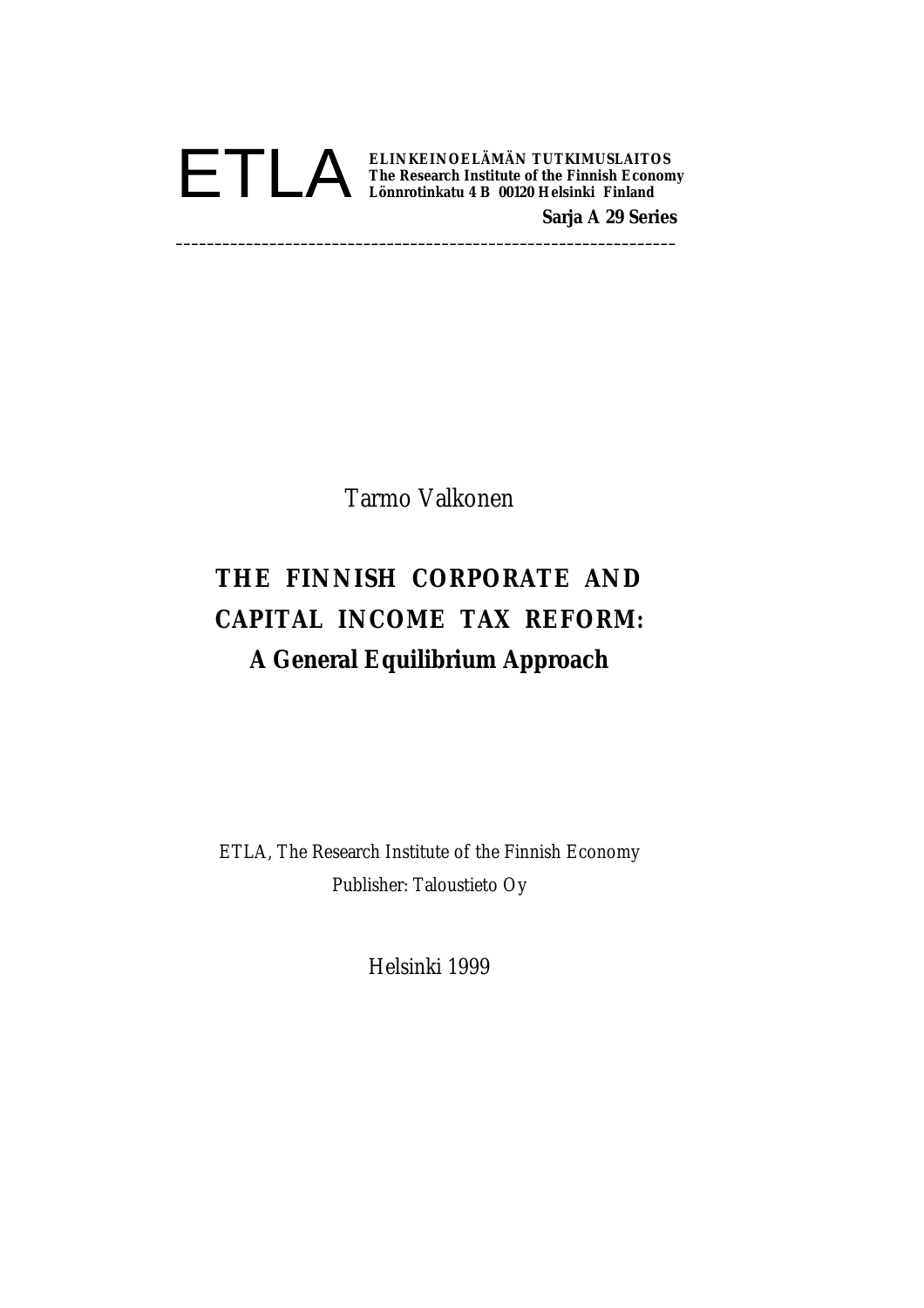Cover: Mainos MayDay, Vantaa 1999

ISBN 951-628-306-3 ISSN 0356-7435

Printed in: Tummavuoren Kirjapaino Oy, Vantaa 1999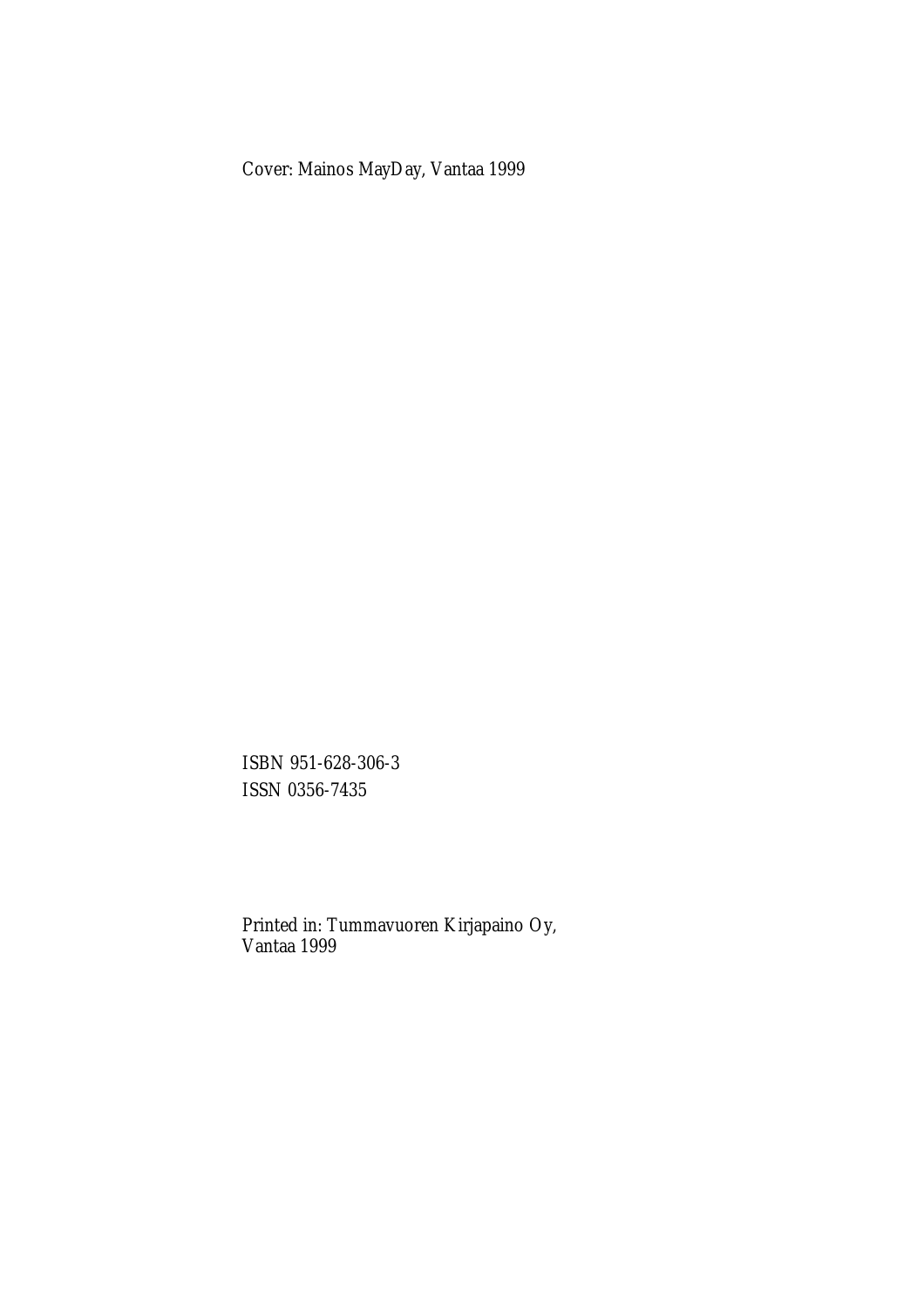### **ACKNOWLEDGEMENTS**

Preparing a doctoral thesis is always a process with many participants, and my study is by no means an exception. The list of all those persons who have importantly contributed to this research is too long to be presented here. This applies especially to my colleagues in ETLA, who have provided continuous inspiration and support. I am very grateful to all of you. The idea that I should conduct a doctoral dissertation was originally presented and kept alive by Pentti Vartia. I have not understood to appreciate enough his determination until lately.

A chance to start this study opened when ETLA and the Ministry of Social Affairs and Health decided to build a numerical overlapping generations model in order to analyse structural issues. The primus motor in the Ministry was Heikki Palm, who also participated in the building of the Finnish Overlapping Generations model, FOG. The other, from my point of view, even more important persons in the model group are Eija Kauppi and Jukka Lassila from ETLA. I have been privileged to enjoy the outstanding talents, professional expertise, encouragement and friendship of this group for many years.

We started the project by contacting foreign institutes with similar models. The openness and sincere willingness to help that we initially met proved later to be typical to this research tradition. In this connection I would like to give special thanks to the then model group of EPRU represented inter alia by Svend E.H. Jensen, Sören Bo Nielsen and Peter B. Sørensen. Another excellent source of ideas and support was the OLG model group of the CPB, namely D. Peter Broer and Ed W.M.T. Westerhout. Also, Christian Keuschnigg contributed importantly to some parts of the model.

I have followed a strategy of presenting my tax study to as many audiences as possible from the very beginning. The series of insightful prepared comments was started by Niels K. Frederiksen and continued by D. Peter Broer, Hans Fehr, Karl Ove Aarbu and many others. The response of the audiences of the seminars and workshops both in Finland and abroad have also been inspiring and constructive. I have benefited especially from the discussions with Vesa Kanniainen.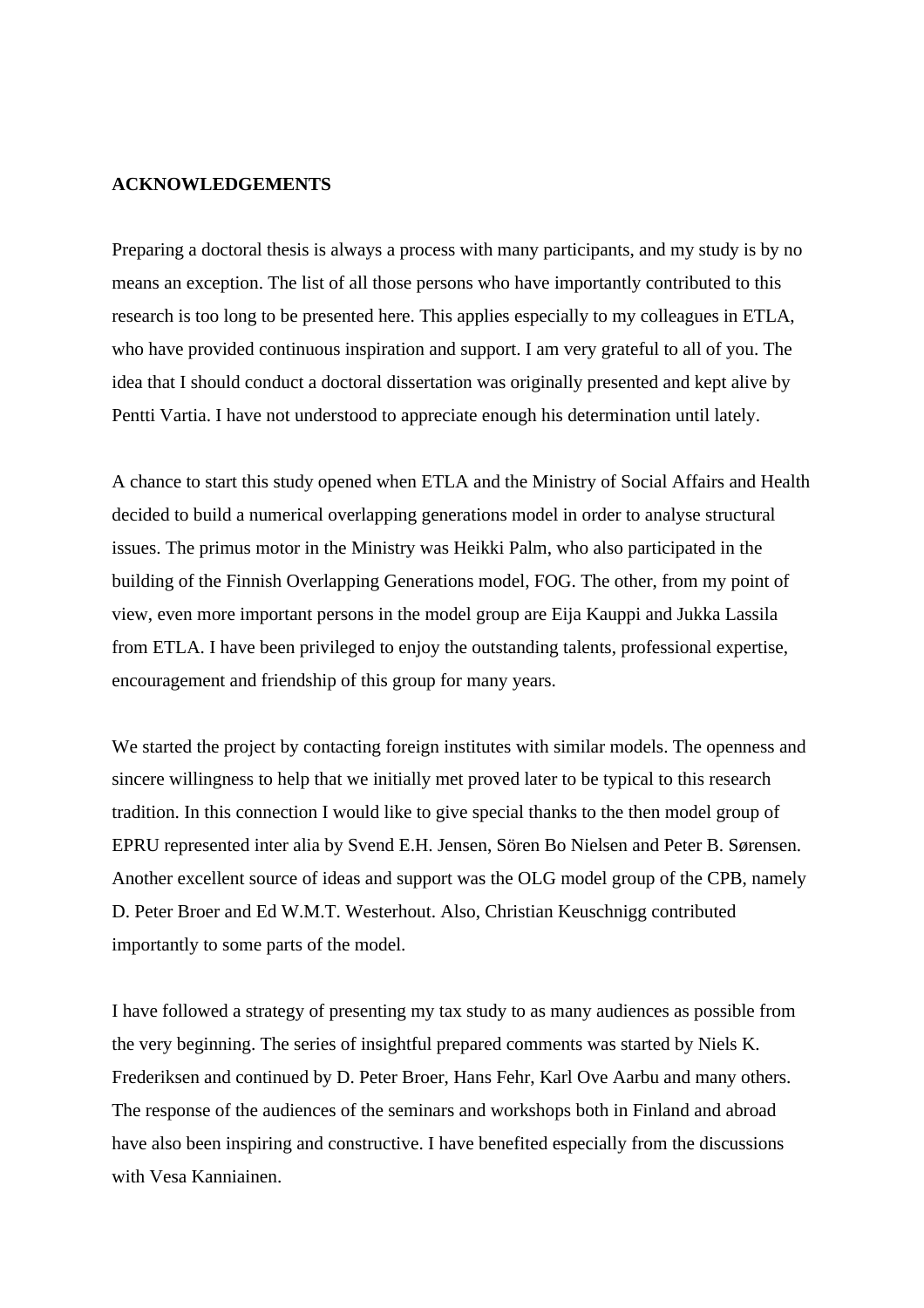In the last stage of the study the most influential guidance came from my official examiners, Matti Tuomala and Sören Bo Nielsen. Especially the detailed questions and comments of Sören improved greatly the outcome. Also the advice and encouragement given by Jouko Ylä-Liedenpohja has been very useful. The fact that I have not been able to include all the suggested improvements and additions into my analysis does not mean that they are of less value.

Anthony de Carvalho did a great job in improving my English. I am grateful also to Kaija Hyvönen-Rajecki for efficiently acquiring the literature needed and to Laila Riekkinen for the professional way of finishing the study for printing.

Financial support has been provided in the modelling stage by the Ministry of Social Affairs and Health and Academy of Finland. The later stage was financed by the Yrjö Jahnsson Foundation. In addition, ETLA provided excellent facilities for this study. The support is gratefully acknowledged.

Last but not least, I would like to express my deepest gratitude to my parents, to my wife Johanna and my daughters Pauliina and Elina, whose sacrificing help and encouragement have made this dissertation possible.

Vantaa, November 1999

Tarmo Valkonen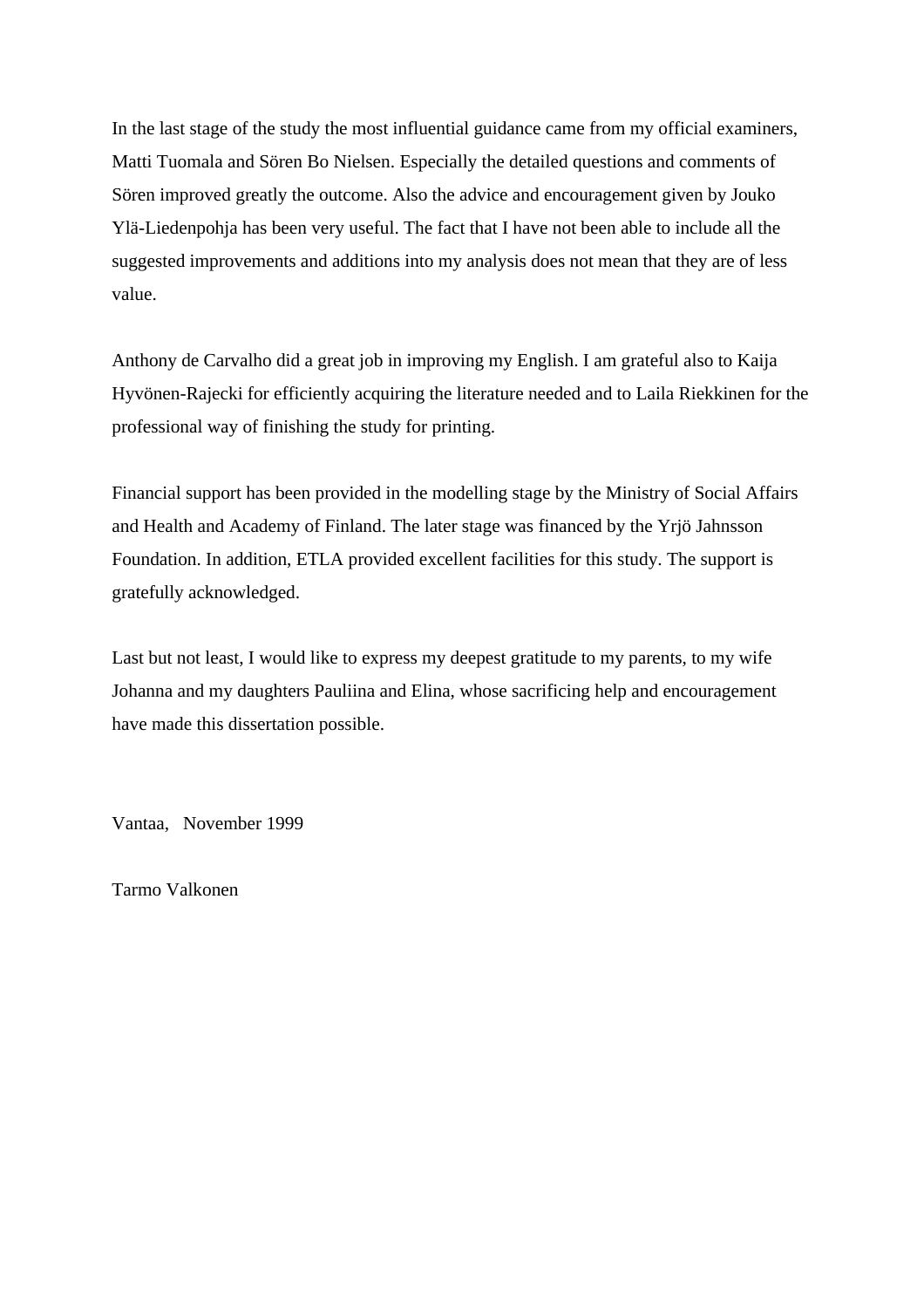**VALKONEN,** Tarmo**,** The Finnish Corporate and Capital Income Tax Reform: A General Equilibrium Approach, The Research Institute of the Finnish Economy (Elinkeinoelämän Tutkimuslaitos), ETLA, Helsinki 1999. 145 p. (A, ISSN 0356-7435; No. 29). ISBN 951-628-306-3.

**ABSTRACT:** This study simulates the macroeconomic and welfare effects of the recent Finnish corporate and capital income tax reform with a numerical overlapping generations model (FOG). It shows that the impact of the reform on the capital stock and production depends on the reactions of firms. If the financial strategy is changed to prefer dividend distribution and share issues, as the planners of the reform assumed, the cost of capital falls and the capital stock increases. If the firms stick to the earlier policy and earnings are still mainly retained, the capital stock does not markedly change, but the value of the firms and the wealth of current shareholders rises. Taking into account the future generations nevertheless shows that the overall welfare implications are in both cases negative. The reason is that the increase in interest income taxation reduces saving, expands the net foreign debt of the economy and weakens the terms of trade in the long run.

**Key words**: Corporate income tax reform, financial strategy of firms, numerical overlapping generations model

**VALKONEN,** Tarmo**,** The Finnish Corporate and Capital Income Tax Reform: A General Equilibrium Approach, The Research Institute of the Finnish Economy (Elinkeinoelämän Tutkimuslaitos), ETLA, Helsinki 1999. 145 p. (A, ISSN 0356-7435; No. 29). ISBN 951-628-306-3.

**TIIVISTELMÄ:** Tässä tutkimuksessa simuloidaan Suomessa 1990-luvun vaihteessa toteutetun pääomatulojen verotuksen uudistamisen kansantaloudellisia ja hyvinvointivaikutuksia numeerisella sukupolvimallilla (FOG). Tutkimus osoittaa että uudistuksen vaikutukset yritysten pääomakantaan ja tuotantoon ovat ehdolliset yritysten rahoituspolitiikalle. Jos politiikkaa muutetaan suosimaan osingonjakoa ja osakeanteja, kuten tarkoitus oli, pääomakustannukset alenevat ja pääomakantaa voidaan kasvattaa. Jos toisaalta yritykset pysyvät aiemmassa politiikassaan ja rahoittavat investoinnit pidätetyillä voitoilla, pääomakanta ei juuri muutu, mutta yritysten arvo ja nykyisten osakkeenomistajien varallisuus maksimoituvat. Jos kuitenkin otetaan huomioon myös tulevien sukupolvien hyvinvointi, uudistuksen vaikutukset ovat rahoituspolitiikasta riippumatta negatiiviset. Tämä johtuu siitä, että korkotulojen verotuksen kiristäminen vähentää säästämistä, lisää ulkomaista velkaa ja heikentää vaihtosuhdetta pitkällä aikavälillä.

**Asiasanat:** Pääomatulojen verouudistus, yritysten rahoituspolitiikka, numeerinen sukupolvimalli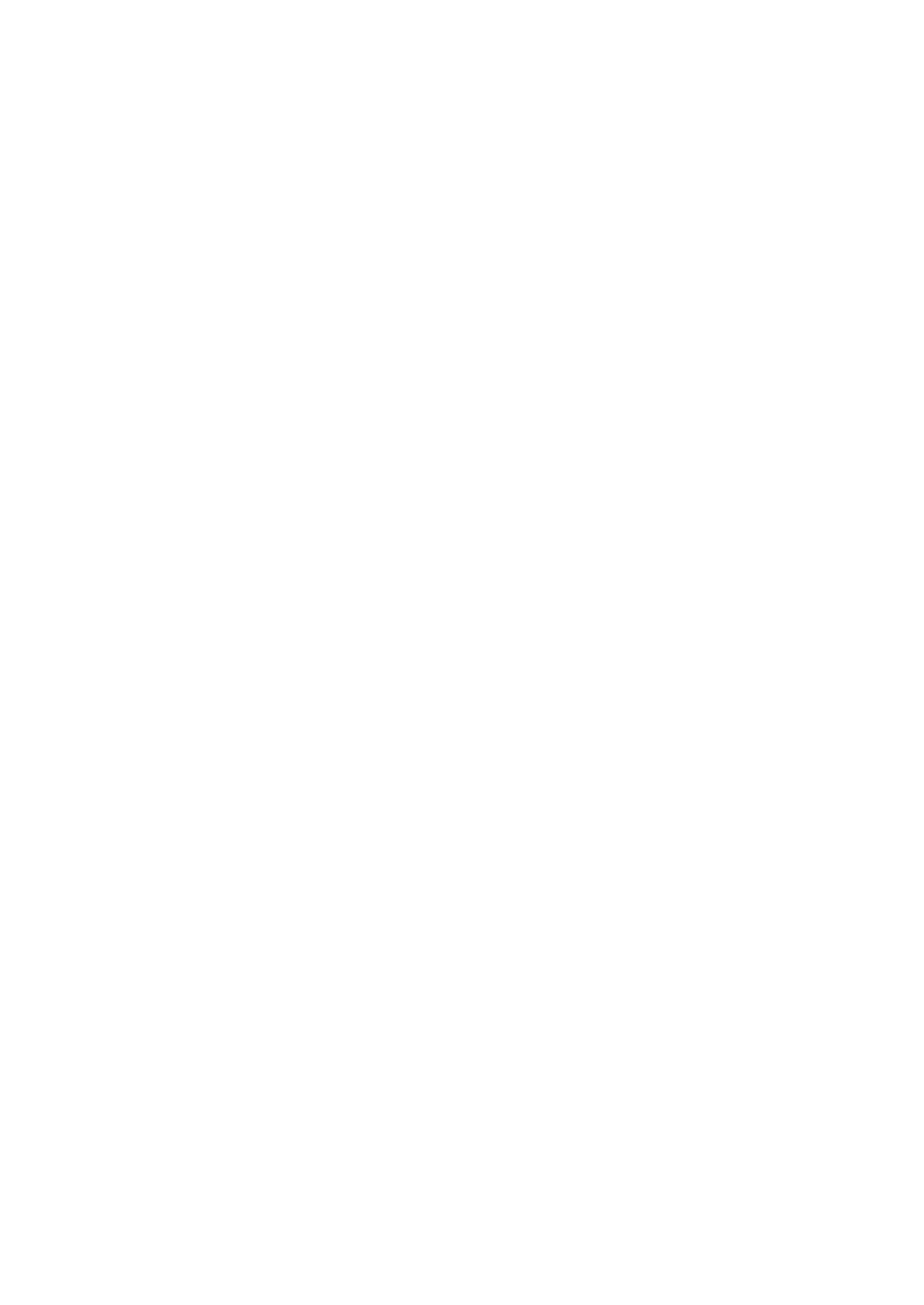# **CONTENTS**

| 1. INTRODUCTION                                                         | $\mathbf{1}$ |
|-------------------------------------------------------------------------|--------------|
| 2. MODEL DESCRIPTION                                                    | 10           |
| 2.1 Overview of the FOG model                                           | 10           |
| 2.2 Sectors, markets and calibration                                    | 11           |
| 2.2.1 Households: life-cycle theory, saving and capital income taxation | 11           |
| 2.2.2 Firms and corporate taxation                                      | 18           |
| 2.2.3. Capital income taxation and the public sector                    | 30           |
| 2.2.4 Markets                                                           | 34           |
| 2.2.5 Calibration and solution                                          | 36           |
| 3. THE FINNISH TAX SYSTEM BEFORE AND AFTER THE CAPITAL                  |              |
| <b>INCOME TAX REFORM</b>                                                | 42           |
| 3.1 The earlier tax system                                              | 42           |
| 3.2 The new tax system                                                  | 46           |
| 4. THE CHANGES IN THE TAX RATES ONE BY ONE                              | 49           |
| 4.1 The overall setting of the simulations                              | 49           |
| 4.2 A higher corporate tax rate                                         | 51           |
| 4.3. Introduction of an interest income tax                             | 58           |
| 4.4 A lower dividend tax rate                                           | 64           |
| 4.5 Introduction of a capital gains tax                                 | 68           |
| 4.6 Sensitivity of the welfare results to the portfolio                 |              |
| composition of the households                                           | 73           |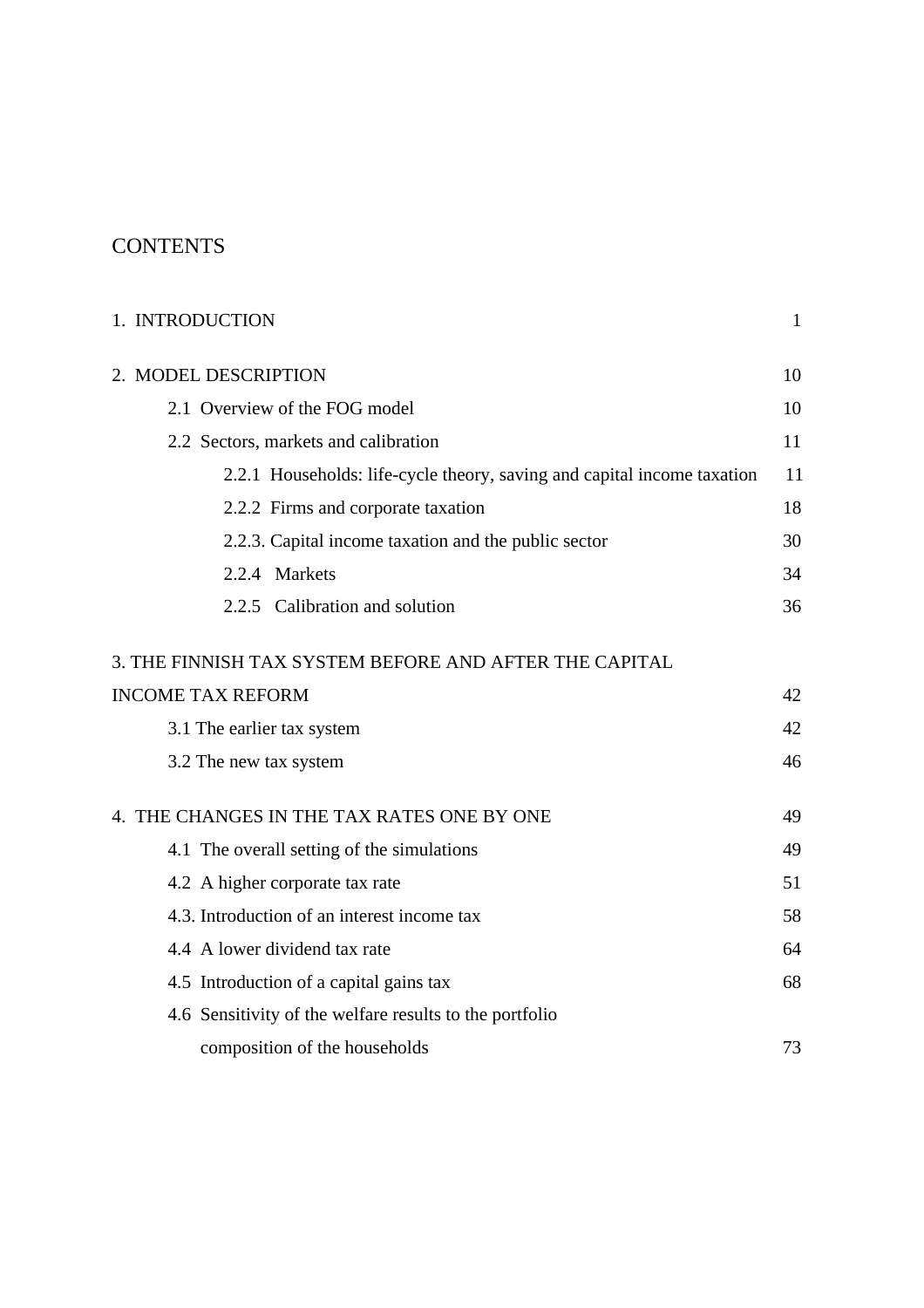| 5. THE AGGREGATE EFFECTS OF THE TAX REFORM                                   |     |
|------------------------------------------------------------------------------|-----|
| 5.1 Incentives to save and invest and the value of the capital stock         | 76  |
| 5.2 The general equilibrium results                                          | 78  |
| 5.3 Open economy sensitivity analysis                                        | 82  |
| 5.3.1 Small open economy: exogenous terms of trade                           | 83  |
| 5.3.2 Endogenous domestic interest rate                                      | 85  |
| 6. THE SHIFT IN THE FINANCIAL POLICY OF FIRMS                                | 95  |
| 6.1 Required rate of return as a justification to the regime shift           | 96  |
| 6.2 Behaviour of a firm following the traditional view                       | 97  |
| 6.3 Simulation results                                                       | 102 |
| 6.4 Is minimisation of the required rate of return an appropriate objective? | 106 |
| <b>SUMMARY AND CONCLUSIONS</b><br>7.                                         | 108 |
| <b>REFERENCES</b>                                                            | 116 |
| <b>APPENDICES</b>                                                            | 127 |
| Some details of the model                                                    |     |
| Sensitivity analysis                                                         |     |
| List of model variables and parameters                                       |     |
|                                                                              |     |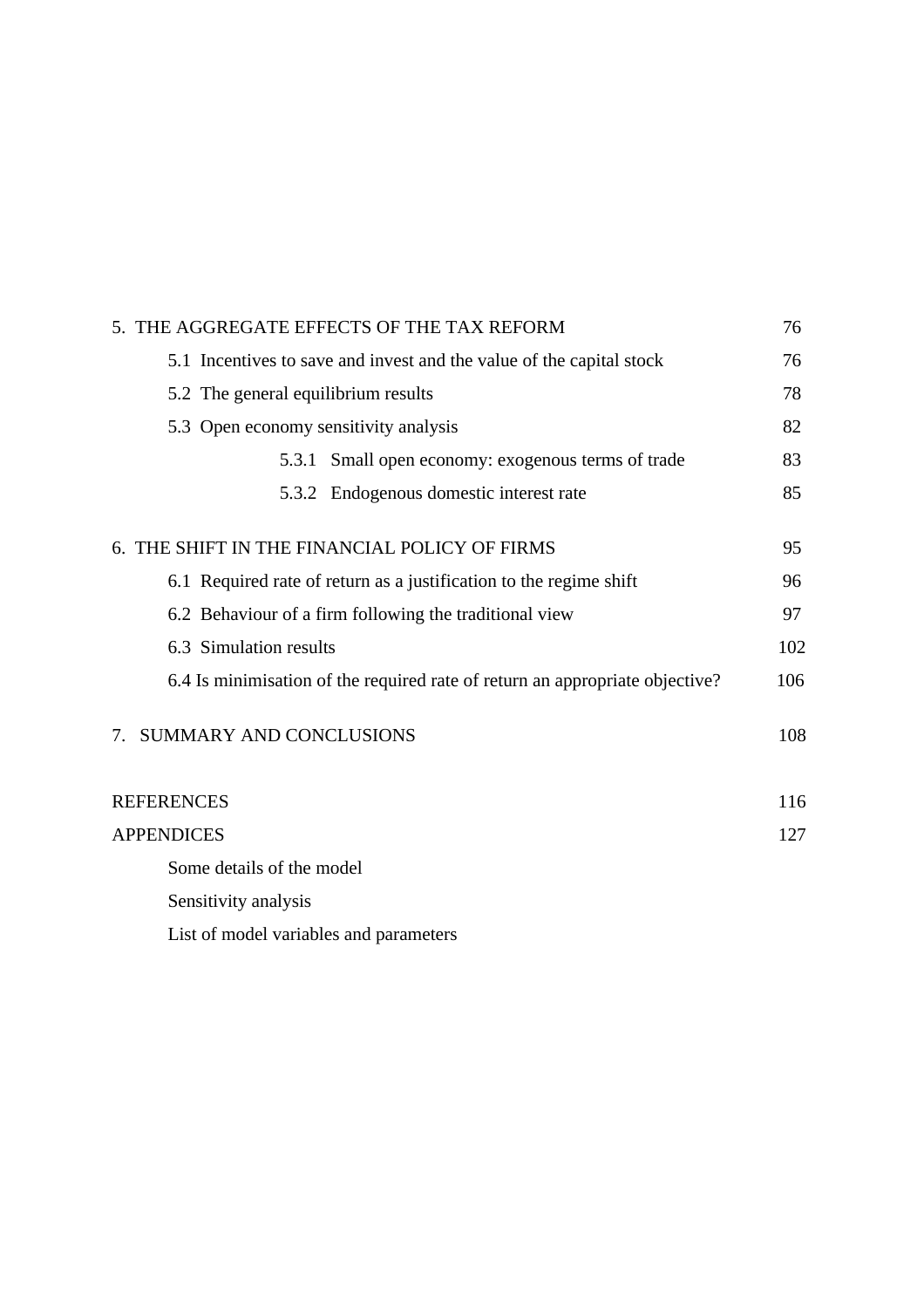# LIST OF FIGURES

| Figure 1  | The effects of raising the corporate income tax rate from 25 per cent |     |
|-----------|-----------------------------------------------------------------------|-----|
|           | to 28 per cent                                                        | 54  |
| Figure 2  | The effects of introducing a 28 per cent interest income tax          | 61  |
| Figure 3  | The effects of abolishing the 13 per cent dividend tax                | 66  |
| Figure 4  | The effects of introducing a 28 per cent capital gains tax            | 70  |
| Figure 5  | Household portfolios                                                  | 74  |
| Figure 6  | The welfare effects of the unexpected tax rate changes with equal and |     |
|           | wealth-weighted intergenerational share ownership                     | 74  |
| Figure 7  | The total tax reform in the base case and in the small open economy   |     |
|           | model                                                                 | 81  |
| Figure 8  | The tax reform in the base case and in the flow equilibrium model     | 88  |
| Figure 9  | The tax reform in the base case and in the portfolio balance model    | 92  |
| Figure 10 | The tax reform in the new view and in the regime shift case           | 105 |

# LIST OF TABLES

| Table 2.1 | The initial equilibrium                                                    | 40  |
|-----------|----------------------------------------------------------------------------|-----|
| Table 3.1 | Effective tax rates before and after the reform                            | 47  |
| Table 4.1 | Corporate income tax hike                                                  | 52  |
| Table 4.2 | Interest income tax hike                                                   | 59  |
| Table 4.3 | Dividend tax rate reduction                                                | 65  |
| Table 4.4 | Capital gains tax hike                                                     | 69  |
| Table 5.1 | The effects of the overall reform                                          | 79  |
| Table 5.2 | The overall reform in a small open economy                                 | 85  |
| Table 5.3 | The overall reform with an interest rate link to the current               |     |
|           | account balance                                                            | 87  |
| Table 5.4 | The overall reform with an interest rate link to the foreign debt position | 91  |
| Table 6.1 | The results of the tax reform when firms shift their financial strategy    | 103 |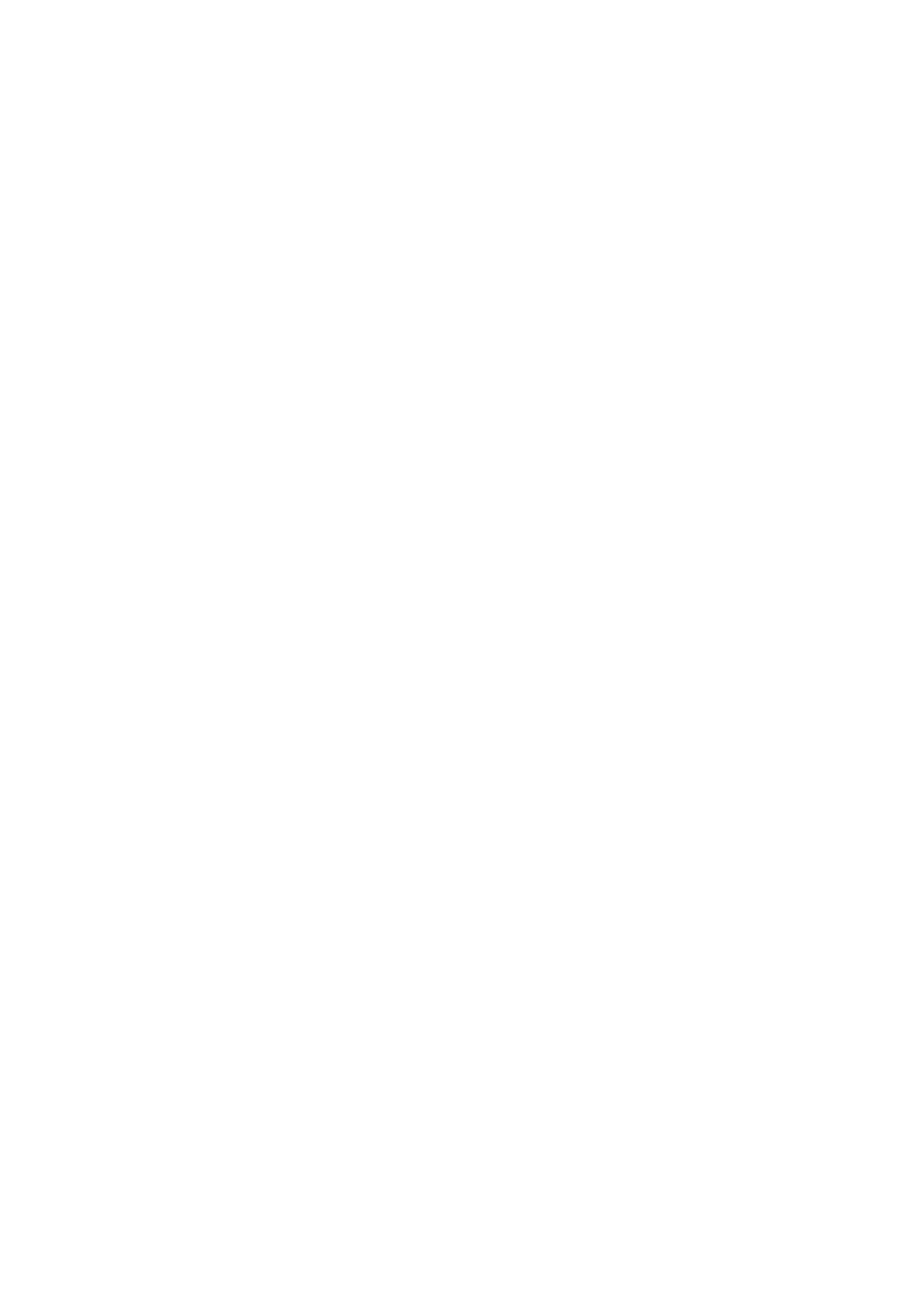# 1. INTRODUCTION

# *Overview and motivation*

The aim of this study is to analyse the macroeconomic and intergenerational effects of the recent Finnish corporate and capital income tax reform. It is motivated by three reasons. First and foremost, capital income taxation is from the point of view of alternative theories of corporate finance a potentially very effective but at the same time very controversial method to affect saving and investment. Second, the environment in which the taxation is pursued is rapidly changing and therefore the reactions of private sector agents to a tax reform might vary. Third, there are actual tax reforms which are partially a reaction to the changes in the environment, but which also reflect the new, more modest attitude towards the possibilities of the public sector to enhance growth and welfare. The study takes as an example the Finnish case.

Our starting point concerning the alternative theories of corporate finance was to find out the justifications for the tax reform given by the government. One of main arguments used was to abolish the double taxation of dividends, applied first at the corporate level and then to personal income. Since the two dominating theories about the taxation of dividends<sup>1</sup> give radically different outcomes of the effects of taxation and thereby policy recommendations, we find that it is essential to study the tax reform assuming either that firms continue to follow their earlier financial strategy or that they shift to another regime, as the government implied.

<sup>1</sup> The theories called "new view" and "old view" are discussed in Section 2.2.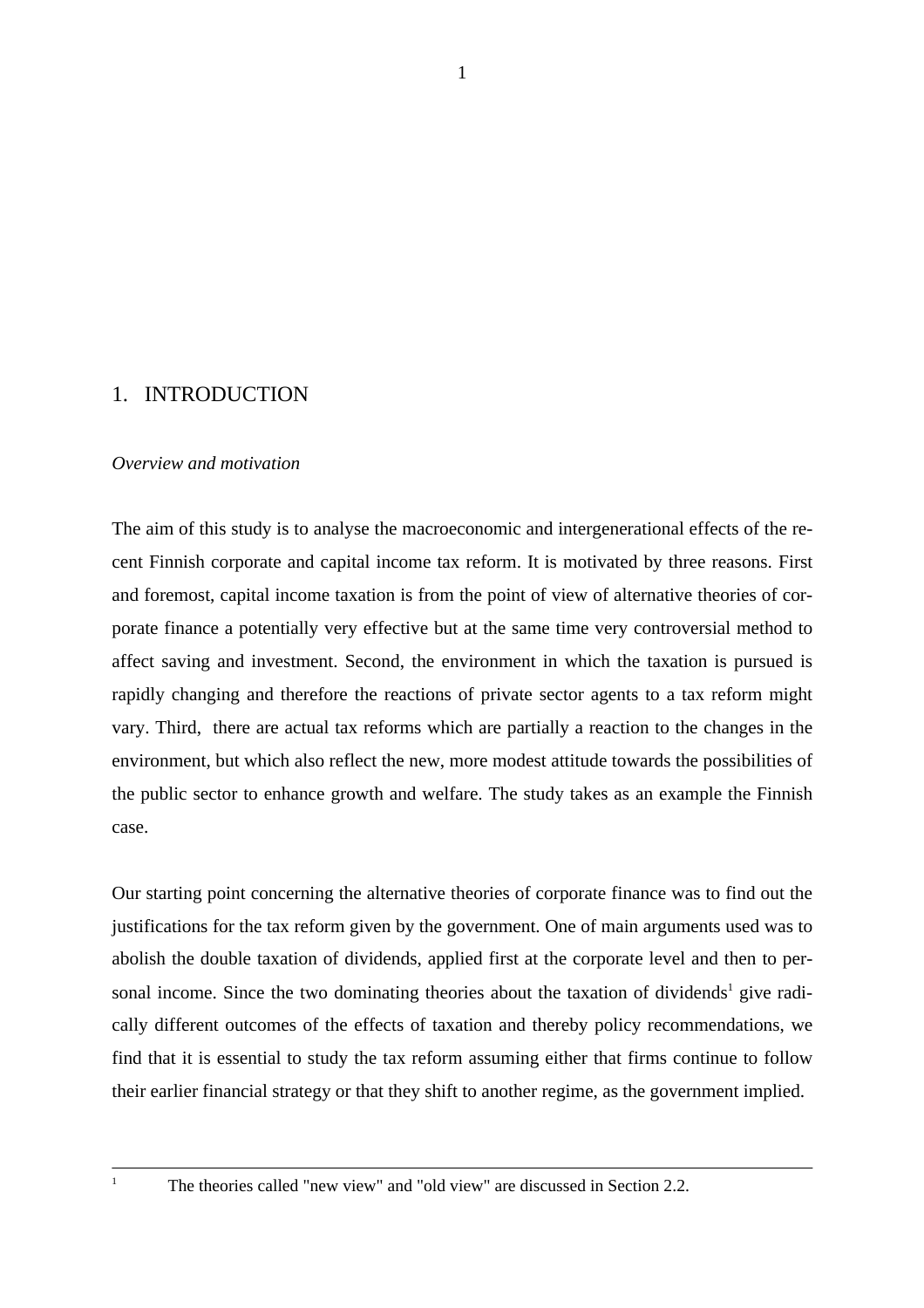The method used should be able to describe the optimal reactions of the private sector to the tax reform in varying circumstances. We study the responses of firms and households to the changes in effective corporate and capital income tax rates using a numerical overlapping generations model calibrated to the Finnish economy (FOG). The model has a sound theoretical basis laid on the optimisation decisions of firms and households. The dynamic structure allows a consistent analysis of the intertemporal investment and financing decisions of firms and the labour supply and saving decisions of households. This allows us to avoid the Lucascritique thereby giving a considerable comparative advantage over macro-econometric models, see Bovenberg (1989b). On the other hand, the numerical approach allows us to consider the life-cycle of households in a much more realistic way compared to the use of an analytical two-period overlapping generations model (Broer and Lassila 1997).

In addition to describing the new equilibrium of the economy under the changed tax rules, the model offers many results in the form of adjustment paths of the macroeconomic variables such as market prices, production, capital stock, employment and foreign debt and of microeconomic variables such as generational life-cycle paths of incomes, consumption and labour supply. Moreover, the shifts in welfare can be calculated for the ultimate evaluation of the desirability of the tax reform.

One of the main elements in general equilibrium model analysis is the sensitivity analysis of the simulation results to various assumptions about the key behavioural parameters of the individual agents. We add to this three other aspects. The lag between the announcement and implementation of tax reforms is often long. Financial markets react, however, immediately when new information comes. Hence, we have carried out a sensitivity analysis of the impacts of an early announcement. Another interesting issue is the sensitivity of the welfare outcomes to alternative assumptions about the initial portfolio composition of households, since the tax reform affected differently the market price of capital and the after-tax yield on assets. Third, a more fundamental issue is the connection between the open economy and the international markets of goods and financial capital, which affect profoundly price and interest rate formation. We are not satisfied with the often used simple assumption that the economy behaves as a price-taker. Hence, we carry out a comprehensive sensitivity analysis concerning the impact of imperfect substitutability in the markets of domestic and foreign goods and capital.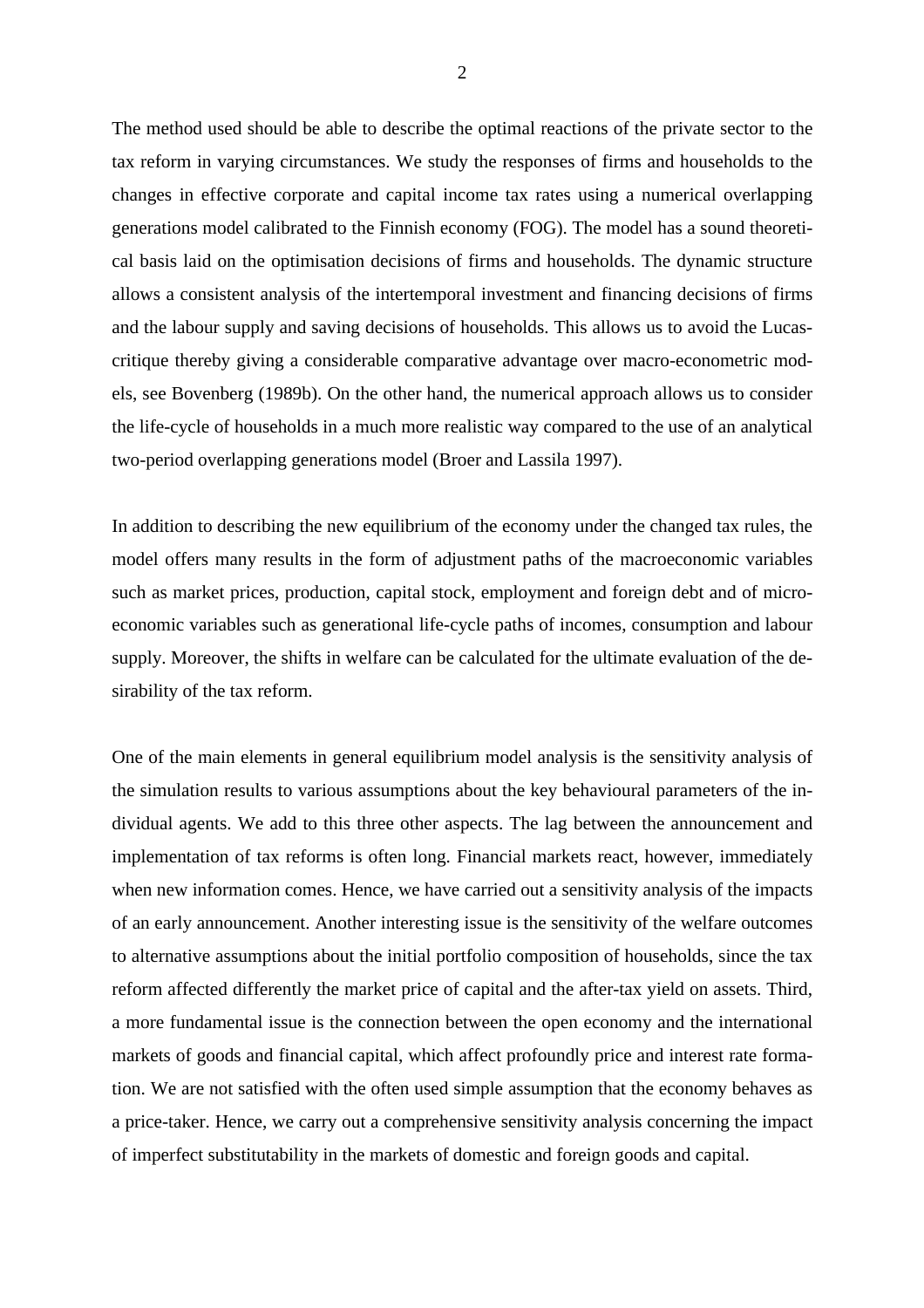The renewal of the Finnish capital income taxation was part of a larger reform, which markedly changed the taxation of both income and consumption during the years 1987-1993. Following the footprints of other reforms in OECD countries, it lowered the high marginal tax rates and widened the tax base in income taxation. Also, the shift from a sales tax to a value added tax broadened the tax base. This measure lowered, however, the cost of capital since purchases of new investment goods were allowed to be deducted from the tax base.

The motivations for the corporate and capital income tax reform were both external and internal. Domestically, the most compelling reasons were the need to improve the efficiency of the allocation of capital and to promote neutrality in taxation of industrial branches, types of capital, sources of financing and investing sectors (Myhrman et al. 1995). Also, opportunities for tax arbitrage had emerged as a result of the deregulation of credit markets (Ministry of Finance 1991). International pressures were generated by the deepening economic integration to other parts of Western Europe and the wave of tax reforms carried out there, which intensified tax competition.

The tax reform followed the guidelines of other Nordic reforms by separating taxation of earned income and capital income and by applying a low equal flat tax rate to the latter tax base, see Sörensen (1994a) for justifications of the dual tax system adopted. An additional element of the Finnish reform was the introduction of full imputation of paid corporate taxes in taxation of dividends. The main goal was to reduce the double taxation of dividends of personal investors, but it also attempted to guarantee single taxation of distributed profit, because the old system included both a limited dividend deduction in corporate taxation and large number of tax-exempt shareholders. In spite of the allowances in taxation of distributed profits, the earlier system could be described as favouring retained earnings together with debt as cost-of-capital minimising marginal sources of finance. Share issues were rare indeed.

Another connected objective of the reform was to reduce the observed locking-in of profits in firms. The introduction of the imputation system and the increase in the effective capital gains tax rate were supposed to encourage firms to shift towards favouring distribution of profits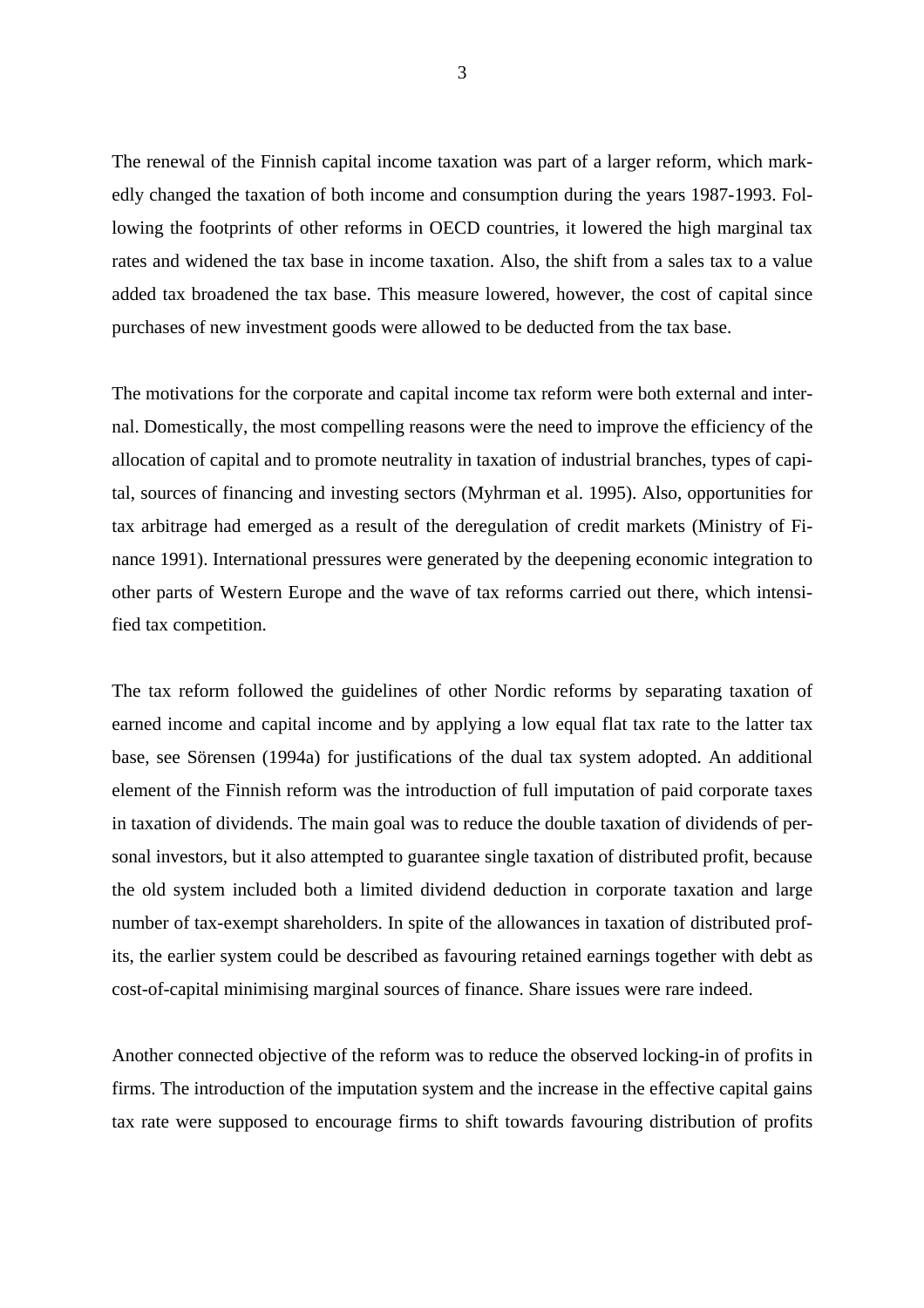and financing investments with share issues. The higher dividend distributions were assumed to be reinvested in capital markets and thereby considered to improve allocational efficiency.

There exists some disagreement about the actual amount of distortions in the earlier system. Even though the statutory marginal tax rates were high, the large amount of exemptions and allowances reduced the effective rates markedly. This study applies the view that the tax system affected substantially the financing structure of firms and thereby household portfolios, but since the firms were able to adjust, not so much the cost of capital and investments. This view is supported by the theoretical studies summarised in Andersson et al. (1998) and the empirical evidence provided by Dufwenberg et al. (1994).

One of the benefits of using a dynamic general equilibrium model is that it takes into account how the initial tax system distorts the behaviour of the private sector. We can also simulate a reform of several tax rates while ensuring that the interaction of these tax shifts will be considered. The chosen approach is to first study the impacts of shifts in individual tax rates oneby-one. The justification for this is that we can thereby illuminate the results more profoundly and find out the main driving forces of the outcomes of the overall reform.

### *The earlier tax reform literature and the new ingredients included in our mode*l

The links between our study and the earlier tax reform literature are divided in the following to two subgroups. The earlier Finnish research was typically based on the partial equilibrium analysis of corporate income taxation and aimed to produce cost of capital calculations. Another described tradition, unknown in the Finnish literature, applies dynamic computable general equilibrium models in studies of corporate taxation. Our study links the two traditions.

The origins of the Finnish capital income tax reform discussion can be traced back to the 1970's. The contributions of e.g. Puumanen (1976, 1977) and Koskenkylä and Pekonen (1978) included mostly a verbal evaluation of the distortive effects of the tax system on investments and indebtedness of the economy. Ylä-Liedenpohja (1980) presented a formal analysis of the combination of corporate and personal capital income taxation. The international wave of tax reforms and the increasing doubts about the ability of the complicated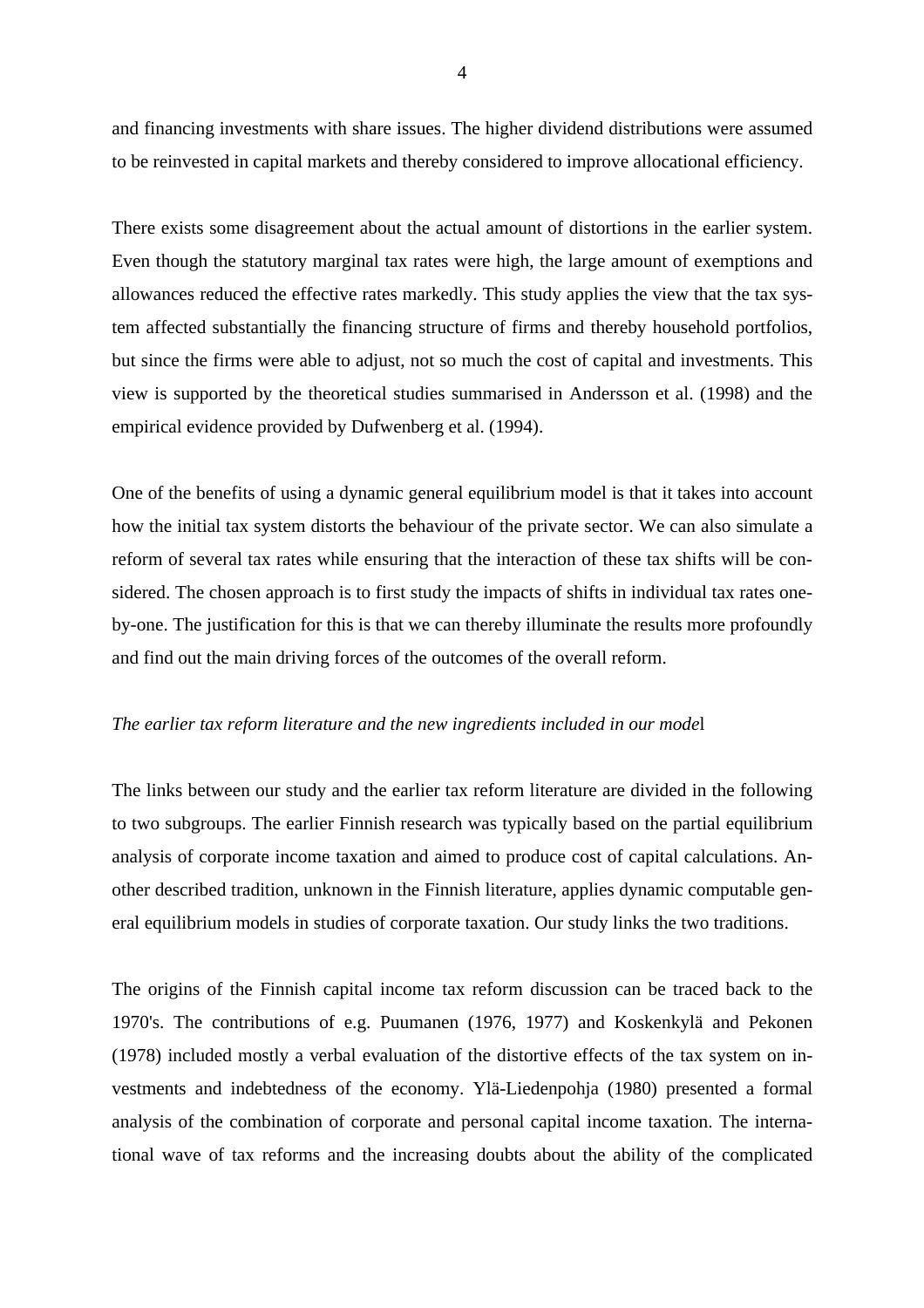capital income tax system to optimally allocate resources revived the discussion in the mid-1980's. One important milestone was the report of the one-man Committee concerning the reform of corporate income taxation (Ministry of Finance 1987). The method used was mostly calculations of the effective tax rates and cost of capital in the spirit of King and Fullerton (1984), see e.g. Airaksinen and Hagfors (1987), Koskenkylä (1987) and Ylä-Liedenpohja (1984, 1987a, 1987b). Also, the first experiments of using a numerical general equilibrium model in tax reform analysis were published at that time (Ylä-Liedenpohja 1988).

The tax reforms of 1989-1991 intensified modelling efforts in Finland. The King-Fullertontype of analysis continued (Iivonen 1990, Kanniainen 1991a, Voipio 1991, Ministry of Finance 1991), but also CGE models were used. The problem with the model analyses from the point of view of capital income taxation was that they were still carried out using static CGE models (see Heinonen and Ylä-Liedenpohja 1992 and Törmä and Rutherford 1992), which could not deal with forward-looking saving and investment decisions properly. There are two additional features, which aggravate the comparison of the earlier Finnish CGE results to the ones generated by our model. These simulations considered, namely, overall tax reforms, which also included other elements than the capital income tax system. Another problem is that these calculations do not take into account the major shifts in the tax system in 1993. The rules which prevailed before the tax reform was completed provided markedly different incentives to save and invest than the final tax system.

The last, and perhaps most profound, stage of the tax reform in 1993 inspired again King-Fullerton analyses, which generally agree with us about the effects of the tax reform on the cost of capital, see e.g. Hakola (1993), Koskenkylä (1992), Myhrman et al. (1995) and Tähtinen (1992). Kanniainen and Hernesniemi (1994) also examined the changes in the market value of firms, just as we do in our study, but were not able to analyse the implied reactions of the shareholders due to the partial equilibrium nature of their model. In addition, Piekkola (1995) evaluated the impacts of the 1993 reform on foreign investment in Finland.

The use of dynamic computable general equilibrium models in tax analyses has increased rapidly since their introduction in the 1980's (see e.g. the survey by Pereira and Shoven 1988), but the development of the models has given new insights. At least three major advancements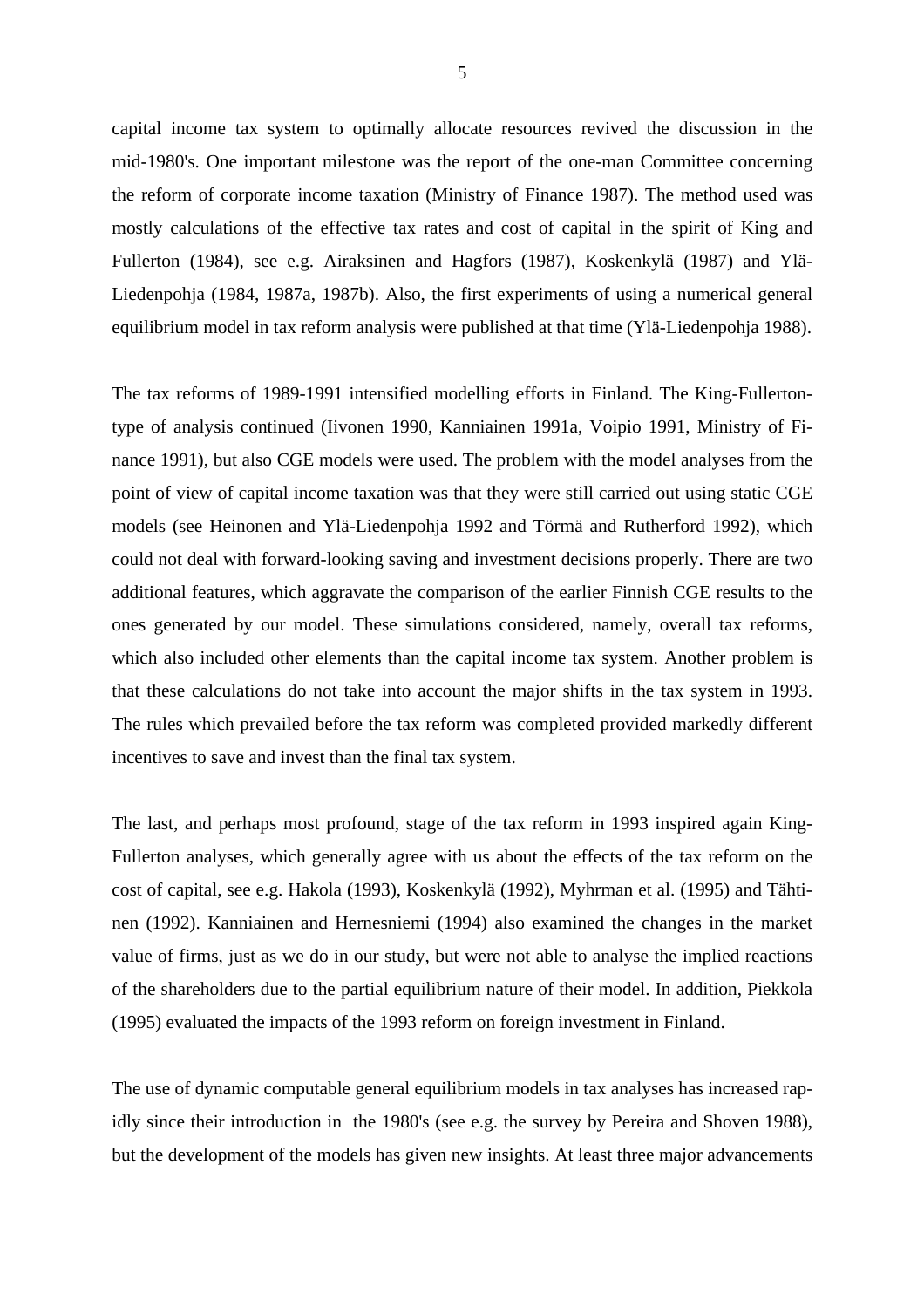in the models should be mentioned. The first is the inclusion of adjustment costs of investments, which spur a *Tobin's q-*type of investment behaviour. Another is to model the household sector using overlapping generations instead of one infinitely living household<sup>2</sup>. We have tackled the often raised question of the validity of the pure life-cycle theory by modifying the optimisation problem of households to take into account a hump-shaped working efficiency time profile, a pension system and "joy of giving" bequests.

The third improvement is to bring into the dynamic models the interaction between domestic and foreign economies, nevertheless originally often assuming that the domestic economy is small and behaves as a price taker in the international markets of goods and capital (see e.g. Söderlind 1990). In our model, foreign agents are allowed to participate in the markets of the domestic good and bond markets, but do not necessarily determine the prices: in goods trade the Armington assumption<sup>3</sup> can be used and the domestic interest rate can be linked to supply and demand of financial capital<sup>4</sup>. Foreigners are not allowed to own domestic firms, which ensures that the required rate of return for firms' capital is determined from the point of view of a domestic investor, who is affected by domestic taxation<sup>5</sup>.

The earlier CGE studies have not devoted much attention to the justification of the modelled financial policy, even though the policy affects the results profoundly. In most cases some stylised version of either the "old view", the "new view" or the hierarchical financing scheme have been adopted.

The simplest new view CGE models finance all investments with retained earnings and distribute the rest of the income to the shareholders (see Frederiksen 1994 and Söderlind 1990). This leads to volatile dividend behaviour and dividends can turn out to be negative. A more developed version finances investments with retained earnings and debt using a fixed debt-tocapital ratio (see Jensen et al. 1993 or Knudsen et al. 1998). Goulder and Summers (1989)

<sup>2</sup> The first applications were made by Summers (1981a) and (1981b). Auerbach and Kotlikoff (1987) used both features in their path-breaking dynamic CGE model analysis.

<sup>&</sup>lt;sup>3</sup> See Armington (1969).<br><sup>4</sup> Goulder and Eichengreen (1989) and Perraudin and Pujol (1991) are among the few that have also endogenised the interest rate in an open economy CGE model.

This model feature is based on the actual ownership structure at the time of the tax reform. See e.g. Gordon (1986) or Apel and Södersten (1999) for the implications of capital income taxation in the case of foreign ownership of the domestic capital stock.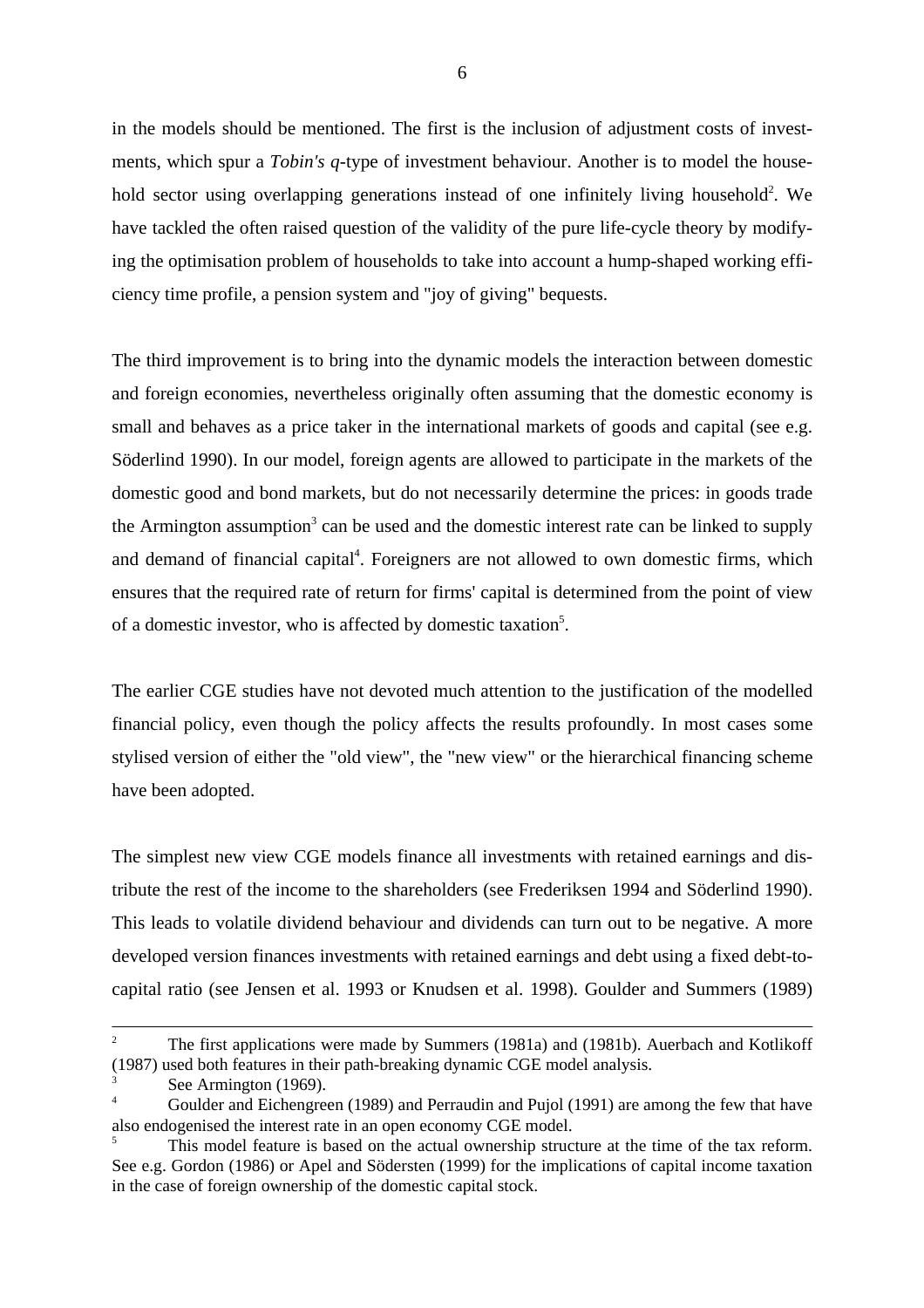used also a fixed debt ratio formulation, but in their model the other source of marginal finance is share issues. Dividends were determined as a fixed ratio of the book profit. This old view formulation has been used later by Keuschnigg (1991) and Offerdahl (1991).

There are also some studies that carry out sensitivity analysis concerning the financial structure of firms. Fullerton and Henderson (1986) and Fullerton and Mackie (1989) compare the results of U.S. tax reforms using different assumptions about the financing structure. The used model has a detailed description of the production sector, but is only "artificially" dynamic in the sense that aggregate investments are determined by households' two-period savings decisions, which are based on myopic expectations. The main interest is in the allocation of capital across industries, sectors and assets. The results show a larger welfare gain in the old view case, in which firms increase financing with share issues. Fullerton and Rogers (1993) used an enlarged version of the model to study tax incidence. The results show e.g. that abolishing the corporate income tax generates a smaller welfare gain in the "new view" case, in which there is no double taxation of dividends, since the distortions created by taxation increase progressively.

Hutton and Kenc (1998) compare the effects of reducing various capital income taxes under the new view, the old view and the endogenous determination of the debt-equity ratio<sup>6</sup>. Their CGE model, which is calibrated for the UK, has a simple production structure, but is genuinely dynamic. Households have an infinite planning horizon. The authors find that in order to promote investments, elimination of the interest income tax is most preferable, if the government does not know the actual financial strategy of the firms. As will be shown in our study, this outcome is sensitive to the assumption of a closed economy, which guarantees that the generated higher household saving lowers enough the domestic interest rate.

The study of Broer and Westerhout (1993) utilises an open economy version of the Auerbach-Kotlikoff overlapping generations model calibrated to the Dutch economy. In their model, the agency costs of increased use of debt financing and a tax structure which favours retained earnings lead to a hierarchy-of-financing scheme. First, the retained earnings are used together with the debt. When retained earnings are exhausted, debt is the sole financing

In this approach the marginal investments are financed with bond issues. The optimal amount of debt is determined to balance the benefits of lower taxation and the agency costs of debt.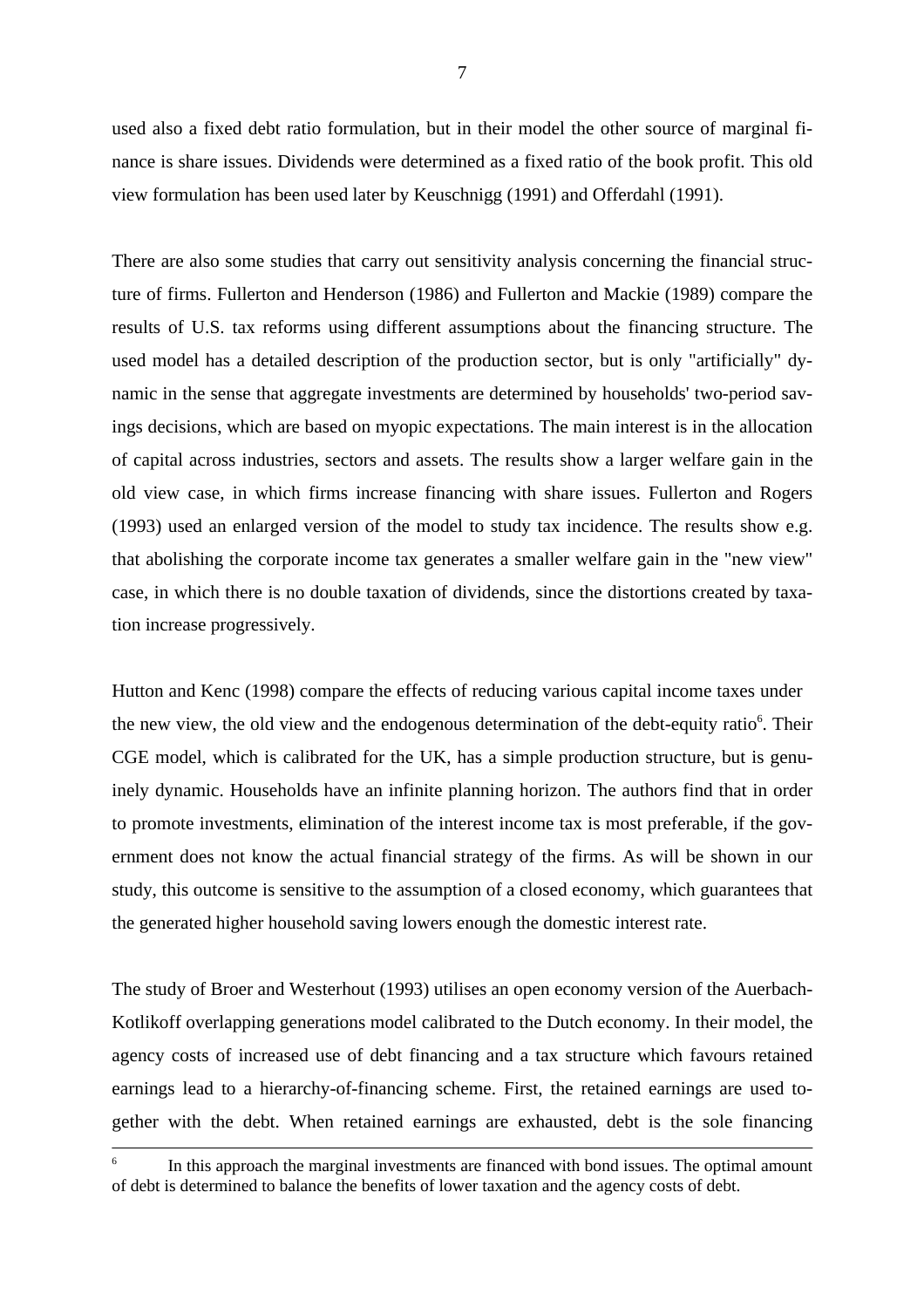method. When the cost of debt rises high enough, share issues are also used. The endogenous financing structure affects markedly the results of reducing the corporate income tax rate, just as does the assumption of a minimum dividend pay out (imitating the old view) applied in the sensitivity analysis.

Our core economic model is most similar to the one of Broer and Westerhout (ibid.). From the point of view of corporate taxation, the main difference is that in our study the firms' debtto-capital ratio is fixed. We focus on choosing the optimal amounts of external and internal equity finance and dividend distribution policy. The choice of the financial strategy is not genuinely endogenous in our model, but can easily be justified either by minimising the cost of capital or maximising the value of the firms. The additional restrictions that we must pose on the financial strategies (restrictions on the amount of distributed dividends and prohibition of share repurchases) are in line with the tax system and book accounting rules which prevailed before the tax reform.

Our aim is not to downplay the importance of the debt-equity choice. The Finnish tax reform did not change the cost of capital financed with bonds (if general equilibrium repercussions are ruled out), but reduced markedly the possibilities to use tax debt for investment finance. Since these possibilities were not fully used before the reform, taking into account the shifts in tax debt would complicate the analysis markedly, see e.g. Virolainen (1998). Also, the amount of non-tax costs and benefits of debt are ambiguous, see Kanniainen and Södersten (1994). As noted above, there are some studies that also incorporate the endogenous determination of debt in general equilibrium tax analysis, but these models are tax regime specific. For example, the model of Broer and Westerhout is sensitive to the assumption that dividends are taxed more than capital gains. As Hasselman (1991) notes, the outcomes in these types of hierarchy-of-finance models depend also on the growth rate of the economy. See also Hansen (1994) for empirical support of the target debt-to-capital ratio compared to the pecking-order theory in the Finnish case.

Just as all the above mentioned other numerical general equilibrium models, our model has also further simplifications. One of those is that we do not analyse intragenerational income distribution or intersectoral distortions in production. In fact, most studies which focus on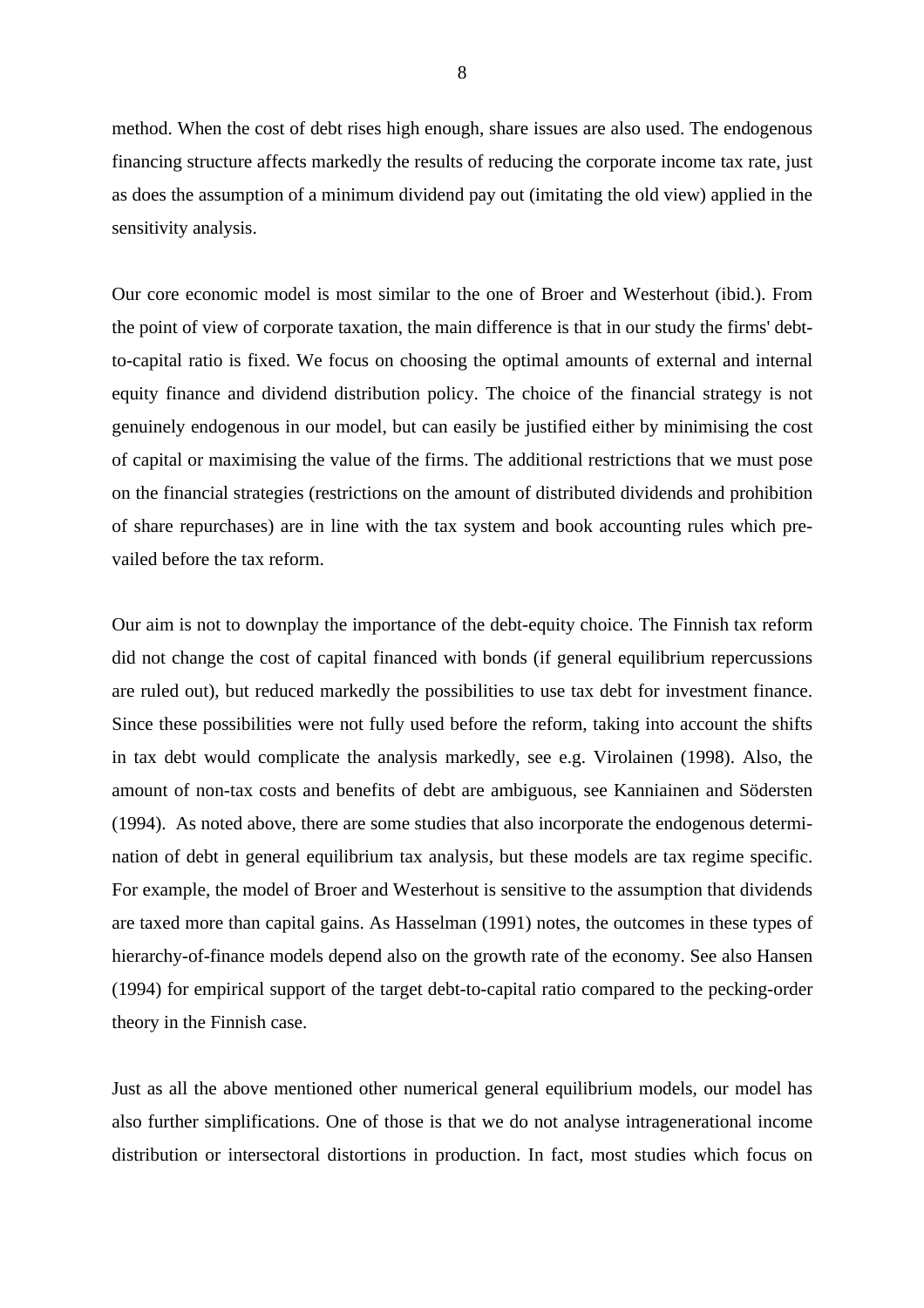income distribution use static production blocks and the ones which analyse intersectoral issues assume infinitely living households. The approach used in our model of having a single type of household generation and a representative firm is therefore a compromise aimed to put an equal weight on the impacts of taxation on saving and investment decisions.

The structure of the study is as follows. The next section depicts the model used, emphasising corporate finance modelling. The third section describes in more detail the Finnish tax reform. The fourth section illuminates the effects of changes in individual tax rates both in the case of an early announcement and a surprise implementation of the tax reform. In the following section the tax rates are shifted simultaneously. This part also includes the sensitivity analysis regarding the openness of the economy. The sixth section analyses the interaction of the tax reform and alternative financial strategies of the firms. Conclusions are provided in the seventh section.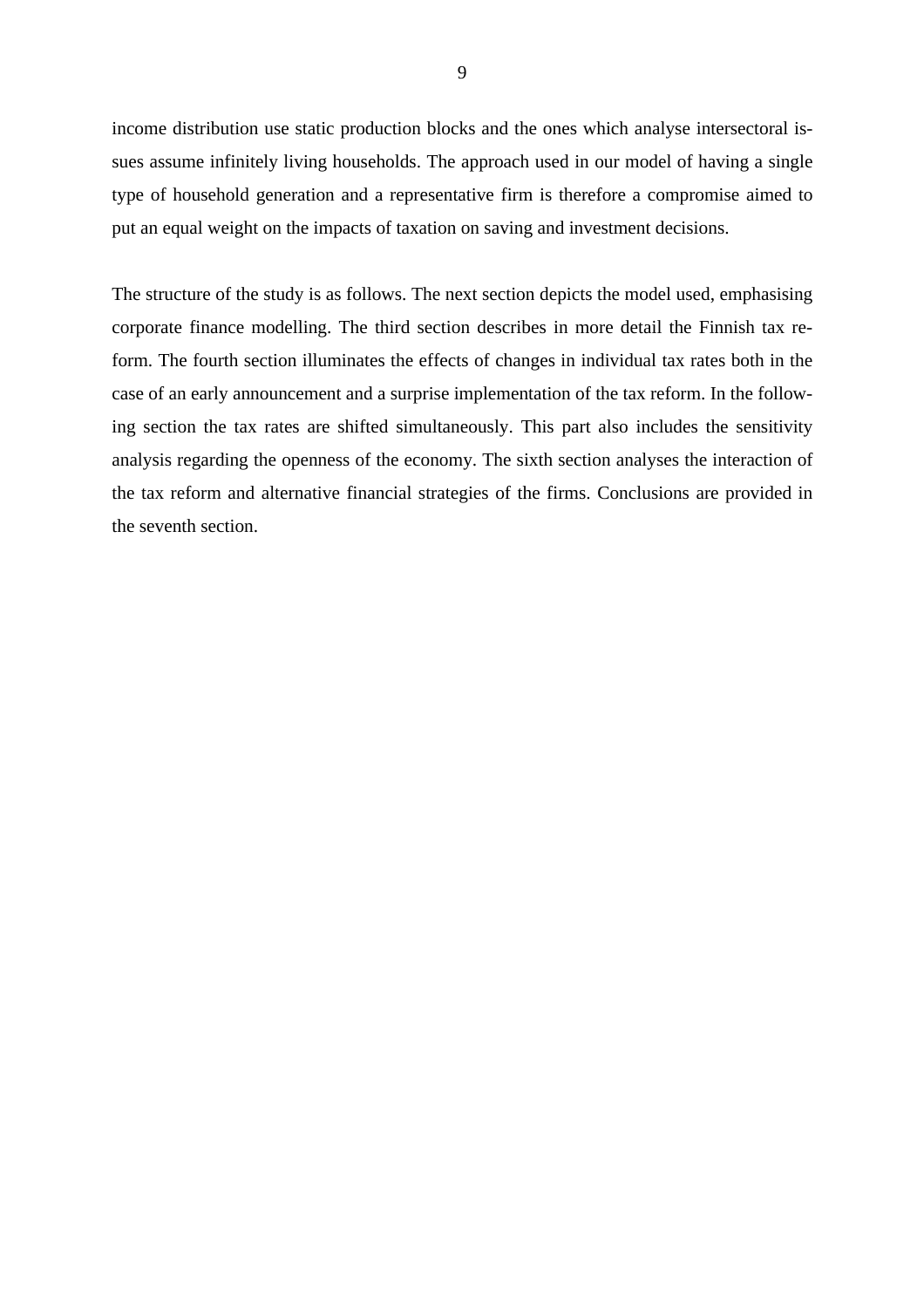# 2. MODEL DESCRIPTION

# 2.1 Overview of the FOG model

The model is an Auerbach-Kotlikoff-type perfect foresight numerical overlapping generations model. There are five sectors: households, enterprises, a government, a pension fund and a foreign sector. The labour, goods and capital markets are competitive and prices balance the demand and supply period-by-period. There is no money or inflation in the model. The unit period is five years.

The household sector consists of 12 overlapping generations. Households enter the model at the age of 20, without wealth, participate in the labour market until they are 60 years old, and live as pensioners the next 20 years. They make utility maximising lifetime plans for consumption, labour supply and bequests when they enter the model. After a simulated shock every household cohort revises its plans for the remaining lifetime. The dying generation leaves bequests to their 50-55 year old descendants. The utility from giving bequests is not linked to the utility of the inheriting generation.

The enterprise sector consists of small, listed, forward looking companies which maximise the value of their shares. The representative firm decides investment and the use of labour. Investments cause adjustment costs, which allows the investment decisions to be based on a tax-adjusted Tobin's q-theory.

The public sector collects taxes and uses them to hire workers and to pay transfers to households and the interest costs of the public debt. The incomes and expenditures are balanced period-by-period with lump-sum taxes and transfers. The pension institution finances pen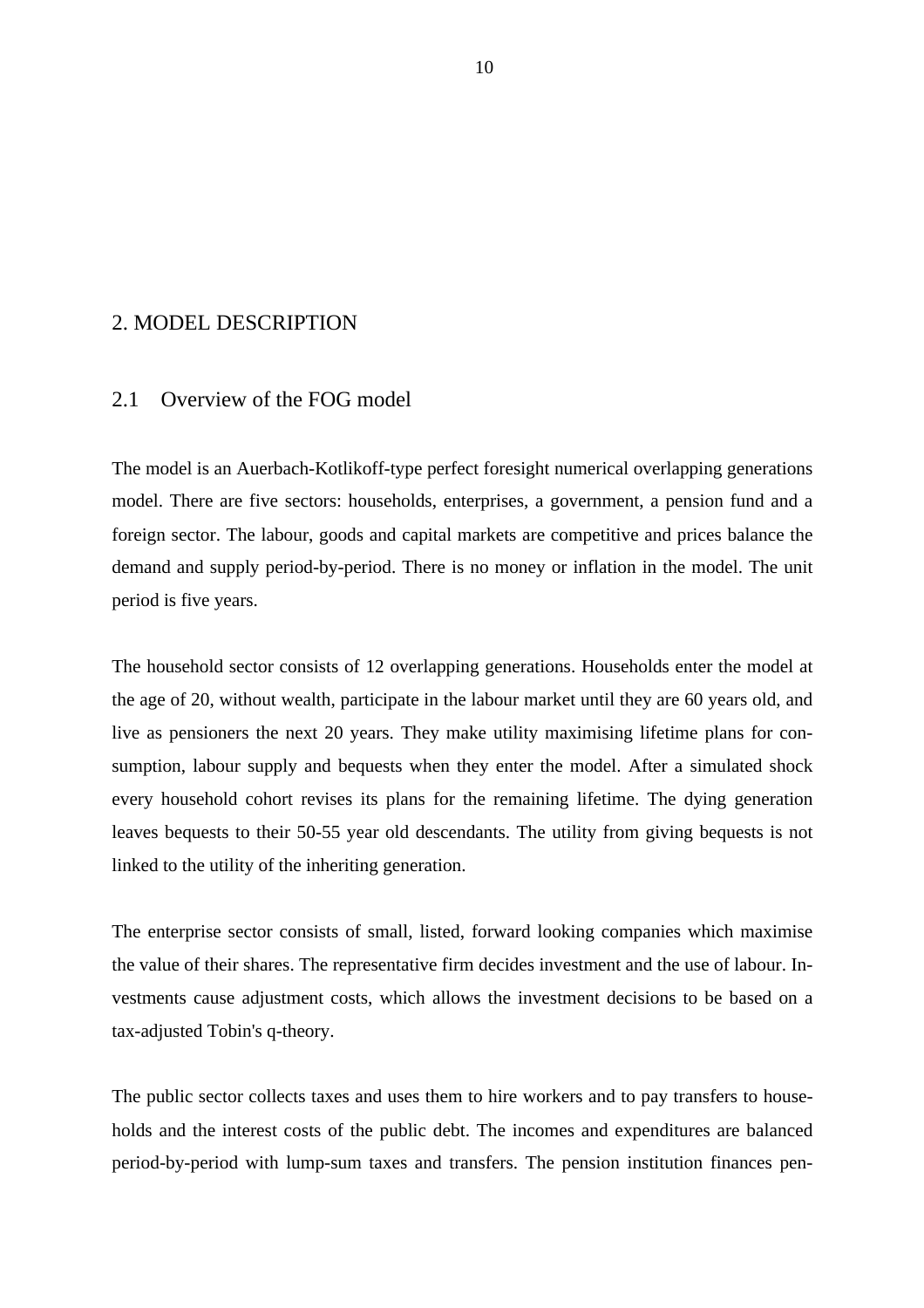sions with contributions and capital income from the pension fund. The pension system is balanced period-by-period by the employers' contribution rate.

The households' working efficiency first increases and then decreases with age, which induces a hump-shaped life cycle earnings profile. The efficiency wage is formed in labour markets where the aggregate labour supply meets the exogenous public sector demand and the enterprises' labour demand which is determined from the marginal productivity of labour rule. There are two "basic" goods in the model, one imported and one domestically produced. The goods are imperfect substitutes and are combined with a CES structure to form cost minimising composite intermediate, investment and consumption goods. The domestic good is also exported. Export demand depends on the terms of trade with a constant price elasticity. The price of the imported good is fixed and used as a numeraire in the price system.

In the market of one-period-bonds the issuers of debt are firms and the government and the investing sectors are households, a pension fund and foreigners. The domestic interest rate is either fixed to the foreign rate or the imbalance (period-by-period or accumulated) of national savings and investments is allowed to generate a difference between the domestic and foreign interest rate. In the market of domestic firms' shares domestic households are the sole owners.

# 2.2 Sectors, markets and calibration

# **2.2.1 Households: life-cycle theory, saving and capital income taxation**

# *Models of consumption behaviour*

Models of household behaviour can be classified according to the planning horizon or according to the degree of altruism of the households. These approaches lead to similar model type when households behave as if they lived infinitely or as if they were extremely altruistic. This model tradition implies the well-known Barro neutrality of fiscal policy. From the point of view of welfare, the results of these models are based on substitution effects which generate pure efficiency changes.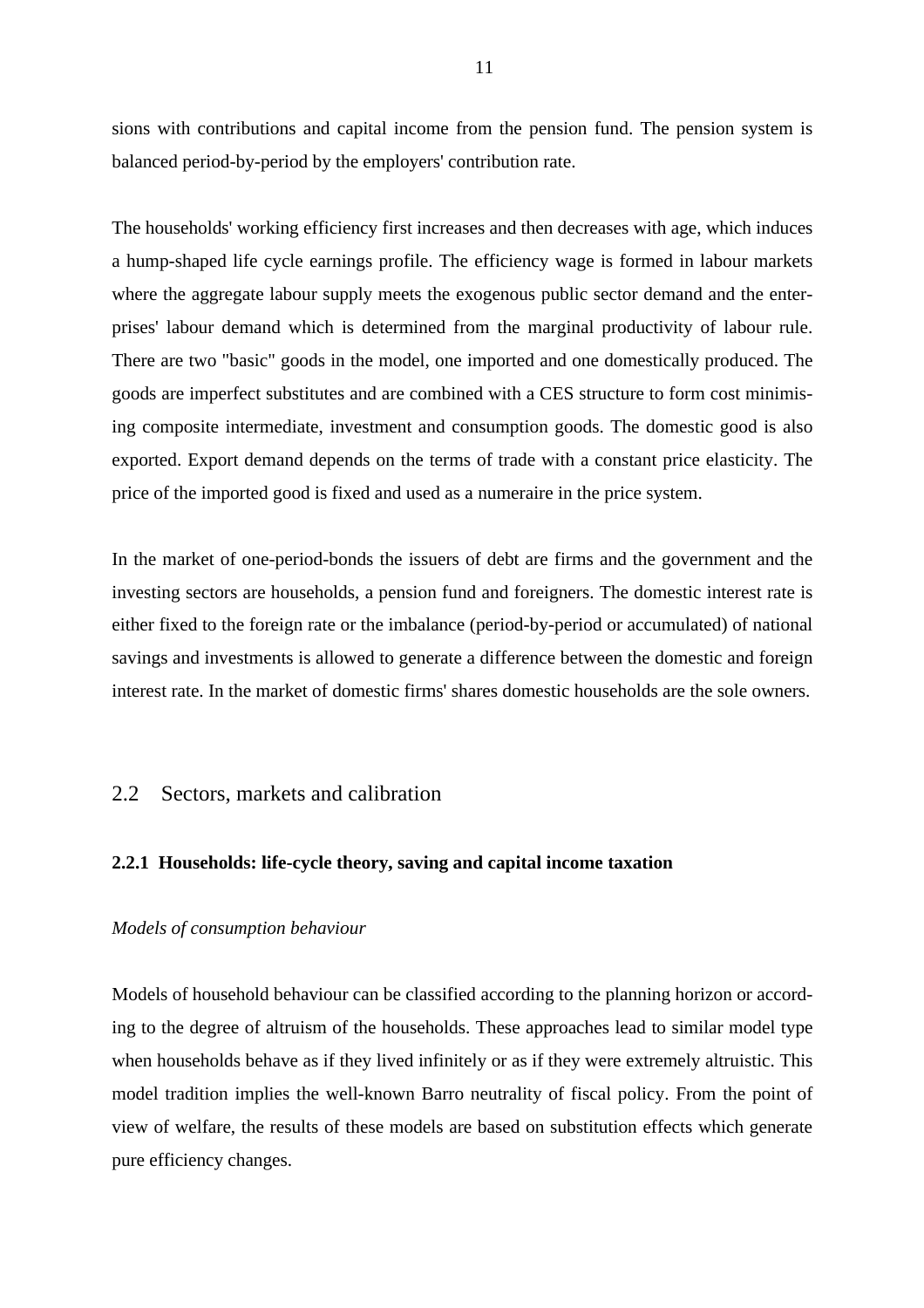The planning horizon is shortest in the Keynesian type models, which assume that periodic incomes determine consumption, i.e. the propensities to consume and save the incomes are fixed in time. There is also at least implicit presumption that households are constrained in labour and capital markets, which restrict their possibilities to choose optimal labour supply and consumption timing. In this framework fiscal policy is most powerful due to the strong income effects.

The third way is to model households as finite lifetime utility maximisers, who do not consider the welfare of their descendants. Therefore the Ricardian equivalence fails. There are several versions of the model.

In the simplest version overlapping household generations live two periods. The households typically work during the first period and save for the second period consumption. Taxes and transfers generate both income and substitution effects, which distort labour supply and saving decisions. The income changes are due to shifts in net tax burdens and prices. Even though this model type allows to study also intergenerational resource transfers, it cannot describe the dynamic adjustment paths properly and may generate strange results. The problems with the short and medium term dynamics are understandable, when one notes that in such a model one period would cover about 40 years. An example of the outcomes due to the model type is the result of Uhlig and Yanagawa (1996), who claimed that a shift from labour income taxation to capital income taxation may generate higher savings and growth. This conclusion is sensitive to the assumption of the two-period lifetime.

A second overlapping generations (OLG) model group, which also allows aggregation of the households for theoretical analysis, is based on the contributions of Yaari (1965) Blanchard (1985) and Weil (1989). In this model group the distribution of the residual lifetimes of the households is the same for all survivors. It encompasses the infinitely living household model as a limit case. It can also be adjusted to imitate the two period case by shortening the planning horizon and setting the lifetime labour supply to be steeply declining. The deficiencies of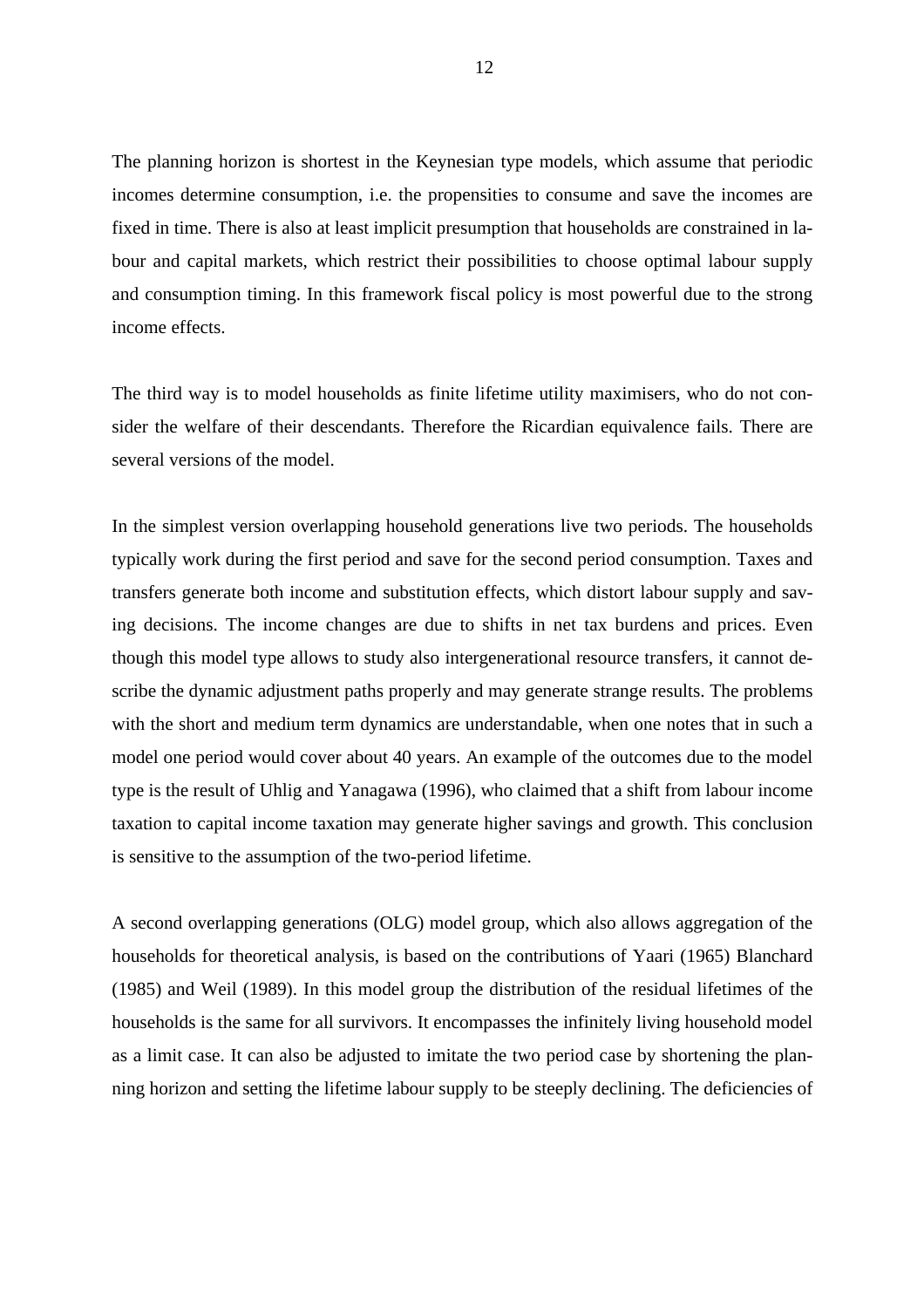this model type, at least in the theoretical versions, are exogenous labour supply and ageindependent saving<sup>1</sup>.

The OLG models of the third group are often identified to be successors of the numerical model of Auerbach and Kotlikoff (1987)<sup>2</sup>. The original A-K model includes 55 overlapping generations, which allows to study the reactions of households year-by-year from age 20 to age 75. In these models the optimisation problem of the perfect foresight households is to maximise their lifetime welfare consisting of consumption of goods and leisure. The maximisation task takes shape by choosing the optimal consumption and labour supply paths taking into account the lifetime budget constraint.

From the point of view of intergenerational incidence of capital income taxation it is important that in this model tradition households have often a hump-shaped lifetime working efficiency profile, so that smoothing of lifetime consumption requires little saving when young, substantial saving when middle-aged and dissaving when old. It does not, however, necessarily imply that the aggregate wealth of households is larger. The generated age-specific variation in initial wealth causes diverse reactions to changes in taxation.

The advances of the Auerbach-Kotlikoff approach compared to the above mentioned more theoretically oriented overlapping generations models are largely recognised. On the other hand, the empirical studies of the validity of the behavioural assumptions of life-cycle model are inconclusive and the predictions of at least the pure version are often rejected. The problem seems to be that current incomes explain too much of the variation in consumption and the reduction in wealth at old age is much less pronounced as forecast. The explanations given include e.g. that households are myopic or that there is income uncertainty and markets are incomplete, preventing households to shelter from the uncertainty.<sup>3</sup>

<sup>1</sup> Frederiksen (1994) has endogenous labour supply in his numerical model. In Jensen et al. (1993) labour supply decisions are made endogenously by a labour union, but are exogenous to individual households. Jensen and Nielsen (1993) introduce age-dependent saving.

<sup>2</sup> The authors designate the life-cycle models of Modigliani and Brunberg (1954) and Ando and Modigliani (1963) as the theoretical ancestors of their household sector description.

See e.g. Deaton (1986) and Pemberton (1997). Some studies claim that the excess sensitivity of consumption to incomes in household data can at least partly be eliminated by modifying the lifecycle model, see e.g. Blundell et al. (1994), Attanasio et al. (1995) and Hubbard et al. (1995).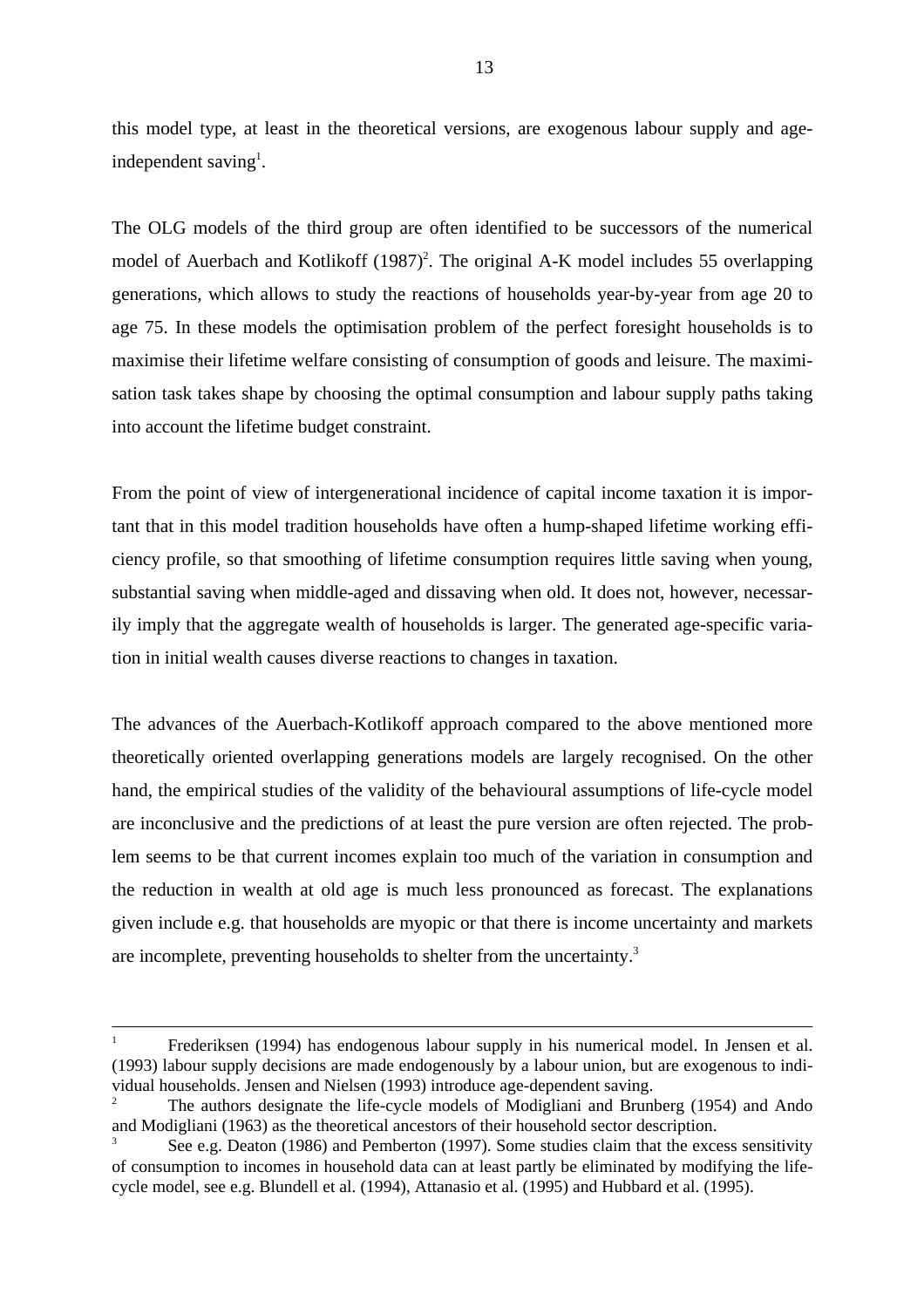We have modified the pure life cycle model to take into account a joy-of-giving bequest motive. The bequest motive encourages the elderly households to keep wealth until they die. It means also that a substantial part of aggregate wealth accumulation can be explained by intergenerational transfers (see Kotlikoff and Summers 1981 or Gale and Scholtz 1994 for evidence). Another empirically important feature that affects markedly the life-cycle wealth trends is the pension system. In our case the financing of pensions is based on a pay-as-yougo method, which means that the pensions for current retired are financed by the working age generations. On impact, the working-age households have both less net income and reduced motive for saving for old age<sup>4</sup>.

#### *The optimisation problem of households in the FOG model*

The model economy includes one household type, but at each point of time there live 12 overlapping generations of those households, born at different periods.

Households maximise the discounted sum of periodic utilities  $u_t$  and utility from the bequest *n* they give. The optimal life-cycle plan is the solution to the following problem.

$$
\max_{c,l,n} \qquad U = \sum_{t=1}^{T} \frac{1}{1-\frac{1}{\gamma}} \frac{u_t^{\frac{1}{\gamma}}}{(1+\delta)^{t-1}} + \frac{1}{1-\frac{1}{\gamma}} \mu \frac{\left[n(1-\tau_t^n)\right]^{1-\frac{1}{\gamma}}}{(1+\delta)^{T-1}} \quad . \tag{2.1}
$$

Of the constant preference parameters  $\gamma$  and  $\delta$  are the elasticity of intertemporal substitution and the pure rate of time preference, and  $\mu$  is a bequest preference parameter. Bequests are taxed with a rate  $\tau^n$ . The maximisation is subject to the budget constraint (2.2):

$$
\Sigma_{t=1}^{T_w} (1 - l_t) e_t w_t (1 - \tau_t^w) R_t + \Sigma_{t=T_w+1}^T z_t (1 - \tau_t^w) R_t + R_7 n_7 (1 - \tau_t^n) + \Sigma_{t=1}^T s_t R_t
$$
\n
$$
= \Sigma_{t=1}^T c_t p_t^C (1 + \tau_t^C) R_t + R_7 n_T . \tag{2.2}
$$

and the determination of pensions  $z_t^2$ . The first term in the sum describes the discounted after-tax lifetime labour incomes, which depend on the wage rate  $w_t$  and on the age-specific

<sup>&</sup>lt;sup>4</sup> In the case of a fully funded defined contribution pension system the model would be identical to that without a pension system if the pension funds were invested and taxed in the same way as household wealth.

The determination of pensions is described in more detail in Appendix 1.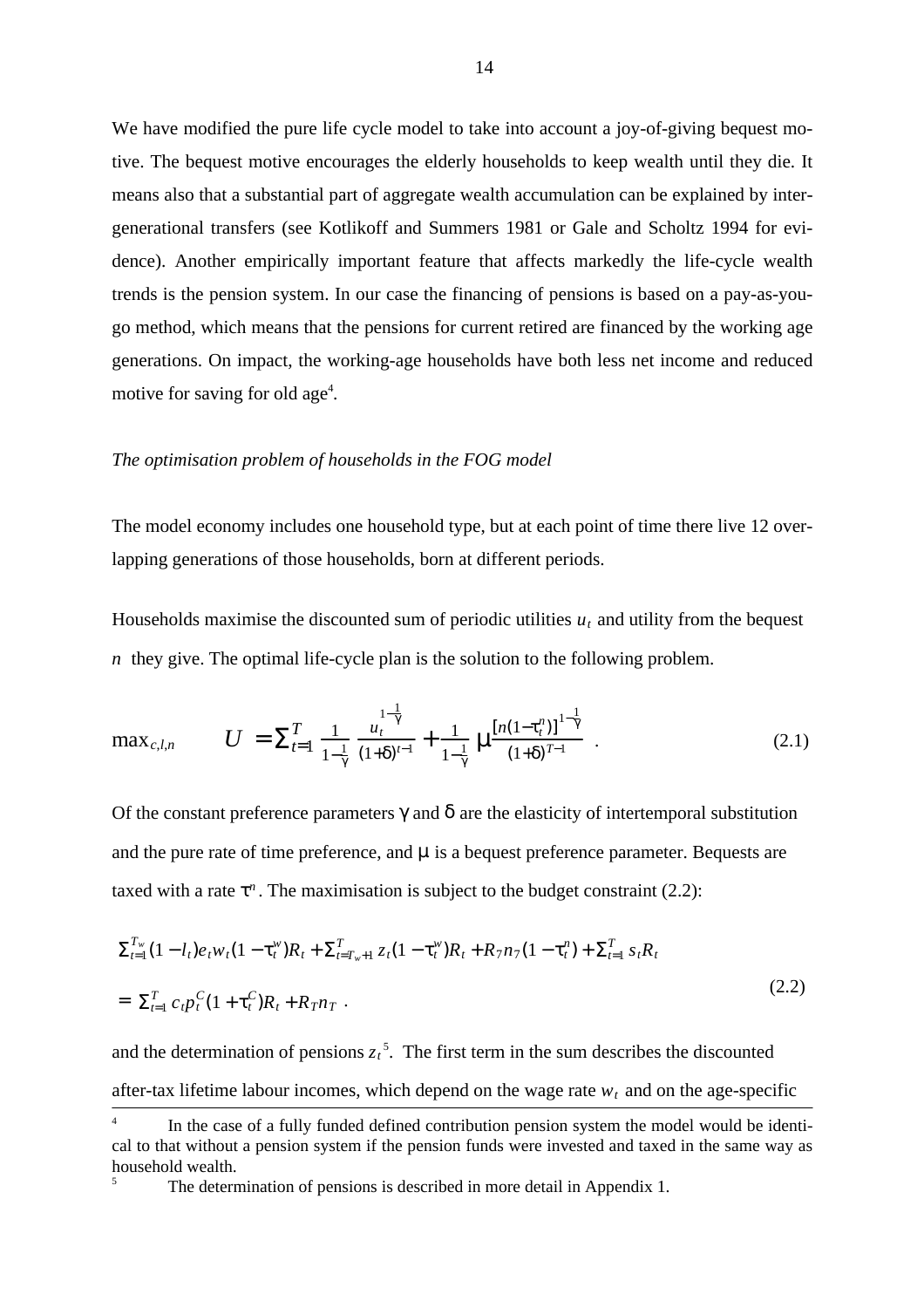working efficiency  $e_t$ , which makes the life-cycle wage-income profile hump-shaped. The labour incomes are subject to a wage tax  $\tau_t^w$ . Households retire at the age of  $T_w + 1$ , which is assumed to be 60 years. They receive pensions  $z_t$  after retirement until they die at age  $T$ , which is 80 years. They get also an after-tax bequest of  $n_7(1 - \tau_t^n)$  at age of 50-55 (period 7). The last income item is the discounted sum of net transfers from government  $s_t$ . The discounted sum of expected capital incomes is zero because households enter the model at age 20 without any initial wealth and the discount rate is the same as the expected yield of saving. Households use the lifetime incomes to buy the composite consumption goods of various periods with after-tax consumer price  $p_t^C(1 + \tau_t^C)$  and to leave a bequest when they die. The determination of the price  $p_t^C$  and composition of the consumption good have been described in detail in Section 2.2.4.

The discount factor  $R_t$  depends on the domestic interest rate  $r^d$  and on the interest income tax rate  $\tau^r$ .

$$
R_{t} = 1
$$
\n
$$
t = 1
$$
\n
$$
R_{t} = \prod_{s=1}^{t-1} \frac{1}{1 + r_{s}^{d} (1 - \tau_{s+1}^{r})}
$$
\n
$$
t = 2..T
$$
\n(2.3)

The denominator in the equation (2.3) depicts the after-tax rate of return on saving.

The periodic utility  $u_t$  depends on the amount of available consumption good  $c_t$  and leisure *lt* as follows:

$$
u_t = (c_t^{1-\frac{1}{\rho}} + \alpha l_t^{1-\frac{1}{\rho}})^{\frac{1}{1-\frac{1}{\rho}}}, \qquad (2.4)
$$

where  $\alpha$  is the leisure preference parameter and  $\rho$  is the substitution elasticity between consumption and labour.

Total consumption, labour supply, pensions received and taxes paid are aggregated from individual household decisions. The size of each age cohort is the same, i.e. there is no demo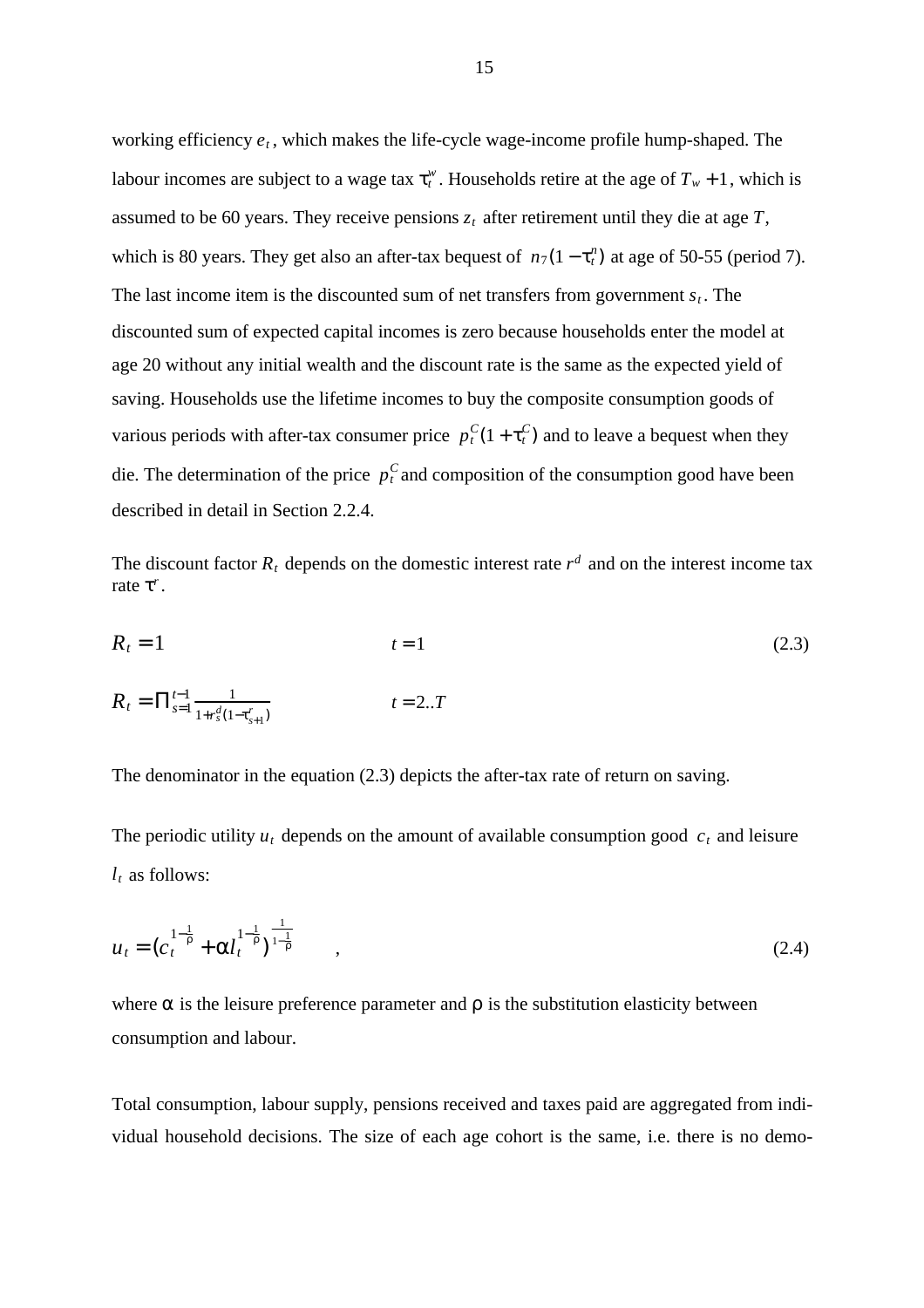graphic variation allowed. The actual equations of the numerical model are the first-order conditions of the optimisation problem.

### *Household saving and capital income taxation*

In this study the household behaviour is based on a modified life-cycle model, which says that the saving decision is affected by the amount and timing of incomes, the yield on saving, the rate of time preference, the intertemporal elasticity of consumption and bequest preference.

The expected yield on saving is composed of the after-tax interest rate $6$  and of the future changes in consumer prices<sup>7</sup>. The subjective time preference characterises the willingness of the household to consume now instead of postponing the consumption to the future.

The changes in the rate of return and thereby also changes in the capital income tax rates create both income and substitution effects. The substitution effect encourages to postpone consumption if the future price is lower (the net return higher). The income effect implies that for reaching a given savings target a higher return requires less saving. The intertemporal elasticity of consumption describes the relationship between the income and substitution effects, i.e. the willingness to postpone consumption when the rate of return changes. Most empirical studies show that the substitution effect dominates and therefore a higher capital income tax rate reduces saving.

The timing of lifetime incomes, saving and the rate of return are connected also in another way. The later the incomes are received, the more sensitive is the current consumption to the variation in the yield of saving. When the yield rises (due e.g. lower tax rates), the purchasing power of the future incomes is of less value from the point of view of lifetime consumption.

The portfolio choice between bonds and shares of the firms does not matter, because the arbitrage condition of financial markets guarantee that the expected after-tax yield of the assets is the same and the households are risk-neutral.

Since the numeraire in the model is the price of the imported good, the interest rate is expressed in units of that good. See Bovenberg (1989a) for the open economy implications of the consumption interest rate, which takes into account shifts in the terms of trade. In our model households have perfect foresight about the future path of the interest rate and consumer prices immediately after the announcement of a policy measure. The practice of using myopic expectations would possibly strengthen the reaction of savings, but do not affect the steady state (Fullerton and Mackie 1989).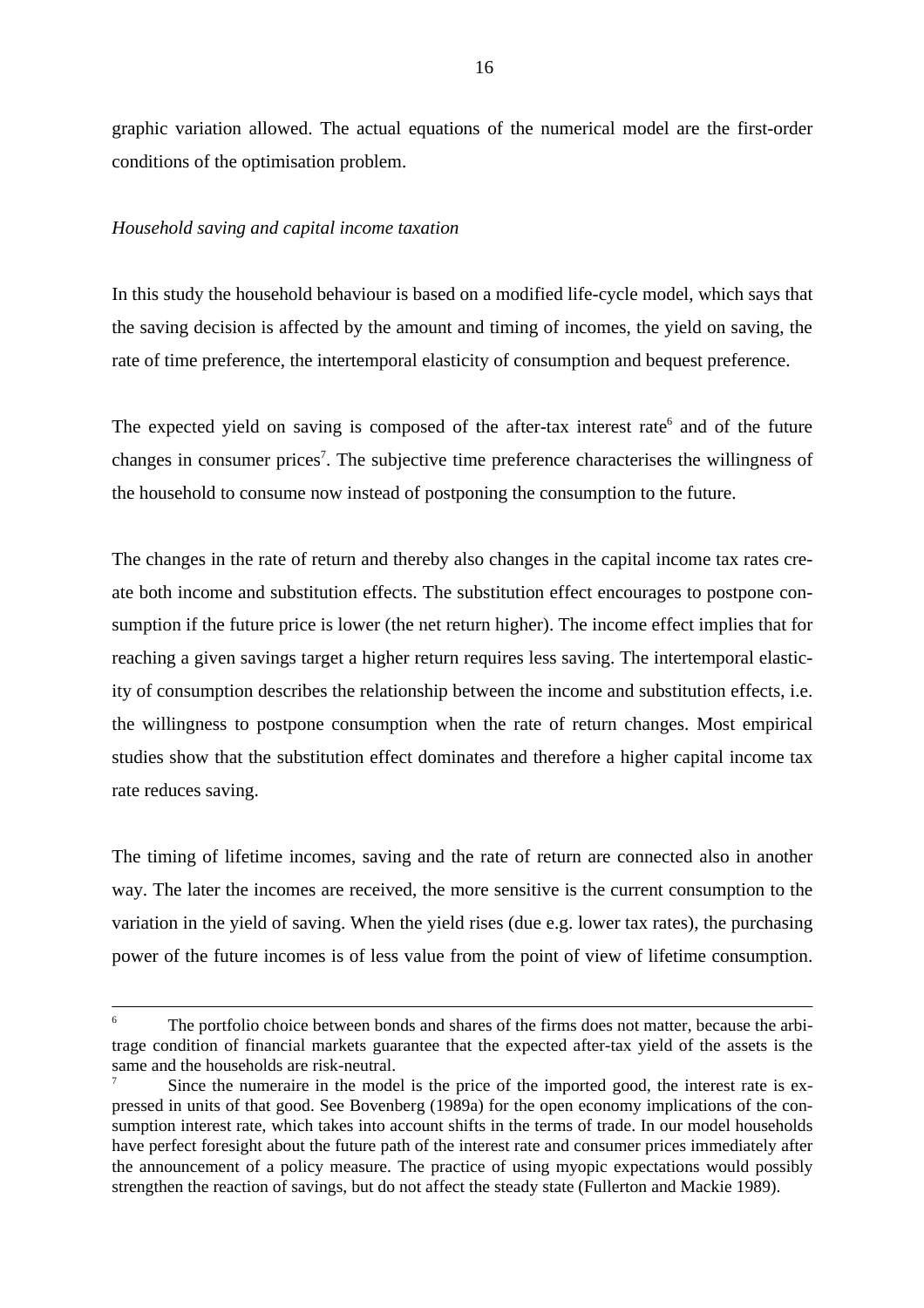The households reduce therefore current consumption and save more<sup>8</sup>. Head (1997) sees even that capital income taxation both distorts the intertemporal consumption choice and discriminates between individuals who have different intertemporal consumption preferences or lifetime earnings profiles.

The motives for household saving in the model are smoothing of the consumption path and planned bequests. Precautionary saving and saving due to unknown length of life are instead not considered because of the perfect foresight of the households. Accounting for those would mean that savings rate would be higher and the sensitivity of the savings to the variations in the rate of return would be lower. Households would also leave unintentional bequests. The importance of uncertainty from the point of view of savings behaviour is more pronounced in case of undeveloped public safety net or private insurance and financial markets.

A life-cycle model gives a fresh standpoint to the capital income tax incidence discussion. Households incur typically debt when they are young and save during their years of high productivity in order to pay the debts and to finance part of the consumption when retired. The variation in composition of incomes and expenditures during the lifetime and in the amount and composition of accumulated wealth means that the outcomes of a tax reform will be complicated, at least when the tax system is modelled in more detail. These outcomes can be, however, traced back to the initial optimisation conditions of households (and firms).

The household sector is the heart of this model in a sense that they own the firms and provide the means for the public sector. It is therefore useful to review the links between their saving and the saving of other sectors.

One important issue is how households perceive the public sector intertemporal budget constraint. In our case the households have perfect foresight about the future policy of the government (excluding the studied shifts in tax rates). The model allows to make various assumptions about the budget balancing rule. In the simulations we balance the incomes and expenditures period-by-period with a lump-sum transfer. This does not rule out, however, in-

See Summers (1981b) and Boadway and Wildasin (1994).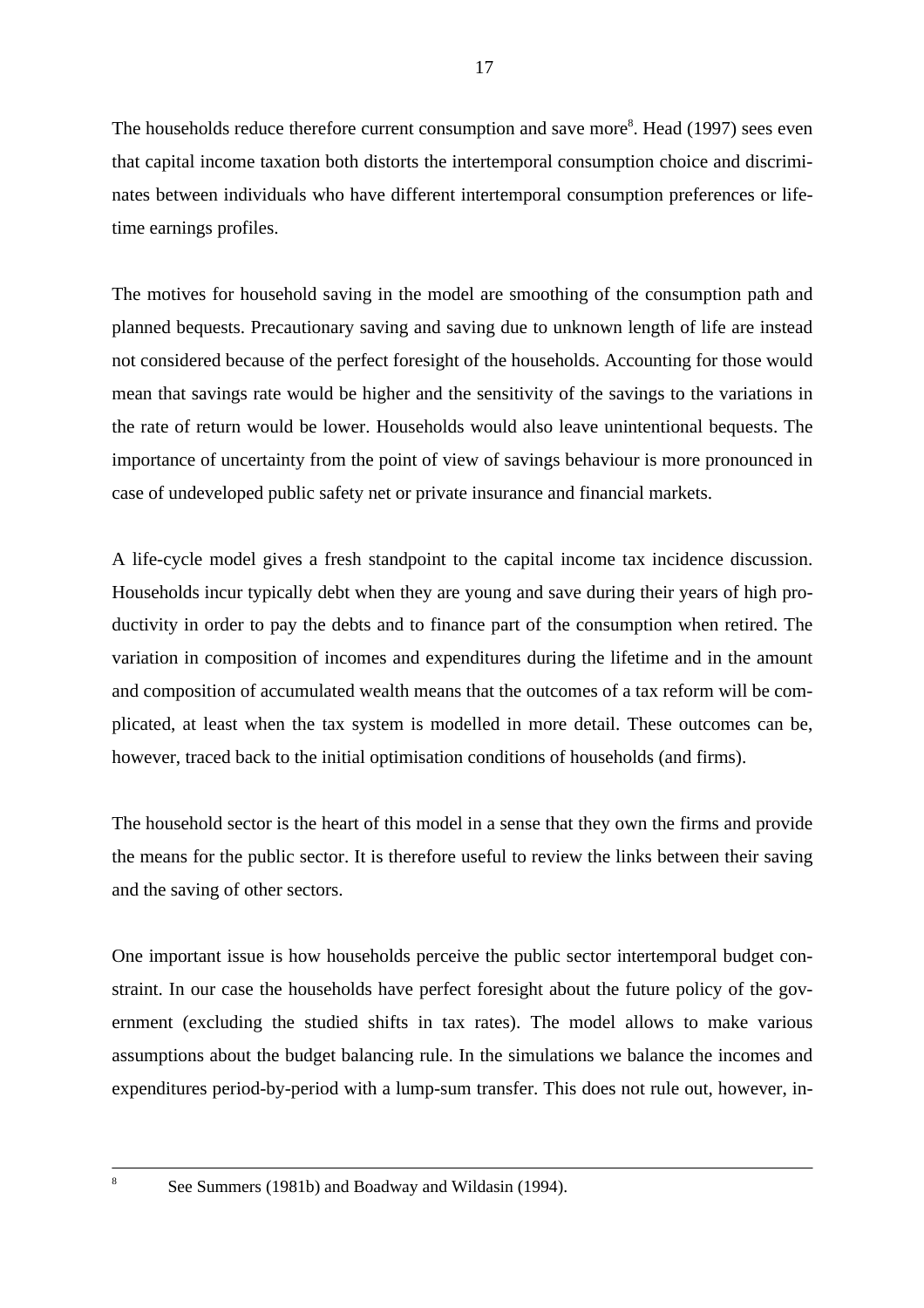tergenerational transfers of tax burden, because future capital income taxes may capitalise into the current market value of the capital stock.

There exists also a link between saving decisions of households and firms. The households, who own the firms, "see through the corporate veil" in a sense that they fully take into account the profit retention decisions of the firms as increasing household wealth. The valuation of these retentions depend, however, on the details of the tax system and the financing strategy of the firms, which are discussed more closely in the following section.

#### **2.2.2 Firms and corporate taxation**

#### *Integration of capital income taxation and the "views"*

This section describes the interaction of capital income taxation of households and firms. The capital income generated by the firms are usually taxed both with corporate income taxes and as interest incomes, dividends or capital gains of households. Mintz (1995) lists the reasons for taxing the incomes in firm level as follows. A corporate income tax can serve as a benefit tax, as a withholding tax or as a rent tax. Mintz (1992) adds to the list also the function of the tax as a means of altering the investment patterns of production by using e.g. tax incentives.

The role of a corporate income tax as a benefit tax is justified due to the possibility for the firm to use infrastructure and due to limited liability. The withholding role of the tax can be aimed either to domestic or to foreign owners of the firm. A backstop for the domestic personal capital income tax is needed because taxation could be avoided or delayed by retaining the earnings in the firm. On the other hand, government can use the corporate income tax as a source tax for foreign investors, which are otherwise seldom taxed by the host country.

Head (1997) links the withholding role of corporate income tax to the comprehensive income tax tradition. This tradition emphasises that taxing the distributed profits both as corporate and as household incomes creates significant distortions to real and financial decisions. Therefore the ideal tax system would integrate corporate and personal income taxation.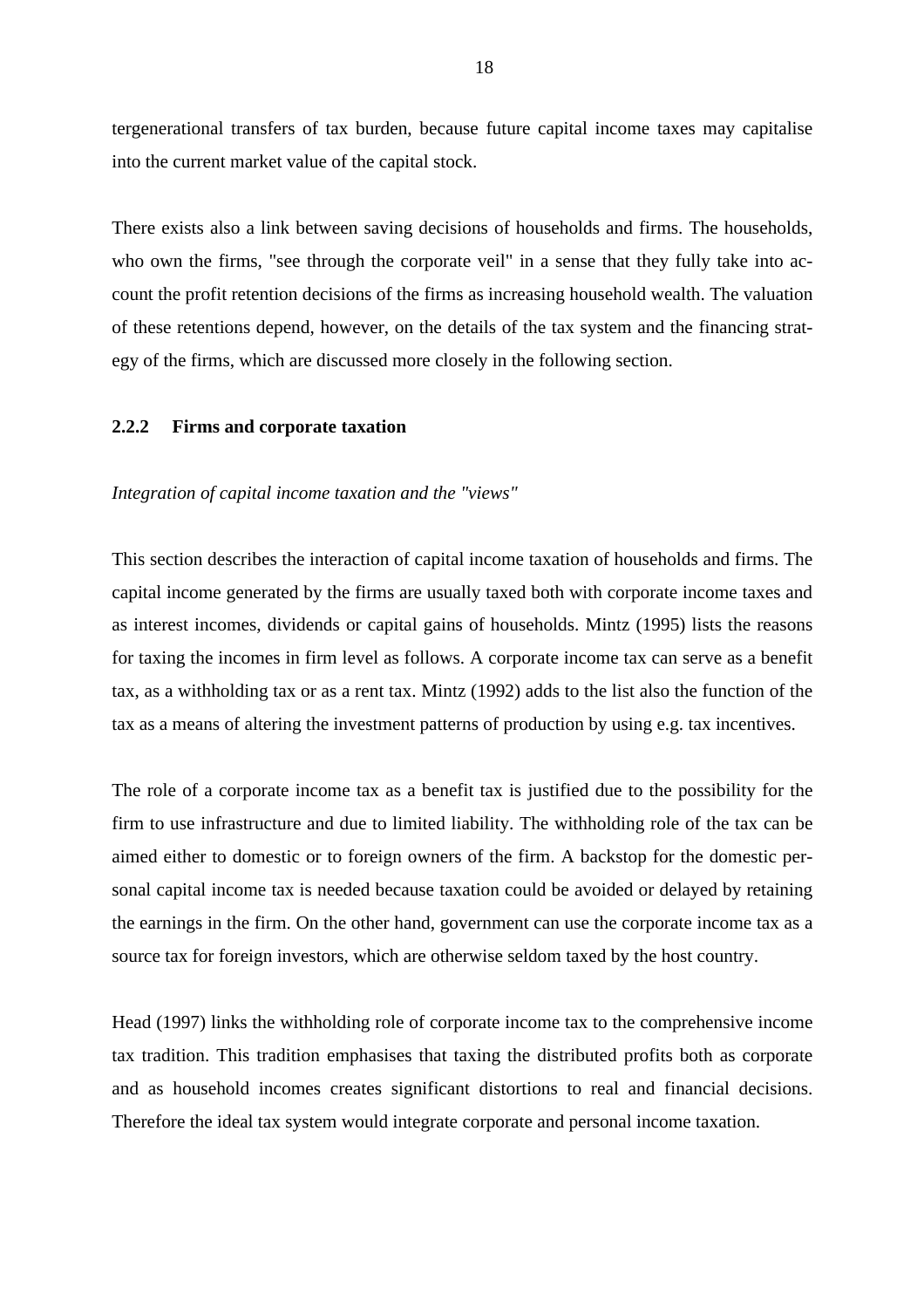The role of corporate tax as a rent tax is based implicitly on the idea that the normal profit is a deductible cost in taxation (i.e. at least main part of costs of capital for depreciation and financing can be deducted in present value terms). The economic rents due such factors as entrepreneurship, land or natural resources can be fully taxed without creating economic distortions (Mintz 1995). The "new view" literature carries this point further claiming that the taxation of dividends is neutral from the point of view of investments, but the capitalisation of the dividend tax to the equity share prices serves as an once-off wealth tax (Head 1997). So integration creates just a windfall gain to current shareholders.

This disagreement of the outcomes of dividend taxation and the policy recommendations implied is important, but unresolved issue. Since any capital income tax reform study must respond to the issue, it is useful to discuss the main arguments. We describe below the main features of the old view, the new view and the neutrality hypotheses. The descriptions follow closely the approaches of Sinn (1990) and Zodrow (1991). Head (1997) and Sørensen (1994b) provide for more recent surveys.

The neutrality hypothesis justifies the choice of the mode of finance purely on the basis of the after-tax cost of capital. While in most countries firms' interest expenditures are deductible in corporate taxation, the use of debt is less taxed than the use of equity. All investments should therefore be financed with debt. If deductibility is complete and the tax base for corporate taxation is actual profits, the cost of capital for debt-financed investment is not affected by corporate and personal taxation.

Advocates of the other two views agree on the neutrality of debt but claim that the use of debt is limited because of the increasing risk of bankruptcy and therefore the capital stock must be financed at least partly with equity.

The main assumption in the "old view" (traditional view) is that shareholders benefit from dividends more than from capital gains. This is justified either by cash preference, by signalling of profitability or by the preference of reducing the managerial discretion over the use of profits. These gains must be evaluated against the generally observed higher effective tax burden of dividend incomes compared to the taxation of capital gains. The preference for divi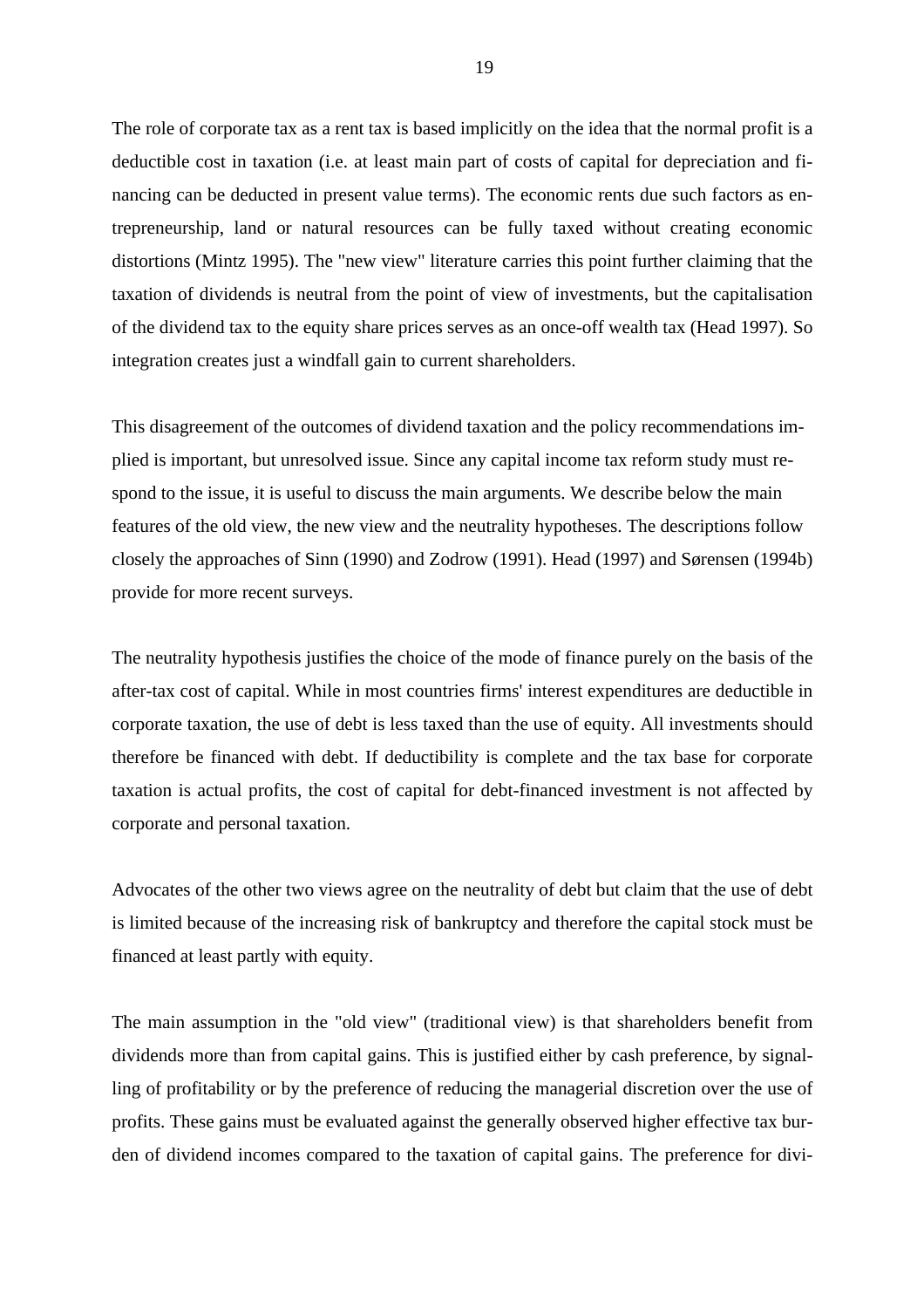dends is generally expressed as a target dividend/profit ratio. Distributing the dividends leaves less earnings to be retained and therefore the marginal investments of firms are financed by new share issues.

According to the old view, the double taxation of profits causes major distortions in investment decisions. This can be seen in the following equation, which is derived by assuming that one dollar is invested either in newly issued shares or in bonds. The bond yields an after-tax interest rate and the share gives the distributed profit taxed both at the corporate and at the personal level:

$$
P = r^d \times \frac{1-\tau^r}{(1-\tau^D)(1-\tau^{Fd})} \quad . \tag{2.5}
$$

where P is required dividends per invested dollar,  $r^d$  is the domestic interest rate,  $\tau^r$  is the personal tax rate for interest income,  $\tau^{Fd}$  is the corporate tax rate on distributed profits and  $\tau^D$ is the personal tax rate for dividends.

If the personal tax rates are assumed to be equal, the corporate tax rate determines the difference between the cost of capital and the interest rate. Arguing that the difference is large, the proponents of the traditional view have asked for integration of the corporate and personal income taxation. There is also a later version of the old view, described e.g. in Poterba and Summers (1983) and Goulder and Summers (1989), in which the arbitrage condition between the after-tax yield of debt and equity takes into account the possibility of capital gains. It also produces a formula identical to (2.5) in the case of maximum distribution of dividends.

The opposing "new view" (tax capitalisation view, trapped equity view) supporters claim that, empirically, the amount of share issues is small and retained earnings dominate equity finance. This dominance is a result of minimising the cost of equity capital<sup>9</sup>. The lower cost of capital is due to the low tax rate for capital gains and the neutrality of dividend tax when investments are financed with retained earnings.

They do not accept the old view justifications for the dividend preference. See Sørensen (1994b) for some of the critiques against these preference arguments. There is also a well-known competing explanation for preference of internal finance, which is based on asymmetric information, see e.g. Myers and Majluf (1984).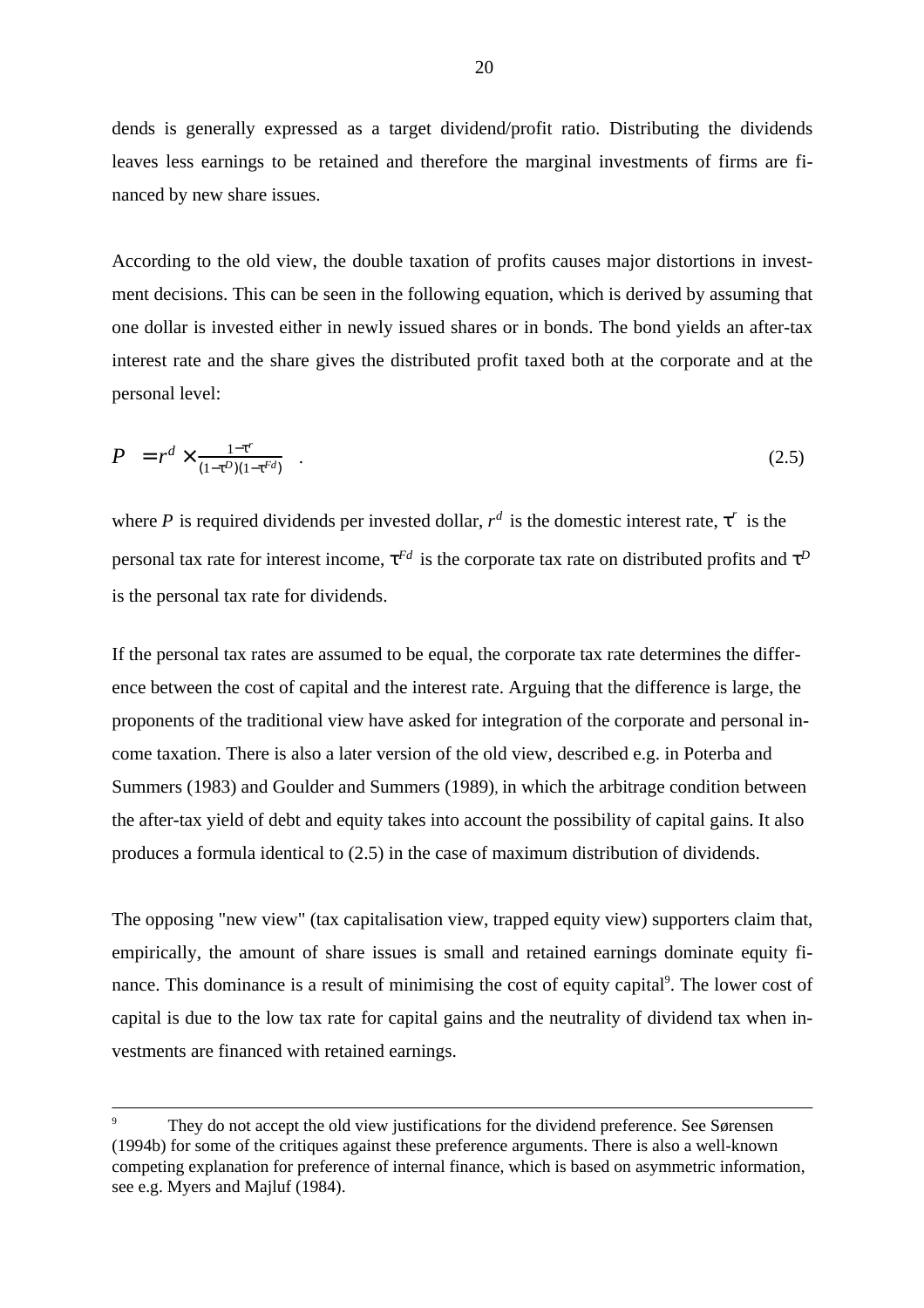The neutrality argument is based on the idea that dividend taxes are avoided when earnings are retained<sup>10</sup>. The present value of these tax savings is at the margin as large as the future dividend tax payments which are generated by investing the retained earnings and distributing the yield as dividends. Now the corresponding equation for the required dividend per invested dollar is (see e.g. Sinn 1990 for the derivation):

$$
P = r^d \times \frac{1 - \tau^r}{(1 - \tau^g)(1 - \tau^{Fr})} \tag{2.6}
$$

where  $\tau^{Fr}$  is the corporate tax rate for retained earnings and  $\tau^{g}$  the personal tax rate for capital gains. The amount of dividends is a residual from the firms' cash flow equation remaining after the investments have been financed by retaining earnings. Shareholders value the after-tax dividends and capital gains equally. Now the policy recommendations are significantly different. If the tax rate for dividends is lowered, it has no effect on the costs of the marginal investment and on the profit distribution, but gives a windfall capital gain to the owners of the shares.

The weakness of the new view is that it assumes the earnings of the firms to be eventually distributed to shareholders in the form of taxable dividends. But if firms repurchase their shares, the distributed profit is taxed at capital gains tax rates, not at dividend tax rates. The neutrality also requires that the firms do not plan to finance any investments with share issues in the future.

Comparing equations (2.5) and (2.6) shows that the cost of capital under both views is equal only when the personal capital income tax rates are equal as well as the corporate tax rate on distributed and retained earnings. Generally they differ and therefore the validity of the views is important.

Unfortunately, empirical tests have not given unanimous support to either of them<sup>11</sup>. The cost of capital calculations above are derived from a partial equilibrium model. The modifications for our dynamic open economy general equilibrium model are presented below.

The old view has gained somewhat more empirical support, see Zodrow (1991) for a survey.

<sup>&</sup>lt;sup>10</sup> Bond, Chennels and Devereux (1996) note that the dividend tax is neutral also when the marginal shareholders are tax-exempt.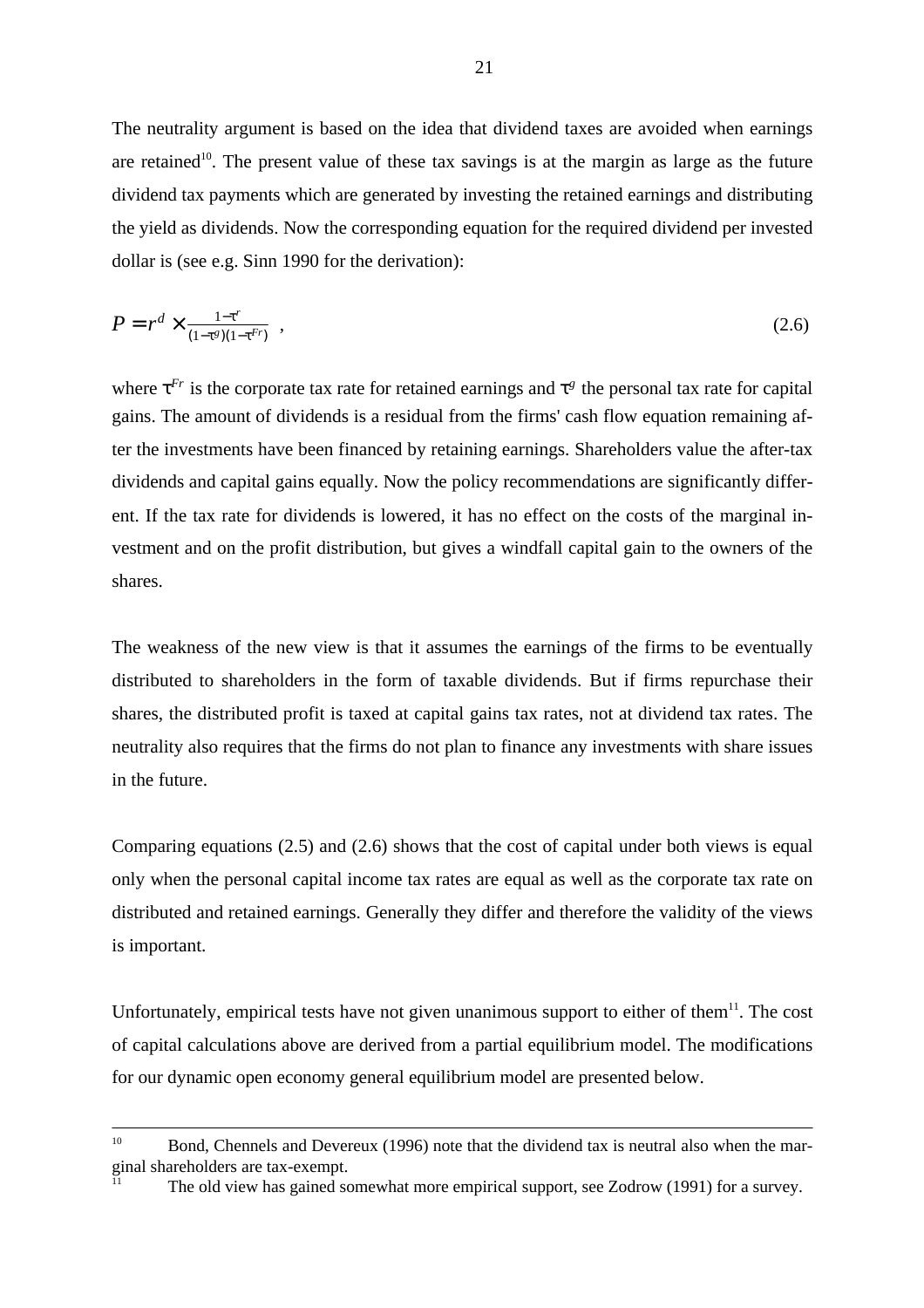The nucleus theory of corporate capital (Sinn 1990) combines the elements of the two views. It claims that the double taxation argument is valid for young firms during their growth phase. Therefore they should start with a small initial capital, avoid share issues and distribution of heavily taxed dividends. When the growth-phase is passed, the mature firm can finance the investments internally and distribute the rest of the profits, as the new view suggests. This is a way to escape the distortions created by heavy taxation of dividends. The theory runs, however, to problems in countries which apply imputation system or dividend deduction system and taxes capital gains with higher tax rate than dividends.

### *Firms and capital income taxation in the FOG model*

This section presents the decision problem of the firms and the way in which capital income taxation affects the decisions in the model.

The real process of the firms in the model can be described as follows. A representative small firm produces the domestic good using capital inherited from the previous period, intermediate good and labour. Infinite horizon decisions of investment and employment are made to maximise the firm's market value. The firm takes prices, demand for production and supply of factors at given prices, production technology and taxation as given. Intermediate and capital goods are costs minimising CES (constant elasticity of substitution) composites of domestic and imported goods.

Gross production is a combination of value added and the composite intermediate good in fixed proportions. The production function is a standard CES function of capital and labour. In the process of installing new capital some of the production is lost as investment adjustment costs. Maximising the firms value subject to the adjustment costs leads to q-theory investment function<sup>12</sup>.

<sup>&</sup>lt;sup>12</sup> See Tobin (1969) for the idea and Hayashi (1982) and Dixon et al. (1992) for the conditions ensuring that the investments are also a function of observable average q. Chirinko (1993) and Hubbard (1998) provide an extensive review of the features and econometric evidence of the Tobin's q model and alternative models of investment determination. The majority of the empirical tests show, that the relation between q and investments is weak (see e.g. Blundell et al. 1992 and for the Finnish case, Kajanoja 1995). Some recent studies (e.g. Cummins et al. 1994) claim, however, that the studies have typically underestimated the relation. Ali-Yrkkö (1998) finds that investments in Finland are affected by the amount of production and profits, indebtedness of the firms and the user cost of capital.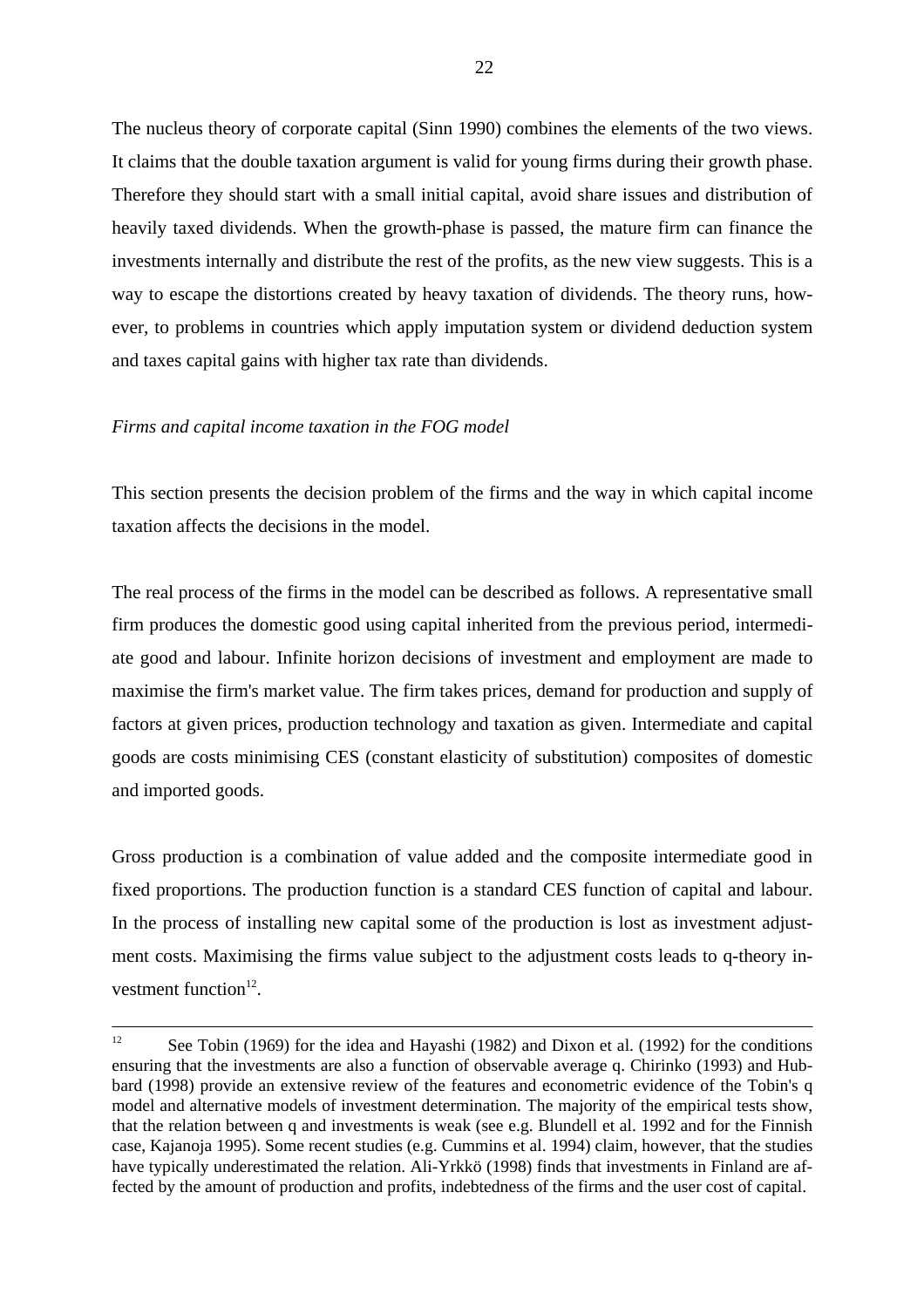In a tax-free world with perfect foresight and well functioning capital markets, the financial decisions of the firm have no effect on the cost of capital and the value of firms. Taxation changes the picture profoundly: it can lead to situations where the tax arbitrage can increase the value of firms indefinitely. If capital gains are taxed at a lower rate than dividends, shareholders benefit if firms repurchase their shares and finance this by reducing dividends. If the dividend tax rate is lower, firms should issue shares and distribute the returns as dividends. Also, debt can be used in a similar way. These results imply that to keep the model tractable, some restrictions must be set on the choices of the sources and uses of finance<sup>13</sup>.

We assume that the firms' debt stock  $B_t^F$  at the end of period t is restricted to a fixed ratio b to the replacement value of the firm's capital stock<sup>14</sup>. This imitates the practise of using the capital stock as collateral for loans, or a target debt-to-capital ratio:

$$
B_t^F = bp_t^K K_t \tag{2.7}
$$

The other source of marginal finance is retained earnings or share issues. The dividends can exceed actual profits if the capital stock falls.

Determination of the firm's value is based on an arbitrage condition, which says that the expected after-tax yield on investment in firms' shares must be equal to the after-tax interest rate:

$$
r_t^d (1 - \tau_{t+1}^r) V_t = (1 - \tau_{t+1}^D) D_{t+1} + (1 - \tau_{t+1}^g) (V_{t+1}^E - V_t) \tag{2.8}
$$

where the left-hand side describes the returns when amount  $V_t$  is invested in bonds at the end of period *t*. Interest income is paid and taxed at the rate  $\tau_{t+1}^r$  in the beginning of period  $t+1$ . Investment in firm's shares gives dividend income  $D_{t+1}$  and expected capital gains  $(V_{t+1}^E - V_t)$ , which are taxed respectively at tax rates  $\tau_{t+1}^D$  and  $\tau_{t+1}^g$  during the same period.

<sup>&</sup>lt;sup>13</sup> There are also restrictions in the real world, which mainly limit the amount of distributed dividends. Especially the practice of uniform reporting, which claims that the profit reported to shareholders must be equal to the one reported to tax authorities, has been relevant in the Finnish case. The implications of the practice is studied by Kanniainen and Södersten (1995). Repurchases of shares were not allowed in Finland before the tax reform.

<sup>&</sup>lt;sup>14</sup> Another possibility would have been to use the market value of capital. This could have led, however, e.g. to situations where the amount of debt increases and the capital stock decreases. When the capital stock is valued at replacement cost, these anomalous situations are less likely.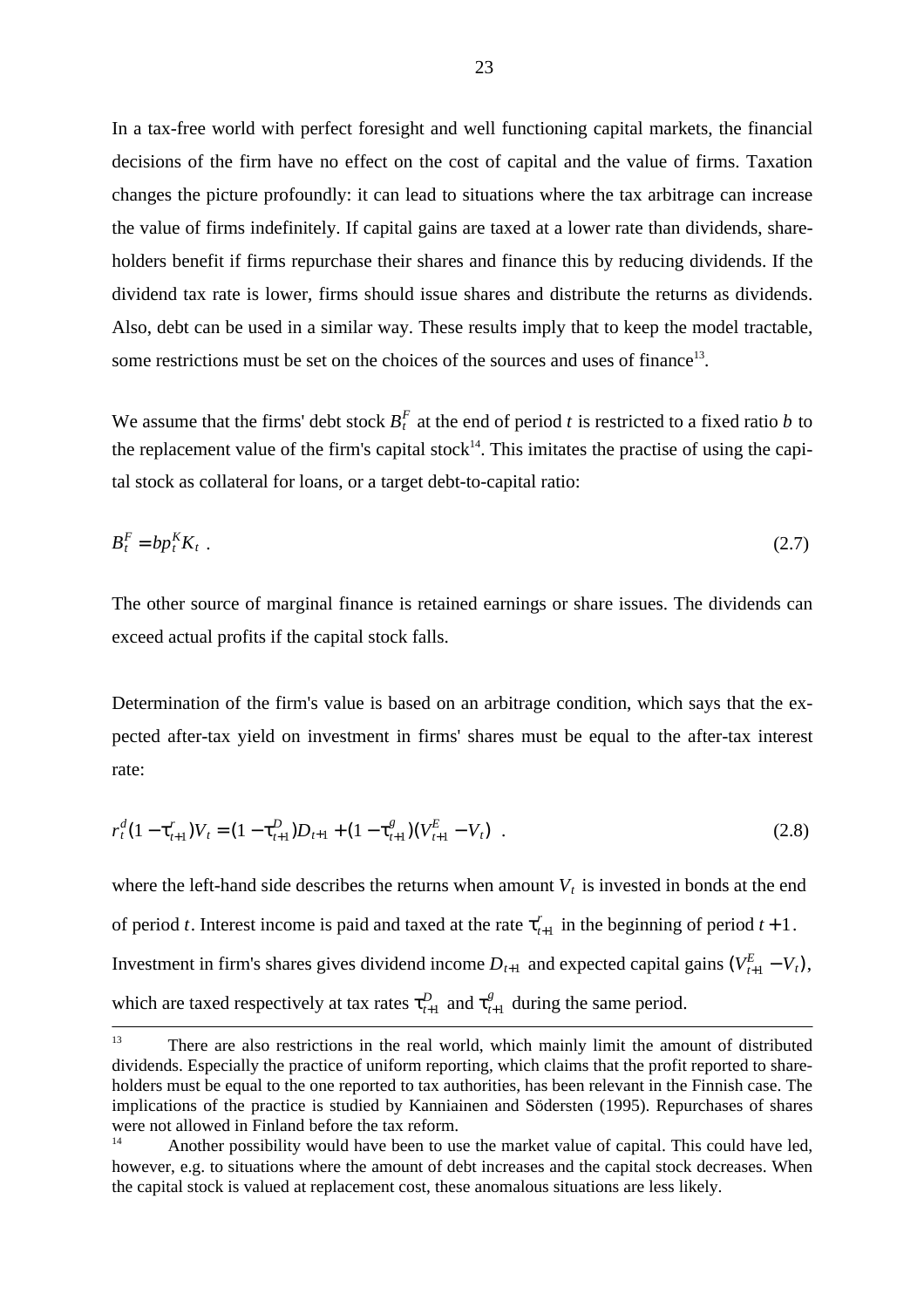Solving the equation (2.8) forward and ruling out bubbles gives the value of the firm as a discounted sum of tax-adjusted values of future dividends:

$$
V_t = \sum_{s=t+1}^{\infty} \left( \frac{1-\tau_s^D}{1-\tau_s^g} D_s \right) \prod_{\nu=t+1}^s \left( 1 + r_{\nu-1}^d \right) \frac{1-\tau_{\nu}^r}{1-\tau_{\nu}^g} \right)^{-1} \tag{2.9}
$$

The next step is to define the dividend policy. Let us start with the definition of the firm's after-tax earnings  $E_t^A$ :

$$
E_t^A = (1 - \tau_t^F) \Big[ p_t^F (F_t - G_t) - (1 + \tau_t^I) w_t L_t^F - r_{t-1}^d B_{t-1}^F \Big] + \tau_t^F d \, p_{t-1}^K K_{t-1} \quad . \tag{2.10}
$$

The first term within the square brackets is the value added of the firm composed as a difference between the net production of the firm  $p_t^F F_t$  and the investment adjustment costs  $p_t^F G_t$ , which are deductible in corporate taxation. Earnings are reduced by labour costs  $(1 + \tau_t^l) w_t L_t^F$  (wages and a payroll tax) and the interest costs of the firm's debt  $r_{t-1}^d B_{t-1}^F$ . The last term after the brackets is the depreciation allowance, which corresponds to the real depreciation. All other allowances are included by using an effective average corporate tax rate.

Gross production  $Y_t$  is a combination of value added and the composite intermediate good in fixed proportions:

$$
Y_t = \frac{F_t - G_t}{1 - \zeta} \tag{2.11}
$$

Value added is determined as the difference between net production  $F_t$  and the investment adjustment costs  $G_t$ . The corresponding price of the value added  $p_t^F$  is:

$$
p_t^F = \frac{p_t^d - \zeta p_t^v}{1 - \zeta} \,,\tag{2.12}
$$

where  $p_t^d$  is the price of the domestic good,  $p_t^v$  is the price of the composite intermediate good and  $\zeta$  is the input-output coefficient.

The production function (2.13) is a standard CES function of capital  $K_{t-1}$  and labour  $L_t^F$ :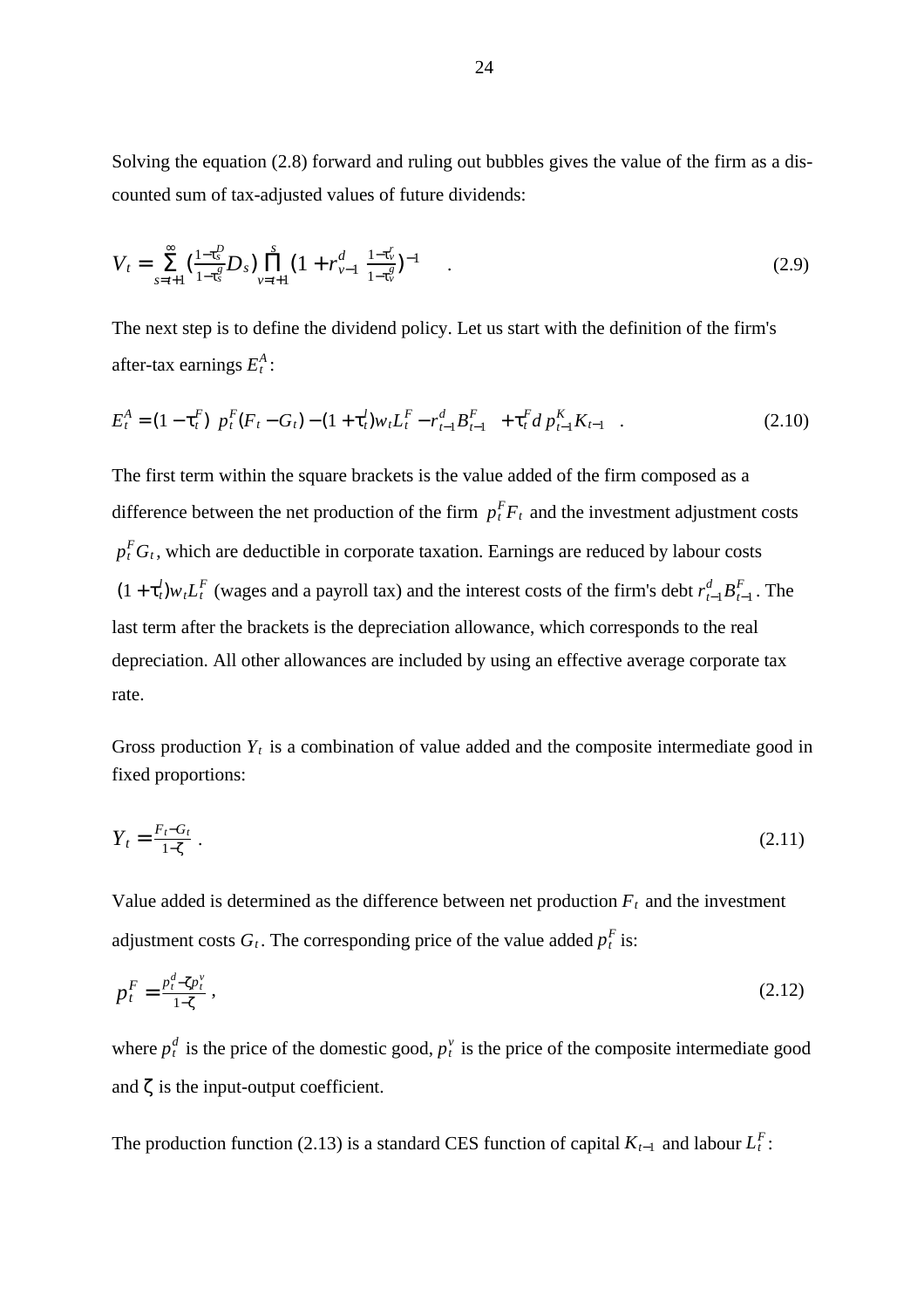$$
F_t = A \left[ \varepsilon K_{t-1}^{1/(1-\beta)} + (1-\varepsilon)(L_t^F)^{1/(1-\beta)} \right]^{\frac{\beta}{\beta-1}}.
$$
 (2.13)

The investment adjustment cost function (2.14) is quadratic. The costs depend positively on the investments and negatively on the amount of capital:

$$
G_t = \frac{\xi}{2} \frac{I_t^2}{K_{t-1}} \tag{2.14}
$$

According to the new view the dividends are a residual from the firm's cash flow identity:

$$
D_t = E_t^A + (B_t^F - B_{t-1}^F) - p_t^K I_t \quad , \tag{2.15}
$$

where the sources of finance are after-tax earnings and an increase in the firm's debt. The proceeds are used to finance investment costs and the rest is distributed as dividends.

The end-of-period capital stock is the sum of investment during the period and the depreciated capital stock from the previous period:

$$
K_t = K_{t-1}(1-d) + I_t \quad . \tag{2.16}
$$

Firms choose the optimal amount of investment and use of labour to maximise the price of their shares. The problem can be presented as maximising in the beginning of period  $t$  the tax-adjusted dividends plus the value of the firm at the end of the period:

$$
Max_{L,I,K} \quad \frac{1-\tau_t^D}{1-\tau_t^g} D_t + V_t \quad , \tag{2.17}
$$

subject to the amount of the initial capital stock and conditions  $(2.7)$ ,  $(2.10)$  and  $(2.12)$  -(2.16).

The first order conditions for the maximum of the firm's value are as follows. In the optimum the firm employs labour until the value of the marginal product of labour is the same as the marginal costs (wage and social security contribution):

$$
p_t^F F_{L,t} = (1 + \tau_t^l) w_t \quad . \tag{2.18}
$$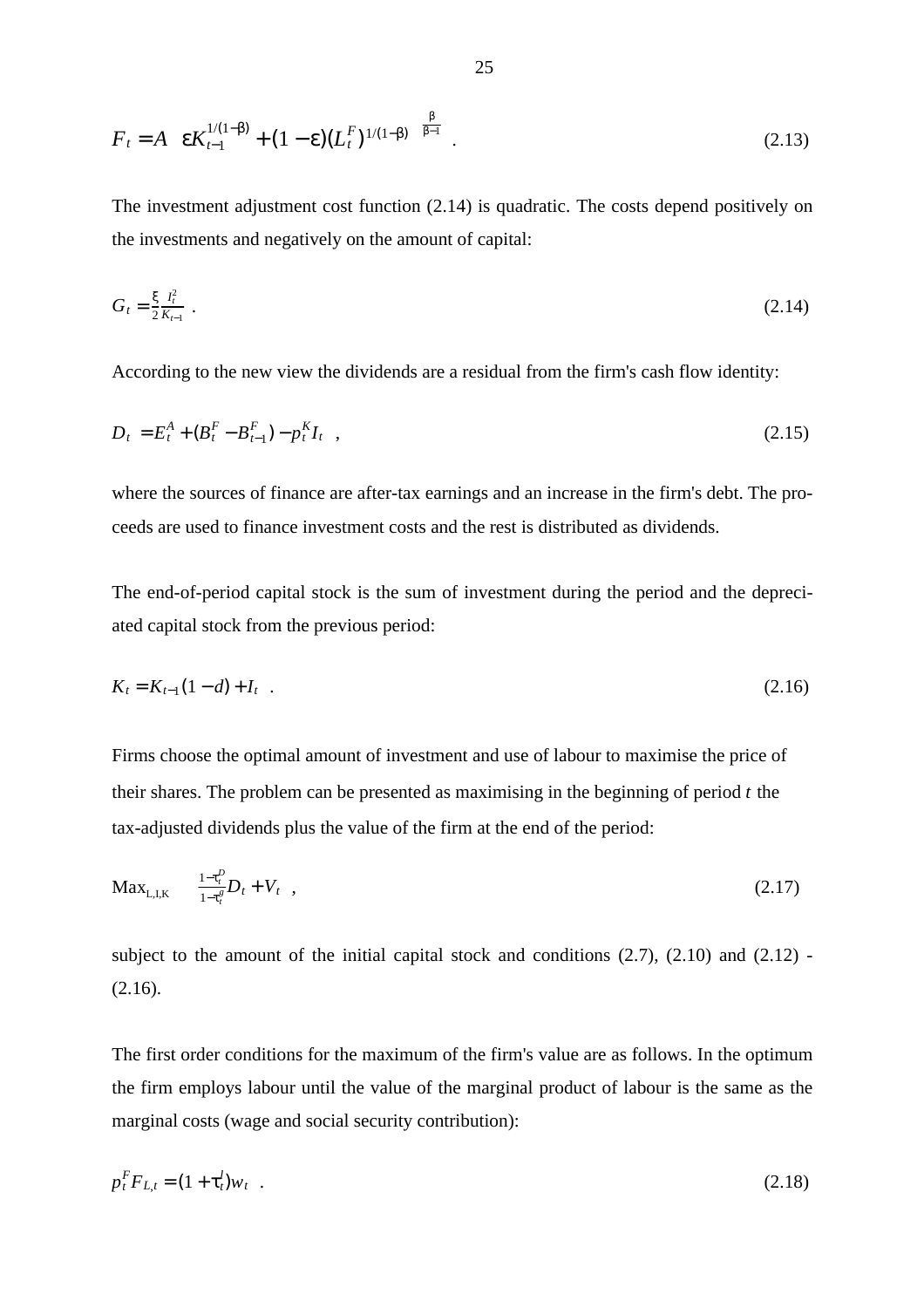The second first order condition (equation 2.19) implies that investments should be carried out until the benefit from an additional unit of capital  $\lambda_t$ , equals the marginal cost of investment, adjusted for the effects of firms' financial policy. The strategy of financing the investments with retained earnings is reflected in the tax factor before the brackets. The marginal cost includes the price of a unit of the composite capital good  $p_t^K$  plus the taxdeductible change in the installation costs due to increase in investments.

$$
\lambda_t = \frac{1 - \tau_t^p}{1 - \tau_t^s} \left[ p_t^K + (1 - \tau_t^F) p_t^F G_{I,t} \right] \tag{2.19}
$$

Dividing both sides of  $(2.19)$  by the price of the capital and writing explicitly the change in the installation costs gives Tobin's marginal  $q$ :

$$
q_t = \frac{\lambda_t}{p_t^K} = \frac{1 - \tau_t^D}{1 - \tau_t^g} + \frac{1 - \tau_t^D}{1 - \tau_t^g} \frac{p_t^F}{p_t^K} (1 - \tau_t^F) \xi \frac{I_t}{K_{t-1}} \quad . \tag{2.20}
$$

Assuming away the role of adjustments costs (the second term on the right-hand side in equation 2.20) gives an expression which is familiar to the new view analyses: the market valuation of the marginal unit of capital in the firm is the same as the ratio of the two tax terms. It has two interesting interpretations.

The first is that it is an arbitrage condition for the two possible uses of earnings: the amount  $p_t^K$  can either be distributed as dividends yielding after tax  $(1 - \tau^D)p_t^K$  or retained and invested, which gives an after-tax capital gain of  $(1 - \tau^g)\lambda_t$ . The shadow value of the capital unit  $\lambda_t$  adjusts to preserve the equality when either of the tax rates changes<sup>15</sup>. In other words, the taxes are capitalised in the market value of capital. In our case there are also investment adjustment costs, which generate an additional difference between the price of the investment good and the tax-adjusted value of the capital unit in firm's use. The investment adjustment costs are deductible in the corporate taxation and priced with the price of value added. Another important issue is that since these investment adjustment costs are financed with

<sup>&</sup>lt;sup>15</sup> Sorjonen (1988) suggests that the ratio of the two tax factors gives the relative market valuation of dividends and capital gains only if the effective corporate tax rates of distributions and retentions are equal. This holds in our case both before and after the tax reform, see for the justifications in Chapter 3.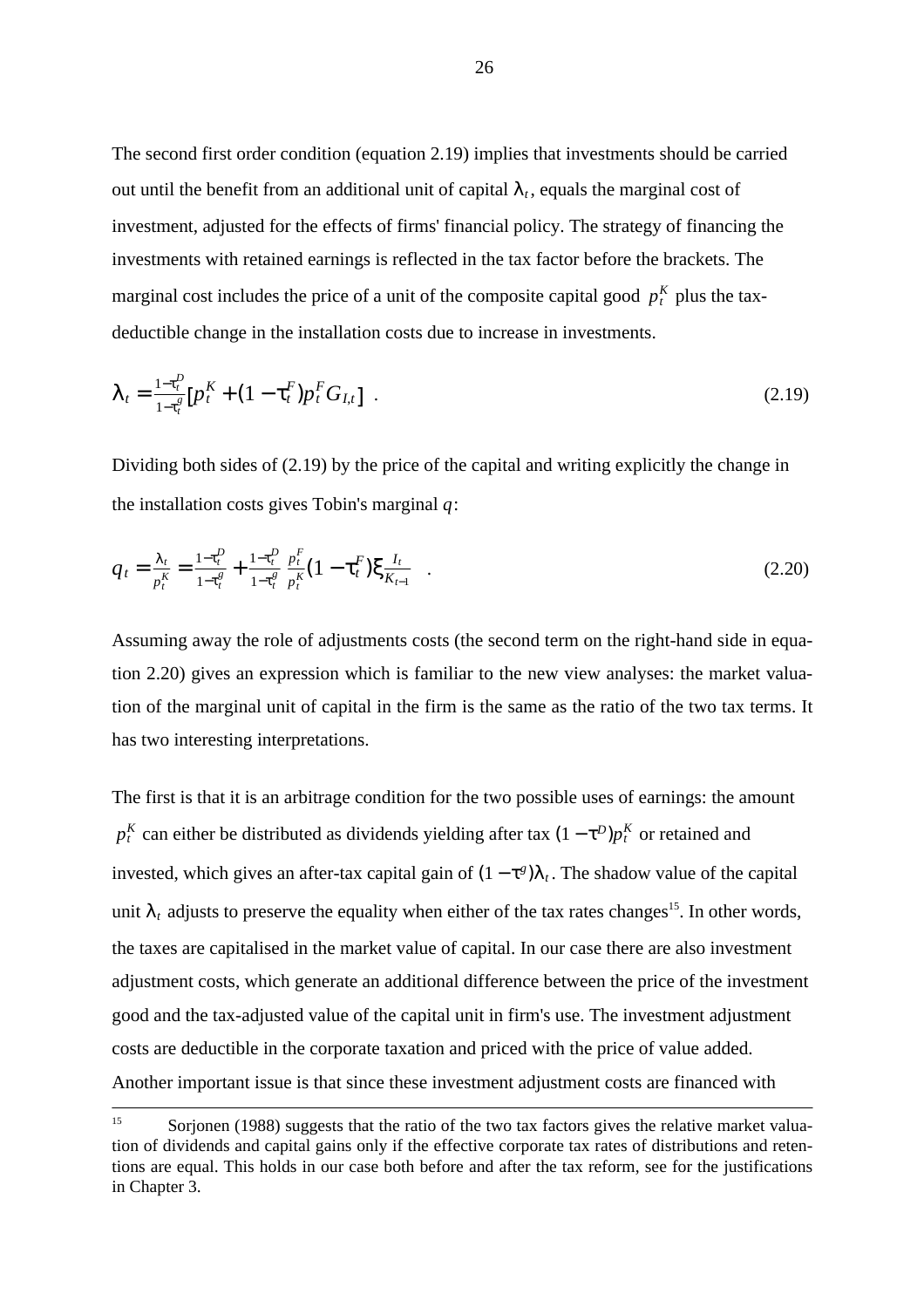retained earnings, dividend and capital gains tax rates affect also via this route to the shadow value of the new marginal capital unit and thereby also to the market value of old capital.

The second interpretation follows from the usual assumption that dividends are more heavily taxed than capital gains. It means that the firm's value is maximised when Tobin's marginal q is smaller than one i.e. the marginal unit of capital in the firm is valued in the markets less than the repurchase price. The critics of the new view note that in this case firms should never build new capital but acquire it via taking over other companies<sup>16</sup>.

The link between the average and the marginal Tobin's q is:

$$
\frac{V_t}{p_t^K K_t} = \frac{\lambda_t}{p_t^K} - \frac{1 - \tau_t^p}{1 - \tau_t^g} b \quad . \tag{2.21}
$$

Equation (2.21) says that the average Tobin's q, which is formed by dividing the market value of the firm by the replacement value of the capital stock, is lower than the marginal one because of the partial debt financing (parameter b gives the debt-to-capital ratio in the model). This link has been derived using the homogeneity of production and capital installation technologies, see Appendix 1.

The q-theory investment equation (2.22) used in the model is a transformation of the equation (2.20):

$$
I_t = \left(\frac{\lambda_t}{p_t^K} - \frac{1 - \tau_t^D}{1 - \tau_t^g}\right) K_{t-1} \left[\frac{1 - \tau_t^D}{1 - \tau_t^g} (1 - \tau_t^F) \xi p_t^F\right]^{-1}.
$$
\n(2.22)

The third first order condition (equation 2.23) describes the path of the shadow value of capital  $\lambda_t$ :

$$
\lambda_{t} = \left\{ \frac{1 - \tau_{t+1}^{D}}{1 - \tau_{t+1}^{g}} \Big[ (1 - \tau_{t+1}^{F})(p_{t+1}^{F}(F_{K,t} - G_{K,t}) - r_{t}^{d}bp_{t}^{K}) - bp_{t}^{K} + \tau_{t+1}^{F}dp_{t}^{K} \Big] + \frac{1 - \tau_{t}^{D}}{1 - \tau_{t}^{g}}bp_{t}^{K}(1 + r_{t}^{d} \frac{1 - \tau_{t+1}^{r}}{1 - \tau_{t+1}^{g}}) + \lambda_{t+1}(1 - d) \Big] \Big( 1 + r_{t}^{d} \frac{1 - \tau_{t+1}^{r}}{1 - \tau_{t+1}^{g}} \Big)^{-1} \right. \tag{2.23}
$$

<sup>&</sup>lt;sup>16</sup> The life-cycle theory of firms, presented in King (1989) combines the trapped equity view to births of new firms and to expansion of existing firms either by acqusitions or by investments.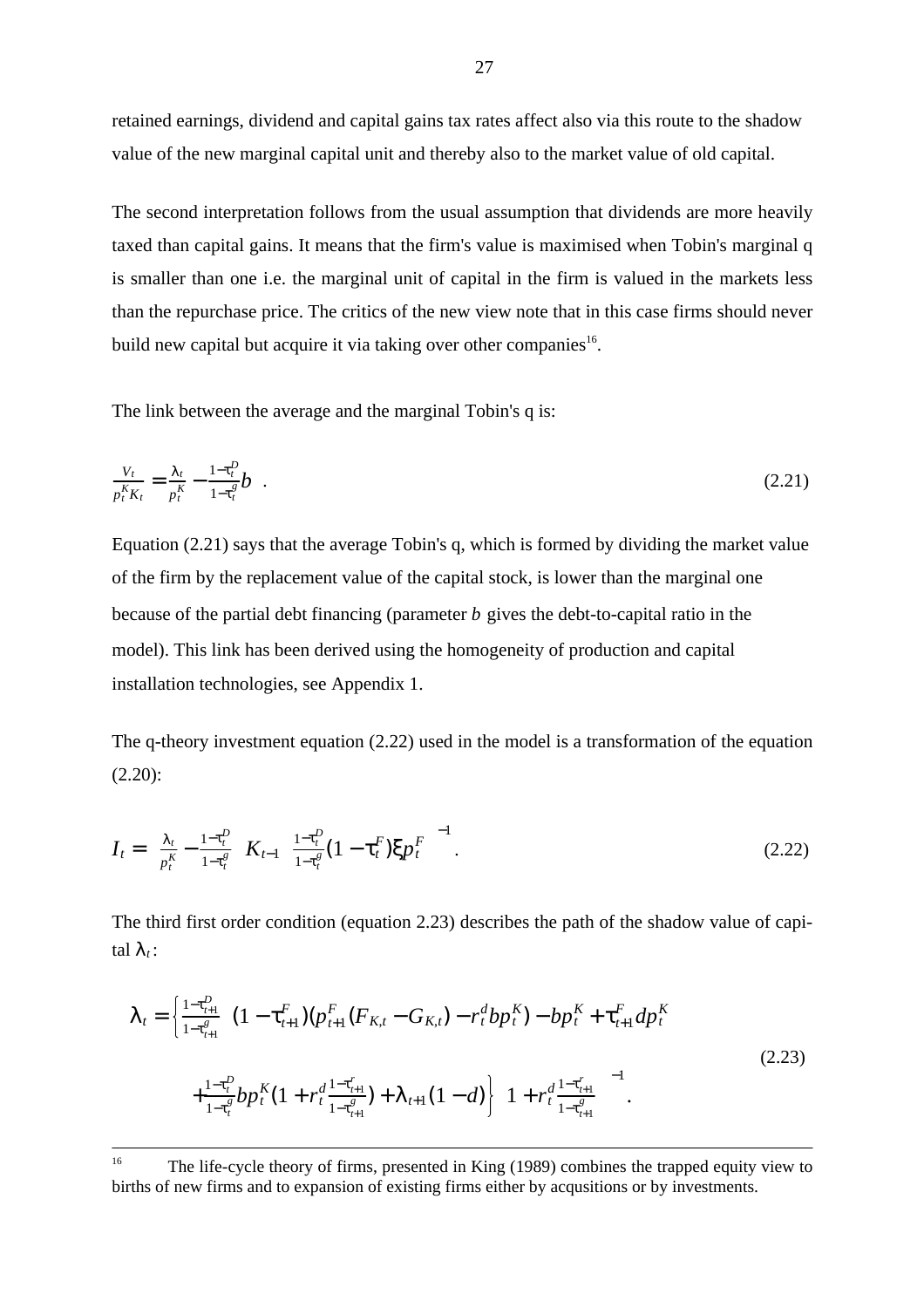During periods of rapid growth of investments the shadow value of capital must be higher to cover the increased investment adjustment costs. When the investment boom fades, so does also the valuation of capital. The expected future loss raises the required initial marginal productivity of capital further<sup>17</sup>. This is most easily seen in the equation  $(2.23b)$  which is a simplified version of (2.23) assuming that there is just one good (with price 1), no taxes and no debt in the model:

$$
F_{K,t} - G_{K,t} = (1 + r_t^d)\lambda_t - (1 - d)\lambda_{t+1} \quad . \tag{2.23b}
$$

The left-hand side of (2.23b) describes the value of the marginal product of capital taking into account that an additional unit of capital reduces future investment adjustment costs by amount  $-G_{K,t}$ .

The effects of taxation on the optimal amount of capital stock can be studied by analysing the required pre-tax rate of return in a steady state, generated as a combination of equations (2.19) and (2.23).

$$
p^{F}(F_{K} - G_{K}) = p^{K} \left[ d + br^{d} + (1 - b)r^{d} \frac{1 - \tau^{r}}{(1 - \tau^{g})(1 - \tau^{F})} \right]
$$
  
+ 
$$
r^{d} \frac{1 - \tau^{r}}{(1 - \tau^{g})(1 - \tau^{F})} (1 - \tau^{F}) p^{F} G_{I} + dp^{F} G_{I}
$$
 (2.24)

The right-hand side of (2.24) is a sum of the depreciation and finance costs and investment adjustment costs of a marginal capital unit. Inside of the brackets is the depreciation rate  $d$ , followed by the interest cost of debt financed share of capital  $br<sup>d</sup>$  and the cost of the share  $(1 - b)$  of the capital stock unit financed by retained earnings (see the similarity of the last term to the equation 2.6). The first term in the second row represents the after-tax costs of installation of a one capital unit, when they are financed by retained earnings. The last term describes investment adjustments costs associated to replacement investments.

The cost of retained earnings increases when the capital gains tax rate or the corporate tax rate is raised and decreases when the tax rate on interest income is raised. The dividend tax does

<sup>17</sup> see Auerbach and Kotlikoff (1987) p. 38.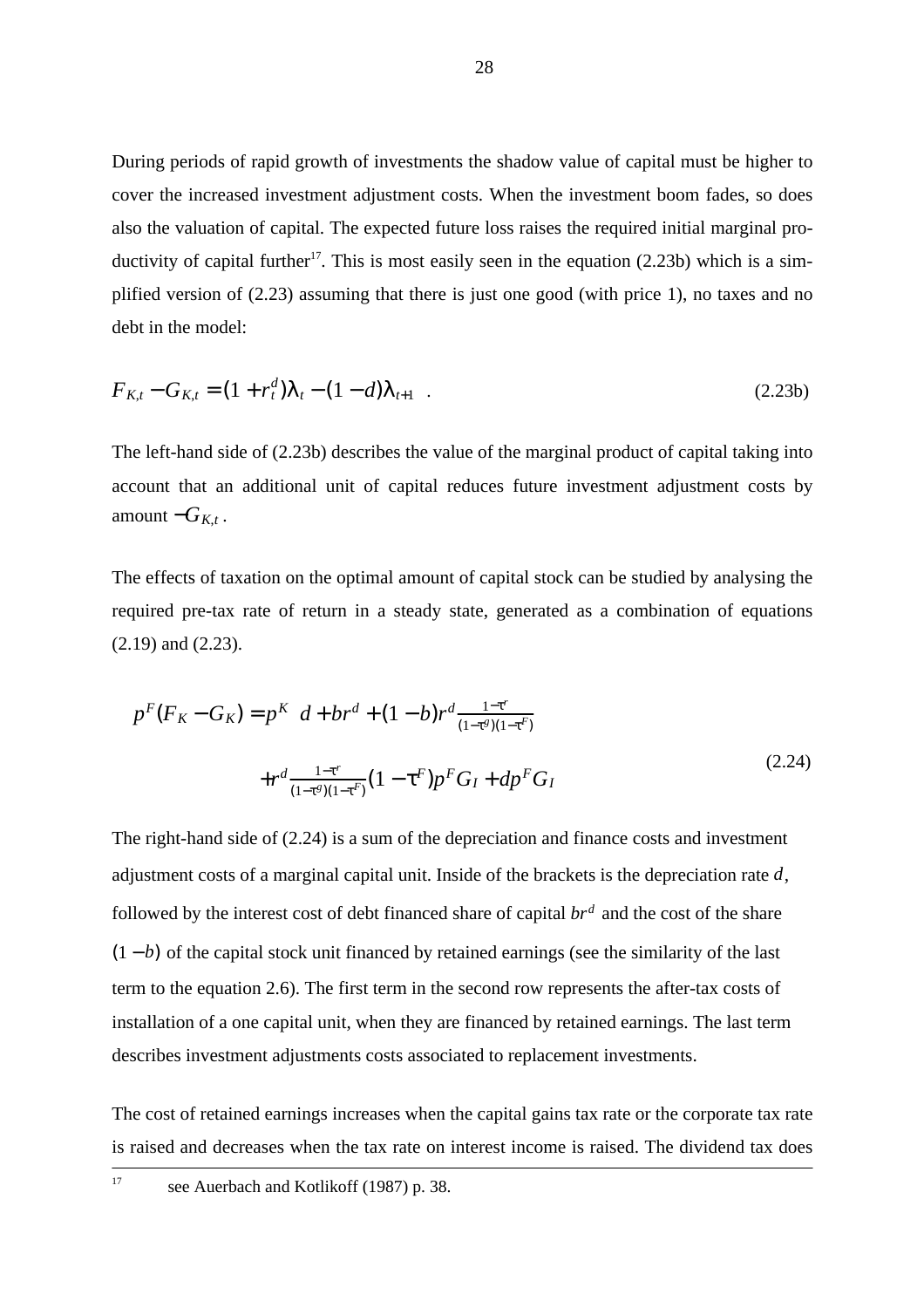not have any effect on the costs. The neutrality of dividend tax is due to the fact that even though it reduces after-tax revenues of capital, as can be seen in (2.23), it also diminish the costs of new capital unit, since the tax payments are saved, when earnings are retained. This can be observed by looking at the equation  $(2.19)^{18}$ .

It is important to note that the above mentioned implications of the role of taxation holds both to the financing of a new capital unit and the costs of installing the unit. The only exception is the corporate income tax, which is neutral from the point of view of installation costs, since they can be deducted from the tax base. The relative importance of the interaction between taxation and financing of the investment adjustment costs is emphasised by the fact that these costs are totally financed with retained earnings<sup>19</sup>, but a major part of the purchasing price a new capital unit is financed by tax-neutral debt (in our calibration value of  $b$  is 0.6).

The terms of trade affect the required rate of return through the price of value added  $p<sup>F</sup>$  and the price of the capital unit  $p<sup>K</sup>$ , which is a composite of the domestic and the imported good. A rise in the relative price of the domestic good raises incomes from a unit of capital more than costs because part of the capital unit is imported.

It is useful to summarise the neutrality results in order to ease the comparison with other studies (see e.g. Turnovsky 1990). Dividend tax does not affect marginal investments when they are financed with retained earnings. If the acquisition cost of a new capital unit is financed totally with debt  $(b = 1)$ , the corporate tax is neutral with respect to the optimal capital stock, but due to retained earnings finance of the investment adjustment costs, the personal capital gains tax and interest income tax are not, if the tax rates are not equal.

The fourth first order condition is a transversality condition ensuring that the discounted shadow value of capital goes to zero as time approaches infinity.

<sup>&</sup>lt;sup>18</sup> The tax multiplier in these equations is not from the same period, which has been interpreted that only a constant dividend tax is neutral. The neutrality applies, however, also in cases where the tax rate is changed unexpectedly permanently. This is because the neutrality is due to the expectation that the tax rate will be the same in future as it is in the current period. Correspondingly, expected future dividend tax rate change is not neutral.

<sup>&</sup>lt;sup>19</sup> This assumption can be justified e.g. by the practise of financing the investment adjustment costs from the cash-flow of the firm and not from external sources, even though the costs are fully taken into account in the profitability calculations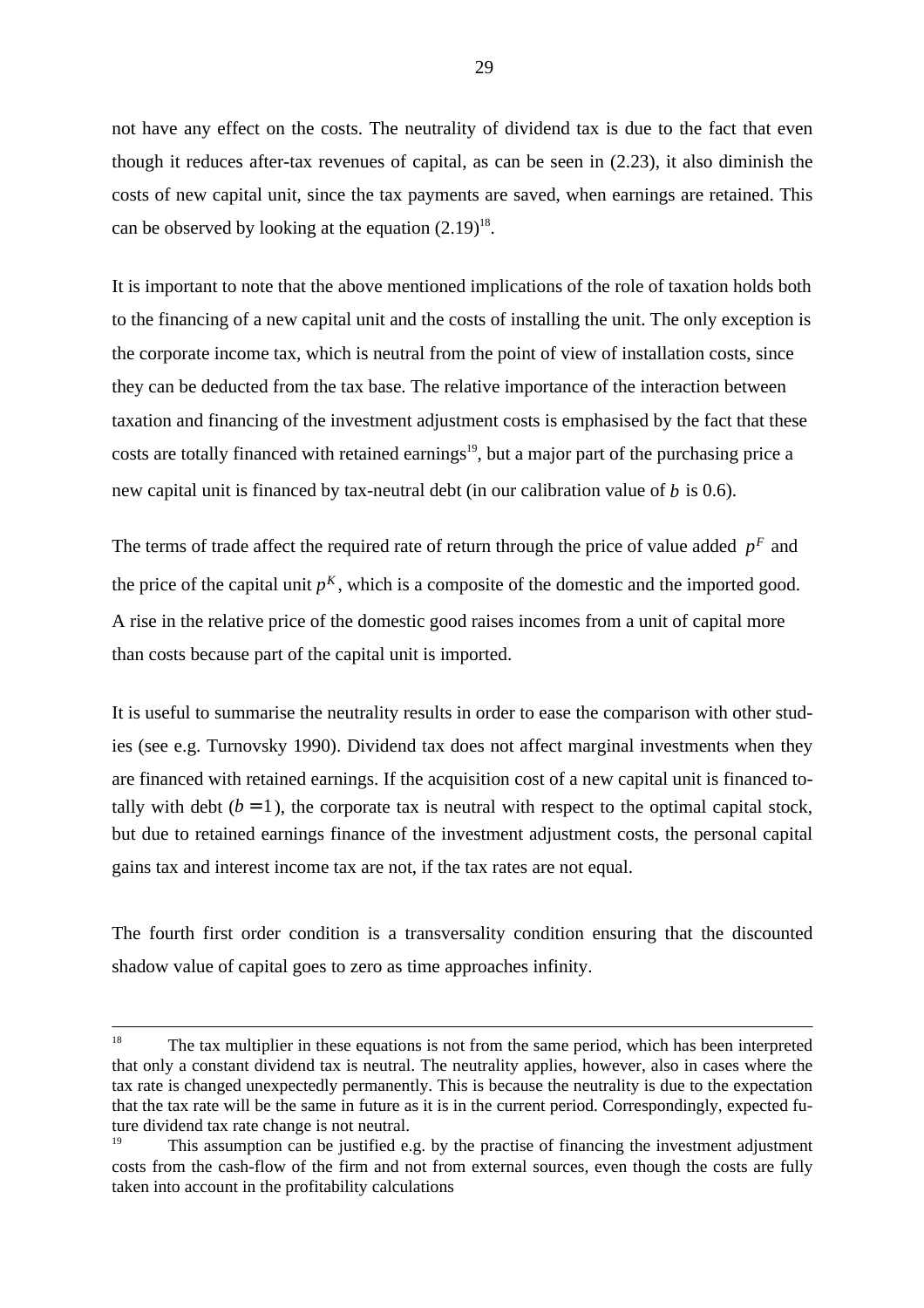## **2.2.3. Capital income taxation and the public sector**

### *Balancing the budget*

Any shift in tax rates has direct income effects on the public sector revenues. In addition, the tax change induces typically reactions of households and firms, and thereby affects market prices. The second round general equilibrium outcomes are often important for the actual incidence of taxation, but dampen usually the direct income effects. In any case, the policymaker must determine the rule how to balance the government budget.

Tax reform studies use often the assumption that the incomes and expenditures are balanced period-by-period with lump sum taxes and transfers. The method is also used in this study. It simplifies markedly the analyses since it allows concentration to effects of a single tax change at a time.

In reality policymakers have to either to balance the budget yearly with changes taxes or they may use temporary surpluses and deficits. Also the amount of expenditures can be adjusted. The idea to use debt finance is often linked to the policy objective of tax smoothing. We do not take this step, but note that it could be carried out using a numerical overlapping generations model $^{20}$ 

Even though we analyse the impacts of changing tax rates of the existing tax system, some general ideas about the theoretical optimality of capital income taxation are useful to present. Bernheim (1999) provides an up-to-date review of the issue. The main message is that if certain conditions are met, the capital income tax should be zero in the long term in an overlapping generations economy. These conditions are that the government should have enough instruments to aim for intergenerational redistribution and that household preferences must be

<sup>&</sup>lt;sup>20</sup> Broer and Westerhout (1993) used the value added tax rate to balance the budget in tax simulations. This practice generates, however, large variations in consumer prices and thereby to the intertemporal allocation of consumption. Therefore, they presented also a version in which the VAT rate has been smoothed. We have also used the VAT rate as the balancing variable in the tax reform simulations in Valkonen (1997). The large initial variation in the tax rate was mitigated by allowing the public debt to adjust in the first period.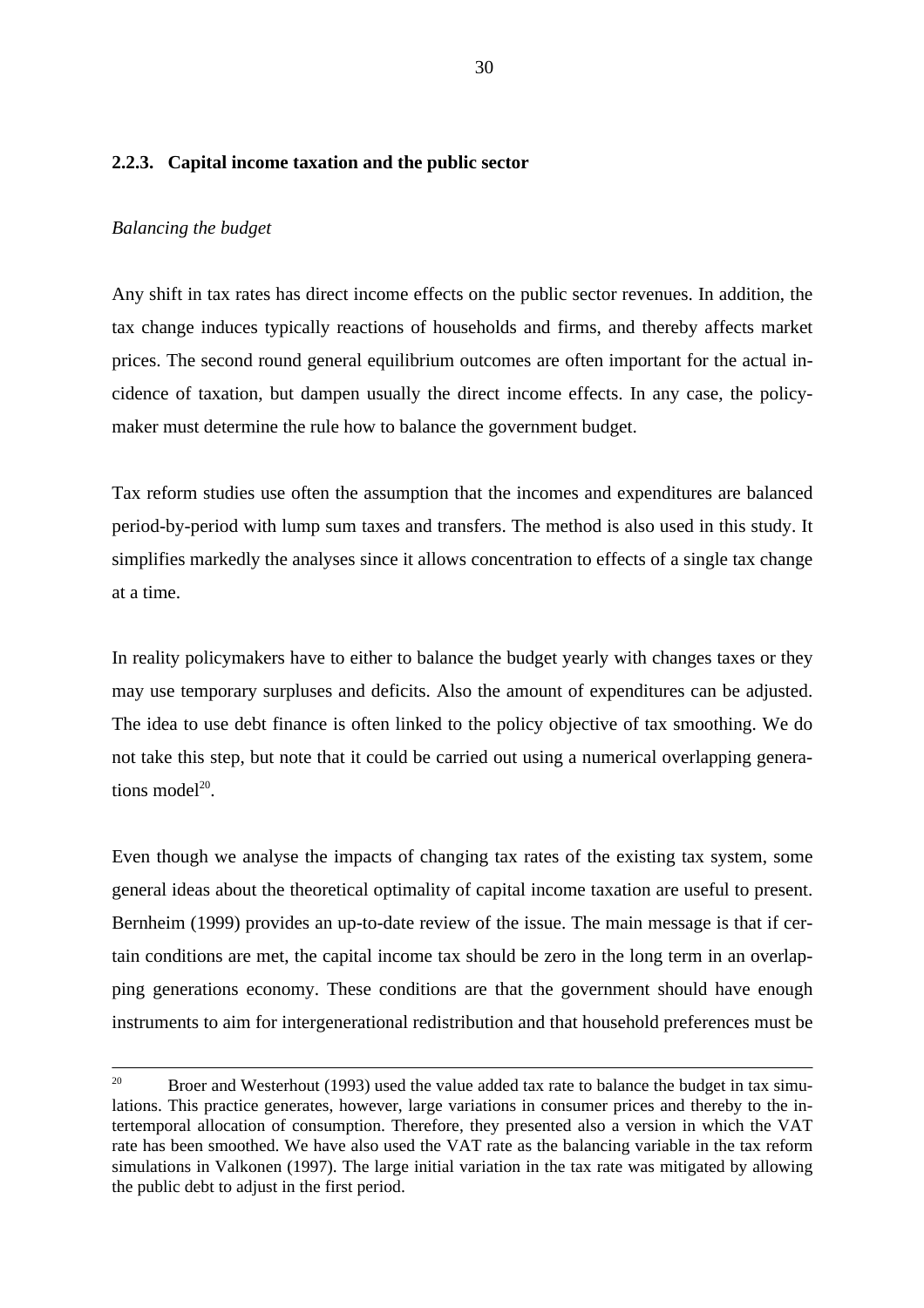weakly separable into leisure and consumption and homothetic in consumption. If the first condition is not met, capital income taxes can be used to adjust the capital intensity to correspond to the golden rule. Another interesting note is that the nested CES-structure in household preferences, used in the Auerbach-Kotlikoff-type model (like ours), does not meet the criteria of separability. Therefore we cannot draw firm conclusions about the optimality of taxing saving even in a closed economy version of our model.

Although the normative outcome remains unclear even in simple theoretical models, we see that savings are taxed in practise almost everywhere, and often progressively. This suggests that redistribution has been considered to be important. Another more practical issue is that a large difference between capital income tax rates and earned income tax rates tends to promote income shifting towards the lower tax base. This can be a problem already at the prevailing capital income tax rates of the Nordic countries, which are close to 30 per cent, but certainly more so, if there were no capital income taxation. .

Another important issue, which is often associated to the dynamic approach of government behaviour, is the credibility of tax policy. It is well known that from the point of view of efficiency it is always optimal to tax current capital stock once if private sector agents believe that the measure will never be repeated. We assume in our analysis that the simulated tax changes are permanent and that the agents have perfect foresight after the announcement of the policy measure.

# *Taxes and expenditures of the government in the model*

The government collects taxes from domestic households and firms and uses the receipts to pay transfers to households, to pay labour costs of public sector workers and to service the public debt.

Funds are raised from households by taxing wages and pensions with rate  $\tau_t^w$ , interest incomes with rate  $\tau_t^r$ , capital gains on accrual with rate  $\tau_t^g$ , dividends with rate  $\tau_t^D$  and bequests with rate  $\tau_t^n$ . Consumption is taxed with a value added tax at rate  $\tau_t^c$ . The profits of the firms are taxed with a corporate income tax rate  $\tau_t^F$ .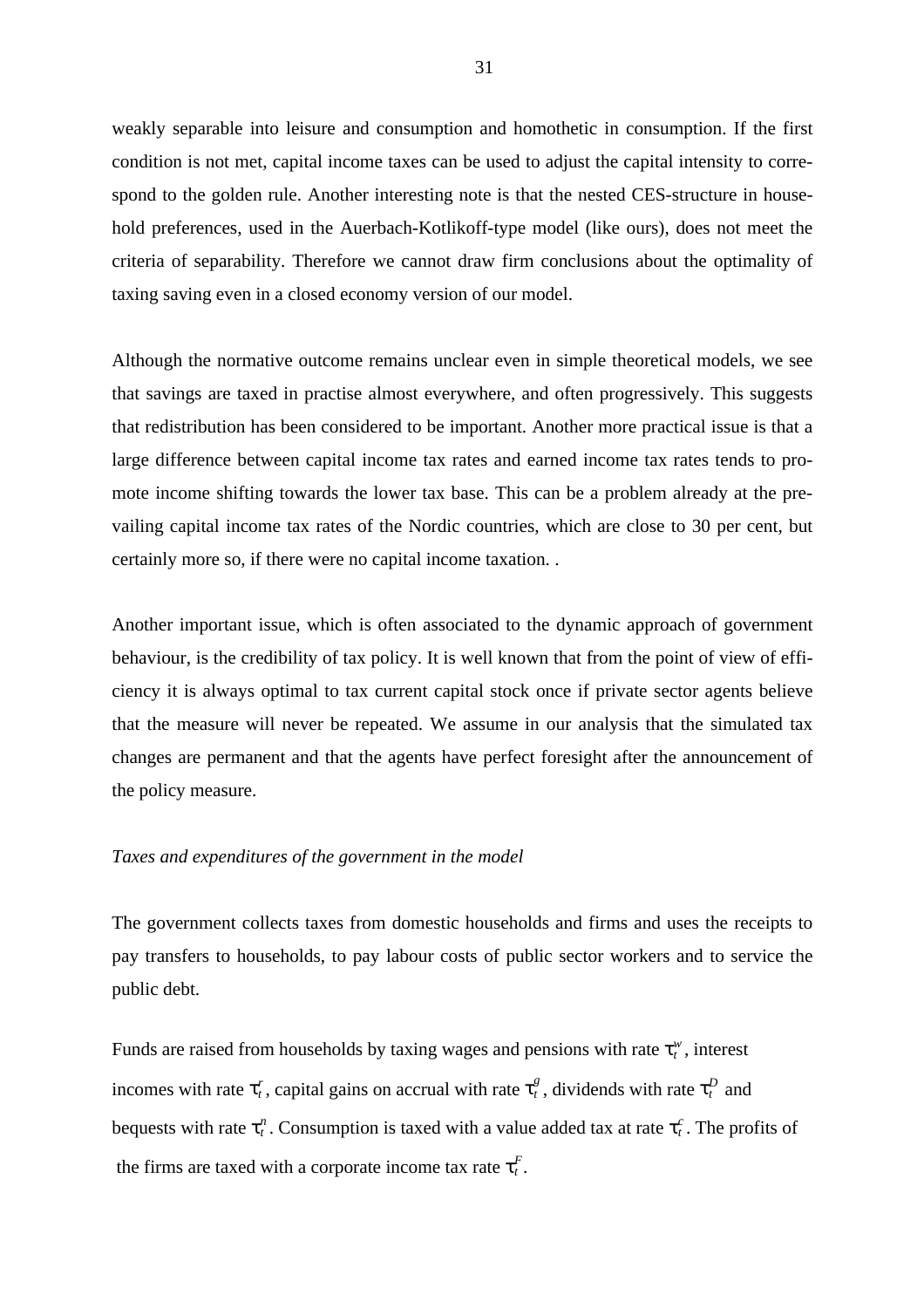The expenditures of the government are the transfers  $S_t$  to households, the wages and social security contributions of the public sector employees  $L^G(1 + \tau^l)w_t$  and the interest payments of the fixed amount of government debt  $Br_{t-1}^d$ . The constant government labour force  $L^G$ produces free public good. The utility gained by consuming the good is constant and therefore do not affect the optimisation problem of the households. Both the wage rate and the social security contribution rate is the same in private and public sector.

Equation (2.25) gives the budget constraint of the government, which is balanced by the lump-sum transfers to households, as noted above.

$$
\begin{aligned}\n\left[ (L_t^G + L_t^F) w_t + Z_t \right] \tau_t^w + r_{t-1}^d B_{t-1}^h \tau^r + (V_t - V_{t-1}) \tau_t^g + D_t \tau_t^D + N_t \tau_t^n + C_t p_t^C \tau_t^C \\
+ \tau_t^F \left[ p_t^F (F_t - G_t) - (1 + \tau_t^l) w_t L_t^F - r_{t-1}^d B_{t-1}^F - d p_{t-1}^K K_{t-1} \right] &= S_t + L^G (1 + \tau^l) w_t + B^G r_{t-1}^d \tag{2.25}\n\end{aligned}
$$

### *Taxation of cross-boarder capital incomes*

The effects of taxation of capital incomes in an open economy may differ markedly from the ones in a closed economy. It is well known that in a simple closed economy model it does not matter whether savings or investments are taxed: the created distortion is equal. In an open economy the issue is more complicated.

With free capital movements and world-wide residence principle followed in capital income taxation, the required rate of return of investments is the rate determined in international markets. The yield on saving is the same rate reduced by the domestic tax on savings, which might differ from one country to another. If, on the other hand, source principle is followed world-wide, the required rate of return on investments depends on the country-specific source tax rate, but in market equilibrium the yield on saving is the same after-tax rate everywhere.

Actual tax systems follow mainly the residence principle, but there are a lot of exceptions. The issue is even more complicated when there are restrictions on capital mobility or some other differences in the ability of investors to participate international capital markets.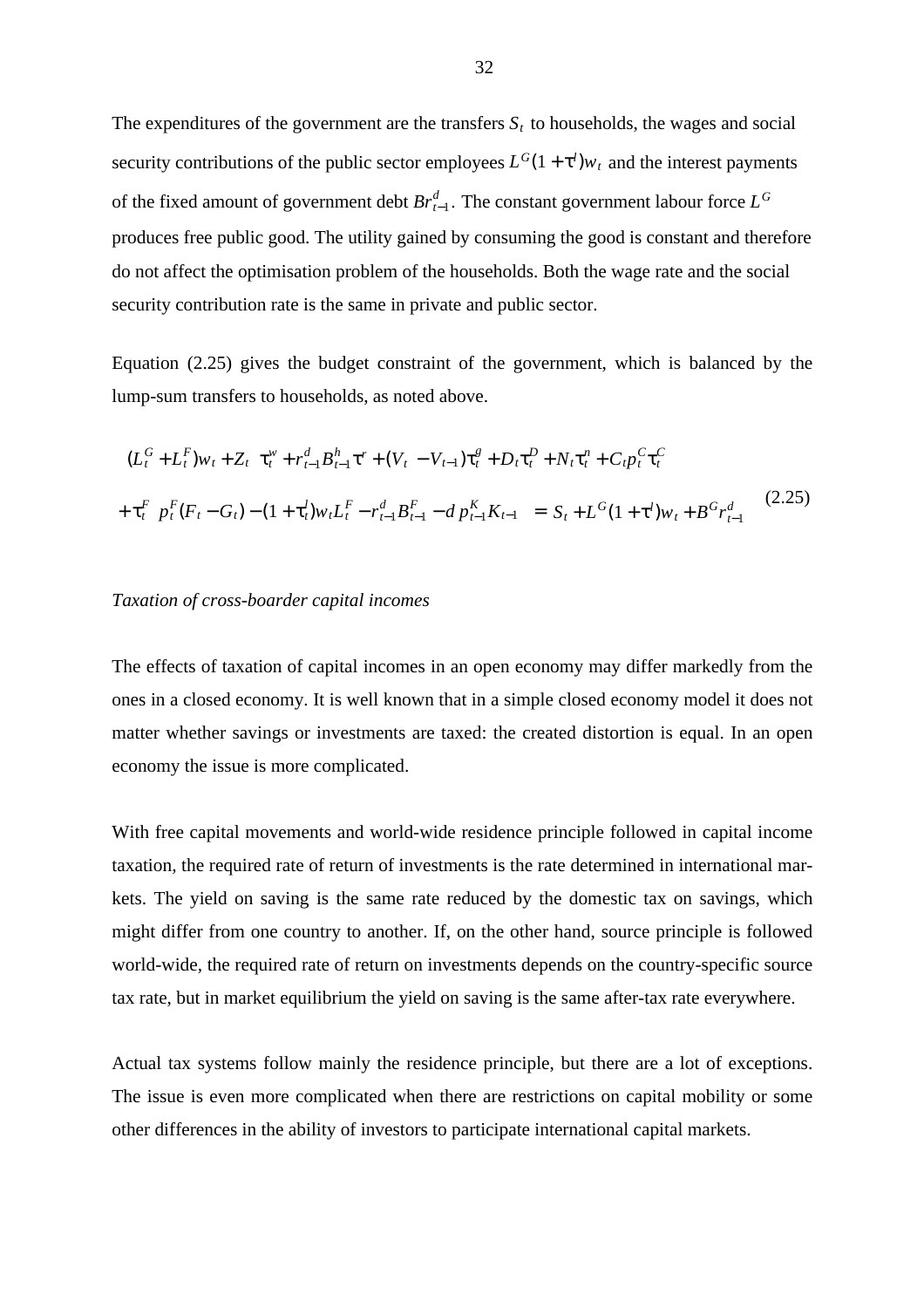In 1987, before the capital income tax reform started in Finland, the control of capital movements was still tight. Portfolio investments abroad were generally not allowed. It was also the first year when manufacturing firms were allowed to borrow freely from abroad. Foreign ownership of Finnish firms was limited due to regulation<sup>21</sup>.

Our model follows these practises by restricting the ownership of domestic firms to domestic households. Therefore government can influence the required rate of return on investments by taxing the capital incomes of households. The rest of the household wealth is invested in bonds issued by government and domestic firms. The only capital movements allowed are foreign investments in domestic bonds. Since the tax system follows the residence principle, the generated interest incomes are not taxed at source. It means that a shift of bond ownership from domestic households to foreign investors reduces the tax receipts of the government.

The final step of the liberalisation of capital movements was carried out in 1993. Since then the foreign portfolio investments in Finnish stocks have increased rapidly. The interaction of taxation and foreign ownership depends on the nationality of the dominating investor. If domestic households own the majority of the shares of the firms, their taxes still contribute to the required rate of return on the investments. But if the foreign investors dominate<sup>22</sup>, the capital income taxes levied on domestic households affect only the after-tax yield on saving and possibly the portfolio composition of the households. We have concentrated on the tax reform and omitted these interesting aspects in our study<sup>23</sup>.

 $21$  National accounts show that 15 per cent of dividends were distributed to foreign agents in 1987 (Myhrman et al. 1995).<br><sup>22</sup> Serienen (1999) fin

Sorjonen (1999) finds indirect evidence of the dominance of the foreign investors in 1993-1997.

Bovenberg (1993) and Bovenberg and Goulder (1993) study investment-promoting tax policies using general equilibrium models which include limited cross-boarder ownership of capital. The results show that from the point of view of the welfare of the domestic households, investment tax credits should be used instead of corporate tax cuts. One of the justifications is that the latter transfers resources abroad due to tax capitalisation. See also Boadway and Bruce (1992) and Apel and Södersten (1999) for implications of corporate and capital income taxation in economies with divergent amount and combinations of international investments. In case of the new Finnish tax system the avoir fiscal system applies only to the dividends distributed by domestic firms to domestic households creating a disincentive to invest in foreign equities. This practise supports investments in multinational enterprises listed in Finland as means of diversifying portfolios internationally. Andersson et al. (1998) provides an extensive discussion about the international dimension of the Nordic corporate tax systems.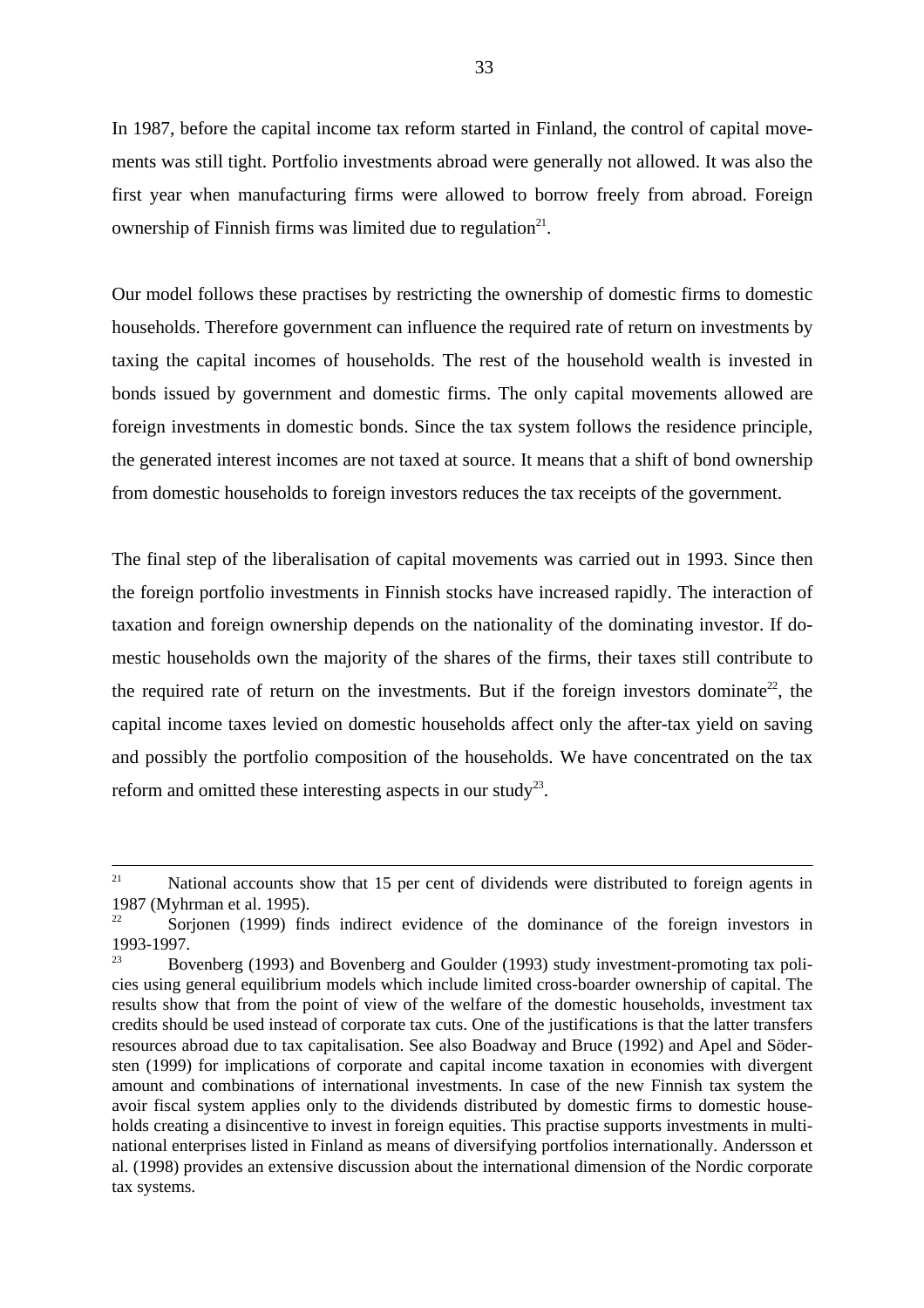# **2.2.4 Markets**

### *Labour markets*

The model includes four markets, which balance every period. In the labour markets the firms demand labour according to the marginal productivity of labour rule. Households' aggregate labour supply is divided between public and private employment. The wage rate is determined by equating supply and demand.

$$
L_t = L_t^G + L_t^F \quad . \tag{2.26}
$$

### *Markets of the domestic good*

In the domestic good market firms are the sole supplier. The product is used by other firms as a part of the composite intermediate and investment goods, by households as a part of the composite consumption good and by foreign agents. The demand of domestic agents and the prices of the composite goods are determined by a cost minimising procedure. The following describes as an example the procedure in the case of the consumption good, see e.g. Keuschnigg and Kohler (1994).

Minimising the unit cost (price) of a composite good  $p_t^C$ :

$$
p_t^C = \min_{c_t^d, c_t^m} \left\{ p_t^d c_t^d + p_t^m c_t^m \right\} \tag{2.27}
$$

subject to a CES-form substitutability restriction (2.28):

$$
\left[ \upsilon^{C} (c_{t}^{d})^{(1-\frac{1}{\sigma^{C}})} + (1 - \upsilon^{C}) (c_{t}^{m})^{(1-\frac{1}{\sigma^{C}})} \right]^{\frac{\sigma^{C}}{(\sigma^{C}-1)}} = 1 \quad , \tag{2.28}
$$

gives the following optimal unit cost :

$$
p_t^C = \left[ (\upsilon^C)^{\sigma^C} (p_t^d)^{1-\sigma^C} + (1-\upsilon^C)^{\sigma^C} (p_t^m)^{1-\sigma^C} \right]^{1/(1-\sigma^C)} \quad . \tag{2.29}
$$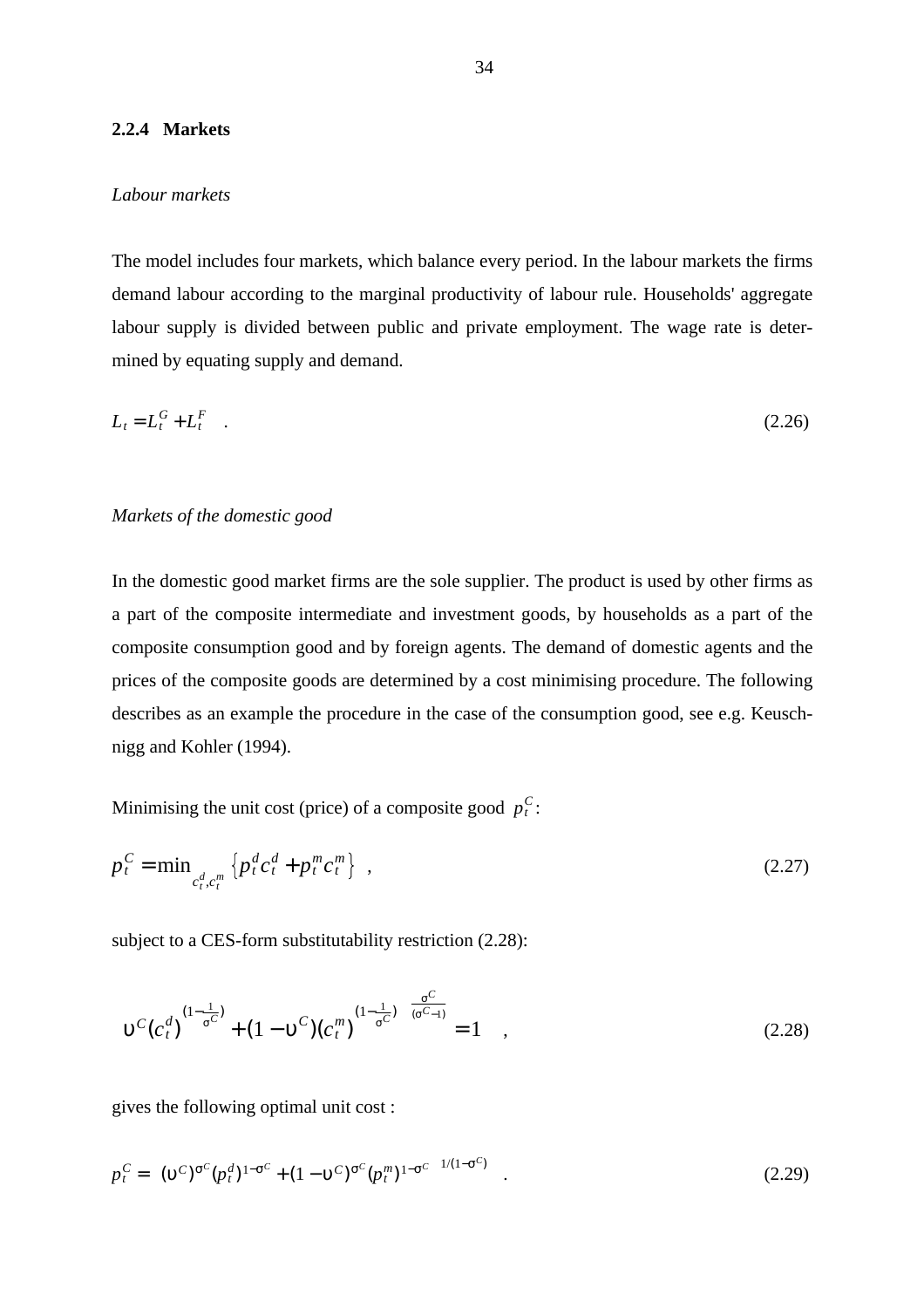Demand for the domestic good per unit of the composite consumption good is calculated by differentiating the unit cost function with respect to the price of the domestic good. The unit demand  $c_t^d$  is expressed as:

$$
c_t^d = \left[\frac{v^c p_t^c}{p_t^d}\right]^{\sigma^C}.\tag{2.30}
$$

The aggregate demand of the domestic good for consumption is  $C_t c_t^d$ .

The aggregate demand of the domestic good as part of the composite intermediate good  $({\zeta}Y_t v_t^d)$  and composite investment good  $(I_t i_t^d)$  are determined in a similar way. The export demand determination requires, however, a closer explanation.

The model imitates a small open economy, where the export share of the total demand is large. The amount exported depends on the price elasticity of foreign demand:

$$
X_t = x_t \left(\frac{p_t^d}{p_t^m}\right)^{\sigma^X} \tag{2.31}
$$

A large negative value for the elasticity  $\sigma^X$  implies that a small country has to adjust to the price level of international markets.

The equilibrium condition which determines the price of the domestic good is thus:

$$
Y_t = \zeta Y_t v_t^d + C_t c_t^d + I_t i_t^d + X_t \quad . \tag{2.32}
$$

### *Markets of the imported good*

The domestic demand of the fixed-price imported good is also determined by minimising costs of the composite goods. The perfectly elastic supply  $m_t$  adjusts to demand in these markets:

$$
m_t = \zeta Y_t v_t^m + C_t c_t^m + I_t i_t^m \tag{2.33}
$$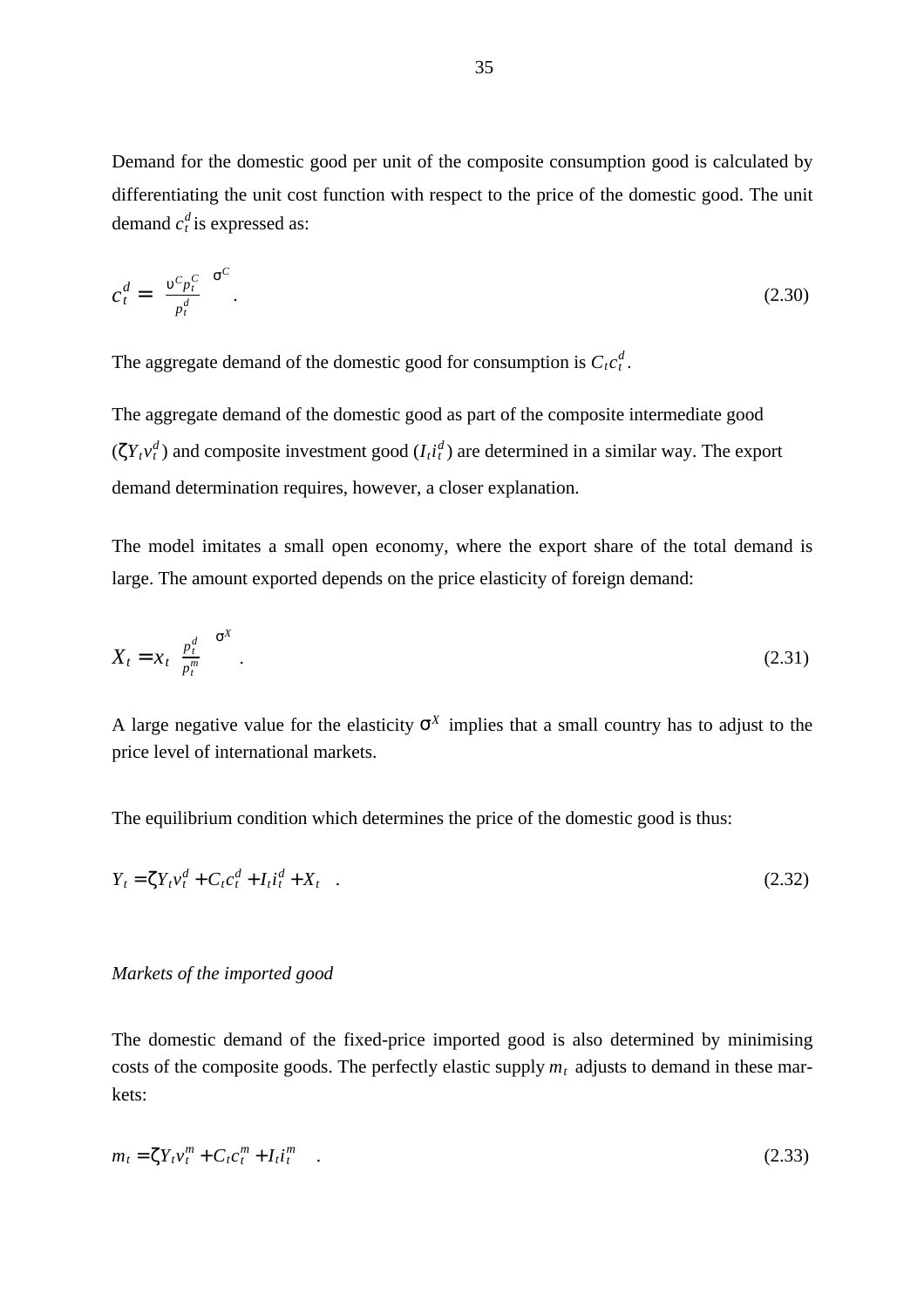The price of the imported good  $p_t^m$  serves as a numeraire in the model.

# *Capital market*s

In capital markets savings and investment are balanced. The arbitrage condition of domestic households ensures that they are *ex ante* indifferent between investing their savings in bonds and in firms' shares. Foreign agents are restricted to participate bond markets only. Total savings are a sum of domestic savings and foreign portfolio investments. In the small open economy version the perfectly elastic supply of foreign capital guarantees the resources needed for investments. The case of imperfect capital movements is discussed more closely in Chapter 5.3. The parallel stock equilibrium can be written as:

$$
W_t + H_t = V_t + B_t^F + B^G + A_t^f
$$
 (2.34)

where  $W_t$  is the household wealth,  $H_t$  is the (fixed) value of the pension fund assets,  $V_t$  is the market value of the firm,  $B_t^F$  is the stock of firms' debt,  $B^G$  is the (fixed) public debt and  $A_t^f$  is the net foreign assets of the country.

# **2.2.5 Calibration and solution**

#### *Calibration*

The builder of a numerical general equilibrium model has to make choices in three levels. The most general of these is the structure of the model, determining e.g. which sectors, markets and institutions are included, how markets are balanced and how budget constraints are determined. The second level is the choice of functional forms of the model equations, e.g. household preferences and production technology of the firms. The third level is to choose the parameter values used in equations. This level approach is not unambiguous: one can sometimes shift from one structure or functional form to another just by choosing appropriate parameter values.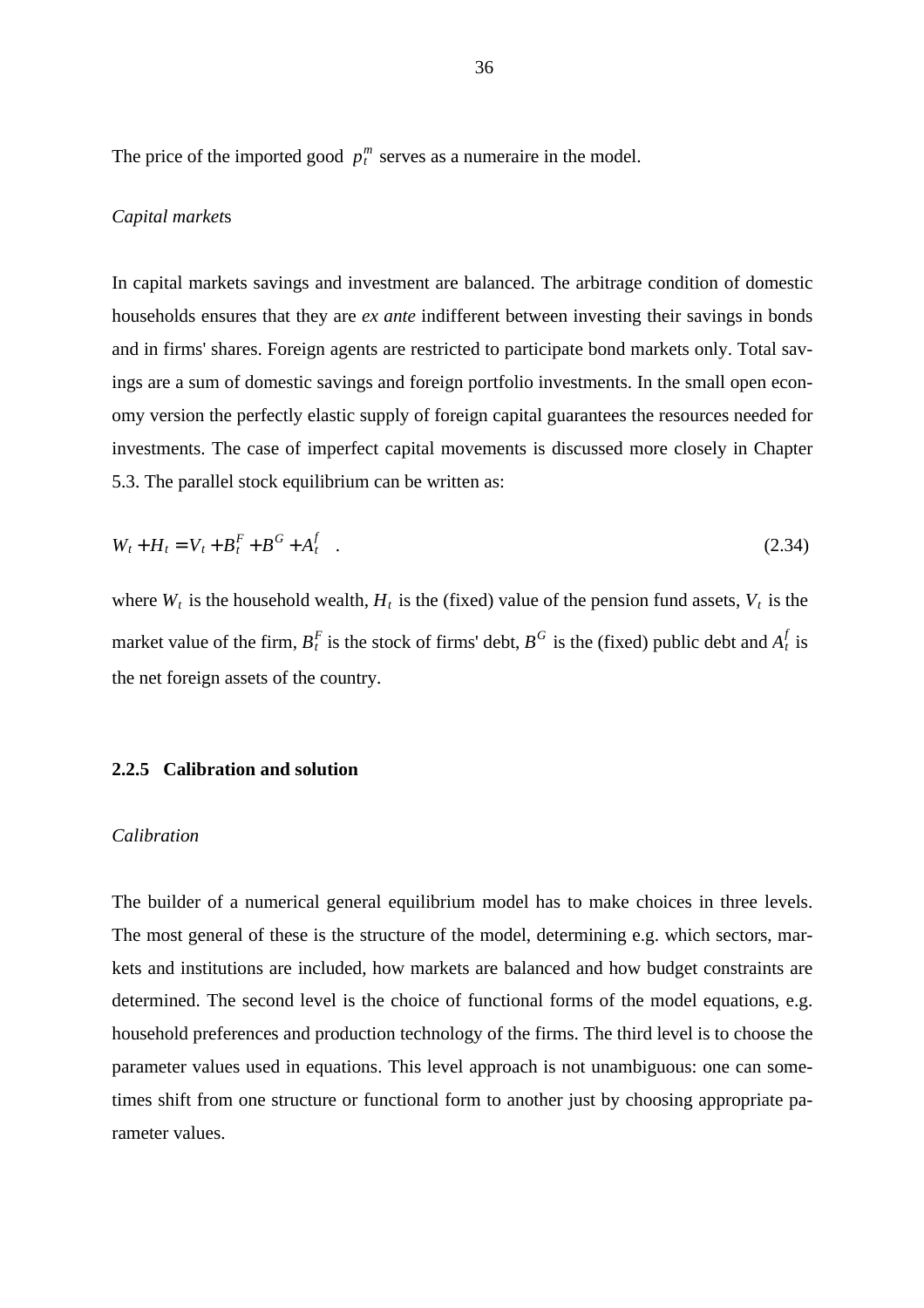It is often assumed that the importance of those choices reduces when one comes from the general level to details. Some studies show, however, that the lower level decision can dominate the results<sup>24</sup>. On the lowest level the main problem is that the econometric estimates of the key parameter values vary largely depending on the data and methods used. Dynamic models have the additional difficulty that short and long term values for the parameters may be different. The users of numerical models address usually to this critique by carrying out limited sensitivity analysis  $25$ . In our case the sensitivity analysis covers important features in all the above mentioned levels. We study also the impacts of early announcement of the policy measures.

Another challenge for dynamic models is their treatment of history. We use the norm that the economy is in a steady state equilibrium at the calibrated period. The history of the economy is reflected in some stock variables, such as household wealth, capital stock, public debt and net foreign assets.

The previous section described the structure and the functional forms used in our model. This section concentrates on the calibration of the model to the empirical facts of the Finnish economy and especially on the choices of the parameter values. We justify here only the values of the most important parameters, the rest are listed in the Appendix 3. Sensitivity analysis of the parameters is reported in the Appendix 2.

As discussed earlier, the most important parameters from the point of view of household saving decisions are intertemporal elasticity of consumption and the pure rate of time preference. Unfortunately, there is a large variation in the estimated values of both the parameters. Furthermore, since one can generate the initial amount of consumption with unlimited

<sup>&</sup>lt;sup>24</sup> See Fox and Fullerton (1991). However, McKitrick (1995 and 1998) suggests that functional forms are more important than the parameter values.

The problem with sensitivity analysis is that a change in one parameter value leads to a different original steady state of the economy. The problem has been tackled usually by ignoring the shift and reporting the results of sensitivity analysis in form of differences. The other possibility would be to change also other parameter values in order to restore the original steady state. The difficulty with this procedure is that there is a large amount of possible parameter combinations which should be tested before one gets a reliable view of the effects of single parameter. For other methods of checking robustness of the results see e.g. Harrison et al. (1993).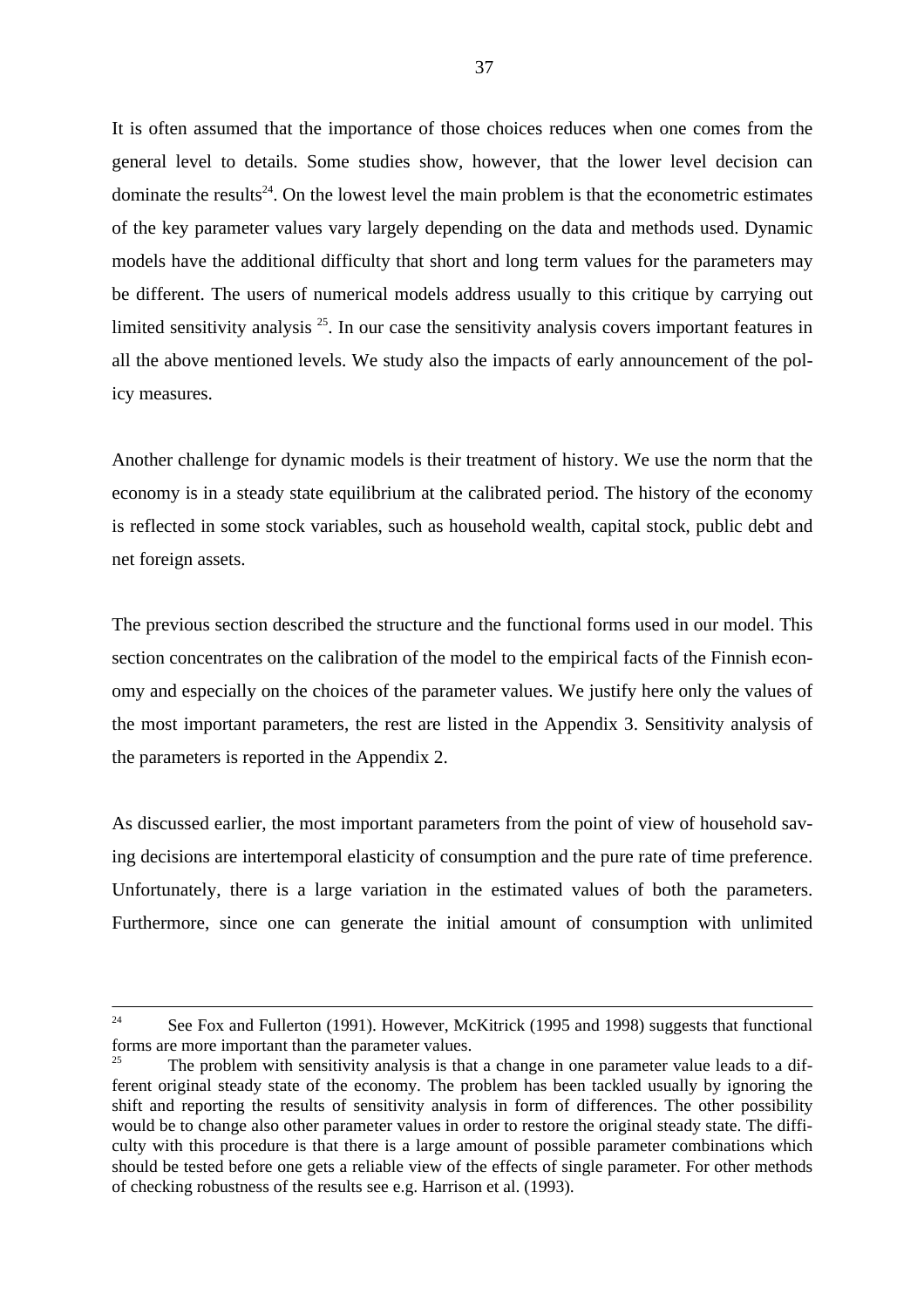amount of combinations of those two parameters, the modeller has a lot of freedom to manipulate the intertemporal consumption decisions in the model<sup>26</sup>.

The views of the generally agreed size for the intertemporal elasticity of substitution have converged towards lower values, even close to zero, due especially to the influential study of Hall (1988). On the other hand, the cross-sectional studies (see e.g. Blundell et al. 1994) generate markedly higher values than the time series studies represented by the one of Hall. Our choice for the parameter value is 0.5, which is a compromise between the results of the two groups and somewhat lower than the 0.9 used for Finland by Kenc and Perraudin (1996).

In an overlapping generations model in which the earnings profile is hump-shaped and pension incomes are limited, lower elasticity of substitution generates less steep savings profile and less aggregate household wealth. It means that the modellers are compelled to broaden the gap between pure rate of time preference and the interest rate in the economy in order to generate the observed amount of wealth. This problem is aggravated if there is a pay-as-yougo pension system or productivity growth and well functioning financial markets, which allow the households to borrow against future labour incomes.

In a financially closed economy, interest rate reacts to the imbalance of saving and investments alleviating the problem somewhat. Even if the model describes a small open economy, the modeller can assume a high international interest rate to encourage saving. But in most cases this choice leads to further problems due to implied too low investment rate. Therefore a very low or even negative parameter value for the pure rate of time preference has sometimes been used in the calibration process (see Auerbach et al. 1989).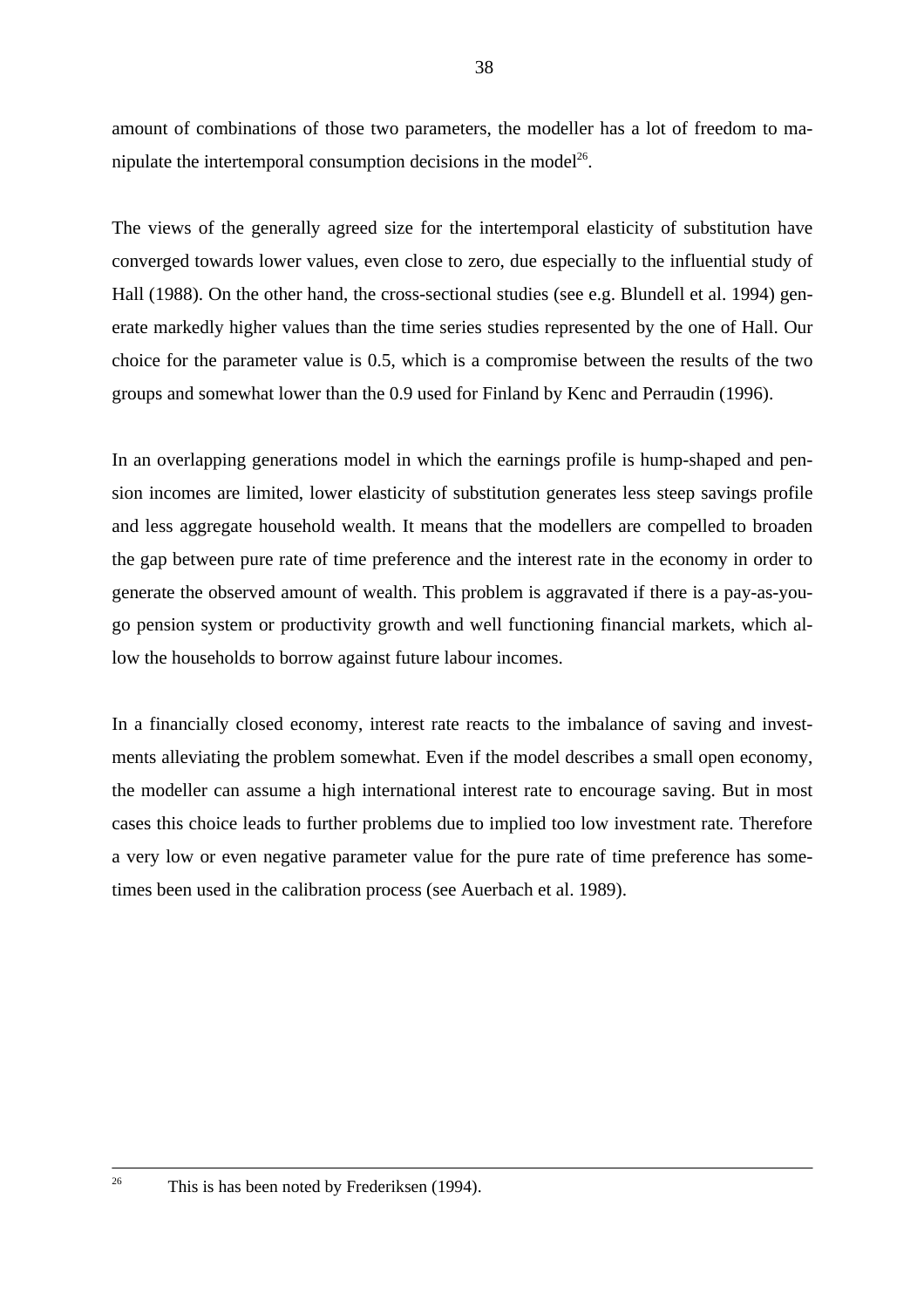We solve this saving problem by using fairly low parameter value (0.0185) for the time preference. Also the assumption of no growth helps to reach a reasonable value for household wealth/GDP (2.8) without raising the real interest rate to higher level than 3 per cent or without using the option of credit constraints<sup>27</sup>.

In addition to the intertemporal consumption decisions, the households are allowed also to choose intratemporally the shares of domestic and imported goods in the composite consumption basket. The substitution elasticity used between those goods is 0.99. The value of the share parameter in the corresponding CES-function is adjusted to generate roughly the amount of imports observed in trade statistics.

Also the labour supply plan of households have both inter- and intratemporal dimension<sup>28</sup>. The intratemporal choice is between consuming leisure and goods. We have chosen a value of 0.75 for the elasticity of substitution. This value is again somewhat lower than the one used by Kenc and Perraudin (1996), but more in line with some other Finnish and international studies. The intertemporal allocation of labour supply is determined mainly by the agespecific efficiency in work, the rules of the pension system and the intertemporal elasticity of substitution of labour (which is in the model the same as the intertemporal elasticity of consumption). The efficiency profile in the model follows the earnings profiles described in the study by the Prime Minister's Office (1994). The modelled pension system encourages labour supply at the end of working career, but does not allow any work after the employee reaches the retirement age.

 $27$  Another related issue is the existence of dynamically efficient steady state equilibria in the model. The point is that in an OLG model a market process can lead to overaccumulation of capital. In this regime many policy rules are reversed, e.g. usual dynamic budget constraint of government is no more valid. Larch (1993) studied the parameter values which might generate such a regime in a closed economy version of the Auerbach-Kotlikoff model. The results show that rather improbable parameter values are required. In our model the relevance of the question depends on the model version. With a small open economy assumption the model user sets exogenously both the interest rate and the growth rate of the economy thereby determining unambiguously the existence of efficiency. On the other hand, the more the domestic conditions affect the interest rate, the more there is room for interest rate to shift. We do not see, however, that this is a problem since with reasonable assumptions about the sensitivity of capital movements to interest rate differential there is no risk of ending up to inefficient equilibria unless the growth rate and the initial interest rate are set very close to each other. The existence of the efficiency in the new steady state can, of course, also be checked from the simulation results.

Therefore the reaction of labour supply to a shift in the wage rate cannot be described by a single "elasticity" figure (see the discussion in Frederiksen 1994 or Altig et al. 1999).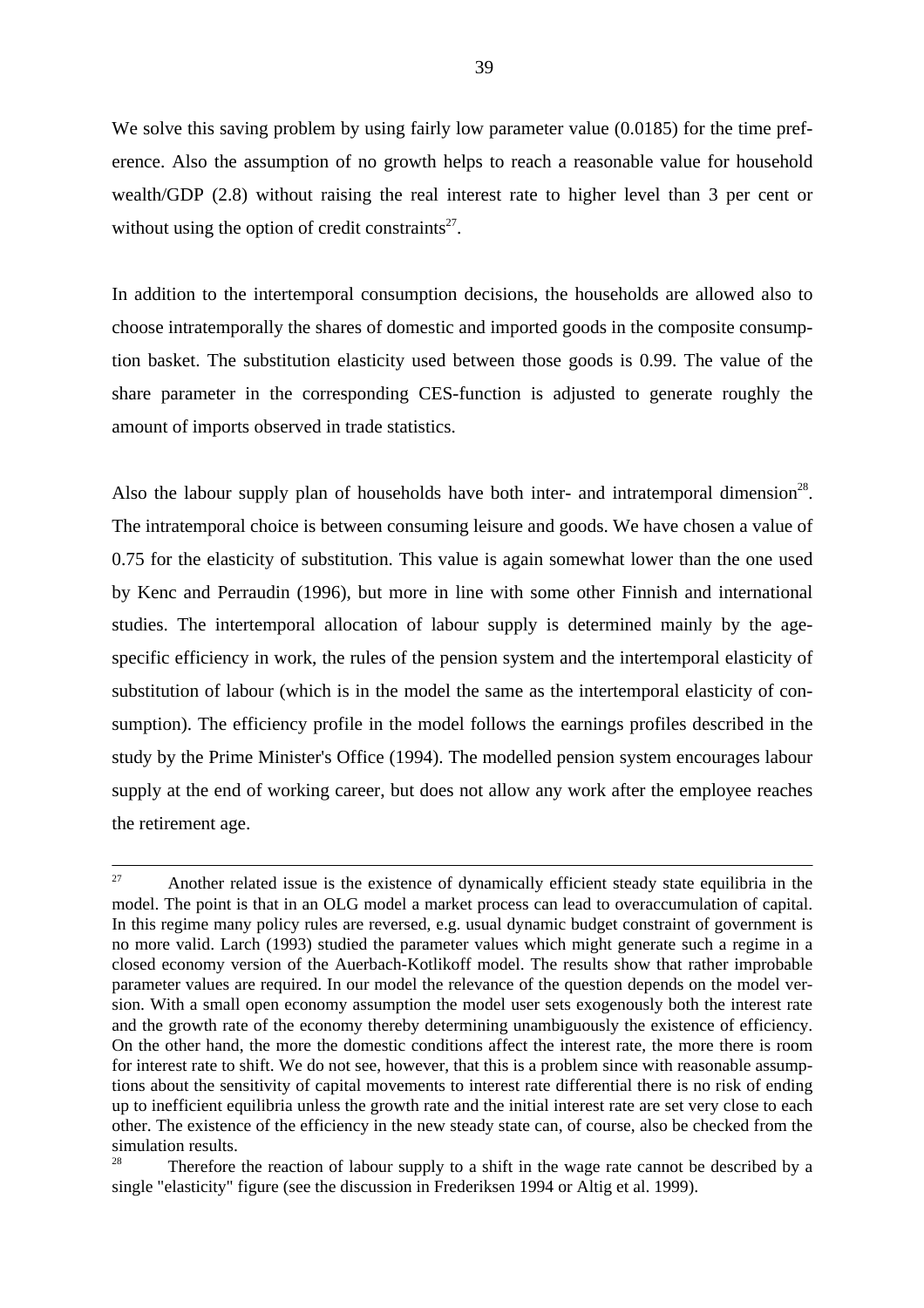In the CES production function of firms the central parameters are the share parameter and the elasticity of substitution between capital and labour. The value of the share parameter has been adjusted to 0.35 in order to yield the observed value-added shares of labour and capital incomes. With respect to the elasticity of substitution between the production factors, crosssectional data generates again higher values than time series data. The Finnish studies (e.g. Törmä 1989 and Tarkka et al. 1990) yield somewhat higher values for the elasticity than the median value of 0.58 found by Rowthorn (1996), who surveys 33 studies. We chose the value of 0.8.

The model has just one type of capital, which is assumed to depreciate yearly by 9 per cent. The value of the investment adjustment cost parameter is set to be 2, which corresponds to the lower end of the available estimates (see e.g. Lichtenberg 1988 and Whited 1994). The ratio of the costs to value of GDP is somewhat more than 6 per cent in the initial equilibrium.

The price elasticity of exports for the five-year model period is -4. This is based on the value of -3.8 estimated by Tarkka and Willman (1990). The scale parameter describing export demand has been adjusted to generate the required exports/GPD ratio. The elasticity of substitution between the domestic and the imported good has been chosen to be 0.99 also when firms consider the composition of investment and intermediate goods. It can be contrasted to the elasticity of aggregate imports (0.78) estimated by Tarkka and Willman (ibid.).

We present below in the Table 2.1 some indicators of the calibrated initial equilibrium.

**Table 2.1 The initial equilibrium** (ratios of values, per cent)

| <b>Flows</b>            |    | <b>Stocks</b>          |       |
|-------------------------|----|------------------------|-------|
| Private consumption/GDP | 58 | Capital stock/GDP      | 234   |
| Investments/GDP         | 23 | Household wealth/GDP   | 280   |
| Exports/GDP             | 25 | Net foreign assets/GDP | $-13$ |
| Taxes/GDP               | 43 | Public debt/GDP        | h     |

One should note that in spite of the model building and calibration efforts, the description of the economy is simplified, as usual in dynamic numerical general equilibrium models. This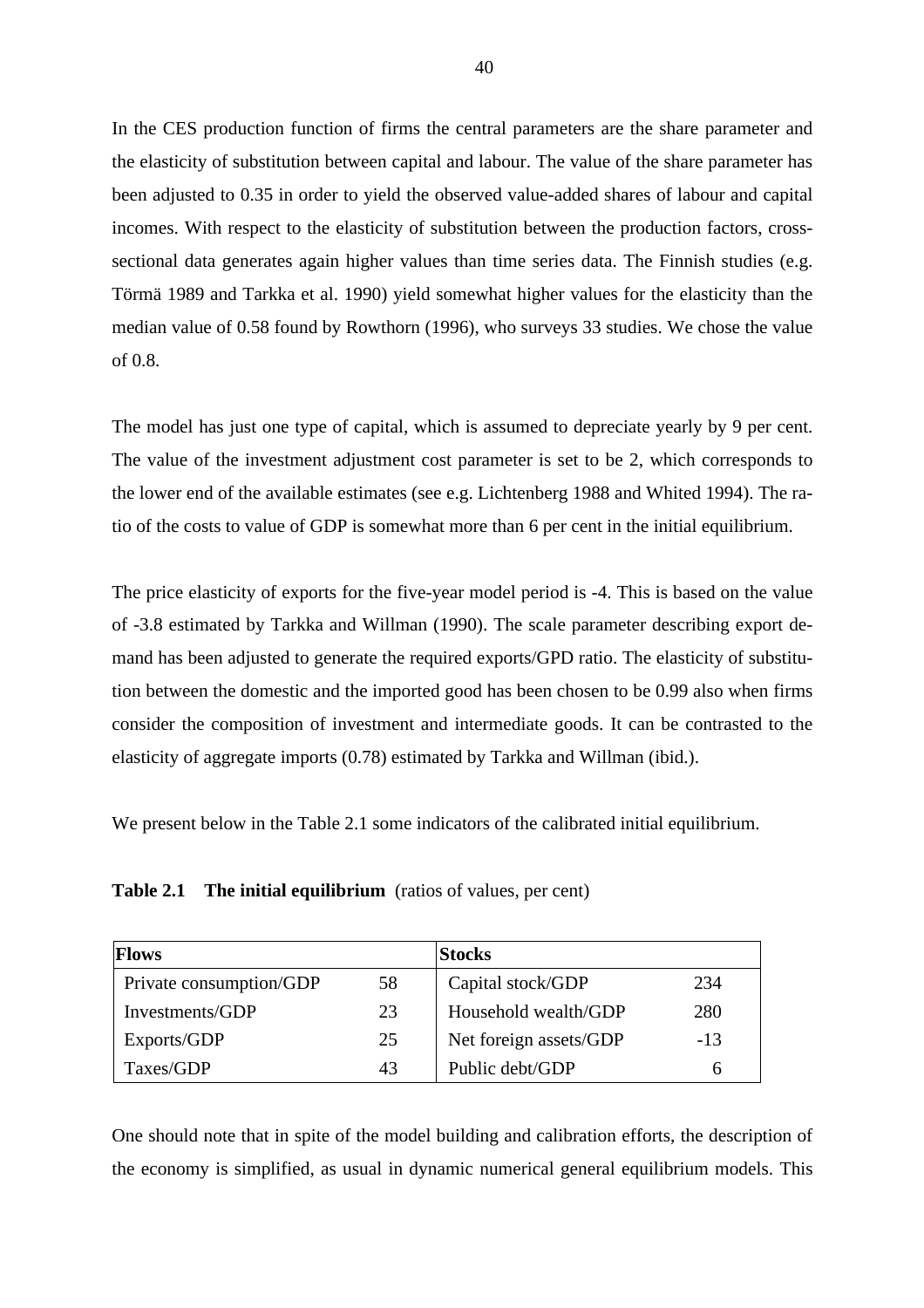must be considered when the quantitative results of the simulations are interpreted (also Keuschnigg and Kohler 1994 and Fehr 1998 warn of too strict of an interpretation).

# *Solving the model*

The FOG model is solved by two steps. The first step is to find out the initial steady state (or a steady growth path, if there is growth in the economy). This is solved by using a separate steady-state version of the model. The results are next transferred to the main dynamic model to describe the time path of the economy before the policy measure.

The second step is to implement the tax reform and to solve the main model by iterating the two segments of the model. First households' life-time labour supply and consumption are solved keeping prices, wages and interest rates fixed. The aggregated numbers are transferred to the other segment, which consists of firms, public sector, foreign agents and the market equilibria. Solving the dynamic problem of this segment with Fair-Taylor algorhitm (Fair and Taylor 1983) gives new prices, wages, interest rates and the balancing variables for public sector. The solution path for the dynamic problem that fulfils the perfect foresight expectations is looked for with a following procedure. First the model user gives a guess for initial values of the variables describing future expectations. Thereafter the period-by-period equilibria are calculated. The solution gives new values for the expectation variables, which are used to modify the initial guesses. This process continues until the values of the expectation variables do not change<sup>29</sup>. The iteration between the segments is continued until the equilibrium has been found $30$ .

One additional issue is that one cannot be sure about the uniqueness of the solution. Laitner (1990) have re-examined the results of the Auerbach-Kotlikoff model. The method based on marginal analysis allowed him to study also determinacy and stability of the model. Laitner could not find problems. The conclusion is supported by findings of Lappeteläinen (1995). This is comforting outcome, even though it cannot be generalised directly to other similar models. We have not either found any indications of multiple equilibria.

<sup>&</sup>lt;sup>29</sup> See Lassila, Palm and Valkonen (1997a) for more details.<br><sup>30</sup> The segmental solution procedure is adopted from Proor a

The segmental solution procedure is adopted from Broer and Westerhout (1993).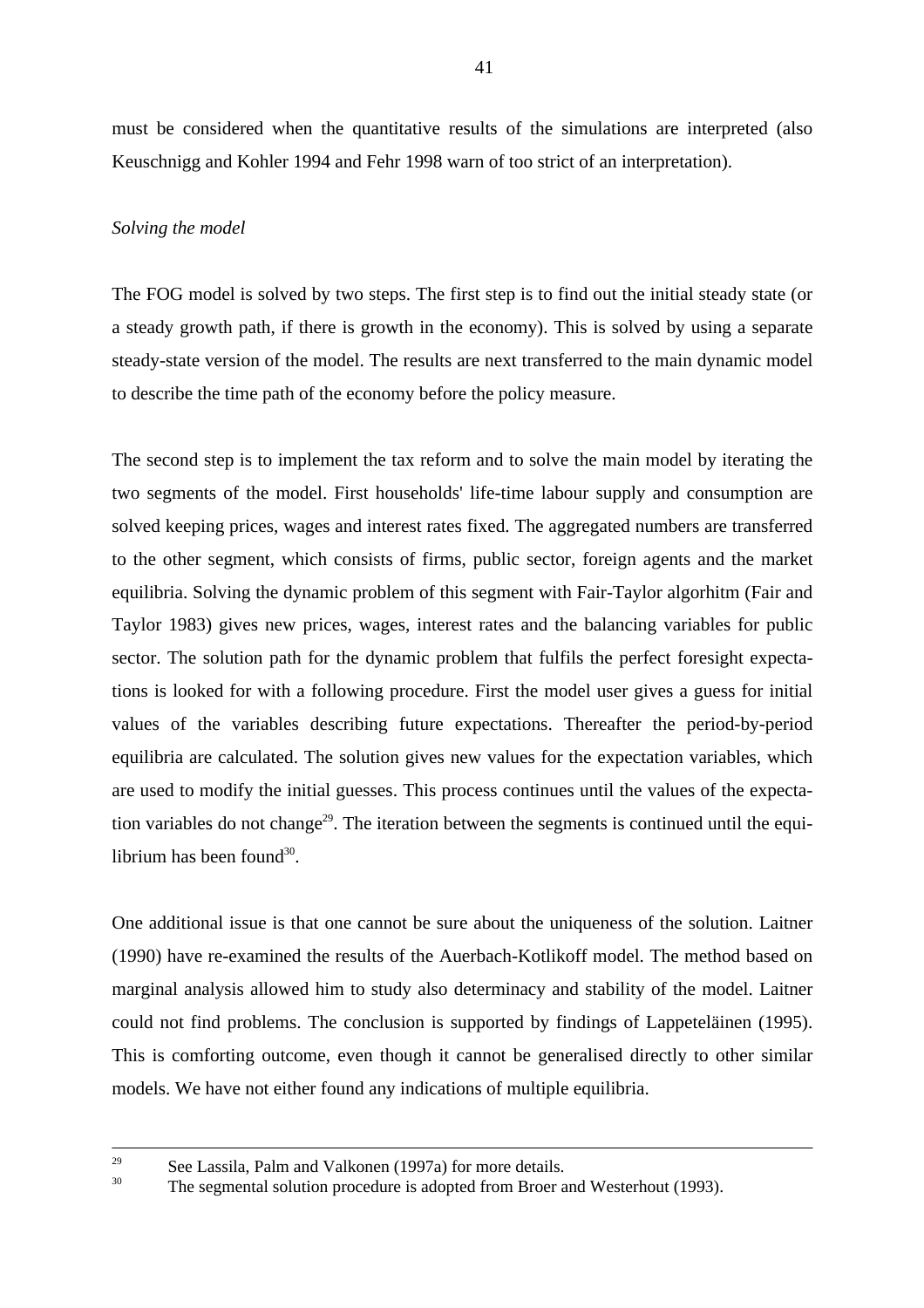# 3. THE FINNISH TAX SYSTEM BEFORE AND AFTER THE CAPITAL INCOME TAX REFORM

# 3.1 The earlier tax system

Our aim is not to describe the very details of the earlier tax system here, but to give a general idea of the way the system affected decisions of households and firms and to "guesstimate" the relevant tax rates before the reform. The way to proceed is chosen due to the extreme complexity of the earlier system and the lack of statistical tax data to evaluate the tax rates with satisfactory precision. The somewhat vague starting-point description implies that the results should be interpreted as being more pedagogical than quantitatively accurate<sup>1</sup>.

The statutory corporate income tax rate was very high before the reform (on average 50 per cent in 1987), but generous allowances like inventory and investment reserves and accelerated fiscal depreciation considerably reduced the corporate taxes collected. The double taxation of distributed profit was alleviated at the firm level also by allowing a 40 - 100 per cent dividend deduction in state taxation<sup>2</sup>.

In the simulation model the depreciation allowances of the firms are assumed to correspond to the true economic depreciation and all other tax allowances have been included by using average effective corporate tax rates. So we do not consider separately e.g. the effects of tax

<sup>1</sup> One should also remember, when comparing the model results and the actual behaviour of the private sector after the reform, that other profound structural reforms were also implemented at the same time of the tax reform.

<sup>2</sup> Another remarkable point is that the investments were supported by the strict regulation of financial markets, which was geared to keep the real interest rate low. The necessary saving for corporate investments was carried out by the firms themselves, by the pension funds and by the central government, which kept its budget mostly in surplus.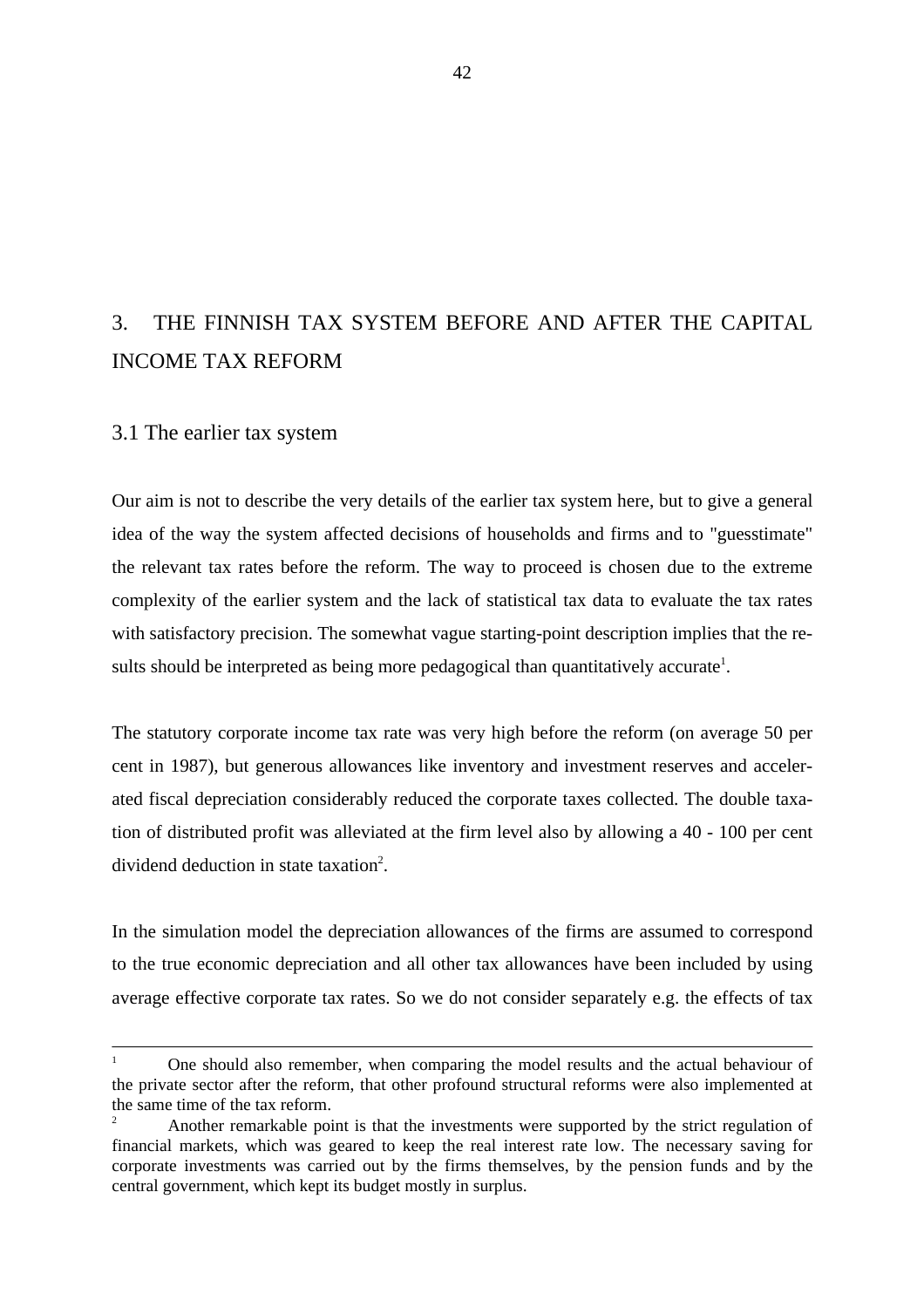debt on the cost of capital. Myhrman et al. (1995) use average tax rates of 25 per cent to describe the tax burdens of both distributed and retained earnings before the tax reform. The 25 per cent tax rate for retained earnings is the average of the years 1981-1990 from the nonfinancial sector. The yearly variation and variation between firms was large<sup>3</sup>. The corporate income tax rate on dividends distributed on new equity, also 25 per cent (when the source of distribution was the fiscal period income), was low because of the dividend deduction system. We use the same 25 per cent corporate income tax rate in our simulations as the one prevailing before the reform.

At the household level the main principle was to tax capital income at the marginal rates of personal income taxation. The top marginal rate exceeded 70 per cent. The statutory marginal tax rates were, however, seldom applied to capital income due to the substantial use of nontaxed assets. The tax-exempt ceilings in personal capital income taxation<sup>4</sup> lowered average tax rates and abolished totally the tax burden from minor capital incomes.

The market for interest-bearing assets were dominated by banks. They collected funds for their lending by tax-free deposits yielding a regulated low interest rate. Households were encouraged to invest in the bank accounts by the fact that it was a precondition for receiving low interest rate housing loans. The small public debt was financed mainly by tax-free bonds. Hence, the possibilities to invest in taxable deposits and bonds were strongly limited<sup>5</sup>. The average effective interest income tax rate was, in fact, negative due to the possibility to deduct a given amount of interest expenses in personal income taxation. Taking also into

<sup>3</sup> The theoretical analyses of Kanniainen and Södersten (1995) suggest that the corporate tax rate has no effect on the cost of capital when firms have unused tax allowances. The reason for the observed low utilisation ratio of allowances in the Nordic countries is the close connection between taxable and reported book profits. The degree of tax exhaustion has been negatively correlated with the performance of the firms, see Virolainen (1998). Also Ylä-Liedenpohja (1987) claims that for those firms the corporate tax from the point of view of investments was a lump-sum tax paid in order to be able to distribute dividends.

The tax-exempt ceiling for interest incomes was FIM 3800 per person, for dividends FIM 5200 per person and for rental income FIM 7200 per person, while the aggregate tax-free tax-exempt ceiling was also FIM 7200 per person, see Airaksinen and Hagfors (1987). Because the tax statistics do not provide enough information to find out the utilisation of the tax-free quotas of various types of capital incomes, the evaluation of exact marginal tax rates is impossible.

<sup>5</sup> The amount of taxable interest incomes was only FIM 585 mill. (see Statistics of income and property, 1989) before taking into account the tax-exempted quota, while the assets were about FIM 180 bill. (according to Rantala 1998) and the 5-year bond market rate was nearly 11 per cent.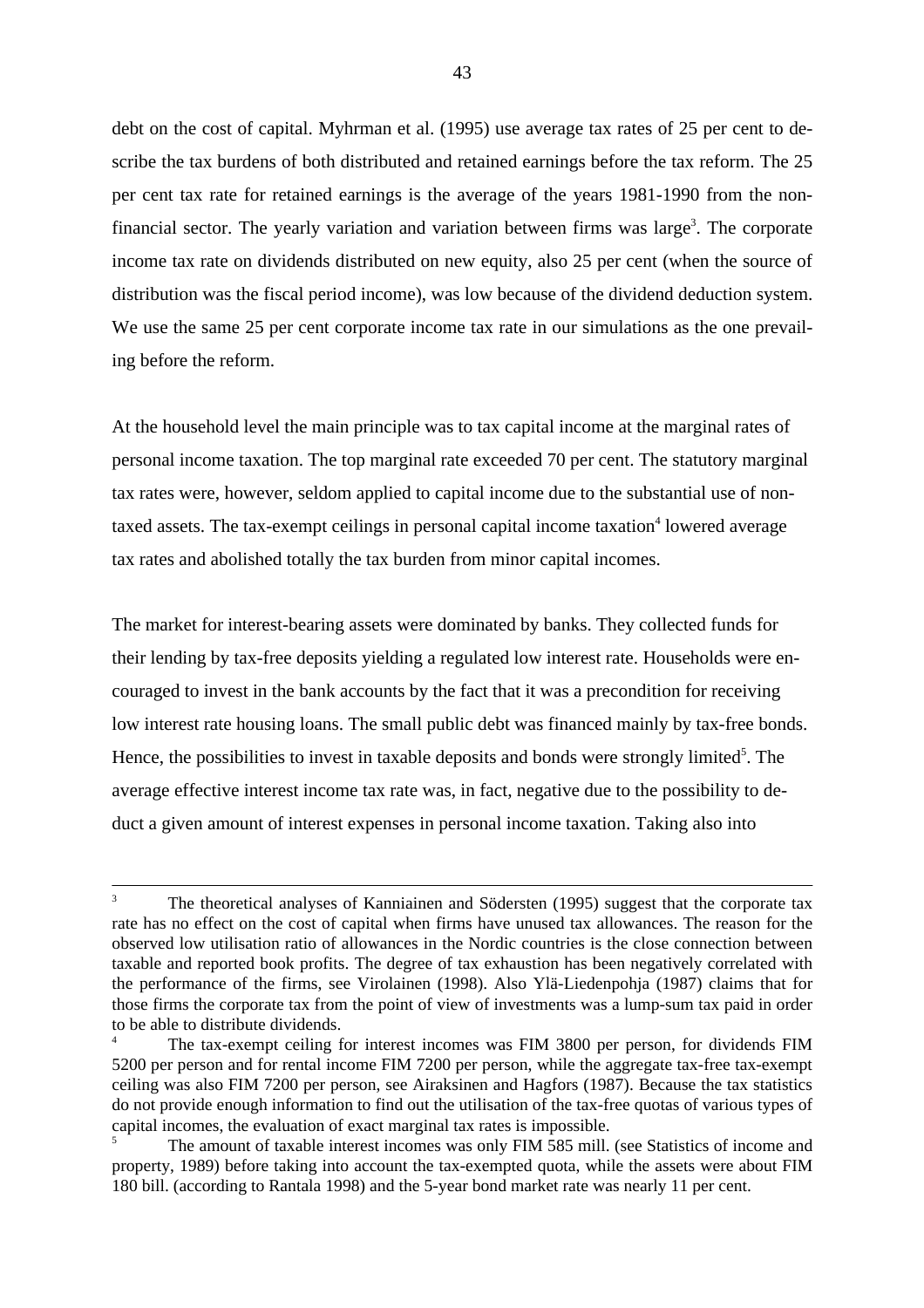account the tax-exempt ceiling for interest income, the marginal and average tax rate applied in the model to interest income before the reform is chosen to be zero.

Capital gains from financial assets were also exempt from taxation if the holding period exceeded five years. Large capital gains were partly taxable also after that, but the tax could be avoided by realisation of the gains during several years<sup>6</sup>. We therefore assume that the tax rate in the model was zero before the reform.

The marginal average dividend tax rate, 13 per cent for the year 1987, was calculated as follows<sup>7</sup>: Statistics of income and property (1989) gives the number of persons, amount of taxable capital incomes and aggregate deductions used in 22 income brackets. It has been assumed that in each bracket the capital income deduction was first used to reduce the taxable interest and secondly to decrease the taxable dividend income. If the deduction had been used first for the interest income and next for rental income and the rest were used to reduce the taxable dividends, the marginal tax rate for dividends would have been 31 per cent. This represents the maximum of the average marginal tax rate.

The above mentioned tax system and the undeveloped and strongly regulated financial markets generated strong implications for investment and the financial strategy of firms and the saving and portfolio allocation decisions of households. The regulated low interest rate maintained a high investment rate. The tax allowances and the endogenous adjustment of financial strategies eliminated largely the effects of the high statutory tax rates on the cost of capital, but created other distortions. In addition, the extensive possibilities for earnings adjustments strengthened cyclical fluctuations by lowering the taxes paid by companies in boom years (Myhrman et al. 1995). Business fixed investments were financed almost entirely by retained earnings and loans from banks and insurance companies. Therefore the indebtedness of firms was heavy and the distributed dividends were small.

 $6$  20 per cent of the yearly sales profit above FIM 1 mill. was added to taxable income. The profit was assumed to be not more than half of the selling price (Airaksinen and Hagfors 1987).

<sup>7</sup> These calculations were provided by Pasi Sorjonen. See also Ylä-Liedenpohja (1987). Koskenkylä (1987) claimed that more than 90 per cent of dividend recipients paid no tax on their dividend income. The Ministry of Finance (1987) evaluated that this share was 60 per cent. Anyhow, the high share supports the use of low marginal dividend tax rate in the model.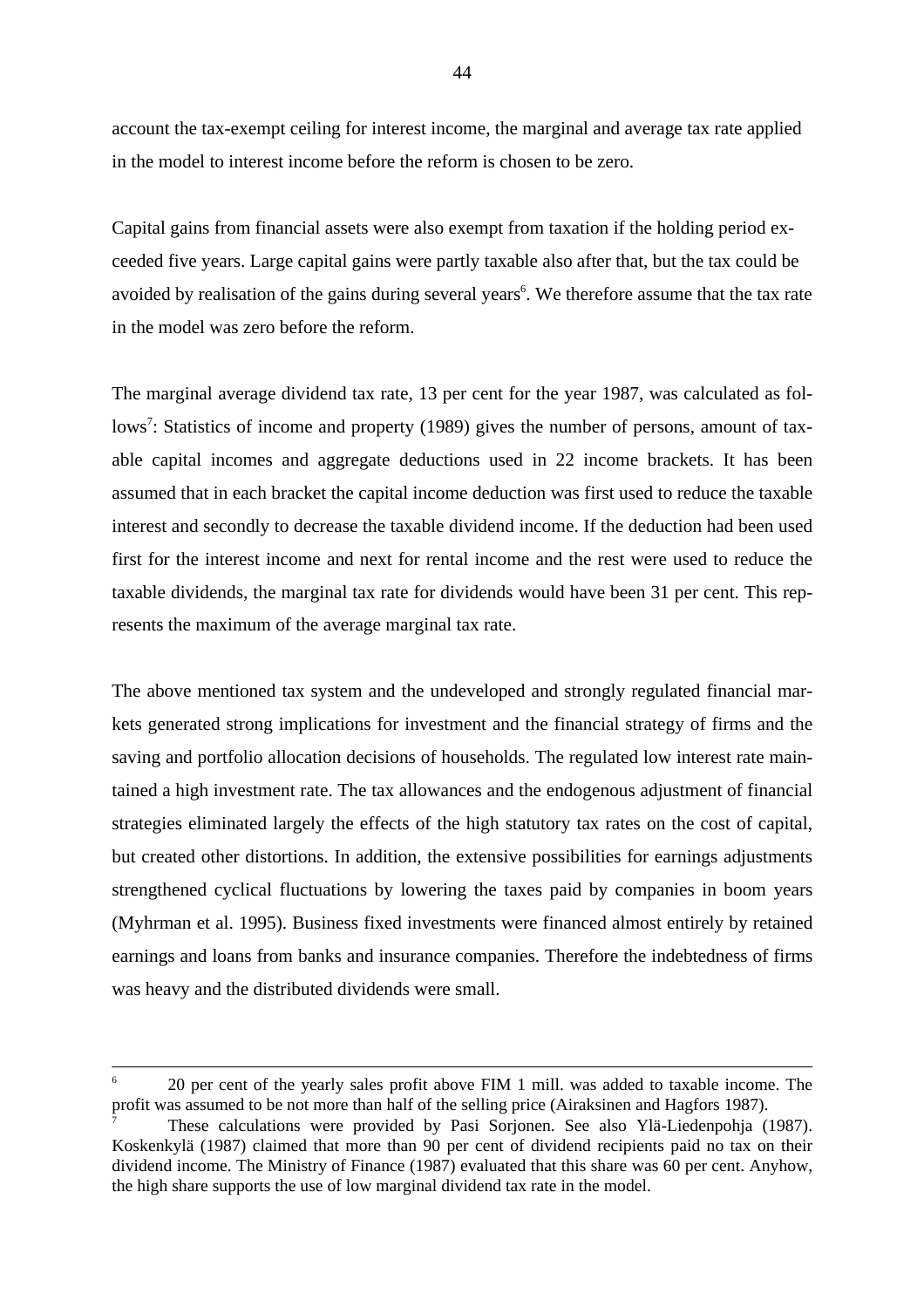Household wealth was invested mostly in owner-occupied housing and bank deposits. The share ownership of firms was institutionalised. The household saving rate and sensitivity of saving to changes in nominal interest rate was low (or ambiguous, see Koskela and Viren 1994).

As mentioned above, the ideal of neutrality and the aim to improve the international competitiveness of the tax system were the main driving forces in the tax reform. From the point of view of this study, especially the statement that double taxation of dividends should be abolished is important (in fact the Committee also stressed that single taxation should be guaranteed, see Ministry of Finance 1987). It refers clearly to the old view argument (see Chapter 2.2.2) in the justification of the tax reform. The observations of Sorjonen (1988) support the view. He proposed that the applied dividend deduction system lowered the corporate tax rate for distributed earnings below the tax rate of retained earnings, which more than compensates for the deprivation due to the personal level tax discrimination of dividends. The evidence provided by Kanniainen (1991b) shows that before the tax reform the pay-out ratio of firms was stable, which is also in line with the old view argument.

Our interpretation is, as stated above, that the new view describes more reliably the financial strategy of the firms before the tax reform. This is supported by the tax rate calculations of Myhrman et al. (1995) and in the case of high income earners also the ones by Ylä-Liedenpohja (1990). Further evidence in favour of the new view is the observed negligible role of share issues in investment finance and the low dividend distribution rate, see Kanniainen (1991b) and Virolainen  $(1998)^8$ .

<sup>8</sup> Kanniainen (1991a) analyses the Finnish case using the implications of the Miller equilibrium (Miller 1977). The basic idea is that the bonds of firms are first sold to investors with low marginal tax rates. When they have invested all their available money, the bonds are sold to investors in the next tax bracket. The process continues until in the ensuing segmented Miller equilibrium the marginal cost of debt and equity is the same for the firms and so is the yield to the marginal investor. If demand for finance increases, the interest rate must rise in order to persuade investors in higher tax brackets to enter markets. The theory runs into problems if interest rate is determined abroad and with flat tax rates. In general, the econometric evidence of the relation between taxation, the financial structure of firms and investments in Finland have been mixed, see e.g. Kanniainen and Airaksinen (1989), Virolainen (1990, 1998), Dufvenberg et al. (1994) and Brunila (1994).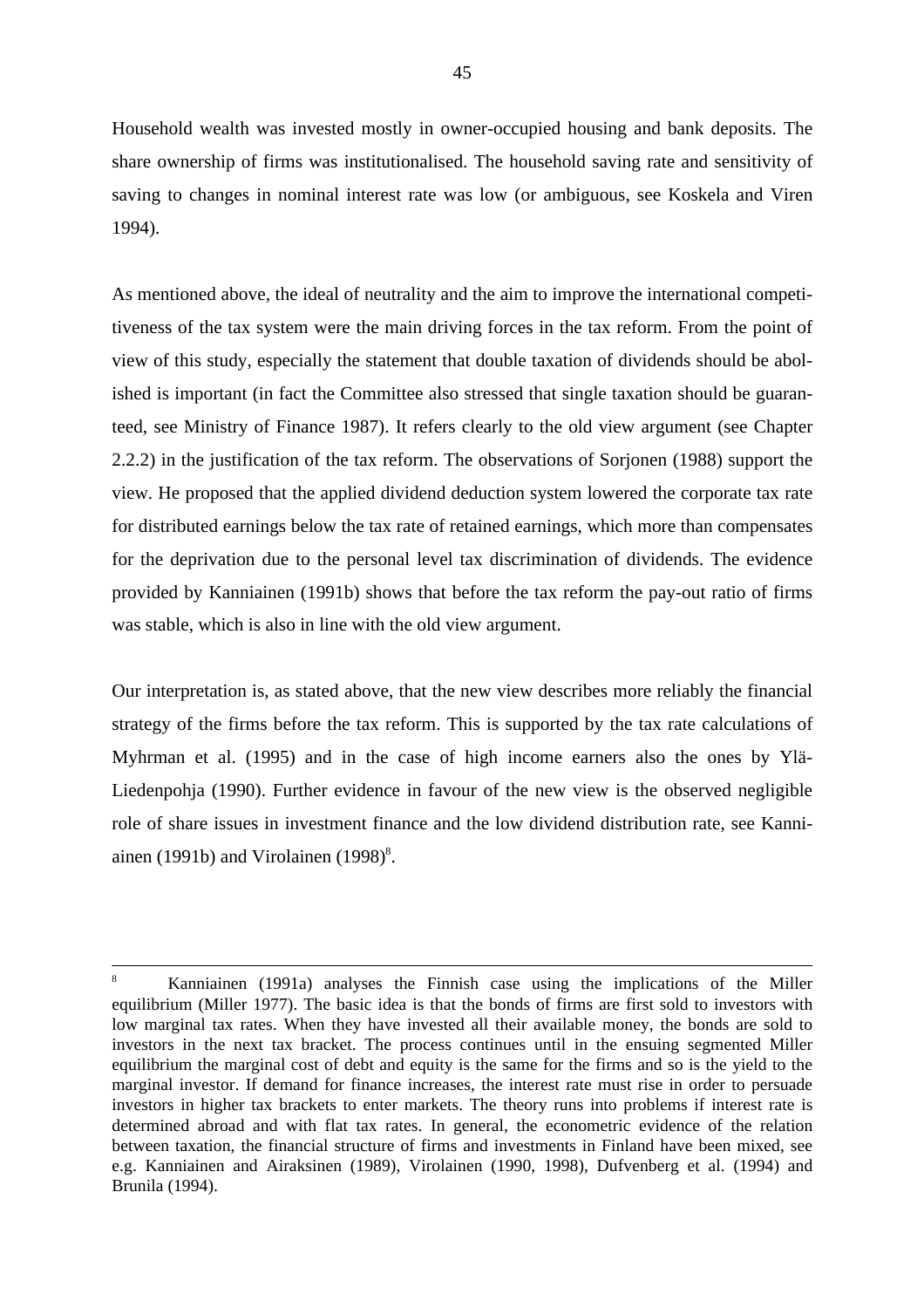# 3.2 The new tax system

The main reforms of the tax system were carried out during the years 1987 - 1993, i.e. there was no "big bang" but instead a gradual implementation. The elements of the reform are: the broadening of tax bases and the lowering of tax rates from 1987 onwards, the adoption of an avoir fiscal system in corporate income taxation (1990), the introduction of source taxation of interest income (1991), the separation of taxation of earned income and capital income<sup>9</sup> and a major corporate income tax reform (1993). The tax rate is now 28 per cent<sup>10</sup> (in the case of no inflation) regardless of whether the tax base is rental income, interest income, dividend income, capital gains<sup>11</sup> or corporate income. The withholding tax on interest incomes does not apply to foreign investors.

In the avoir fiscal system the corporate tax paid on distributed earnings can be deducted in the dividend taxation of domestic households. Because the corporate tax rate and the personal dividend tax rate are equal and there is full imputation, the effective dividend tax rate for a private individual is zero<sup>12</sup>. In corporate taxation the effective rate is now close to the statutory rate because most allowances have been abolished and possibilities to use accelerated tax

<sup>&</sup>lt;sup>9</sup> Separation of the two incomes are not complete. Interest expenditures from housing loans are deductible in capital income taxation, but if there is not enough taxable capital income, expenses can also be deducted (with an upper limit) in labour income taxation. Another exemption is that capital income and even wealth are considered when some means-tested transfers and payments for public services (like day-care) are determined.

<sup>&</sup>lt;sup>10</sup> The tax rate was raised from the original 25 per cent to 28 per cent in 1996.<br><sup>11</sup> After the reform the presumed acquisition costs used in taxation was 50 per cent of the selling value, if the asset was purchased before 1989. The reason for this relatively high assumed purchasing price was to alleviate the effects of the hike in taxation during the transition period. It lowers the effective capital gains tax rate below the statutory rate on gains exceeding 100 per cent. Our analysis shows that the tax reform does not generate such a revaluation. The impact of the appreciation of assets accruing before the reform and not realised cannot be measured and are omitted from the analysis.<br><sup>12</sup> The imputation sy-

The imputation system is applied both to listed and to unlisted incorporated companies. For the unlisted companies the 28 per cent dividend tax rate is applied up to the amount of distribution (dividend before the corporate tax) corresponding to a 13.5 per cent yield on the net wealth of the firm. Higher dividends are taxed at marginal tax rates of personal taxation (but receives the imputation), which has motivated some shareholders to retain earnings markedly above the quota (Kari 1999a provides a thorough analysis of the investment and financial decisions of the unlisted companies in the new tax system). We concentrate on the effects of the reform on listed companies. Another limitation is that we do not include in the model the system of compensatory taxation and tax surpluses, which allows for a tax-free smoothing of the dividend distribution over the business cycle and guarantees that the distributed profits are taxed once.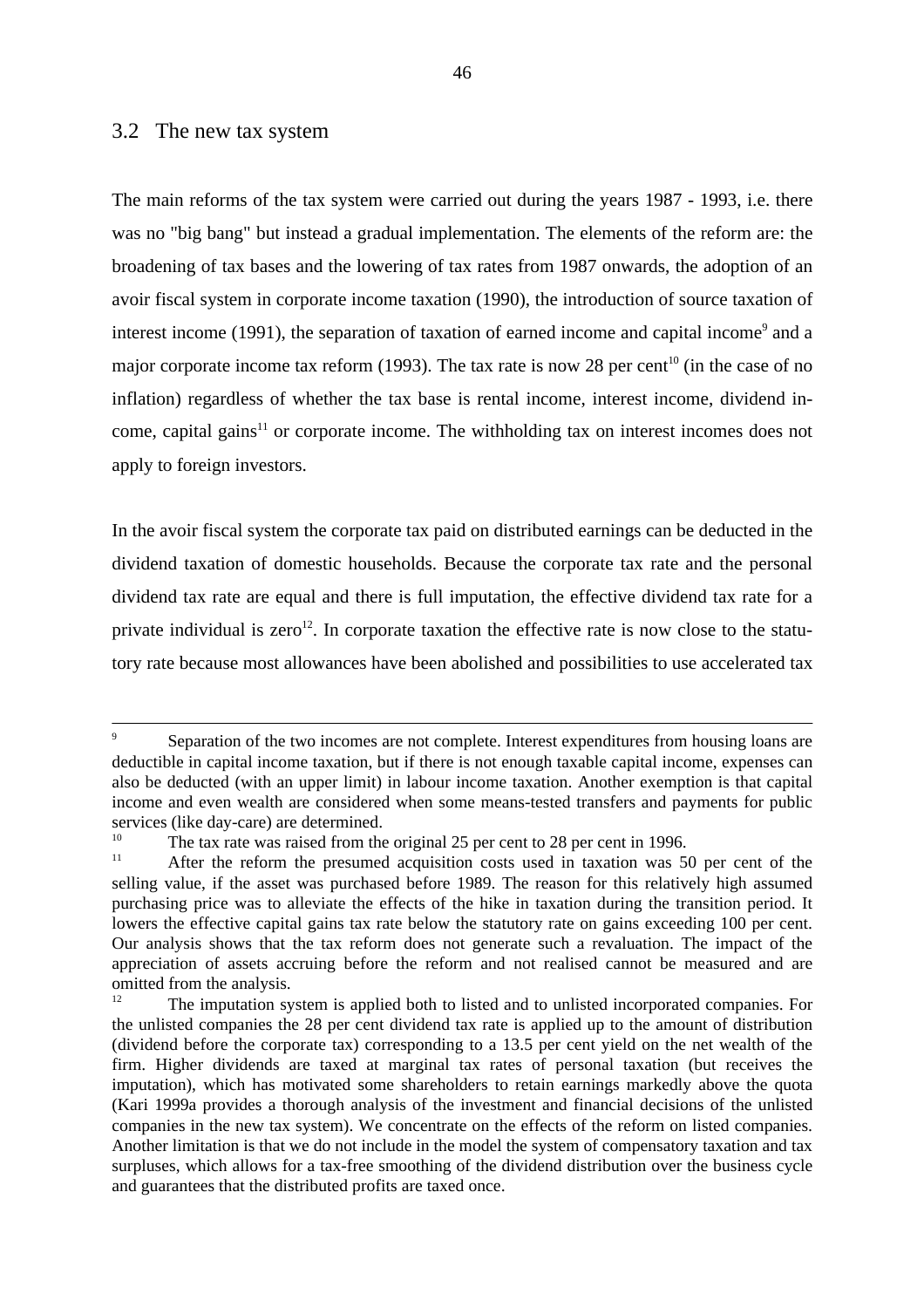depreciation rates have been reduced. Therefore the tax neutrality between industries has also increased. The corporate tax rate is the same for both distributed and for retained earnings.

The shift from a sales tax to a value added tax was implemented in 1994. After that purhases of new investment goods were allowed to be totally deducted from the VAT base. We were not able to incorporate this feature in our model.

The following table describes the tax rates used in the analysis before and after the tax reform.

|                     | before | after |
|---------------------|--------|-------|
| Corporate tax       | 25     | 28    |
| Interest income tax |        | 28    |
| Dividend tax        | 13     | 0028  |
| Capital gains tax   |        |       |

**Table 3.1 Effective tax rates before and after the reform**

The tax reform is thereby modelled as a large and equal rise in the interest income and capital gains tax rates, a considerable reduction in the dividend tax rate and a minor hike in the corporate tax rate. From the point of view of the different theories of corporate finance, the most interesting feature of the reform is the shift to the full imputation system in which capital gains are taxed more than dividends. But from the point of view of household saving, the hike in interest income taxation is the most important.

Two additional notes of the application of the reform to the model should be made. It has been assumed that the tax system is proportional in the model. This causes no problems in the case of the new capital income tax system, but in the old system the average rates were most likely lower than the marginal rates. We use the marginal rates of personal capital income taxation also as average rates. On the other hand, the average corporate tax rate is used as a marginal rate. Therefore the tax proceeds in the model deviate from the amounts observed empirically in the case of personal taxation and there is some ambiguity concerning the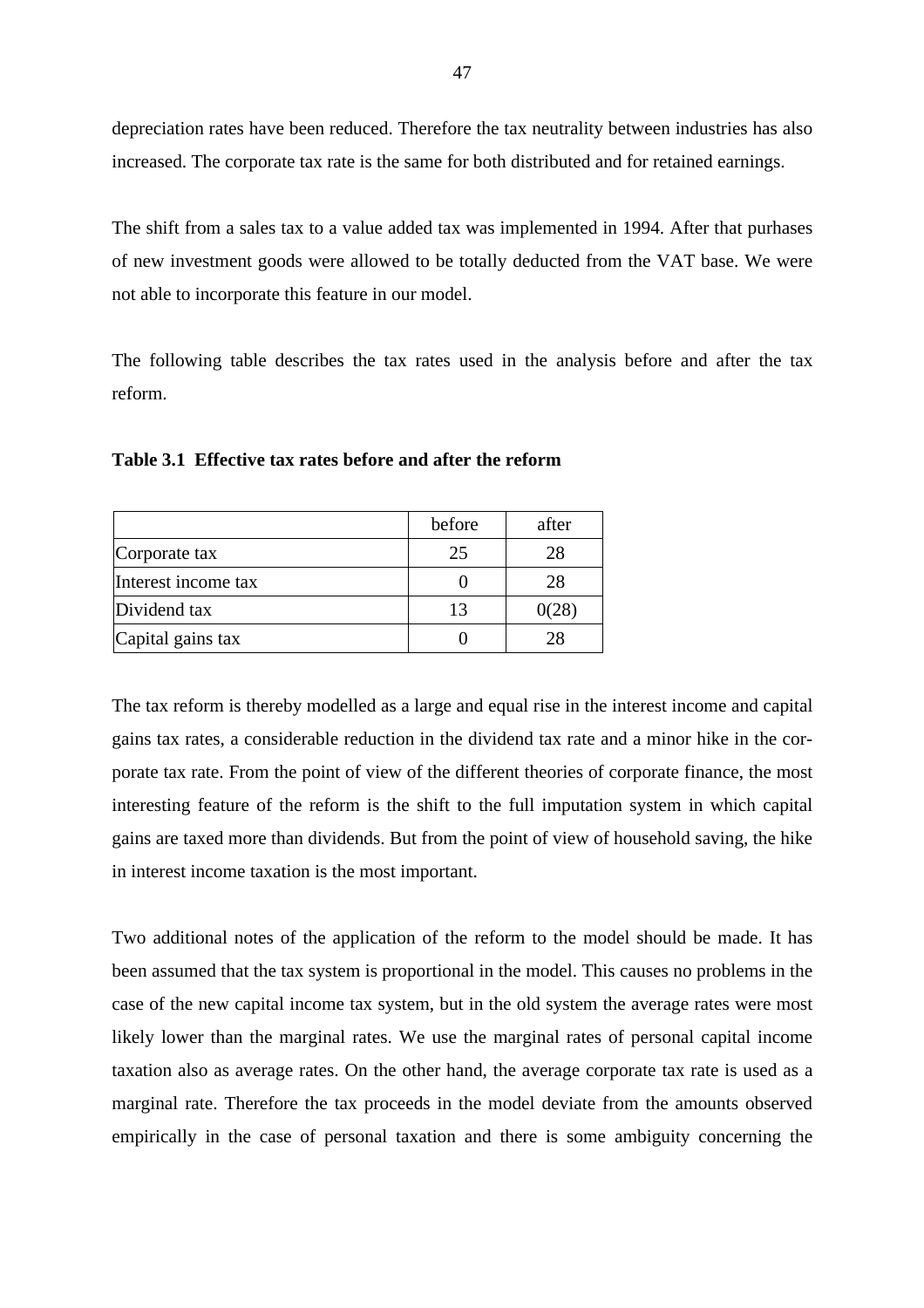incentive effects of corporate taxation in the model. We cannot measure the importance of these features since there is not enough data, but it is most likely not too high.

The second qualification is more fundamental. We have assumed that the whole capital stock of the economy and its finance are subject to the tax rules described above. When we know that a large part of the capital stock is outside of the business sector (mostly in housing) and, in addition, part of the rest is used by unincorporated firms which follow somewhat different tax rules, the simulations overstate the macroeconomic and welfare effects of the reform. Also, the fact that firm ownership is mainly indirect (other companies receive most of the dividends) blurs the impacts of taxation. Other institutional investors, such as pension funds, invested mostly in corporate loans at the time of the tax reform.

The scale critique applies also to the modelling of interest income, which is also tax-free in the new system if the money is kept in regulated low interest rate deposit accounts. On the other hand, this exception is to be abolished in the year 2000. In addition, tax-favoured private pension saving, which was small before the tax reform, has increased, but does not play any significant role in aggregate household wealth (Kari 1999b). These qualifications must be kept in mind when interpreting the results.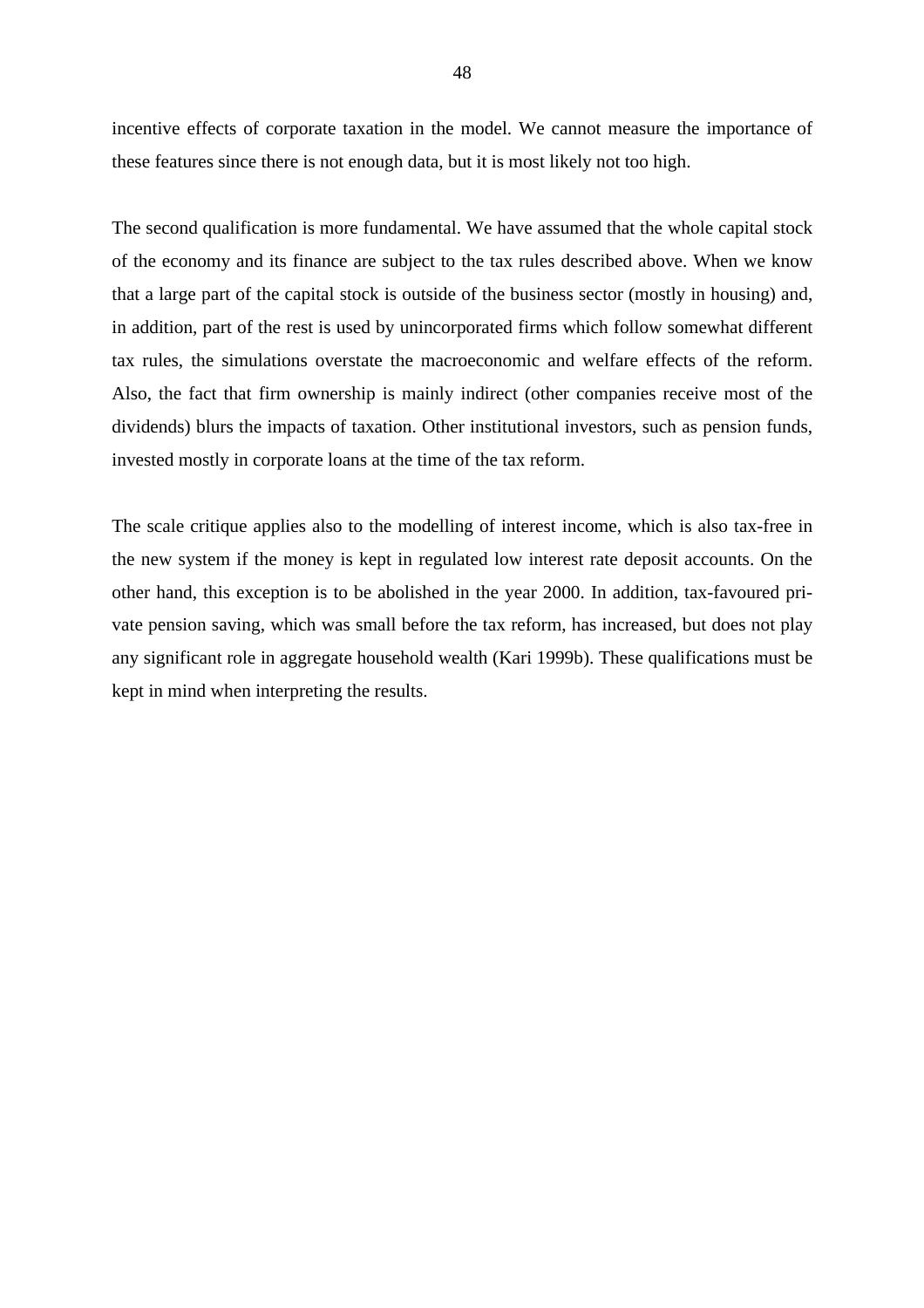# 4. THE CHANGES IN THE TAX RATES ONE BY ONE

# 4.1 The overall setting of the simulations

A typical tax reform includes a large amount of policy actions, which possibly strengthen or dampen each others' effects, but in any case complicate the interpretation of the results. Therefore, even though we have strongly simplified the features of the Finnish corporate and capital income tax reform in the simulations, it is useful to consider first the outcomes of the changes in tax rates one by one and to study the aggregate effects later. In addition, even if the results of individual measures cannot quite be aggregated to produce the outcome of the overall reform, they can be still used to evaluate the contributions of the single measures<sup>1</sup>.

Before going into the details of the simulation results, we present some of the most important options used in the base case simulations. The first option considers the way in which the openness of the economy is modelled. The basic assumption is that the price of the imported good is fixed but the price of the domestically produced good is determined by price elastic supply and demand. The domestic interest rate is fixed to an exogenously given foreign interest rate due to the risk-free, free-of-charge cross-border movements of interest bearing assets. The sensitivity of the results to these assumptions can be checked from Appendix 2.

Another point is that the policy measures in the base case are unanticipated when introduced, but we compare these results to those of an expected policy measure. It is well known than there are planning, decision making and implementation lags in tax reforms. The possibility

<sup>1</sup> In addition to the impact of missing interaction of various taxes there is also tax planning, arbitrage and avoidance connected to the changes in individual tax rates. These reactions might be different in the case of aggregate reform. Tax avoidance behaviour has been studied e.g. by Feldstein (1995) and Gordon and Nielsen (1996).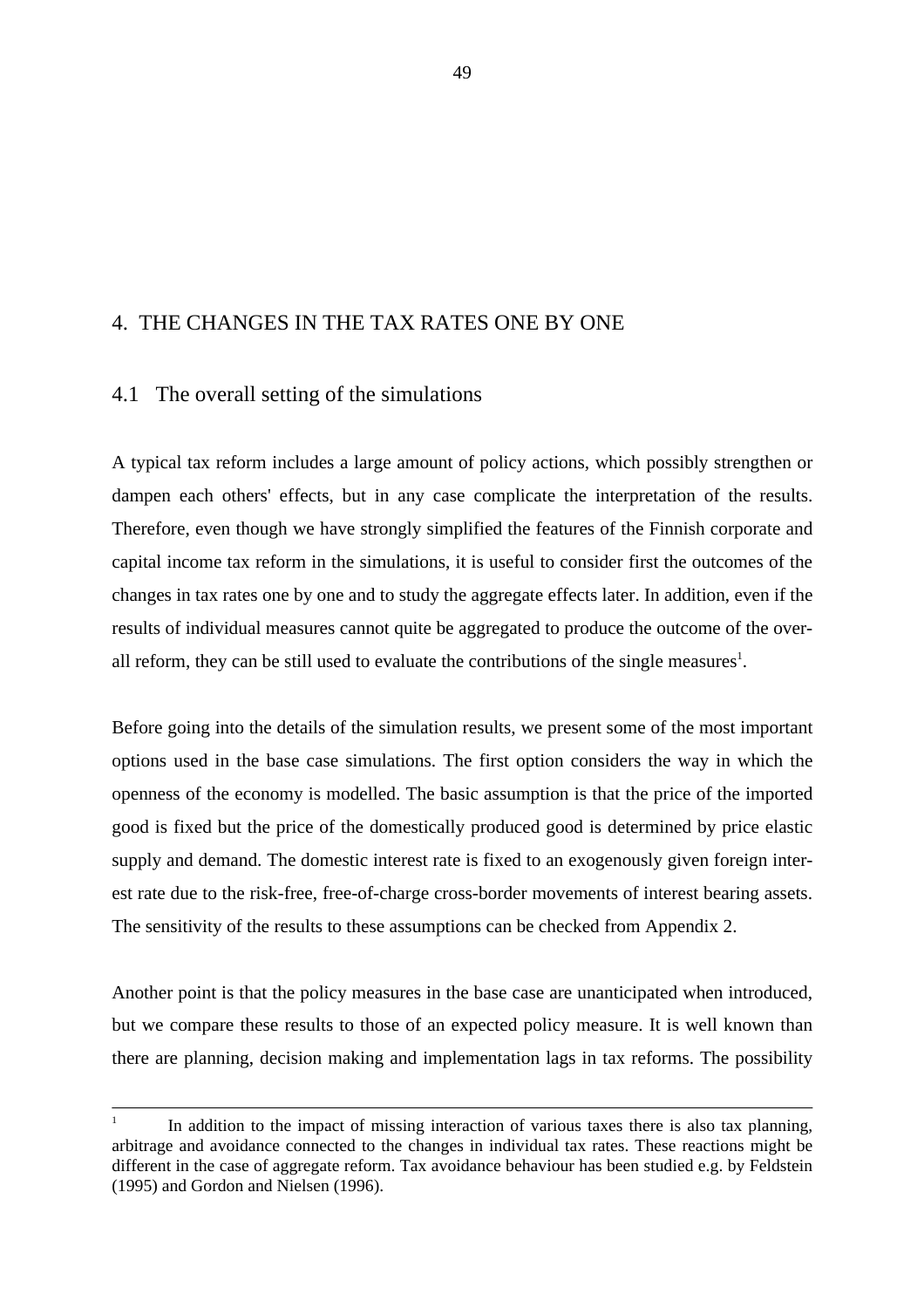of reacting to the reform beforehand can markedly change the short-term results in a model in which the decision makers have perfect foresight and forward-looking behaviour. The longterm outcomes are, however, identical<sup>2</sup>.

The budget of the general government is balanced by lump sum transfers, which are distributed equally to household generations. We know that this type of policy is not applied in practice, but the aim is to concentrate on the effects of a tax rate change one at a time. This assumption is important when there are large variations in time in some tax bases such as in capital gains. The tax structure and the tax rates correspond to those prevailing before the tax reform, i.e. the initial tax distortions due to the capital income tax system are small.

The actual outcomes of the tax reform in terms of tax revenues are not easy to evaluate, since after the reform there has been rapid growth in capital incomes due to the recovery of the economy from the deep recession. Also the income share of capital in production has increased strongly. On the other hand, the interest rate is much lower. All in all, it is very likely that the outcome is an increase in tax revenues, at least in the short and medium term.

Finally, these simulations assume that firms follow the new view in their financial strategy. As explained in the previous section, this means that the marginal investments are financed with retained earnings and debt, and dividends are determined as a residual from the cash flow of the firm. Also the investment adjustment costs are financed with retained earnings. The choice of the financial strategy is important when dividend or capital gains tax rates are changed. As noted earlier (Section 3.1), the official justifications for the Finnish tax reform were based more on the old view, but they are not convincingly supported by the details of the previous tax system and the actual behaviour of the firms.

<sup>&</sup>lt;sup>2</sup> The tax rate changes are known to be permanent. Elder (1999) studies uncertainty about the duration of a tax cut in an Auerbach-Kotlikoff model. The author shows that short-term reactions of the economy depend largely on the expected duration but long-term outcomes on the actual duration of the tax cut.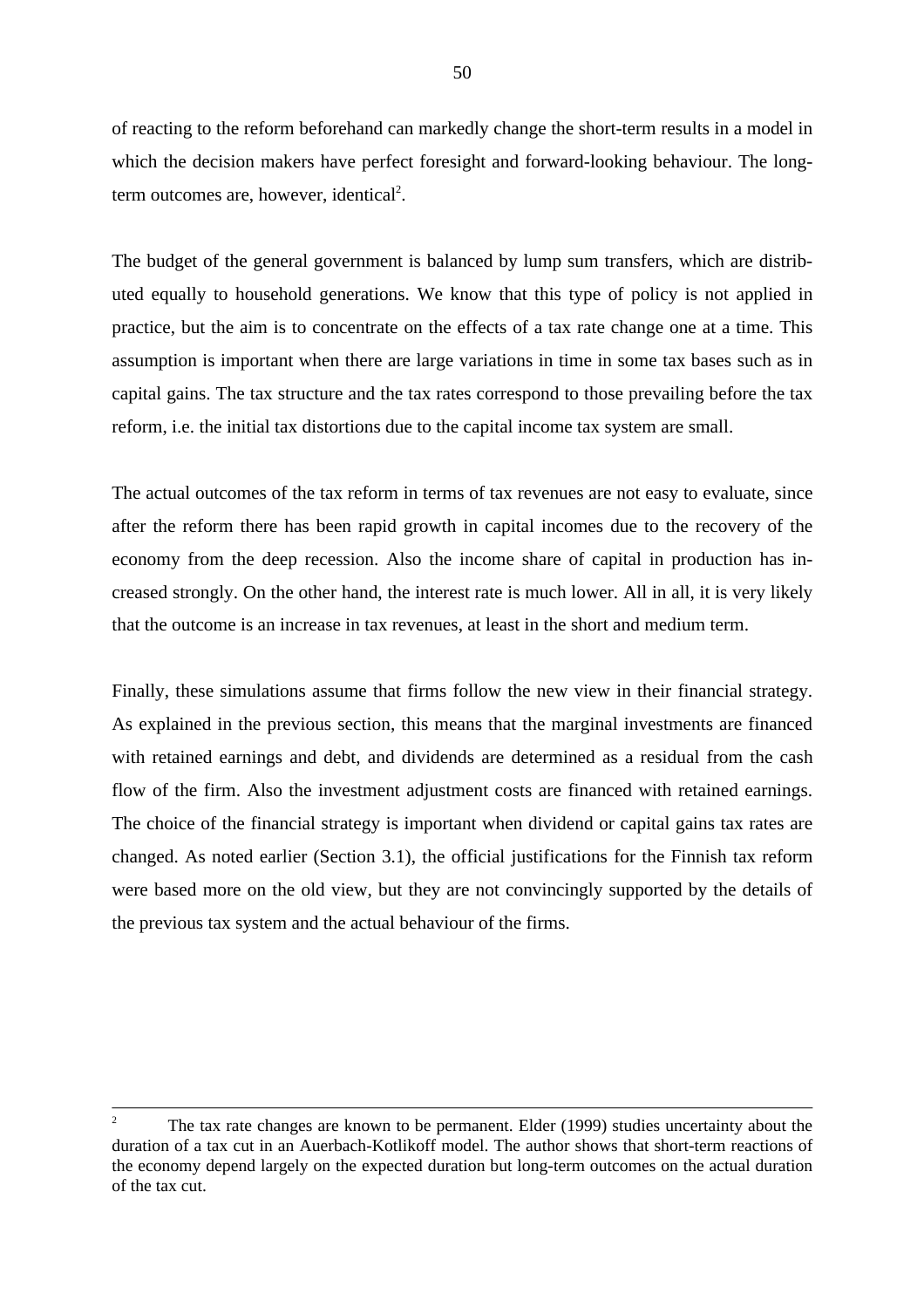# 4.2 A higher corporate tax rate

### *An unexpected increase in the tax rate*

The role and effects of corporate level taxation of profits depend largely on the details of the tax system. In this study the tax rules are very simple, because the main interest is on the effects of tax rates changes on the cost of capital financed with equity. Therefore, we leave out the effects of accelerated tax depreciation or inflation and determine the depreciation allowance in the model to correspond to the actual economic depreciation of the capital stock<sup>3</sup>. Since there are no pure profits or foreign ownership in the model either, the justifications mentioned in Section 2.2.2 for corporate level income taxation are not valid.

As explained in more detail in the previous section, the tax reform raised the effective corporate income tax rate somewhat. We first study the effects of an unexpected hike in the tax rate from 25 percent to 28 per cent. The effects are presented in Table 4.1 and Figure 1. The measure is implemented unexpectedly at the end of period 0. This allows for a comparison with the effects of the same tax hike, when it is announced at the end of period 0 and implemented at the end of period 1 (after five years).

A hike in the corporate tax rate reduces the amount of both distributed and retained earnings from the point of view of the shareholder and therefore lowers the value of the firm's shares. Raising the tax rate also increases the required return on the proportion of capital financed by retained earnings (a partial equilibrium calculation shows that it rises by an amount of  $(1-b) \times r^d \times 0.06$ , which means that the increase in tax distortion is limited, see section 6.1). While the proportions of debt and equity are fixed<sup>4</sup>, the overall return must rise, which calls for a permanently lower capital stock. The initial reaction of investment is subdued by the investment adjustment costs.

We are well aware of the possible "tax paradox" (a higher corporate income tax rate lowers the cost of debt finance due to accelerated tax depreciation), but have to ignore it. The reduction of tax allowances in the new system have limited the importance of tax debt, see the evidence in Virolainen (1998). It should be noted, however, that reducing the possibilities of accelerated depreciation have moved the corporate tax systems further away from the theoretically preferable cash flow taxation (Haufler 1998).

The hike in the corporate tax rate creates an incentive to shift to debt finance, but it has been assumed that the debt-to-capital ratio is already at the maximum value set by the lenders.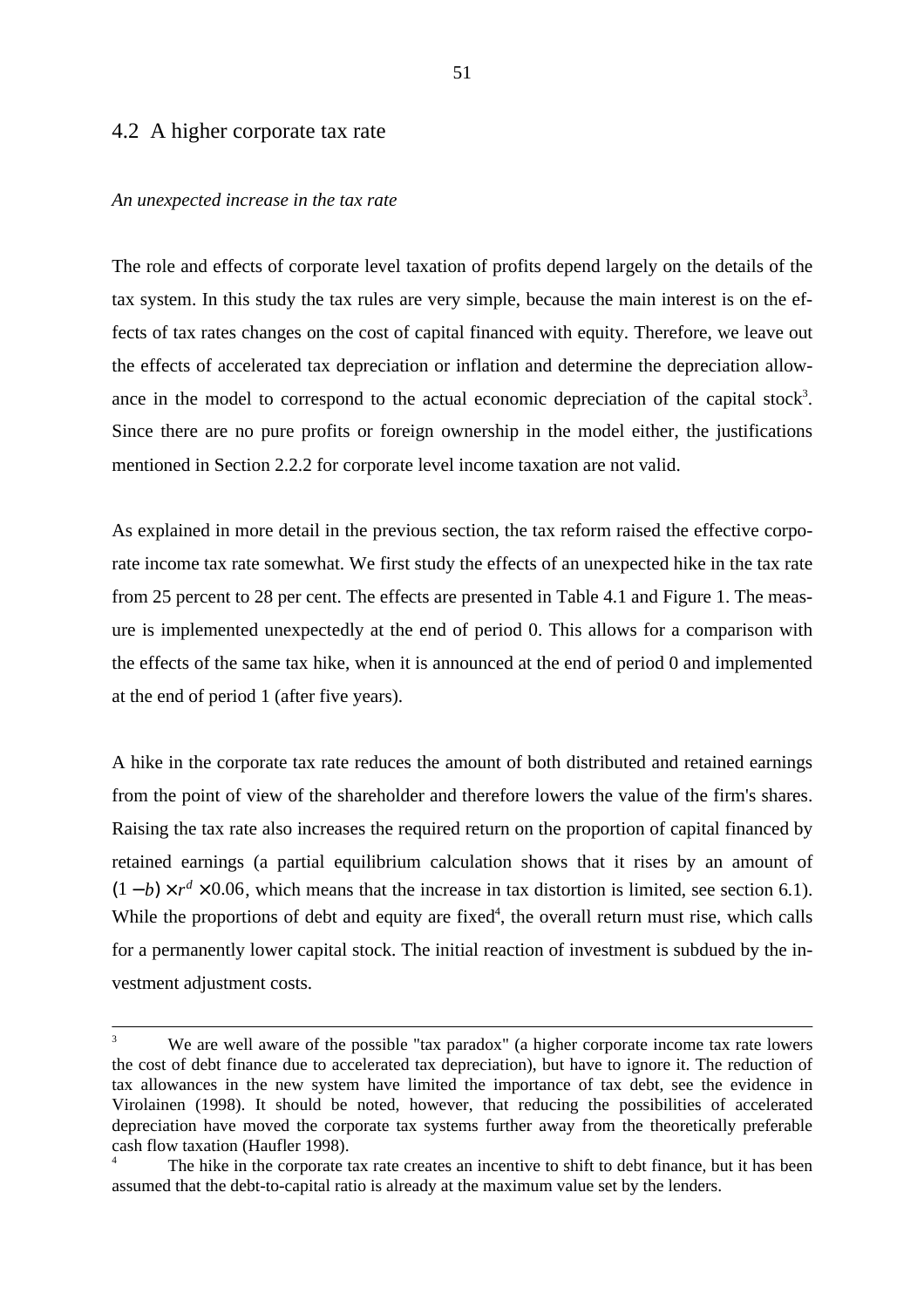|                                 | 5 years | 10 years | 20 years | 50 years | 150 years |
|---------------------------------|---------|----------|----------|----------|-----------|
| Private production              | 0.0     | $-0.1$   | $-0.3$   | $-0.4$   | $-0.4$    |
| <b>Imports</b>                  | $-0.3$  | $-0.3$   | $-0.2$   | $-0.1$   | 0.0       |
| <b>Exports</b>                  | 0.7     | 0.3      | $-0.2$   | $-0.7$   | $-0.9$    |
| Private consumption             | $-0.2$  | $-0.1$   | $-0.1$   | 0.0      | 0.1       |
| Investment                      | $-0.4$  | $-0.5$   | $-0.6$   | $-0.7$   | $-0.7$    |
| Consumer price                  | $-0.1$  | $-0.1$   | 0.0      | 0.1      | 0.2       |
| Wages                           | $-0.2$  | $-0.2$   | $-0.2$   | $-0.1$   | $-0.1$    |
| Employment                      | 0.0     | 0.0      | $-0.1$   | $-0.1$   | $-0.1$    |
| Current account surplus/GDP     | 0.2     | 0.1      | 0.1      | 0.0      | 0.0       |
| Terms of trade (producer price) | $-0.2$  | $-0.1$   | 0.0      | 0.2      | 0.2       |
| Household wealth                | $-1.6$  | $-1.1$   | $-0.7$   | $-0.2$   | 0.0       |

**Table 4.1 Corporate income tax hike**

In Table 4.1, the current account surplus/GDP variable describes the relative deviation from the original equilibrium in percentage points, while the other variables describe per cent deviations. An improvement in the terms of trade is presented as a positive number. Household wealth is measured in the first column in the beginning of the period to illuminate the initial tax capitalisation effect. The above notes apply to all tables in this study.

Since the actual value of the financial wealth of households is now lower, but the amount of optimal wealth has not been changed, current households increase saving. Aggregate household wealth increases gradually also because in each period there will be a new household generation, which has a fairly similar lifetime savings profile as the current ones had before the tax reform. A larger part of the additional wealth is invested in bonds due to the diminished market value of domestic firms.

The initial fall in consumption and investment and the slow downward adjustment of domestic production lead to an excess supply in the market for the domestic good, which low-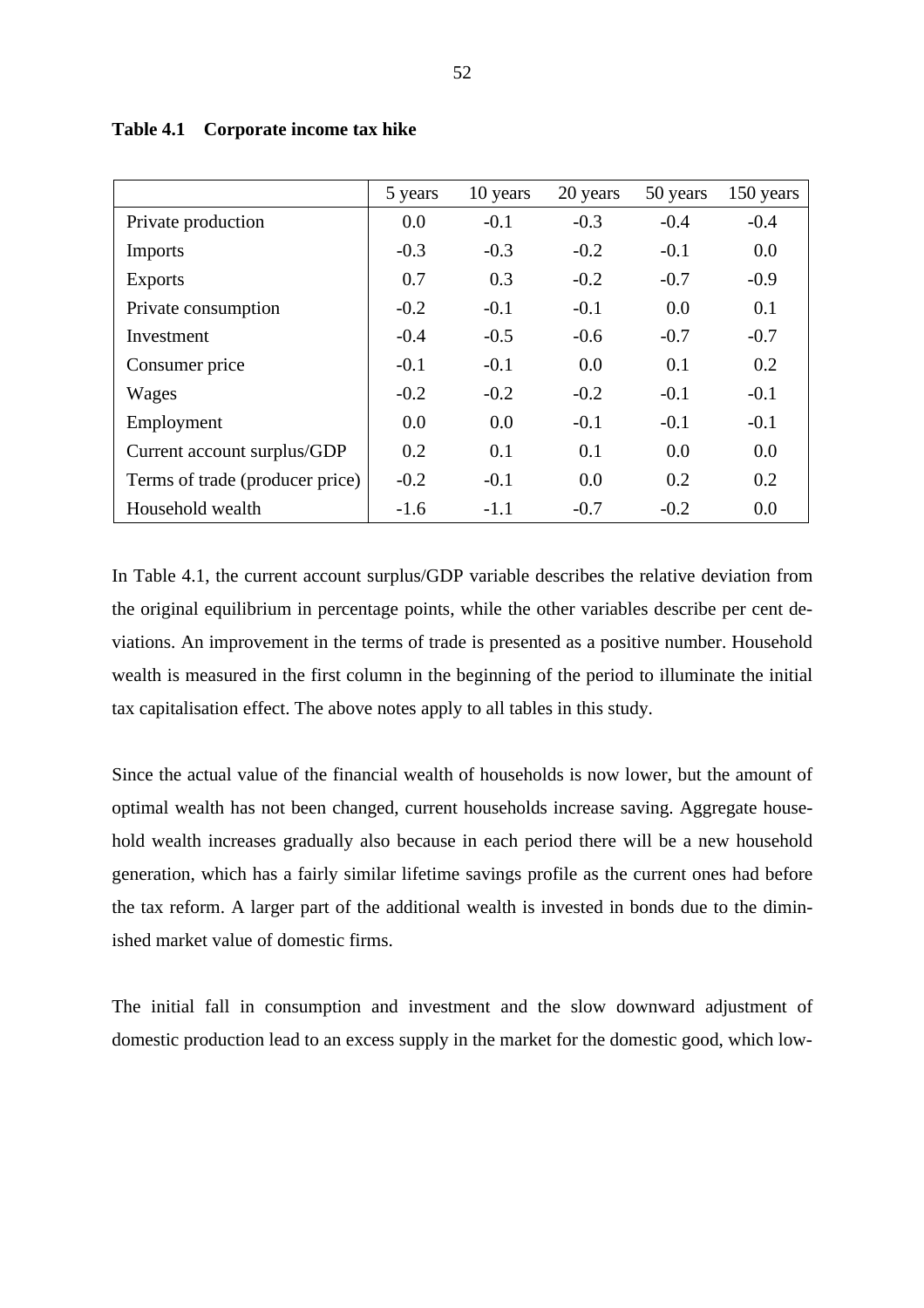ers its price, see Figure 1E on the next page<sup>5</sup>. The adjustment to excess supply occurs both via increased exports and the more extensive domestic use of the home good. The resulting current account surplus reduces the foreign net debt of the economy.

The path of the goods price dampen the saving and investment effects of the tax hike. The fall in the price of the composite consumption good and the knowledge that the price will be higher later reduce households' incentives to save in the first few periods (see Bovenberg 1989a for a detailed analysis of the consumption interest rate). The corresponding price paths of the composite investment good and the domestic production tend to increase investment. This is because investment goods are purchased at a lower current price and final goods are sold later, when the price is higher.

Improved terms of trade also support the profitability of domestic production by raising the price of output while the price of the imported part of the investment good and the intermediate good remains unchanged.

While the domestic capital stock and production adjusts gradually to the lower optimal level and consumption revives, the price of the domestic good rises. The smaller capital stock reduces the marginal productivity of labour and the wage falls.

The welfare measure in Figure 1H reflects largely the capitalisation of the higher corporate tax on share prices and the limited lifetime of households. The currently living generations suffer a welfare loss due to the fall in stock market prices. The oldest lose most because shares compose a large part of their wealth and they have the shortest time to adjust.

<sup>&</sup>lt;sup>5</sup> The simulation figures should be interpreted as follows. Figures A - E and G describe percentage deviations from the initial steady state. The number -1 depicts the initial steady state. The unexpected tax change and the announcement of a future tax change is implemented at the time point 0, which is just before the first period starts. Stock market prices and thereby household wealth are the only variables that react immediately. One period is five years, so the time span of Figures A - G is 75 years. The utility measure in Figure H shows relative compensated variations by generations. They are measured as logarithmic differences between the new discounted lifetime consumption expenditures and the consumption necessary to achieve the baseline utility at the new prices. Therefore, positive numbers express a welfare gain.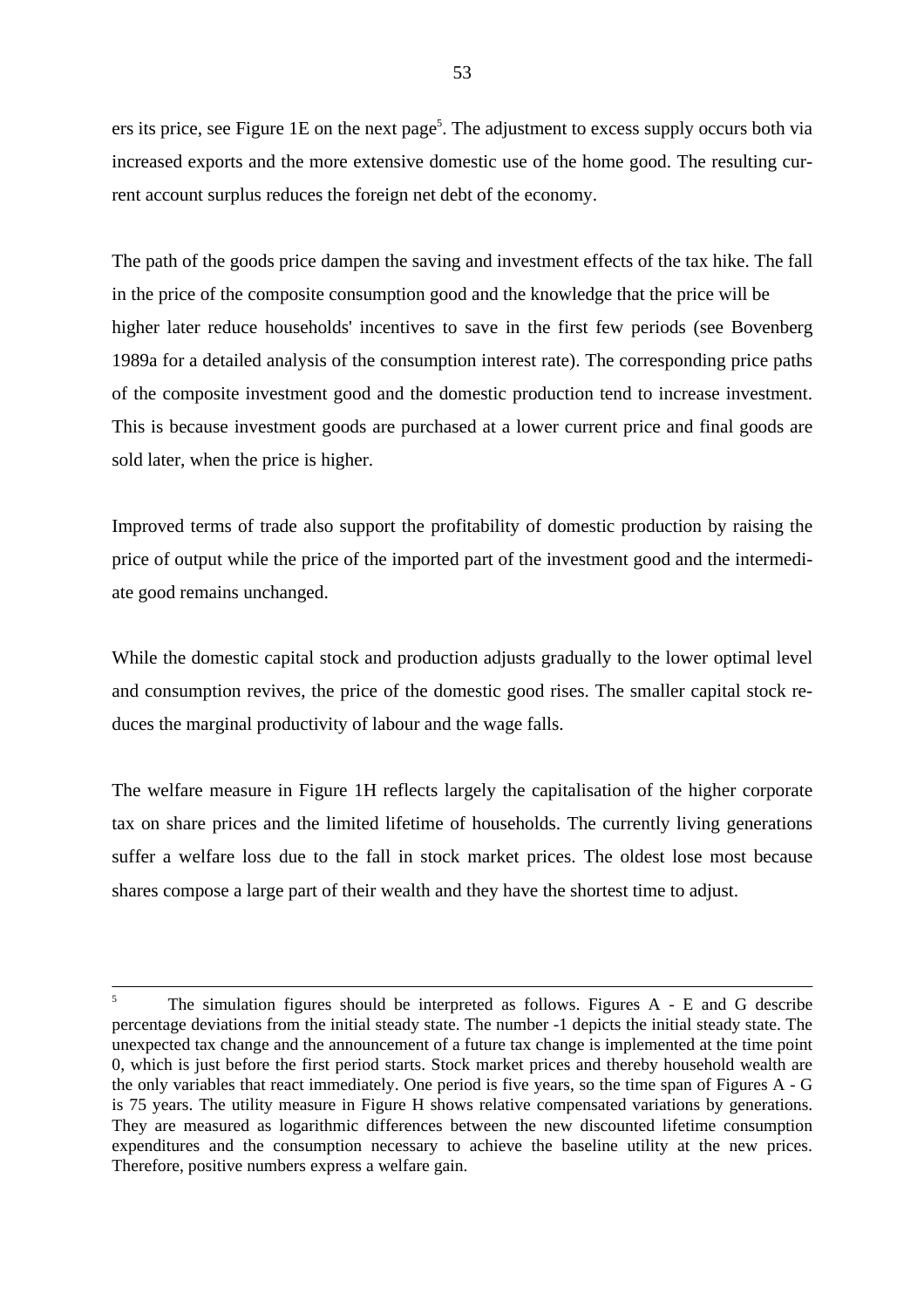# **Figure 1 The effects of raising the corporate income tax from 25 per cent to 28 per cent**

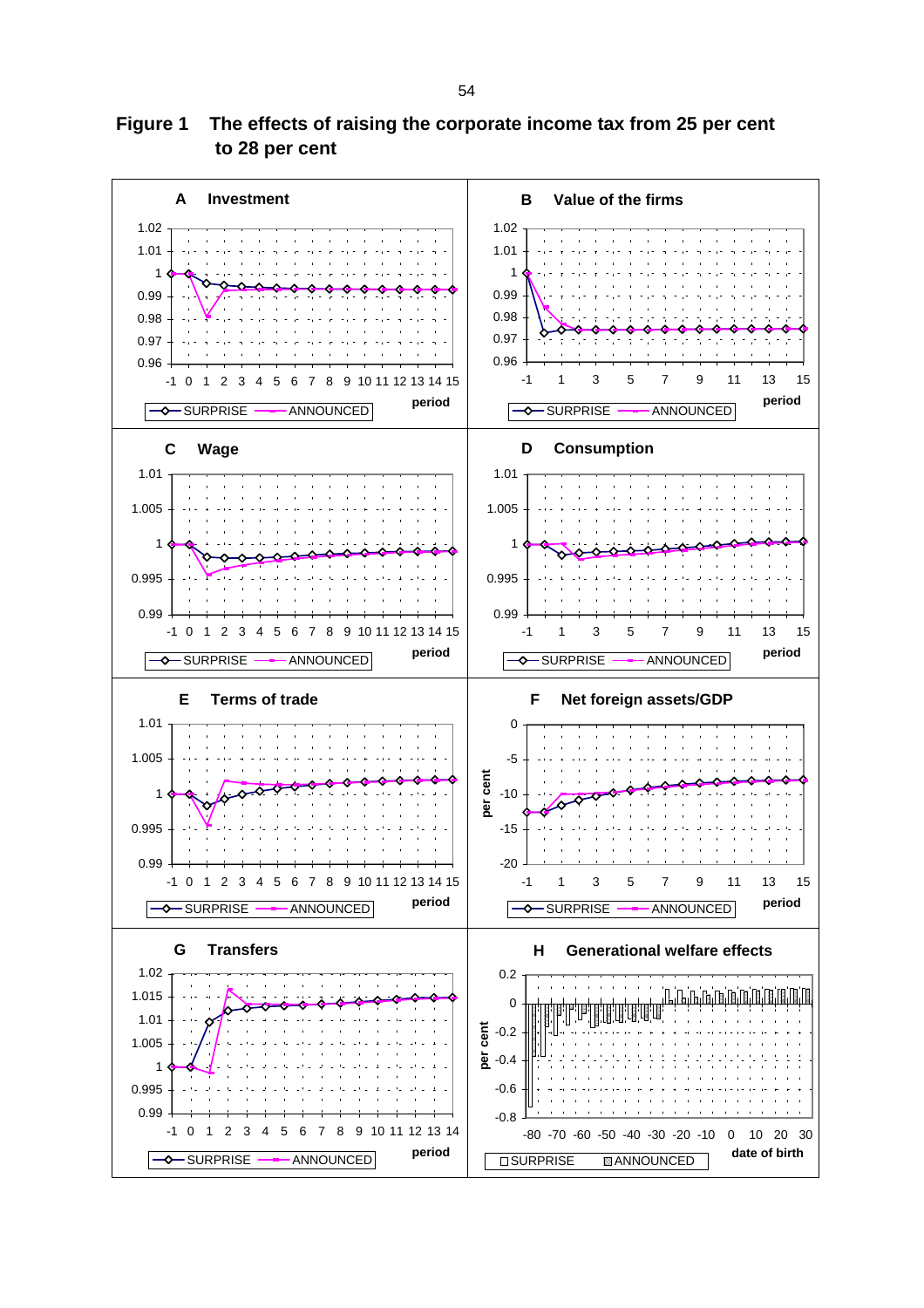Furthermore, the only means of adjusting for retired households is to smooth their consumption paths by saving or dissaving. This implies that the amount of the welfare loss for these generations is especially sensitive to the intertemporal substitution elasticity of consumption. Future generations gain from the reform because they can consume both leisure and the consumption good more than before the tax hike. They can afford to consume more due to higher government transfers, which are financed by the larger corporate tax revenues.

It is important to note that even though firms will pay more taxes in the future, the lower price of the shares compensates for this and the after-tax rate of return to future investors from share ownership does not change. This is how the tax reform transfers resources via tax capitalisation to future generations.

We are well aware that there are difficult problems associated with the aggregation of overall welfare impacts of the reform (for the discussion on weighting the welfare of various generations see e.g. Calvo and Obstfeld 1988). One simple way to proceed is to calculate a discounted sum of income transfers, which would compensate the welfare shifts of the domestic households. We use the domestic interest rate as the discount rate to depict the cost for the government of distributing the transfers in different points of time. The discounted sum is related to the value of GDP before the reform. This method has been used also by Broer and Westerhout (1993).

The numbers calculated this way confirm the outcome seen in Figure 1H. The discounted sum of the losses of current generations is 0.4 per cent of GDP and the gain of future ones is 0.3 percent of GDP, which means that the measure reduces the aggregate welfare of the domestic households.

In addition to the intergenerational resource transfer described above, there is also an international transfer of welfare generated by the permanent improvement in the terms of trade. Broer and Westerhout (ibid.) measure the compensating income variation using a discounted sum of shifts in consumer surplus. They measure the total transfer abroad as: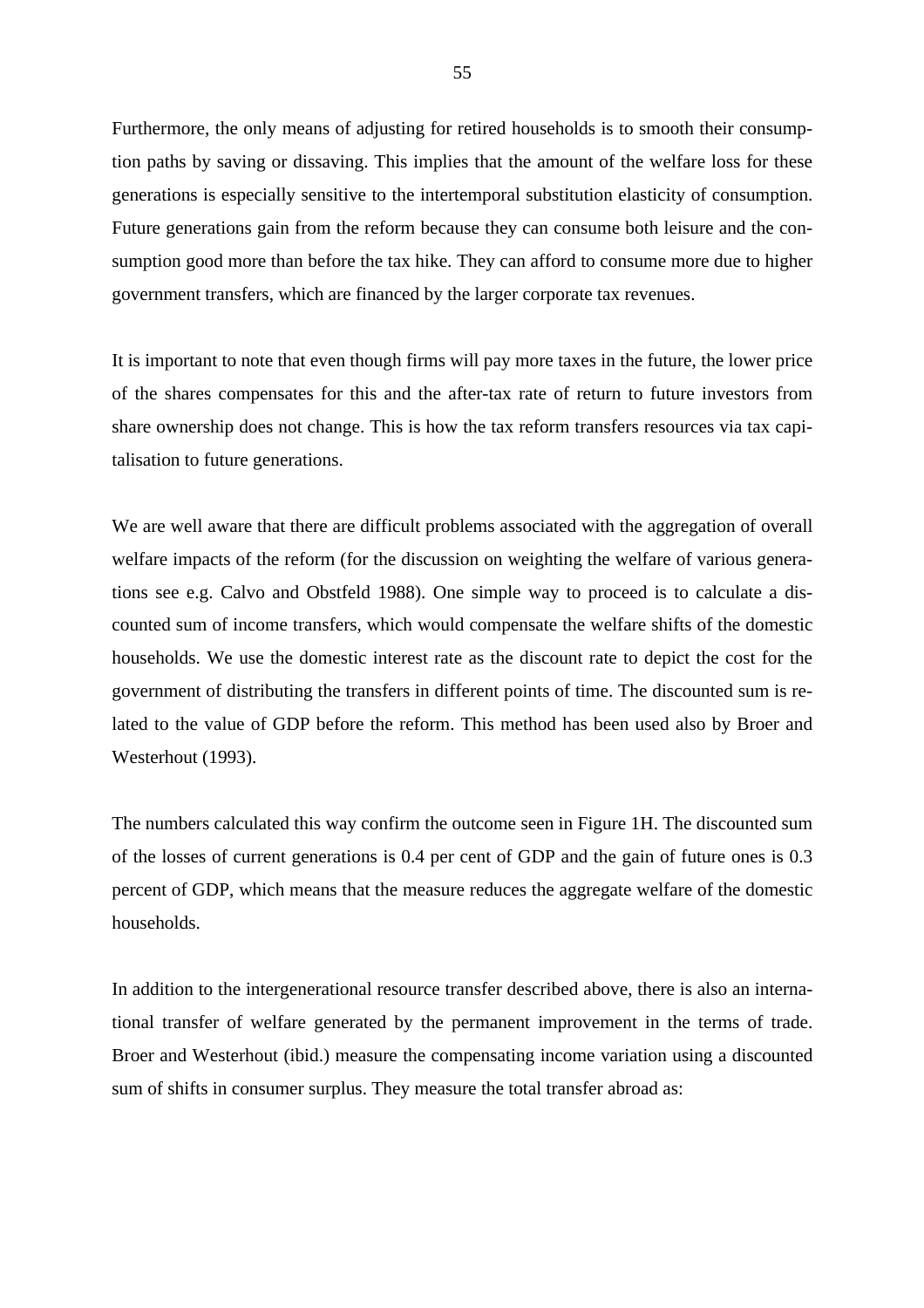$$
T = \sum_{t=1}^{\infty} \left[ \frac{1}{1 - \sigma^X} \left( p_{t+1}^d X_{t+1} - p_t^d X_t \right) \right] \prod_{s=0}^t \left( 1 + r_s^d \right)^{-1}, \tag{4.1}
$$

where  $\sigma^X$  is the price elasticity of export demand and the term inside the brackets is the increase in the value of exports in two successive periods. We approximate the infinite sum by summing up the transfers of 45 periods (225 years). This approximation does not affect our interpretations in any of the simulations, since the discounted value of the period 45 income transfer is extremely small.

In the case of the corporate tax rate hike, the transfer related to the value of GDP is 0.01 per cent. The overall outcome is that since the reform generates a small efficiency loss due to the increased distortion of the investment decision, the gain of future domestic household generations is based on the losses of other households, domestic and foreign, and cannot be used as a justification for the tax hike.

### *An expected increase in the tax rate*

Since tax reforms are often discussed largely before their implementation, the private sector already reacts to the expected reform. The policymaker can use these reactions to modify the intergenerational and international welfare shifts generated by the reform. In any case, it is important to be aware of the possible announcement effects. Therefore, we simulate the same hike in the corporate income tax rate announcing it one period before the actual change is implemented. Timing the measure differently does not change the long-term results of the reform when the general government budget is balanced period-by-period and there is no growth.

The first period decision problem of the firms now changes profoundly. In the case of an expected corporate income tax hike, it is optimal to try to shift profits from future periods to the current period. The only way to adjust is to reduce investment immediately and distribute more profits as dividends<sup>1</sup>.

<sup>1</sup> If the firm finances marginal investments with share issues, the increased profits will be distributed less via dividends, but more via share repurchases. Otherwise the results are similar.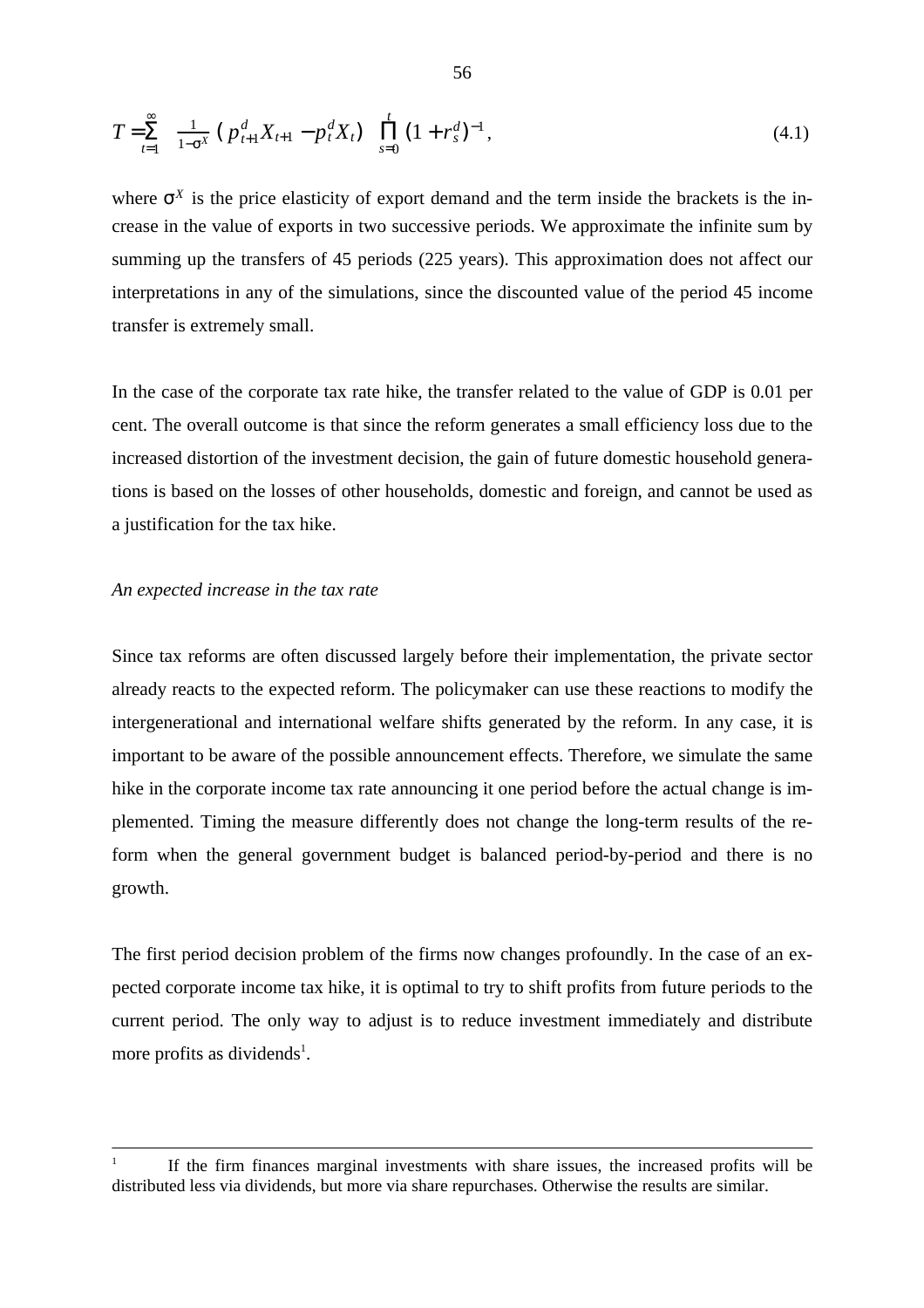The simulation results show that the incentive is so strong that investment undershoots the steady state optimum level<sup>2</sup>, see Figure 1A on page 54. It is likely that if firms were allowed to freely vary their debt position, they would finance the extra dividends with debt and react less with investment.

While the amount of production and consumption do not markedly change in the first period, the lower investment demand increases pressures to export more. The market for the domestic good balances therefore at a considerably lower price, which is also reflected in the labour market as a fall in the marginal product of labour and a lower wage rate. These effects are similar as in the unexpected case, but stronger (see Figures 1C and 1E on page 54).

The initial fall in the value of the firm is now smaller, because the profitability of the firm's production has not yet changed. The stock market value continues to descend and has adjusted almost to the new steady state level at the end of the first period. From the point of view of the welfare effects of the tax reform, only the initial reduction is important because the higher dividends in the first few periods compensate for the fall in the share prices and investment in the firm's shares continues to yield the required rate of return determined by the arbitrage condition.

Figure 1H shows that, since there are just a few future generations which do not gain as much in the anticipated case, announcing the reform lowers the initial negative effects. The discounted sum of the compensating transfers for the current generations is, indeed, smaller, i.e. 0.3 per cent of GDP. Correspondingly, the future gain declines to 0.2 per cent of GDP. Again, since we know that the tax hike increased the distortion in the firm's investment decision and therefore reduced efficiency, we can deduce that the long-term gains from the reform are caused by the intergenerational and international<sup>3</sup> welfare transfer to future domestic household generations.

<sup>&</sup>lt;sup>2</sup> Goulder and Summers (1989) note that the anticipated reduction in the corporate income tax rate leads to initial overshooting of the investment rate. They explain this by the expected reduction in the present value of tax savings from depreciation deductions of new investments (investment finance with tax debt will be cut). Our results show that this reaction is likely to appear independently of the possibility of accelerated tax depreciation.

Sensitivity analysis with small open economy assumptions shows much smaller welfare gains to the future domestic households, see Appendix 2.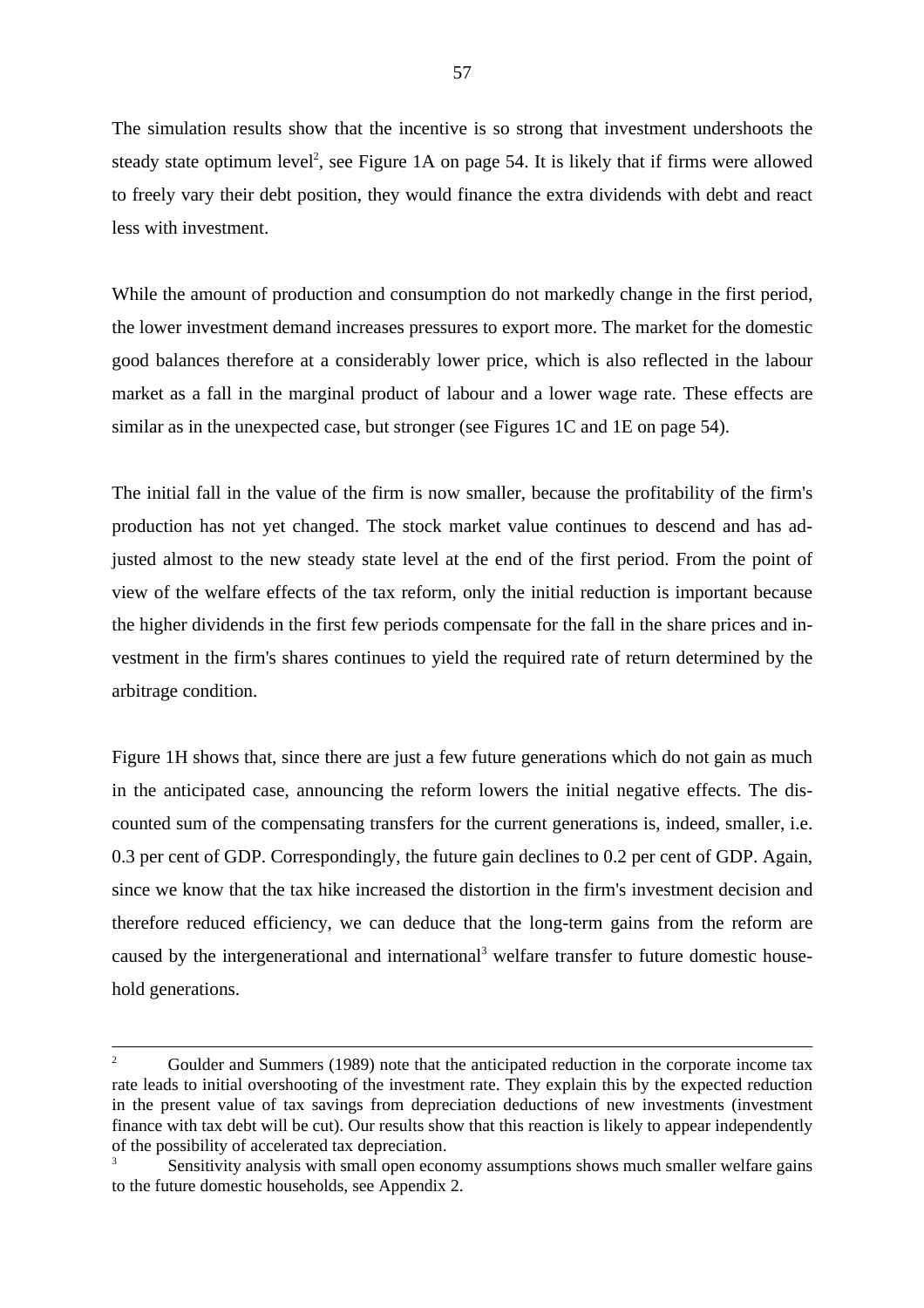# 4.3. Introduction of an interest income tax

### *An unexpected increase in the interest income tax rate*

The measure studied next is an unexpected hike in the interest income tax rate from 0 to 28 per cent. This measure is symmetric in the sense that it also generates a possibility to deduct interest expenditures in household income taxation.

It turns out that the effects of the measure depend largely on the openness of the economy and the ownership of the domestic firms. In our small open economy, in which the domestic households own the firms, a hike in the interest income tax has similar impacts on saving and on the required rate of return of equity investments as a fall in the domestic interest rate<sup>4</sup>.

The higher tax rate has an initial impact via four channels. The first is via a lump-sum income change: the higher tax rate reduces the after-tax interest flows and increases the tax receipts of the government in the first period. It does not cause any distortions since the interest flows are based on the debt stocks inherited from the previous period.

The second route is to cut the yield on saving. The impacts of the lower yield on saving were discussed more closely in Section 2.21. If the substitution effect and the human wealth effect together are, as assumed, larger than the income effect of the tax hike, the measure diminishes household saving.

The third channel is to reduce the required rate of return on the firm's capital. The link between the after-tax return on saving and investment is determined by the arbitrage condition between after-tax bond and share investment returns. In equilibrium the after-tax bond yield corresponds to the expected after-tax yield of the shares, and this relation starts to hold

<sup>&</sup>lt;sup>4</sup> One might also claim that if the after-tax interest rate is fixed and the before-tax interest rate adjusts, a hike in the tax rate raises the required rate of return on investments. The Finnish tax reform might have created initially also this type of adjustment, since low interest rate tax-free deposits were the dominating assets in household wealth before the tax reform. On the other hand, in 1987 the marginal cost of funds for bank lending was already the interest rate determined in the rapidly developing money markets.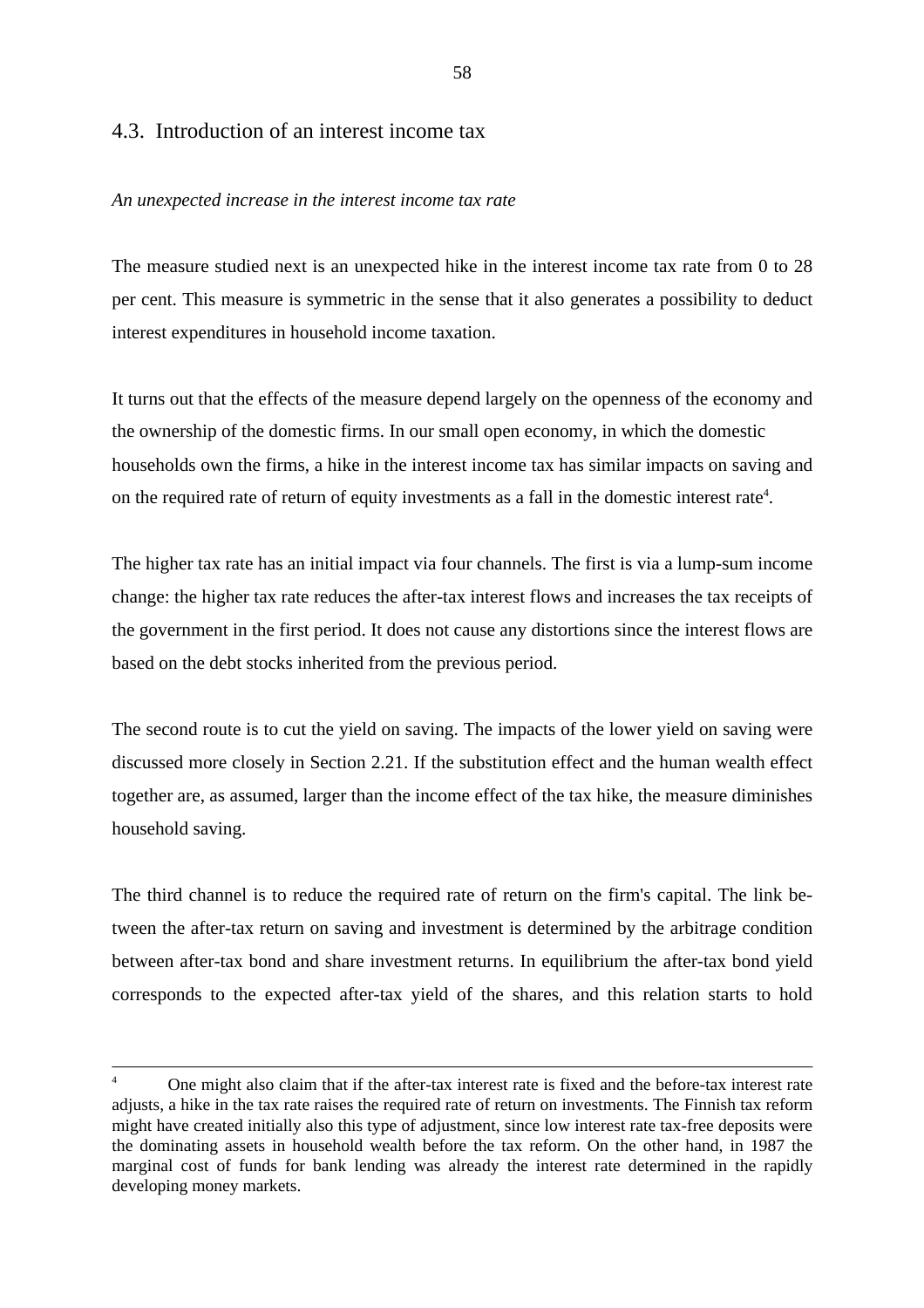immediately after the initial adjustment of share values to a policy measure. When the aftertax yield of bonds falls, so does the required return on shares, which promotes investment.

The smaller discount factor also raises the present value of the future dividends flow. Since domestic households own the firms, this revaluation enhances their wealth, see Table 4.2. The initial stock market value of the firm overshoots the long-term value. This is because of the increase in debt (based on the temporarily higher purchasing price of the capital stock) supports profit distribution in the first period.

|                                 | 5 years | 10 years | 20 years | 50 years | 150 years |
|---------------------------------|---------|----------|----------|----------|-----------|
| Private production              | $-0.9$  | 0.4      | 2.3      | 4.3      | 4.8       |
| <b>Imports</b>                  | 4.5     | 3.6      | 2.2      | $-0.3$   | $-1.3$    |
| <b>Exports</b>                  | $-11.1$ | $-6.4$   | 0.3      | 9.6      | 12.9      |
| Private consumption             | 2.5     | 1.7      | 0.5      | $-2.1$   | $-3.4$    |
| Investment                      | 4.5     | 5.6      | 7.0      | 8.4      | 8.9       |
| Consumer price                  | 2.2     | 1.2      | $-0.1$   | $-1.7$   | $-2.2$    |
| Wages                           | 4.2     | 3.9      | 3.0      | 1.4      | 0.8       |
| Employment                      | $-1.3$  | $-0.9$   | $-0.2$   | 0.7      | 0.9       |
| Current account surplus/GDP     | $-3.2$  | $-2.6$   | $-1.7$   | $-0.5$   | 0.0       |
| Terms of trade (producer price) | 3.0     | 1.7      | $-0.1$   | $-2.3$   | $-3.0$    |
| Household wealth                | 5.8     | $-3.6$   | $-10.3$  | $-20.6$  | $-23.8$   |

**Table 4.2 Interest income tax hike**

Because the optimal amount of saving is now lower and wealth has jumped, households temporarily increase their consumption of goods and leisure. The simultaneous heightening of both consumption and investment demand and the sluggish response of domestic production creates excess demand in the market for the domestic good and raises its price. The price reaction postpones somewhat consumption to following periods, because prices are known to fall after the initial jump. Also investors consider this price path as dampening the optimal investment rate, because current period investment goods are expensive compared to the future price of the produced goods.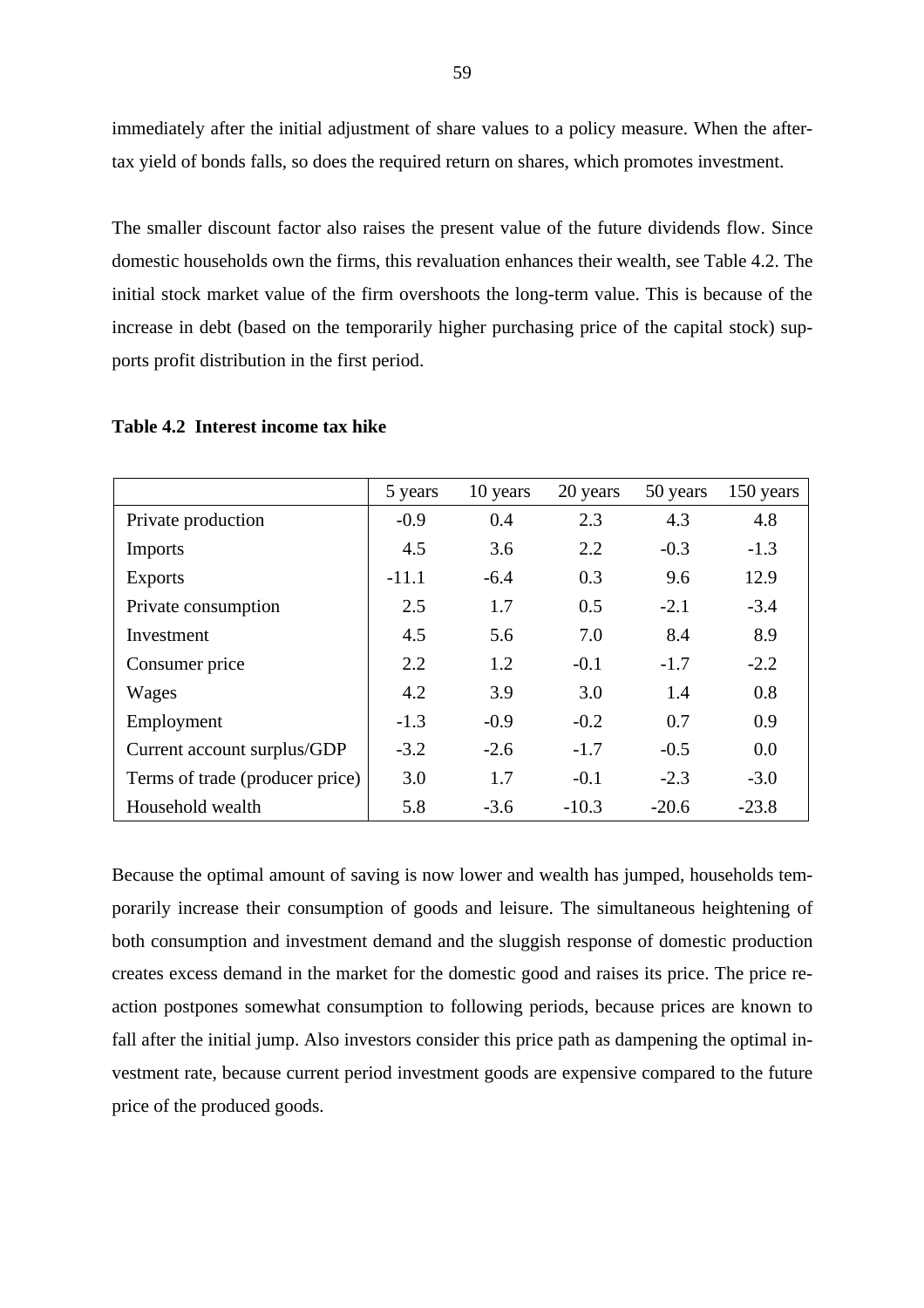After the adjustment period the terms of trade weaken permanently because the optimal level of production is now considerably higher with the larger capital stock and the temporary consumption boom has faded. The higher capital-labour ratio enhances the productivity of labour and raises, therefore, wages and pensions. The overall income of the households is, however, lower due to the diminished capital income and transfers. There is less capital income because households have reduced markedly their wealth and the after-tax yield of saving is lower.

Public transfers are larger during the first periods of adjustment due to the still high interest income tax and wage tax revenues. But when the capital stock and household wealth have adjusted to the lower optimal level, the sum of revenues from corporate and personal capital income taxes falls below the initial amount and so do consumption tax receipts. The final outcome is that the hike in the interest income tax reduces long-term tax revenues and raises public sector labour costs, thereby reducing the government transfers distributed to households, see Figure 2G.

Also the external balance of the economy reacts strongly to the tax induced changes in saving and investment, when the interest rate is fixed to the foreign rate. The initial consumption and investment boom is financed by a larger external debt. Hence, the increased interest expenditures of the firms run abroad and do not even generate more interest income tax revenues for the domestic government, since the residence principle is followed in taxation.

The welfare results of the currently living households depend mostly on the initial portfolio composition. The more bonds there are, the larger is the welfare loss. We assume that all generations (except the youngest) have same amount of firms' shares. Therefore, the agedependent amount of wealth is reflected in the bond position. Young households have net debt and the amount of bond investments is highest among those who are near the retirement age. Figure 2H shows that the oldest generations gain marginally due to the higher stock market prices. The same applies also to the few youngest generations, who benefit additionally from the increase in the deductibility of the interest expenditures<sup>5</sup>. Large losses are met by middle-aged households who have most of the interest income.

<sup>&</sup>lt;sup>5</sup> This result is due to the way the tax system was modelled. Actually, deductibility of interest expenditures of housing loans was reduced.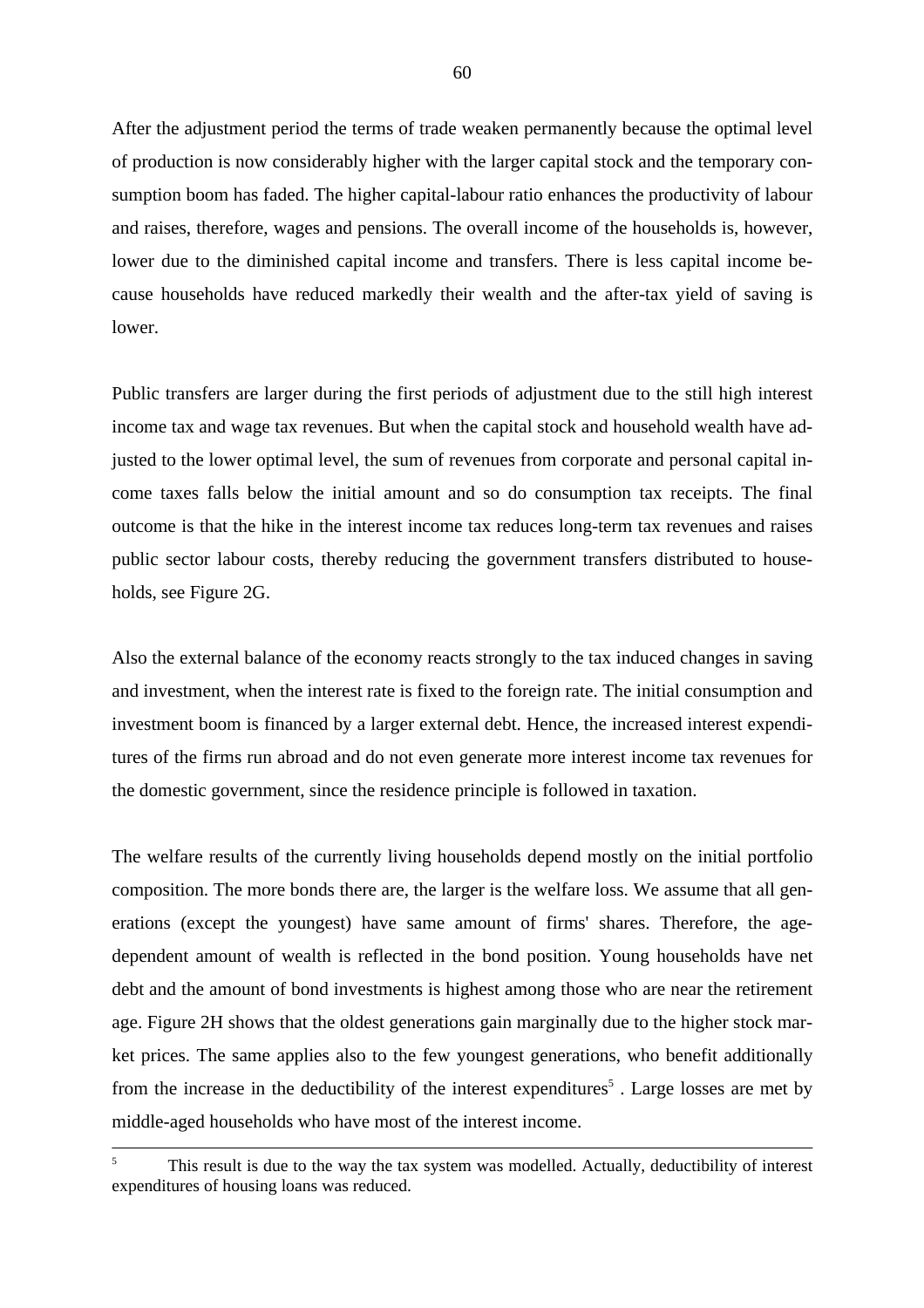

**Figure 2 The effects of introducing a 28 per cent interest income tax**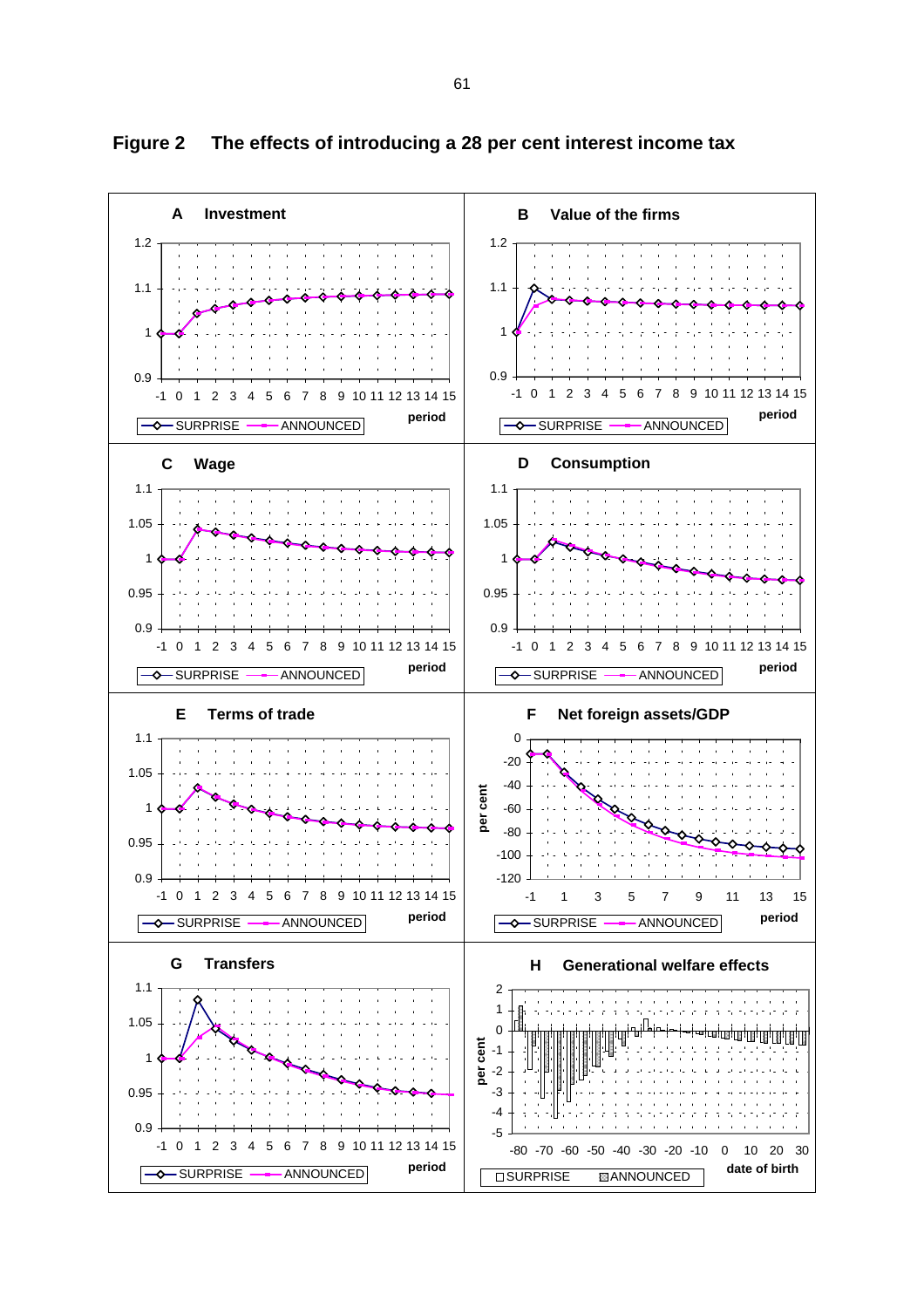The discounted aggregate shows a loss of 3.5 per cent of GDP for the currently living generations and 0.8 per cent of GDP for the future ones. Since the yield on saving is lower, they have to work more in order to have enough income after retirement, but the consumption of goods still lags the earlier norm.

It is useful to recall that after the tax hike has been implemented, households have no incentives to change the portfolio composition, because the expected yield is again the same for bonds and shares. Actually, their portfolio composition still changes, since they save less even though the value of the firms is higher.

Our life-time welfare measure shows also a steady-state utility effect which comes through the timing of the periodic utility changes. The utility losses are concentrated in the last periods of the life cycle because old-age consumption is lower than before the tax reform due to the less favourable conditions of saving. The utility gains based on higher real wages originate during the working periods. When a new household considers the utility effects of the reform, it gives more weight to the nearby gains because of the time preference. Therefore, the long-term average periodic utility losses are even larger than those shown on Figure 2H.

Another point is that future households of foreign countries gain from the tax hike since the terms of trade of the domestic economy are weaker in the new steady state. The discounted aggregate welfare gain of 0.07 per cent of GDP is small, since the short- and long-term variation is of a different sign.

The efficiency results can be considered by comparing the yield on saving and the required rate of return on investments to the interest rate. The comparison reveals that the interest income tax hike creates a strong distortion in the saving decision, but eliminates at the same time the distortion, created by the existing corporate income tax, on the investment decision. Therefore, the ultimate efficiency outcome is ambiguous, even though Figure 2H and the discounted sum of compensating transfers, -4.3 per cent of GDP, show that it is very likely to be negative.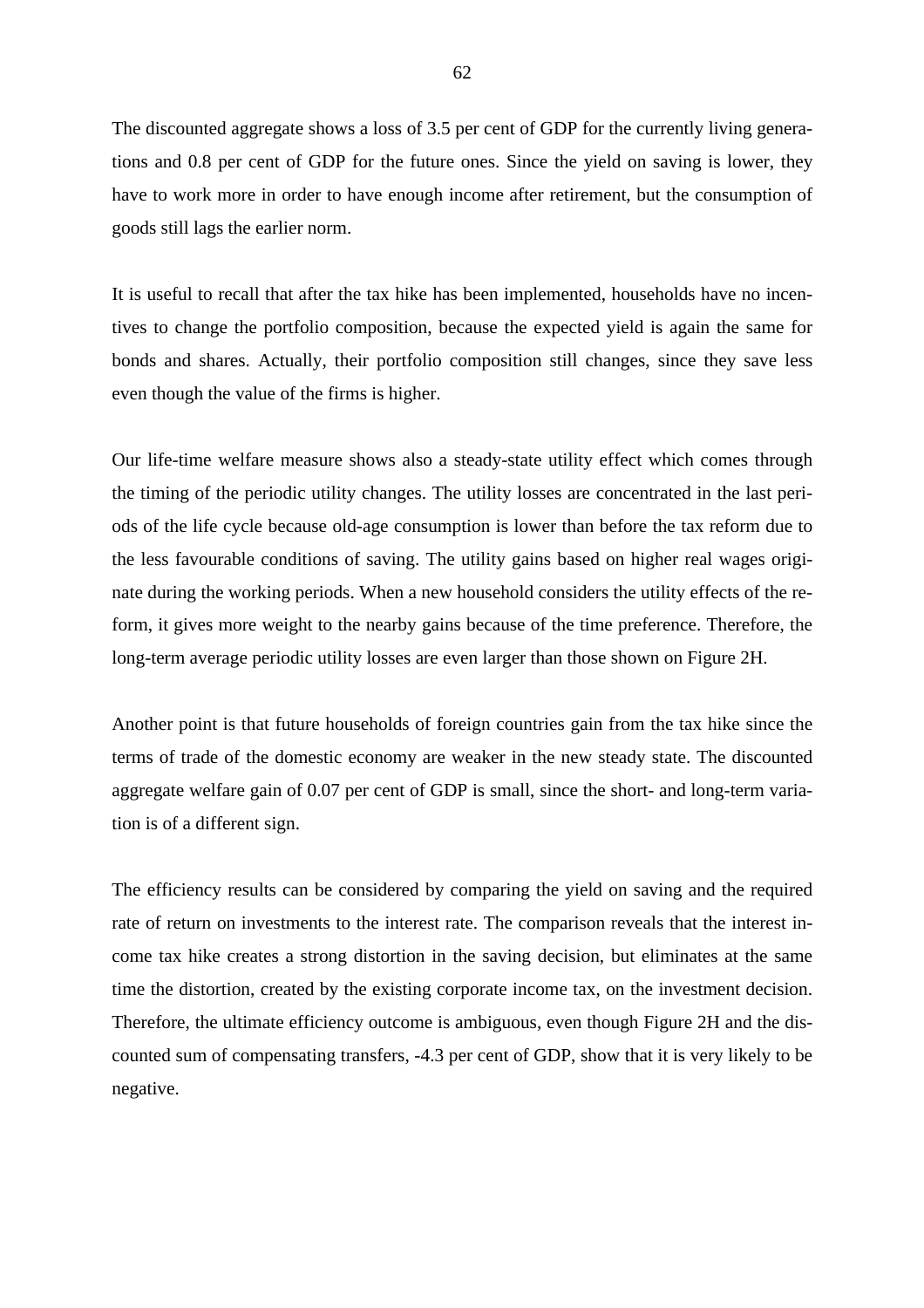Sensitivity analysis shows that a lower intertemporal substitution elasticity of consumption mitigates the welfare losses, see Appendix 2. The reason for this is that with a lower elasticity households are less willing to save for old age and they react less to the changes in incentives to save.

Another sensitivity analysis, using a model version in which the domestic interest rate is linked to the external debt of the economy, gives a very important result. It shows that the reduction of saving raises the interest rate so much that the capital stock falls in the long term below the initial level. This result is similar to the one obtained using a closed economy model, see e.g. Hutton and Kenc (1998). The welfare outcomes do not, however, change much, since households have more capital income due to the higher interest rate, but less labour income, since the capital stock is smaller, see Appendix  $2<sup>1</sup>$ .

## *An expected increase in the tax rate*

In the next simulation the same tax hike is announced one period before its implementation. The main outcome is that an early announcement does not change the simulation results much. The first period income effect of the tax change is now missing, but since the tax revenues are distributed back to the households as transfers, this causes just some intergenerational variation due to the age-dependent amount of interest income. The second and third group of effects mentioned above, which were due to the revised investment and savings plans, are identical. The fourth mechanism, which was the revaluation of the future dividend flow, differs somewhat, because the required rate of return in the first period has not changed. That's why the original jump in stock market prices is not as large as in the case of a surprise tax hike, see Figure 2B.

The differences in welfare effects are due to the above mentioned disparities in interest flows and stock market reactions. The gain of the oldest generation households is larger, because they benefit from the jump in share values and can maintain the after-tax interest income in the first period. The same outcome applies to all those generations who have a positive

<sup>1</sup> If, in a small open economy, foreign investors had been the dominant owners of the companies, the residence-based interest income tax would have had no effect on the required rate of return on capital.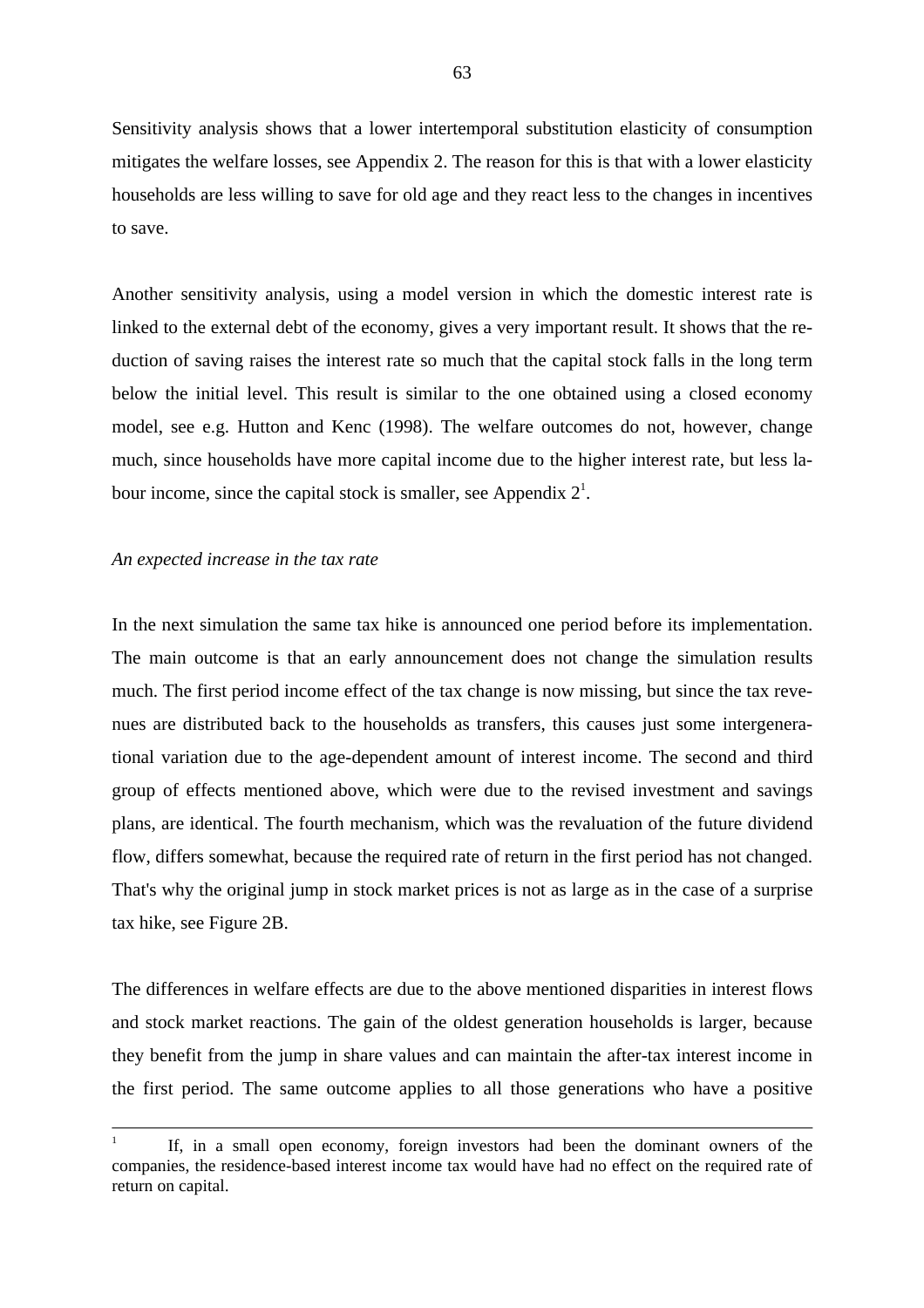amount of bonds at the time of the tax rate hike. The youngest generations lose due to the same reason: they cannot deduct their interest expenditures in the first period of taxation.

## 4.4 A lower dividend tax rate

#### *An unexpected reduction in the dividend tax rate*

In the next simulation the personal dividend tax rate was reduced from 13 per cent to zero. The impacts depend largely on how the financial strategy of the firms is modelled. In what follows, we study the tax change in the new view case. It predicts that a change in the dividend tax rate is neutral from the point of view of investment decisions, but creates a windfall gain to current shareholders at the expense of future taxpayers. There is also an additional factor, which expands the revaluation effect in our model. That is the financing of the investment adjustment costs with retained earnings. Since these costs are high at the margin, the impact is substantial.

The partial equilibrium results described above characterise the main impacts of the measure also in our model, but the general equilibrium repercussions give more insight into the aggregate effects and lead to a slight deviation from the perfect investment neutrality result.

The reduction in the tax rate does not change the long-term optimal level of household saving, and households react to the once-for-all jump in their wealth again by temporarily consuming more goods and leisure. The reduction in labour supply curtails production and lowers the marginal product of capital, thereby also initially reducing investments. The dominating trend in the market for the domestic good is, however, the consumption boom, which induces excess demand and raises the price. After the initial shock, the imbalance in the market diminishes and the price falls gradually. This path of prices tends to postpone consumption and slacken investment. The higher price of output and the unwillingness to work raise wages during the first periods.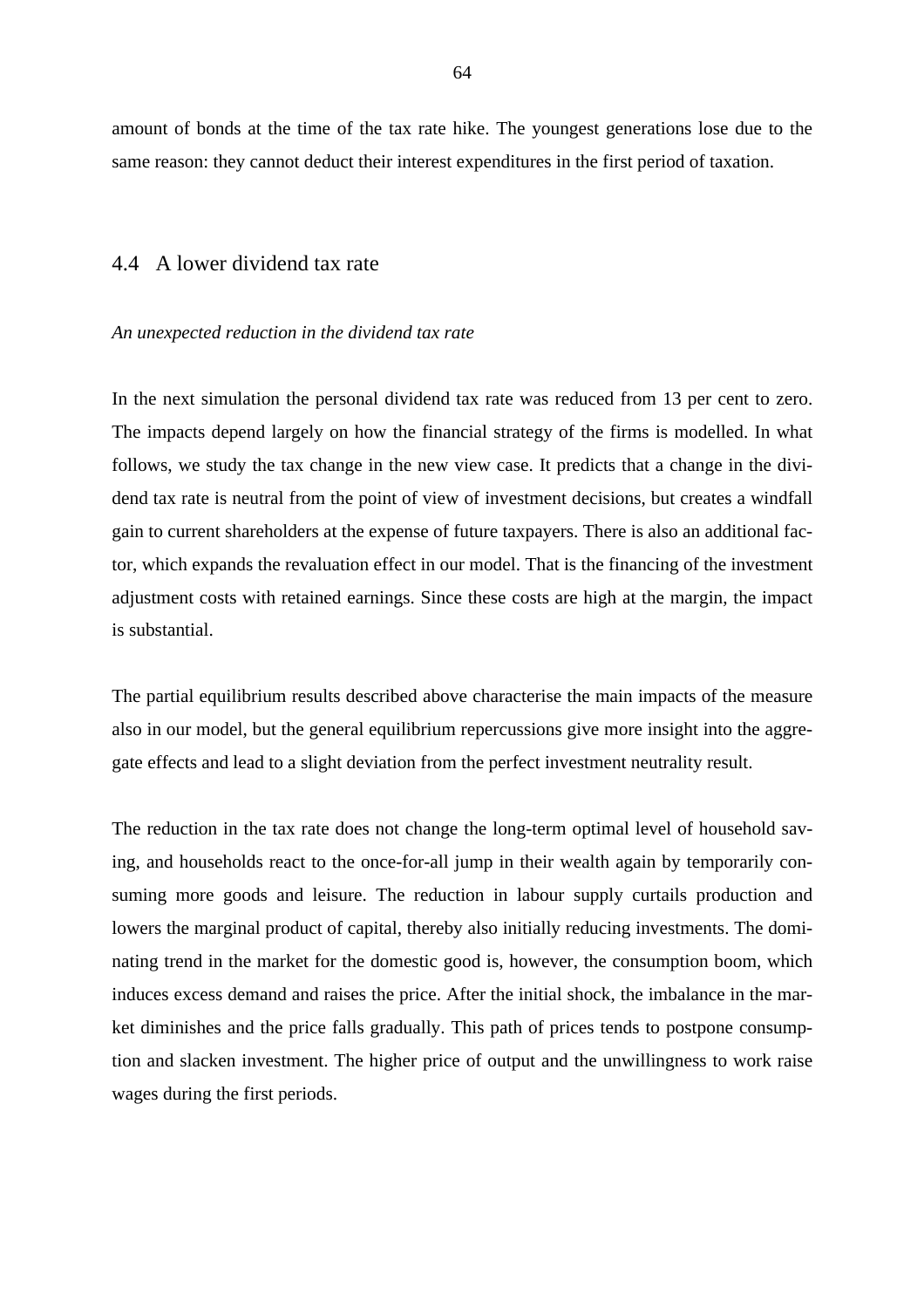|                                 | 5 years | 10 years | 20 years | 50 years | 150 years |
|---------------------------------|---------|----------|----------|----------|-----------|
| Private production              | $-0.1$  | $-0.2$   | $-0.1$   | 0.3      | 0.5       |
| Imports                         | 1.1     | 0.8      | 0.4      | $-0.5$   | $-1.1$    |
| <b>Exports</b>                  | $-2.1$  | $-1.6$   | $-0.8$   | 1.7      | 3.0       |
| Private consumption             | 1.3     | 0.9      | 0.4      | $-0.6$   | $-1.2$    |
| Investment                      | $-0.3$  | $-0.2$   | $-0.1$   | 0.2      | 0.4       |
| Consumer price                  | 0.4     | 0.3      | 0.1      | $-0.3$   | $-0.6$    |
| Wages                           | 0.7     | 0.5      | 0.1      | $-0.6$   | $-0.9$    |
| Employment                      | $-0.2$  | $-0.1$   | 0.0      | 0.4      | 0.5       |
| Current account surplus/GDP     | $-0.7$  | $-0.6$   | $-0.5$   | $-0.2$   | 0.0       |
| Terms of trade (producer price) | 0.5     | 0.4      | 0.2      | $-0.4$   | $-0.7$    |
| Household wealth                | 9.1     | 6.6      | 4.6      | 0.5      | $-1.0$    |

### **Table 4.3 Dividend tax rate reduction**

The intergenerational shift of resources via tax capitalisation can be explained in more detail as follows. The future domestic household generations receive the same rate of return on saving as the current ones did before the tax reduction. They have to suffer, however, from diminished public transfers due to the losses in dividend tax revenues.

When the older generations have adjusted to the higher level of wealth, consumption falls. The new generations entering the labour force try to increase their lifetime income by supplying more labour. Together with the falling price of production, this lowers the marginal productivity of labour and wages fall permanently. The capital stock increases somewhat in the long run, since the positive effect of augmented labour supply more than offsets the negative profitability effect of the lower price of output.

Figure 3H below confirms that the dominating welfare impact is due to the intergenerational tax capitalisation effect<sup>2</sup>. Since there are no shifts in efficiency, the loss borne by future domestic households (2.4 per cent of GDP) is based on the gain of current domestic household generations (2.7 per cent of GDP) and future foreign households, which benefit from the weaker terms of trade of the domestic economy.

Nielsen and Sørensen (1991) note that if households live infinitely (or are altruistic enough) and the population is stationary in a small open economy with domestically owned firms, there will be no intergenerational and international welfare transfers.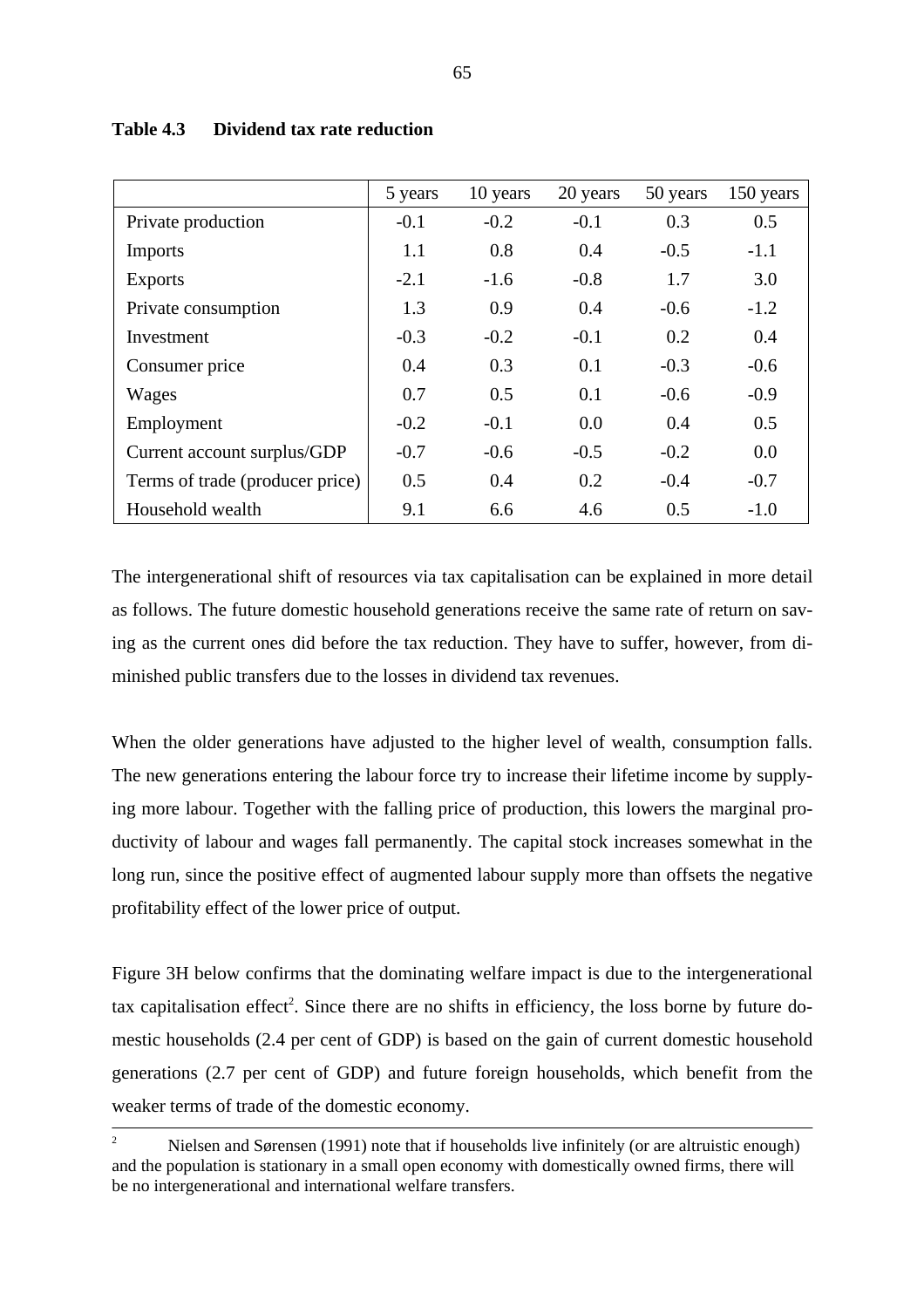

**Figure 3 The effects of abolishing the 13 per cent dividend tax rate**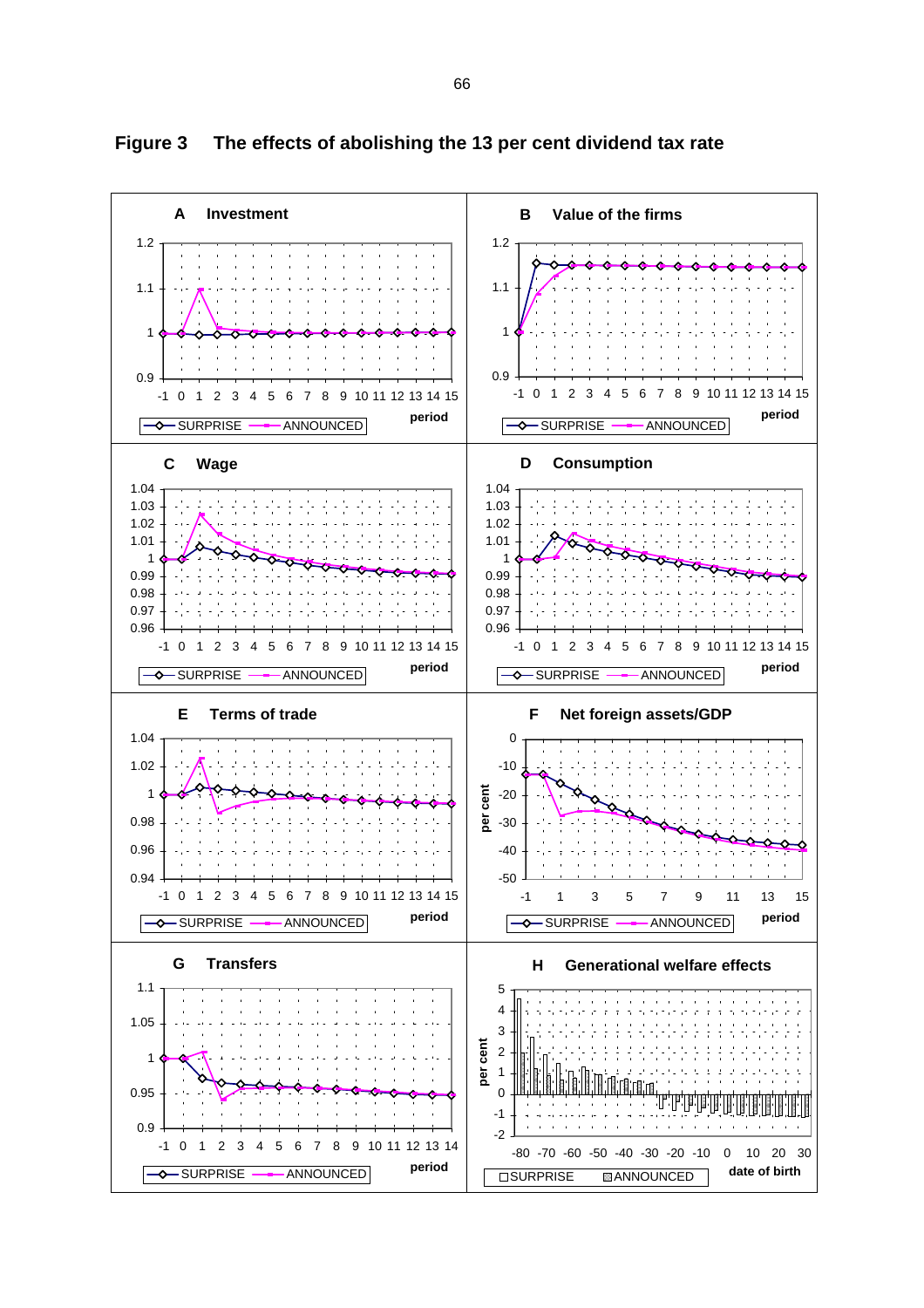The latter effect is, however, small. The welfare measure shows a larger welfare improvement the older is the household, the only exception being the generation which receives high bequests (50-55 years old).

Sensitivity analysis with a model in which the interest rate reacts to the amount of foreign net debt shows that the temporary consumption boom generates a permanently higher interest rate and a lower capital stock and real wage. On the other hand, there will be a higher return on saving and less deterioration in the terms of trade, which mitigates the negative welfare results, see Appendix 2.

#### *An announced reduction in the dividend tax rate*

Announcing the reduction in the dividend tax rate one period in advance essentially generates stronger short-term impacts. Firms try to postpone the distribution of dividends until the tax rate is lower (the incentives are comparable to those created by a beforehand informed change in the corporate income tax rate). Since the debt-to-capital ratio is fixed<sup>1</sup> and share repurchases are not allowed, the only way to increase future distribution is to cut current dividends and to invest more<sup>2</sup>.

The hike in investment demand leads to one-period shortage of the domestic good, because the higher capital stock does not increase the supply of the good until the next period. This excess demand temporarily raises the price of the good. The higher output price allows firms to pay higher wages. The purchasing power of the wage-earner is, however, improved only in relation to the imported good. The tax-based jump in share prices, too, is not as high as in the case of an unexpected tax rate reduction (the real value of first-period dividends for the shareholder is now even lower). The price paths encourage households to enhance consumption from the second period onwards, see Figure 3D.

A comparison of the welfare results shows that the less intense tax capitalisation limits the welfare gain of the old, and the price variation reduces the loss of a few new-born generations

See Howitt and Sinn (1989) for a case in which the possibility to freely borrow and lend implies neutrality for an anticipated change in a dividend tax.

<sup>&</sup>lt;sup>2</sup> See Summers (1981a) for a similar result in the old view case, in which the dividend tax affects also the cost of capital.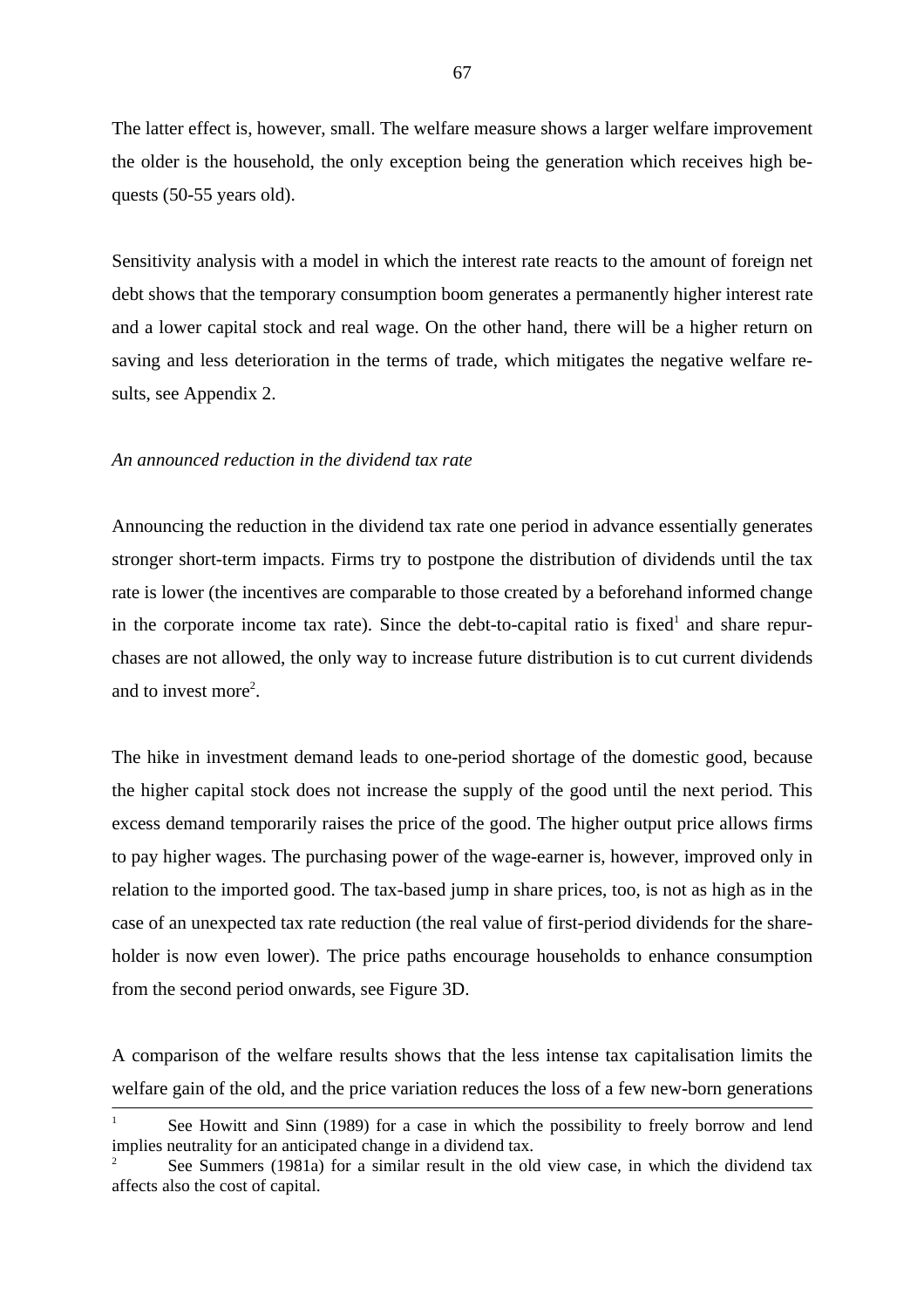in the case of an early announcement. The gain of current generations is 2.1 per cent of GDP while future ones lose by 1.9 per cent of GDP. When evaluating the results, one must remember again that they are conditional on the relevance of the restrictions set with respect to the financial strategy of the firms.

## 4.5 Introduction of a capital gains tax

### *An unexpected hike in the capital gains tax rate*

The next studied measure is a surprise introduction of a 28-percent unit capital gains tax. We assume again that firms follow the new view and finance marginal investments with retained earnings and debt. Since financing future investments with retained earnings raises the market value of the firm and generates capital gains, taxation of these gains heightens the required rate of return on new investments and reduces the optimal amount of capital stock<sup>3</sup>. The old capital has, however, been generated at the time of the zero tax rate and the valuation of these capital units rises since their financing is not subject to the new  $\text{tax}^4$ . The same phenomenon applies also permanently: after the tax has been paid once, the additional capital unit is "old" and its finance does not generate any taxable capital gains. This advantage in relation to the tax-burdened new capital keeps the market value of the old capital stock high.

One should also note, just as in the case of dividend taxation, that since the investment adjustment costs are financed with retained earnings, the valuation effect of the tax factor is larger than in a model without these costs. A higher capital gains tax rate also raises the costs of financing the installation of the new capital unit. The relative importance of this factor is large,

<sup>&</sup>lt;sup>3</sup> Again, the measure here generates an incentive to increase the debt-to-capital ratio if it is possible.

The opposite effects of capital gains taxation to the valuation of the current capital stock and the optimal amount of future capital in the case of profit financing has been noted e.g. by Sinn (1987) pp. 315 - 318. It is familiar also from the literature of dynamic incidence of investment tax subsidies, see e.g. Goulder and Summers (1989). The outcome is sensitive to the assumption of taxing the capital gains on accrual. If the capital gains associated with financing the current capital stock by retained earnings were not realised before the reform, the higher tax rate would not raise the value of this part of the old capital before the tax has been paid.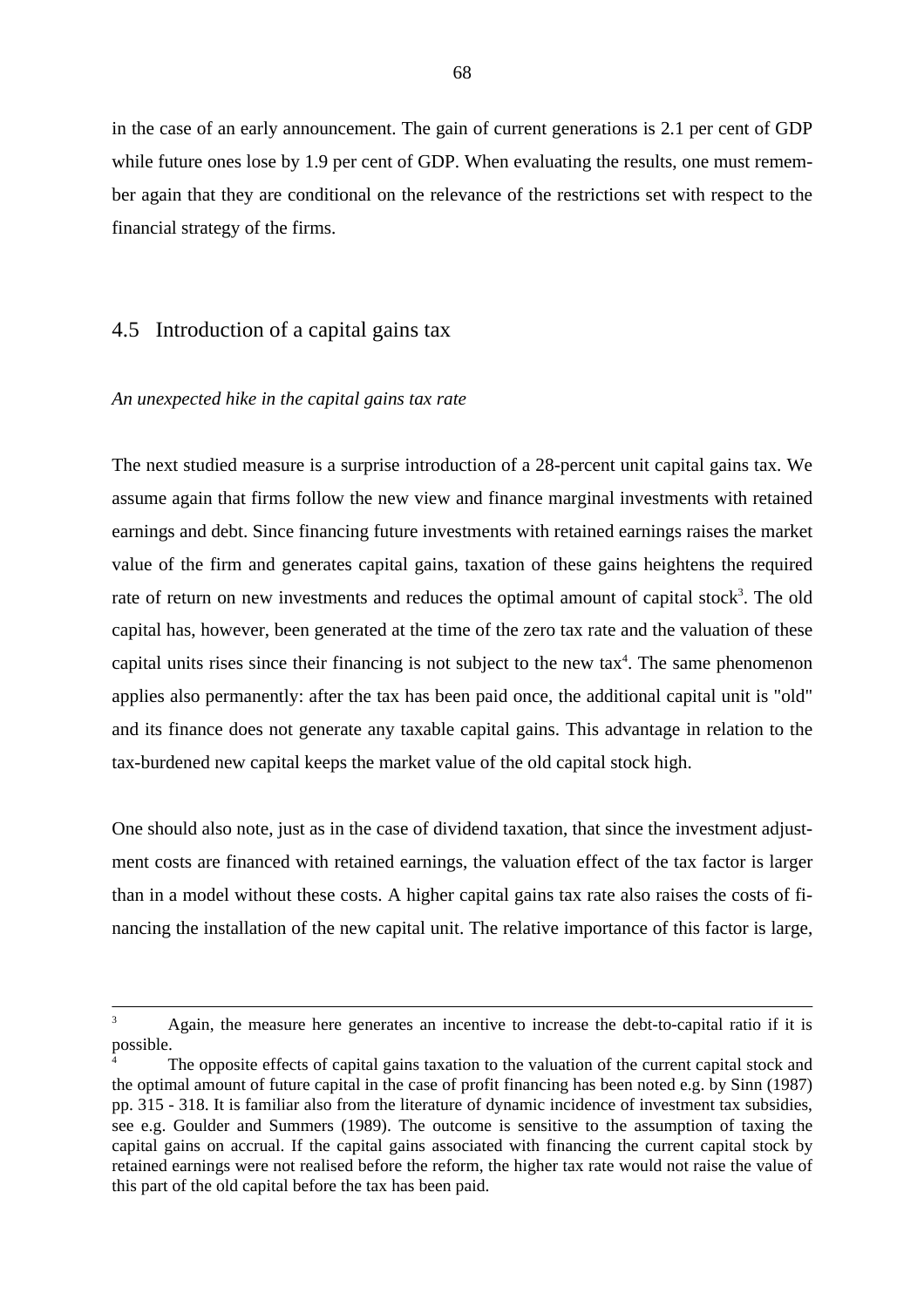since the new capital unit is financed only partly, but the adjustment costs totally, with retained earnings.<sup>5</sup>

The revaluation of the capital stock induces a peak in household wealth and consumption. Yet the weaker investment demand dominates in the market for the domestic good and an initial excess supply of the good cuts its price. This price reaction reverses during the second period when the smaller capital stock starts to limit production.

|                                 | 5 years | 10 years | 20 years | 50 years | 150 years |
|---------------------------------|---------|----------|----------|----------|-----------|
| Private production              | $-0.6$  | $-2.8$   | $-5.0$   | $-5.6$   | $-5.3$    |
| <b>Imports</b>                  | $-0.2$  | $-1.0$   | $-2.0$   | $-4.5$   | $-6.0$    |
| <b>Exports</b>                  | $-11.1$ | $-2.7$   | $-6.6$   | $-4.4$   | $-1.0$    |
| Private consumption             | 3.5     | 2.0      | 0.1      | $-3.0$   | $-4.8$    |
| Investment                      | $-8.7$  | $-9.7$   | $-10.7$  | $-10.9$  | $-10.5$   |
| Consumer price                  | $-0.4$  | 0.5      | 1.3      | 0.9      | 0.2       |
| Wages                           | 0.1     | $-1.3$   | $-3.0$   | $-5.2$   | $-6.1$    |
| Employment                      | $-0.8$  | $-1.0$   | $-1.0$   | $-0.4$   | $-0.1$    |
| Current account surplus/GDP     | 0.4     | $-0.2$   | $-0.8$   | $-0.6$   | 0.0       |
| Terms of trade (producer price) | $-0.5$  | 0.7      | 1.7      | 1.1      | 0.3       |
| Household wealth                | 14.8    | 12.5     | 8.8      | $-0.8$   | $-5.2$    |

### **Table 4.4 Capital gains tax hike**

The climbing producer price supports wages, but cannot eliminate the impact of the lower capital-labour ratio on the marginal product of labour, and wages fall permanently. The reduction in labour income compels households to save less for their old age. In other words, the negative income effect reduces in the long term optimal household saving and wealth, although the rate of return on saving has not changed in this open economy.

The opposite initial reactions of consumption and investment curb the external imbalance, but since the savings rate revives more slowly than the investment rate, the economy has to borrow somewhat from abroad to finance the current account deficit. The small discrepancy

<sup>&</sup>lt;sup>5</sup> If the equity financing is carried out with share issues, the implications change. We study these more closely in Section 6.2.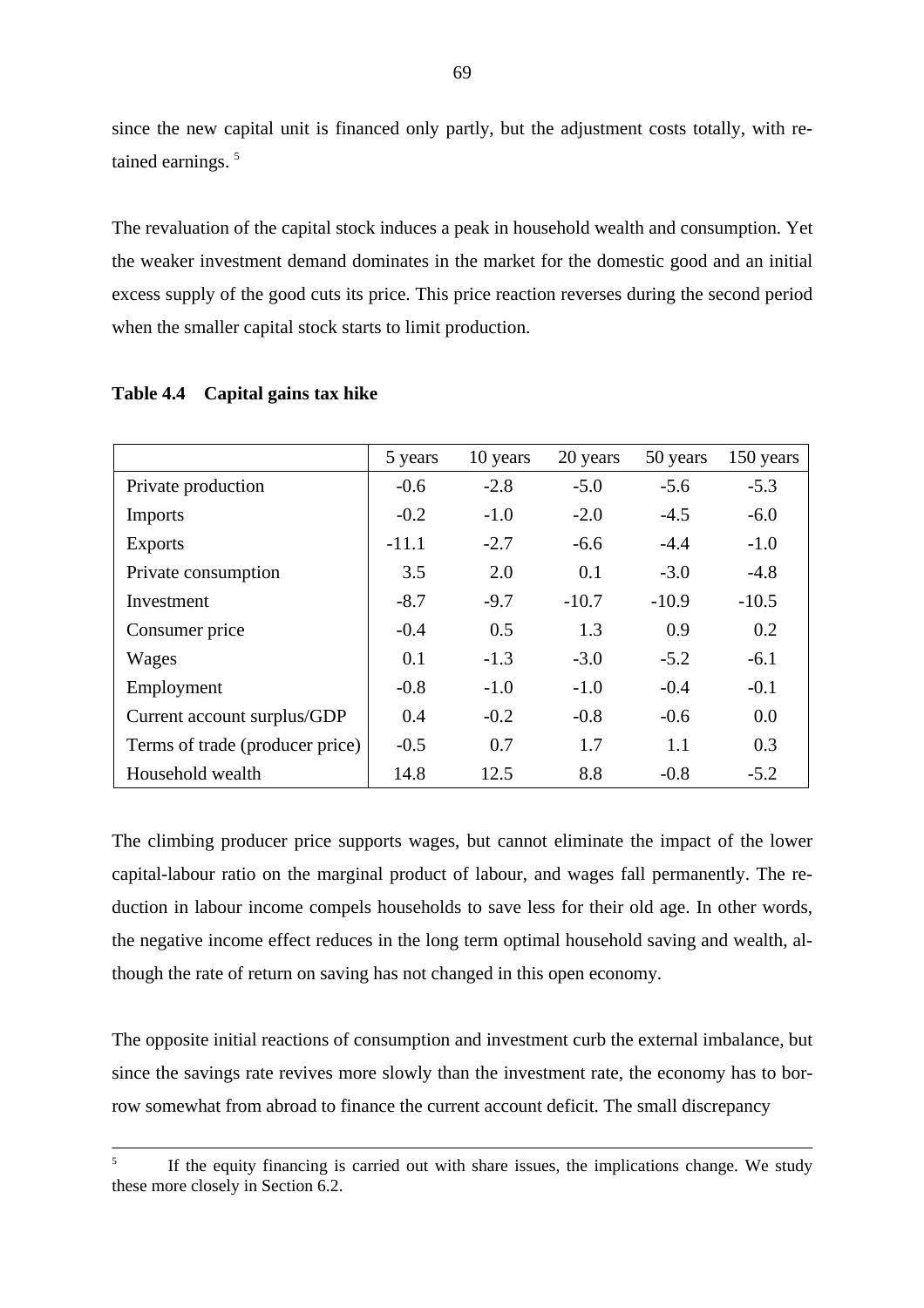

**Figure 4 The effects of introducing a 28 per cent capital gains tax**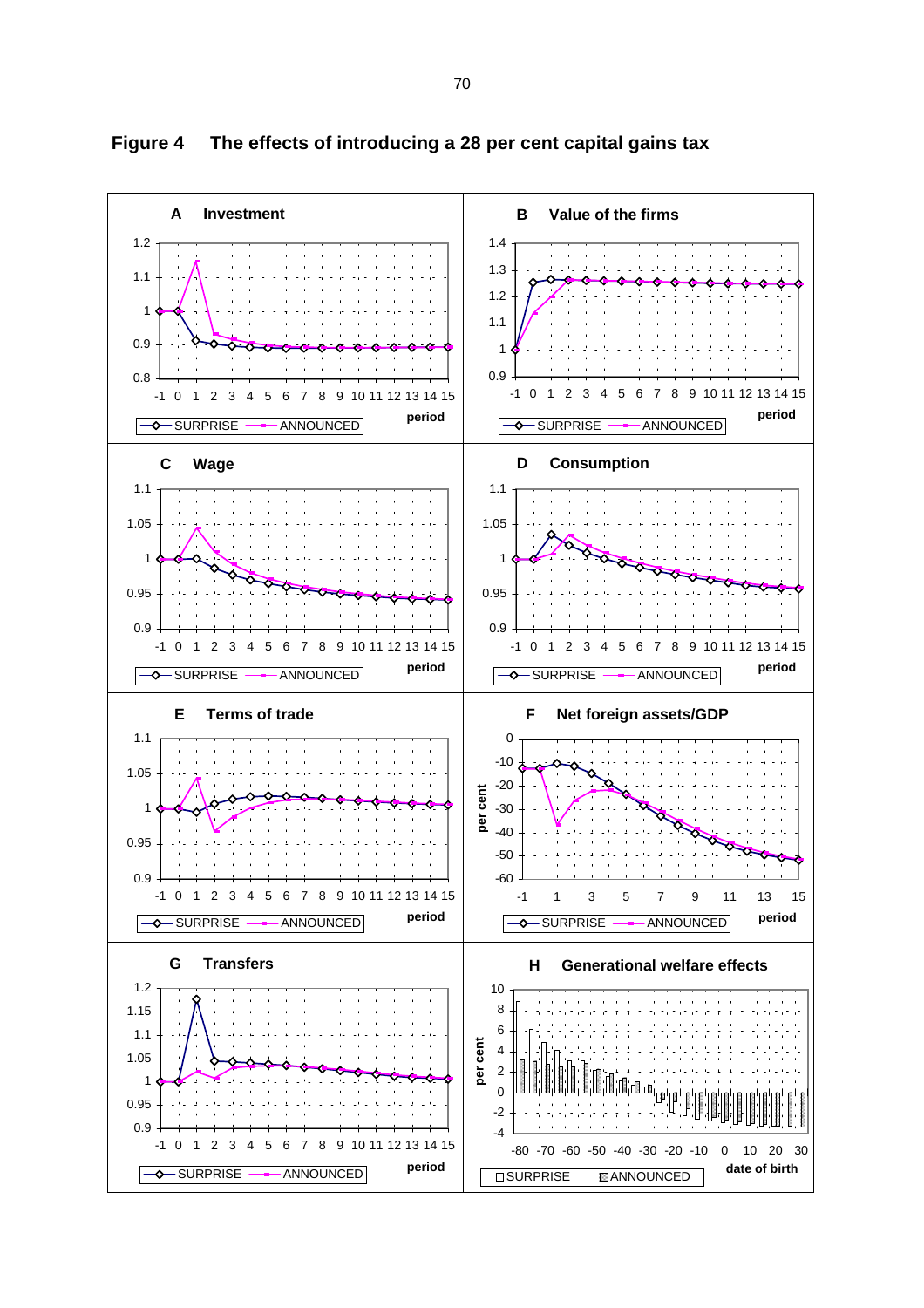between domestic demand and supply in the market for the domestic good also implies that a sensitivity analysis with exogenously determined export prices does not change the results markedly.

The new tax does not generate any income in the new no-growth steady state, but increases somewhat the tax receipts from dividend taxation, due to the higher pay-out ratio. From the point of view of the government budget balance, the deterioration of wage income and consumption tax bases are nevertheless compensated primarily by the lower public sector labour costs.

The welfare effect of this tax policy depends again on the intergenerational distribution of ownership of share wealth at the time of the reform. Since it is distributed evenly, the revaluation improves by the same amount the welfare of all current generations (except the youngest) and worsens the welfare of future generations.

The utility measure in Figure 4H above shows nevertheless a larger gain to the elderly people, since the jump further raises their relative lifetime wealth. Another main factor which shapes the intergenerational incidence is the gradually strengthening negative wage effect, which cuts the wage and pension incomes in proportion to the length of the remaining lifetime of the households. The huge utility loss of future generations, 6.7 per cent of GDP, is largely determined by the capitalisation of the tax in the stock market prices. The corresponding gain of currently living households is 5.9 per cent of GDP. This time there is, nevertheless, also a significant efficiency loss created by the capital gains tax on the marginal investment decision. The international shift in welfare is small.

### *An announced introduction of a capital gains tax*

If the introduction of a capital gains tax is revealed one period in advance, firms maximise their value by trying to avoid tax payments. Since it is known that investment finance by retaining earnings is more costly in the next period, firms cut their current period dividends and increase their investment. Hence, the initial surprise jump in the firm's value is lower because the first period dividends are smaller. The market price of the firm continues to rise during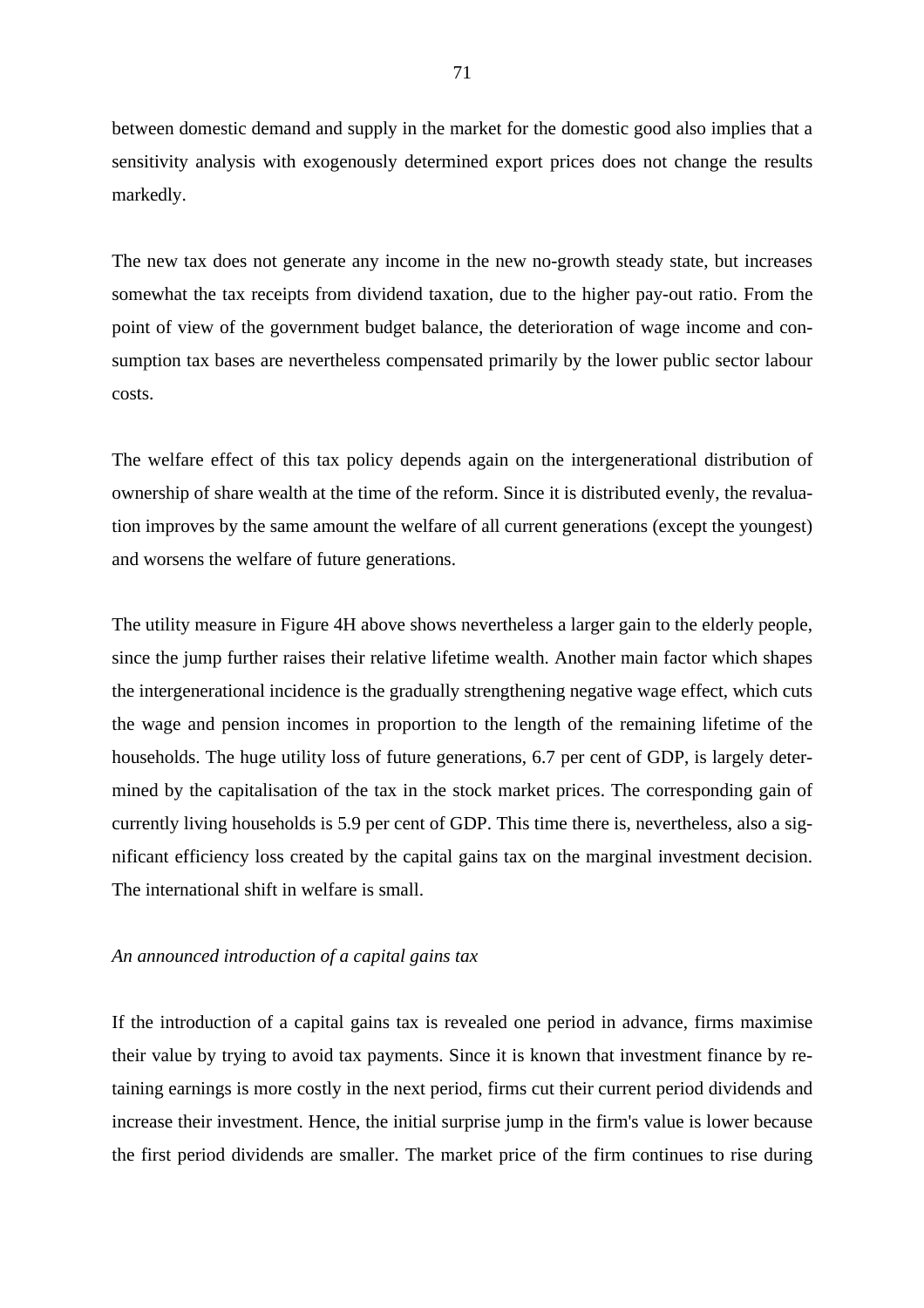the first period due to the higher capital stock and jumps in the beginning of the second period due to the tax valuation effect. The latter anticipated changes in share prices do not affect household wealth, which is then determined solely by new saving and inheritances.

The first period excess demand and price jump in the market for the domestic good are due to the higher level of investment, which does not augment production until the second period. The second period tax hike reduces investment at the same time that production increases. Therefore, the markets balance at a lower price. The path of the consumer price guides households to postpone the consumption of their capital gains to the second period. The long-term results with a lower capital stock and consumption are again exactly the same as in the case of an unexpected tax rate change. The deviations in intergenerational welfare implications rest on the smaller stock market reaction, which limits most strongly the relative welfare gain of the oldest generations. The overall improvement in the welfare of the current households is now 4.9 per cent and the loss of future households is 5.8 per cent of GDP.

The overall assessment of the short-term impacts says that they are largely similar to those in the cases of an announced dividend tax cut or an announced corporate income tax reduction. All these measures create an incentive to shift the profit distribution to the following periods when it is valued more. This shifting is carried out by temporarily increasing investment, since corresponding operations using bond markets are not allowed. Although the restricted financial adjustment of the corporate sector causes some undue macroeconomic variation, the welfare outcomes are again in the pre-announced case more "acceptable" due to the smaller intergenerational welfare shift. Acceptability is here conditional on the optimality of the initial position of the households.

There is one further point which should be kept in mind when discussing the effects of an announced increase in capital gains taxation. In the model world, capital gains are taxed on accrual, not when they are realised. Since in the real world the gains are not taxed until realisation, an announcement of a tax hike would generate a large amount of postponed realisations<sup>1</sup>.

According to Klein (1999) capital gain lock-in lowers the pre-tax returns of securities.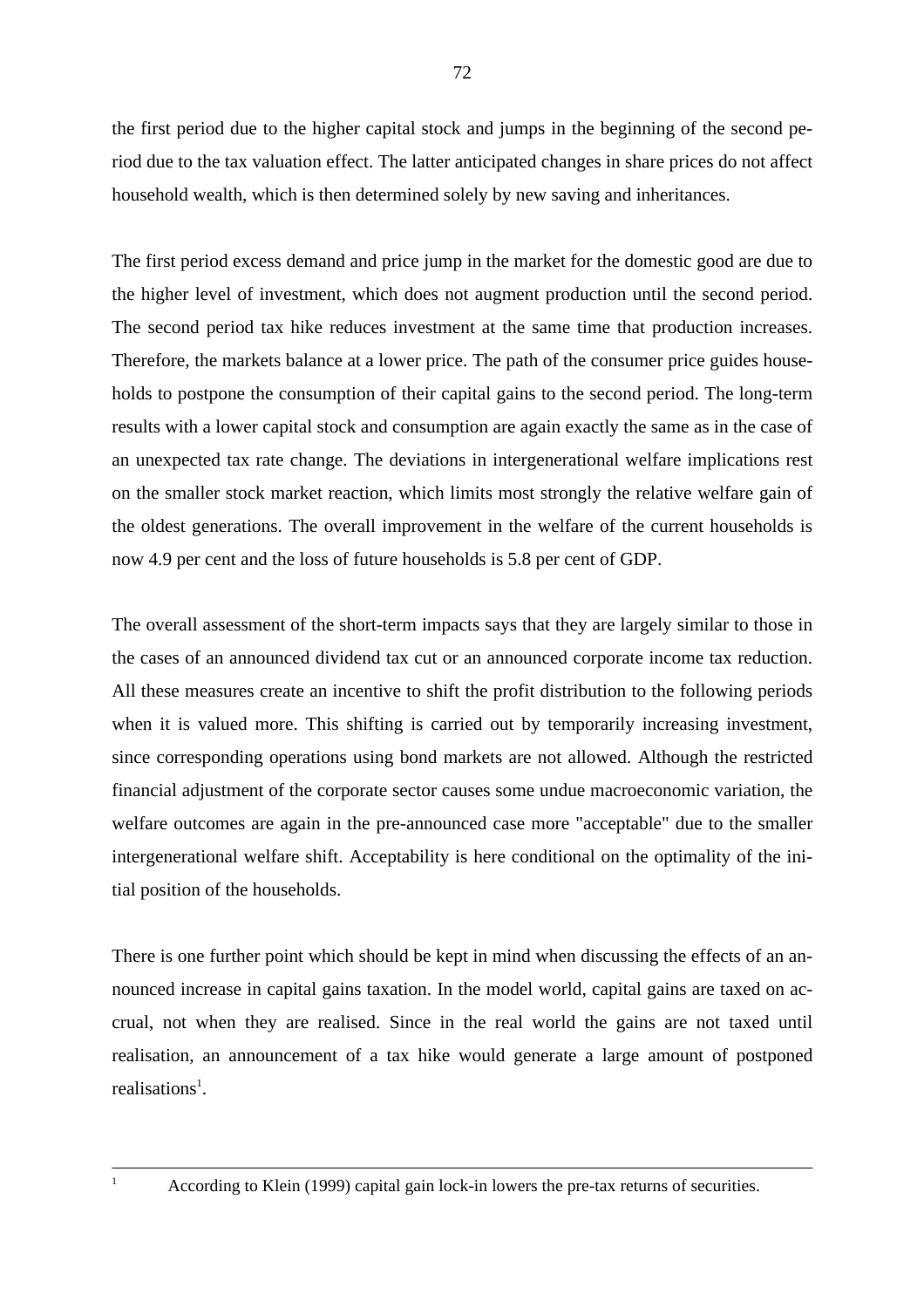# 4.6 Sensitivity of the welfare results to the portfolio composition of the households

Households are in this perfect foresight model indifferent towards investing in firms' shares or in the one-period bonds. The arbitrage condition guarantees that the after-tax yield is equal *ex ante*. The yields can vary, however, *ex post* since any unexpected change in the future dividend flow or in its taxation is reflected in the share prices immediately after the news reaches the stock market. But an unexpected increase in the interest income tax rate does not cause a capitalisation of future tax payments in the value of the current bonds.

In the baseline simulations it has been assumed that households have an equal amount of shares in their portfolios. The amount of bond wealth is proportional to the age-specific amount of wealth, see Figure 5A. This portfolio distribution is not based on empirical data, but is aimed to distribute equally the initial change in share price valuation among the currently living generations (except the youngest one, which enters the economy without wealth). Since this portfolio choice is likely to affect the intergenerational welfare results, it is useful to check the outcomes with an alternative assumption. The sensitivity analysis was carried out supposing that the ratio of shares to aggregate wealth is the same for every household generation. As the aggregate market value of the capital stock is about 60 per cent of the household wealth in the used calibration, each generation has somewhat more shares than bonds in their portfolios. The alternative distribution is presented in Figure 5B. The implication of this assumption is that some young generations have a little negative share wealth<sup>2</sup>.

A general look at Figures 6A - 6D show that the welfare effects are indeed sensitive to the choice of portfolio composition. For the middle-aged generations the welfare loss due to the higher corporate income tax hike is multiple in the case of wealth-weighted share ownership. This implies that a large part of the loss is associated with the lower share prices. The young generations even gain from the reform.

The obvious alternative is to restrict the share ownership to those generations which have positive net wealth and divide the shares according to a fixed ratio of shares to bonds. The outcome would be almost identical in our case. The main problem here is that there are not enough data on the age-distribution of capital incomes and wealth. Another major question is how we should treat owner-occupied housing.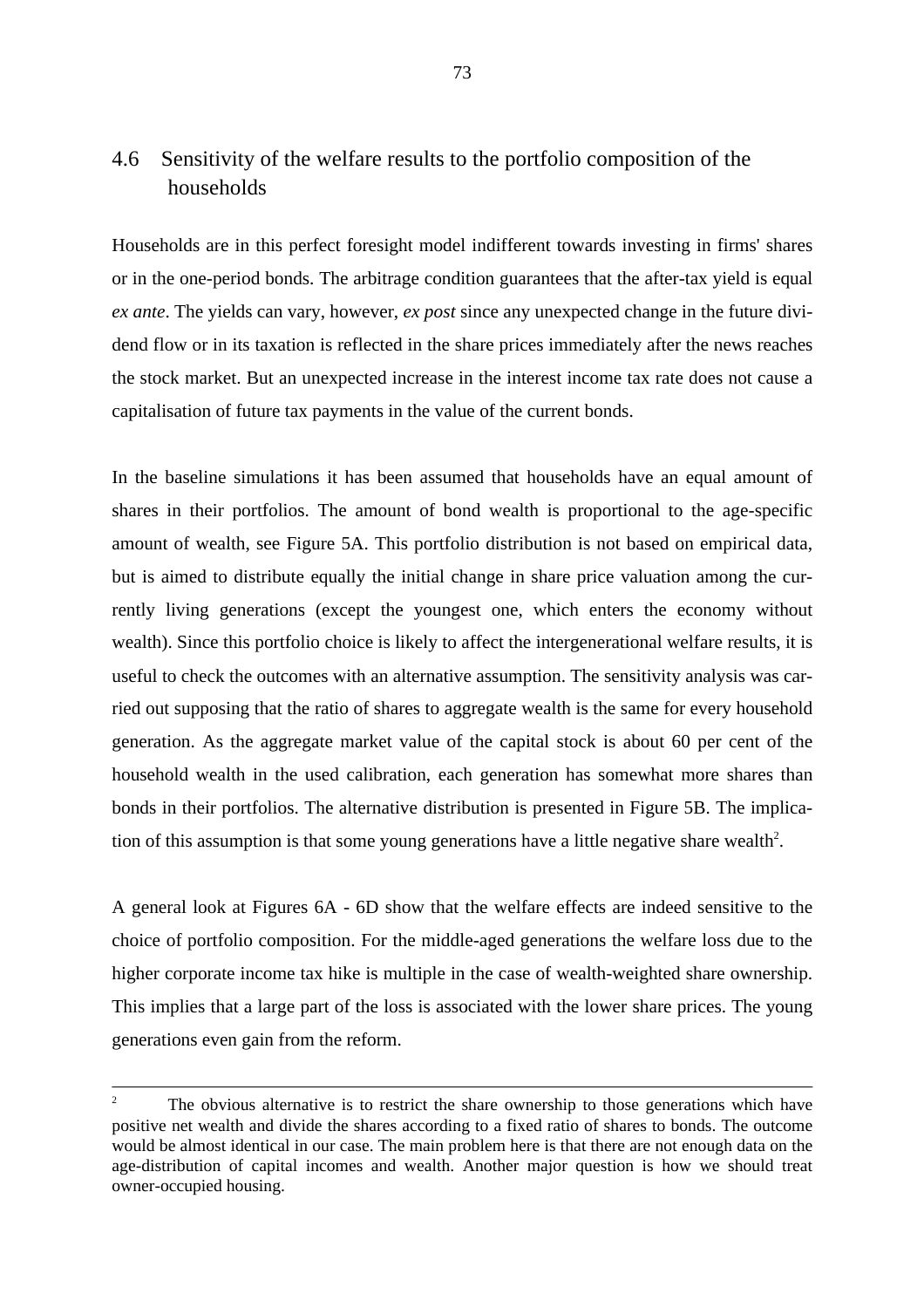

# **Figure 5 Household portfolios**

**Figure 6 The welfare effects of the unexpected tax rate changes with equal and wealth-weighted intergenerational share ownership**

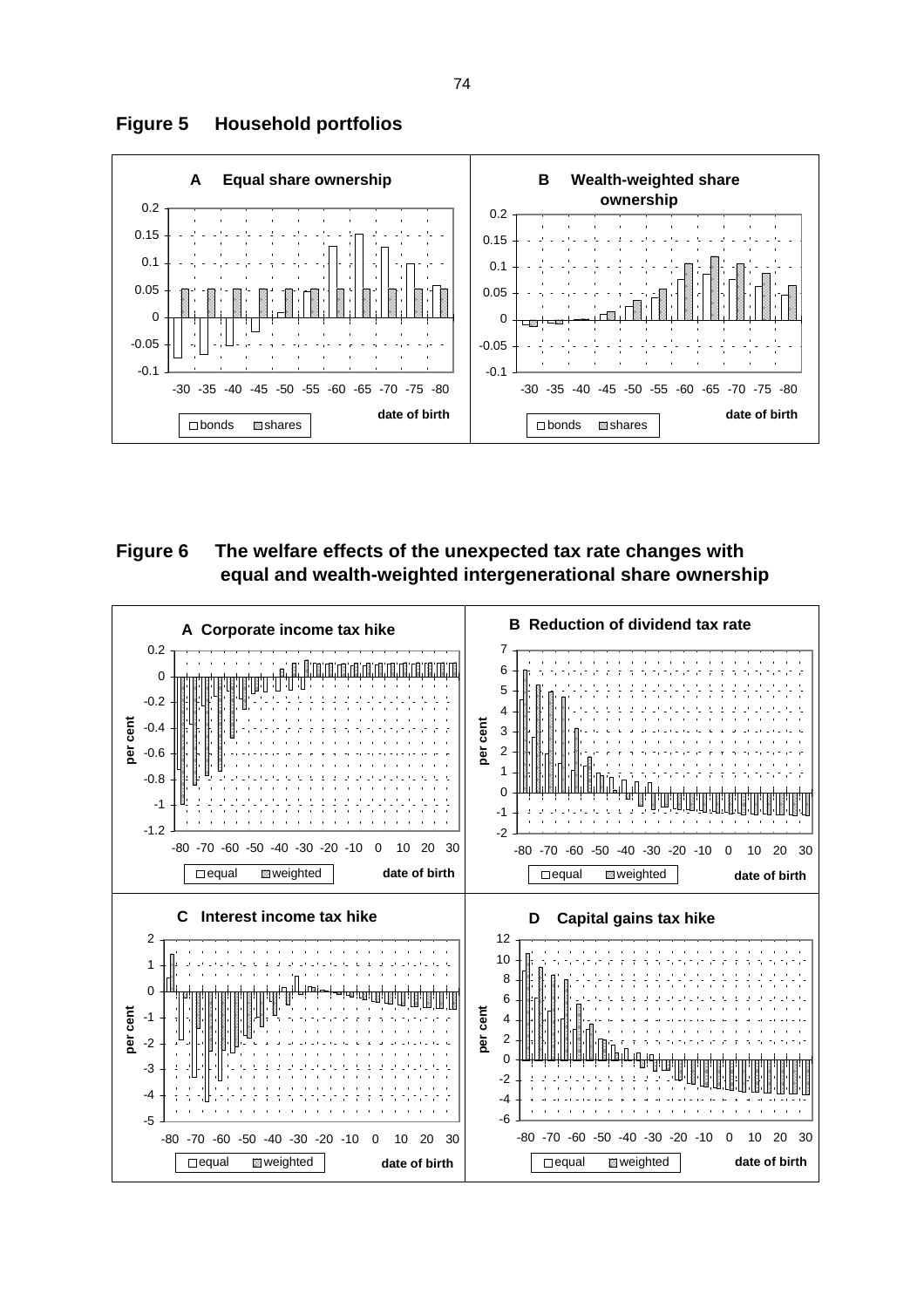The same interpretations are valid also in the cases of a lower dividend tax rate and a higher capital gains tax rate. The welfare gains based on the revaluation of the capital stock dominate the intergenerational utility changes. The only exception is the interest income tax hike, which produces a more pronounced welfare deprivation in the case of equal share ownership. Now the welfare shifts are mostly due to the varying amount of bonds in the household portfolios. The more bonds there are, the bigger is the loss caused by the lower after-tax interest rate. It is important to note, however, that the deviations in the initial portfolio composition no longer have any effects in the new steady state of the economy. Therefore the welfare outcomes of the households born far in the future do not change either.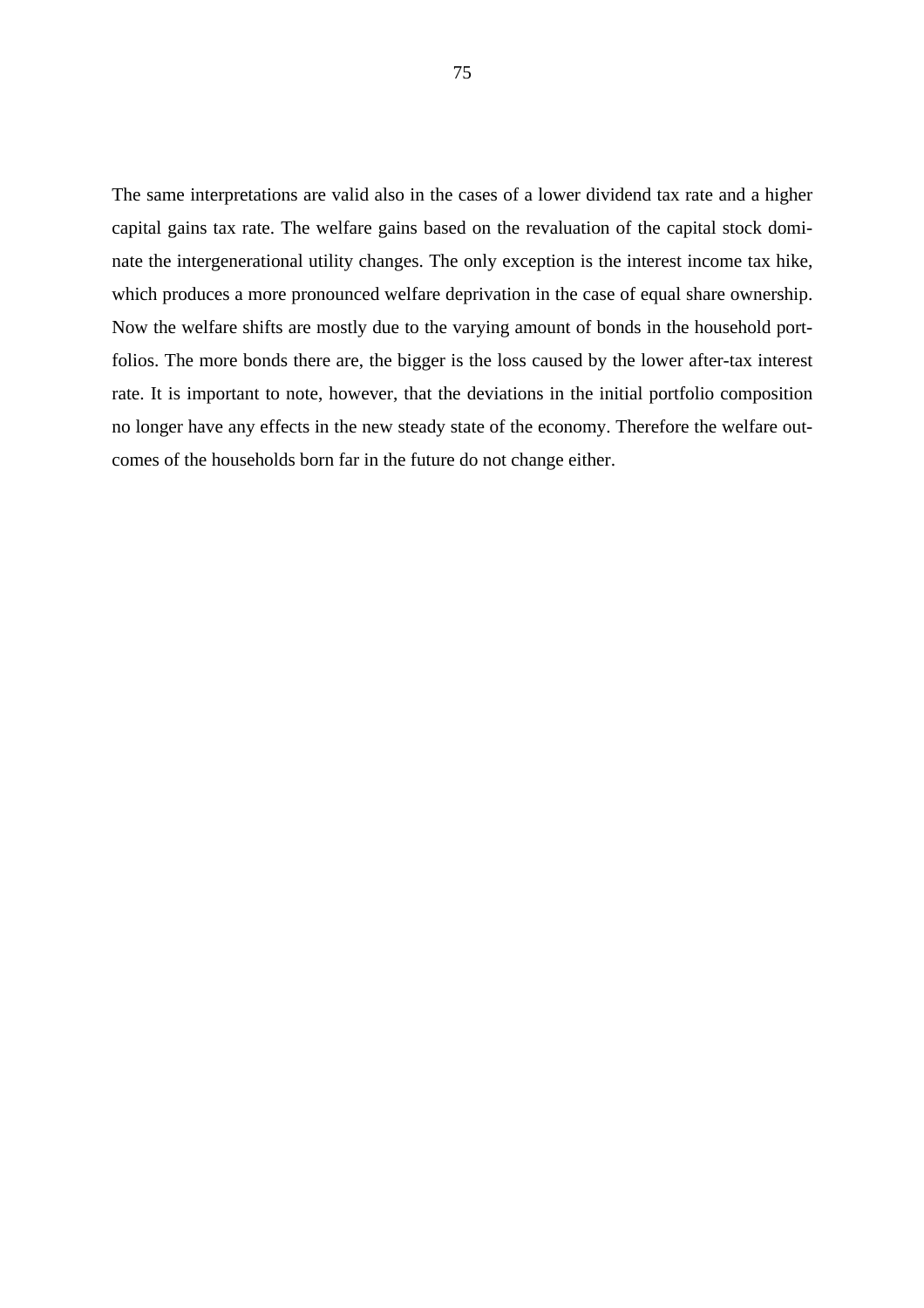## 5. THE AGGREGATE EFFECTS OF THE TAX REFORM

This section presents the aggregate outcomes of the tax rate shifts listed in Table 3.1 in Section 3.2. We first anticipate the partial equilibrium results and demonstrate next the consequences of the behavioural reactions by using a computable general equilibrium model. The third part includes a sensitivity analysis regarding the openness of the economy. The idea is to simulate the tax reform with alternative assumptions of price formation in export markets and in the bond market.

### 5.1 Incentives to save and invest and the value of the capital stock

The results of Section 4.3 pointed out that a hike in the interest income tax rate creates a strong incentive to consume part of the existing wealth and to permanently reduce saving. The impacts of all the elements of the tax reform on the investment decisions and the market value of the firms must be considered, however, simultaneously. It is useful to recall that the steady-state required rate of return on investments financed with retained earnings was presented in equation (2.24) as follows:

$$
p^{F}(F_{K} - G_{K}) = p^{K} \left[ d + br^{d} + (1 - b)r^{d} \frac{1 - \tau^{r}}{(1 - \tau^{g})(1 - \tau^{F})} \right] + r^{d} \frac{1 - \tau^{r}}{(1 - \tau^{g})(1 - \tau^{F})} (1 - \tau^{F}) p^{F} G_{I} + dp^{F} G_{I}
$$
\n
$$
(5.1)
$$

In tax reform simulations both the initial value and the hike in the interest income tax rate  $\tau^r$ and in the capital gains tax rate  $\tau^g$  are equally large in (5.1). This implies that their aggregate impact is negated. Only the minor increase in the corporate tax rate on retained earnings  $\tau^F$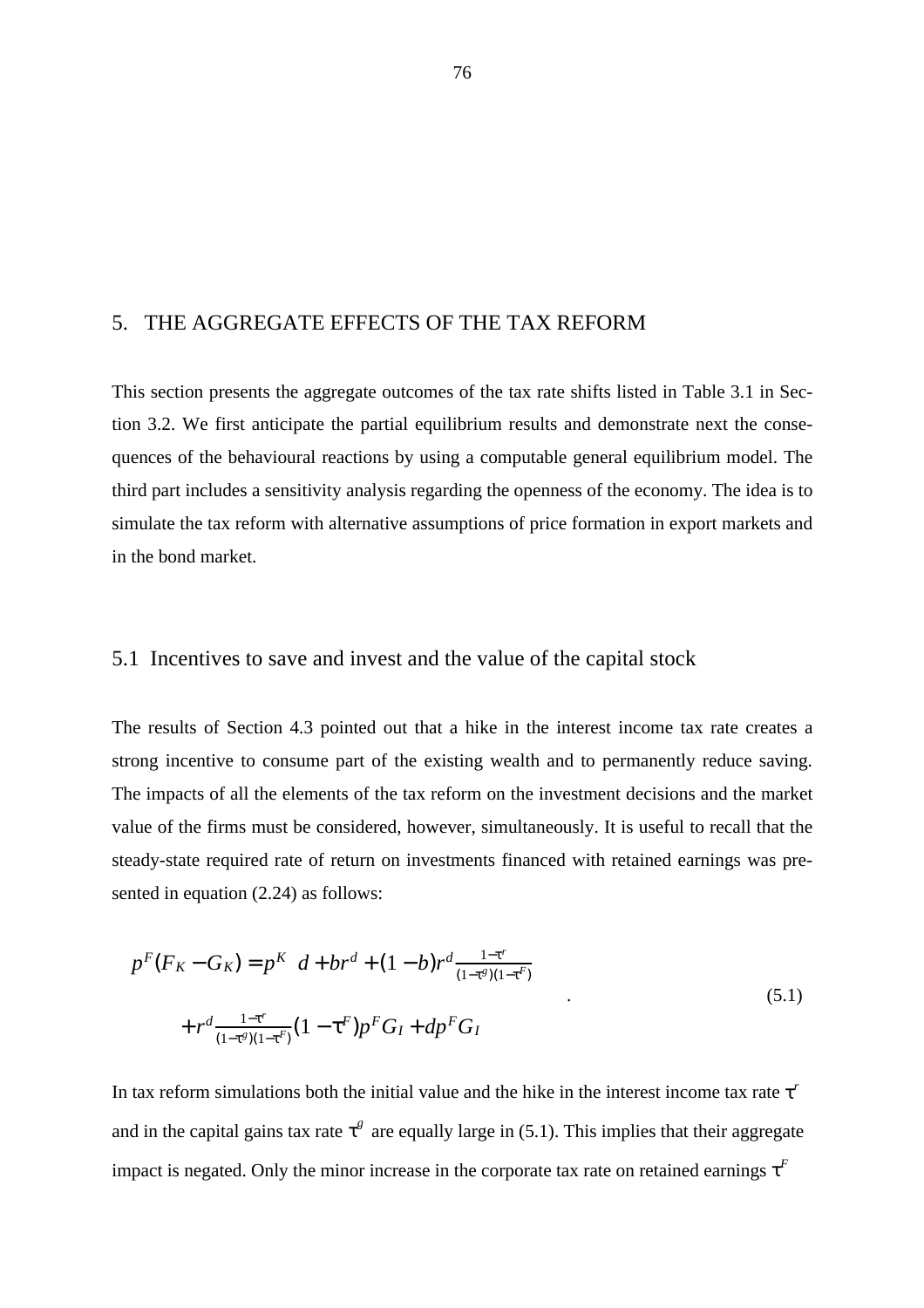raises the yield requirement of capital. In addition, the higher corporate income tax rate does not apply to the investment adjustment costs, since they are deductible in corporate taxation.

The tax-based revaluation of the firm is more complicated to describe. One way is to look at the value of the firm as a tax adjusted discounted sum of future dividends as in equation (2.9), which is numbered here as (5.2).

$$
V_t = \sum_{s=t+1}^{\infty} \left(\frac{1-\tau_s^D}{1-\tau_s^g} D_s\right) \prod_{\nu=t+1}^s \left(1 + r_{\nu-1}^d \frac{1-\tau_\nu^r}{1-\tau_\nu^g}\right)^{-1} \tag{5.2}
$$

The tax multiplier reveals that both the reduction in the dividend tax rate and the hike in the capital gains tax rate raise the valuation of dividends. The higher capital gains tax rates negates the positive impact of the hike in the interest income tax in the discounting factor at the end of the equation.

Another way of express the firm's value is to combine the equations of marginal (2.20) and average (2.21) Tobin's q as follows:

$$
V_t = \frac{1 - \tau_t^P}{1 - \tau_t^g} \{ K_t \left[ p_t^K + (1 - \tau_t^F) p_t^F G_{I,t} \right] - B_t^F \}.
$$
\n(5.3)

This static formulation pays attention to the valuation of the capital stock. It consists of four elements. The first is the acquisition price of a new capital unit. The second element is the investment adjustment costs, which raise the value of the capital stock in the use of the firm above the acquisition cost. The third is the impact of taxes on the market value of the firm. The final calculation of the firm's value takes also into account that part of the new capital unit is financed with debt.

The higher corporate tax rate reduces the value of the extant capital because it increases the corporate income tax deduction associated with the adjustment costs of new investments. Another factor is the finance of the acquisition cost and investment adjustment cost with retained earnings, which is reflected in the first tax term on the right hand side of (5.3). The shift from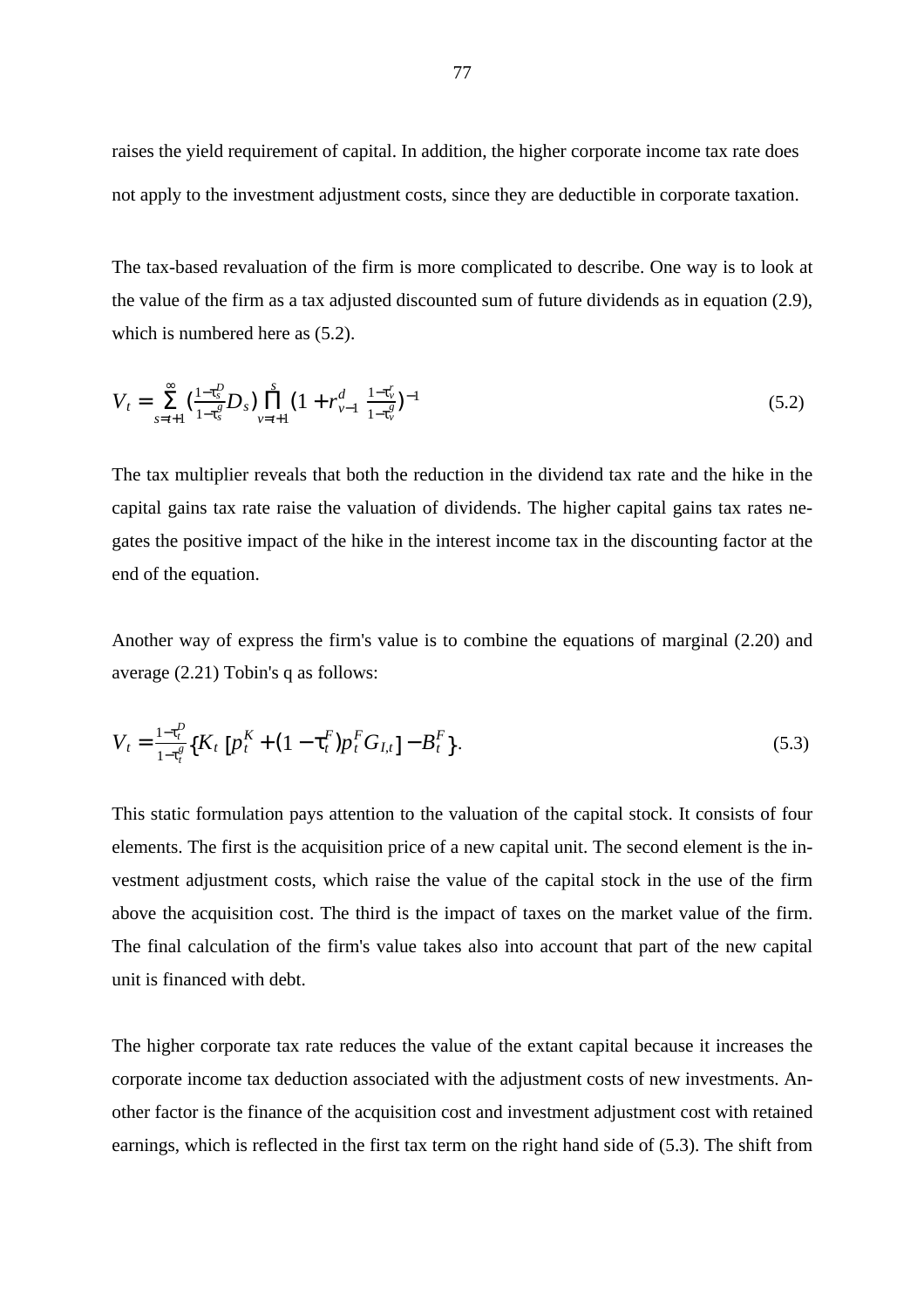dividend to capital gains taxation strongly enhances the value of this term and hence dominates the overall valuation effects of the tax reform.

In all, the partial analysis above shows that the higher interest income tax reduces the motivation of households to save, but the revaluation of the existing capital stock generates a jump in the actual wealth of households. This discrepancy stimulates markedly consumption. The only tax factor which directly affects investment incentives is the slight hike in the corporate tax rate.

## 5.2 The general equilibrium results

Next we study the macroeconomic and welfare effects of the tax reform using the FOG model. The results of the base case simulation are presented in the following verbally and with a summary table 5.1 and Figure 7. The overall impression is that the large positive shortterm impacts reverse gradually and the adjustment period is very long. The slow adjustment is typical in overlapping generations models and easier to understand when one remembers that a policy measure changes the life-cycle plan of households who live 80 years.

The short-term outcomes are mostly driven by the household consumption reaction. Especially middle-aged households, which are at the top of their life-cycle wealth hump and still of working age, consume a higher quantity of both goods and leisure, which reduces the initial aggregate supply of labour markedly. This is also reflected in production and investment, since the diminished labour supply raises wages and lowers the marginal productivity of capital.

Although investment demand declines, the initial large jump in consumption and fall in production generate an excess demand for both the domestic and the imported good. The market for the domestic good is balanced by a deep fall in the amount exported and a higher price. On the other hand, the supply of the imported good is infinite at a fixed price. The induced substantial deficit in goods trade is financed by corresponding imports of financial capital, and foreign net debt begins to accumulate. The discrepancy between domestic saving and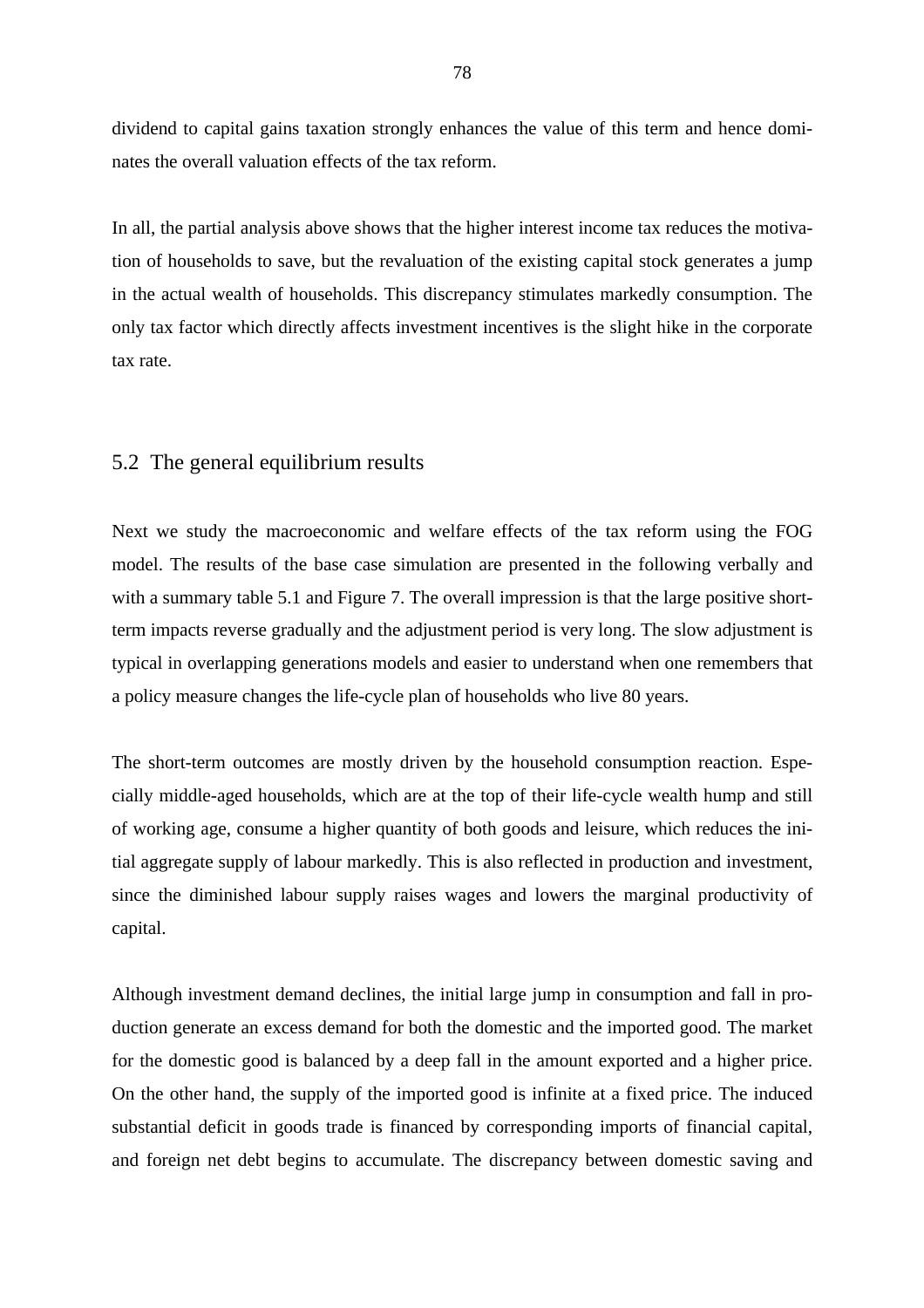investment is not allowed to affect the interest rate paid from foreign borrowing in the benchmark model.

When households have adjusted to the imbalance between current and optimal wealth and new household generations gradually replace the old ones, the consumption boom weakens and labour supply revives. The large fall in after-tax capital incomes forces households to increase their labour supply above the initial level even though the expansion of labour supply and weaker terms of trade spur a decline in wages. The supply reaction is so strong that it raises the steady state optimal capital stock and production marginally above their original amounts although the corporate tax rate is higher and the producer price has declined. The net effect of the paths of increasing labour supply and declining output price combined with the impact of the investment adjustment costs produce a slowly rising path of investment, see Figure 7A.

|                                 | 5 years | 10 years | 20 years | 50 years | 150 years |
|---------------------------------|---------|----------|----------|----------|-----------|
| Private production              | $-1.6$  | $-2.2$   | $-2.1$   | 0.0      | 1.2       |
| <b>Imports</b>                  | 6.2     | 4.0      | 1.0      | $-4.9$   | $-7.7$    |
| <b>Exports</b>                  | $-12.8$ | $-11.0$  | $-6.3$   | 8.6      | 16.9      |
| Private consumption             | 7.8     | 5.0      | 1.3      | $-5.4$   | $-8.9$    |
| Investment                      | $-3.4$  | $-3.3$   | $-2.7$   | $-0.9$   | 0.2       |
| Consumer price                  | 2.6     | 2.2      | 1.2      | $-1.5$   | $-2.9$    |
| Wages                           | 5.6     | 3.6      | 0.7      | $-3.9$   | $-5.4$    |
| Employment                      | $-2.2$  | $-2.0$   | $-1.1$   | 1.0      | 1.6       |
| Current account surplus/GDP     | $-4.0$  | $-3.8$   | $-3.4$   | $-1.4$   | 0.0       |
| Terms of trade (producer price) | 3.5     | 3.0      | 1.6      | $-2.1$   | $-3.8$    |
| Household wealth                | 34.7    | 18.3     | 5.2      | $-19.1$  | $-27.8$   |

**Table 5.1 The effects of the overall reform**

In the long term, the major fall in consumption and the revival of production turns the excess demand into an excess supply in the market for the domestic good and the price of the good falls. Households see the future fall in consumer prices, and postpone their consumption during the adjustment period.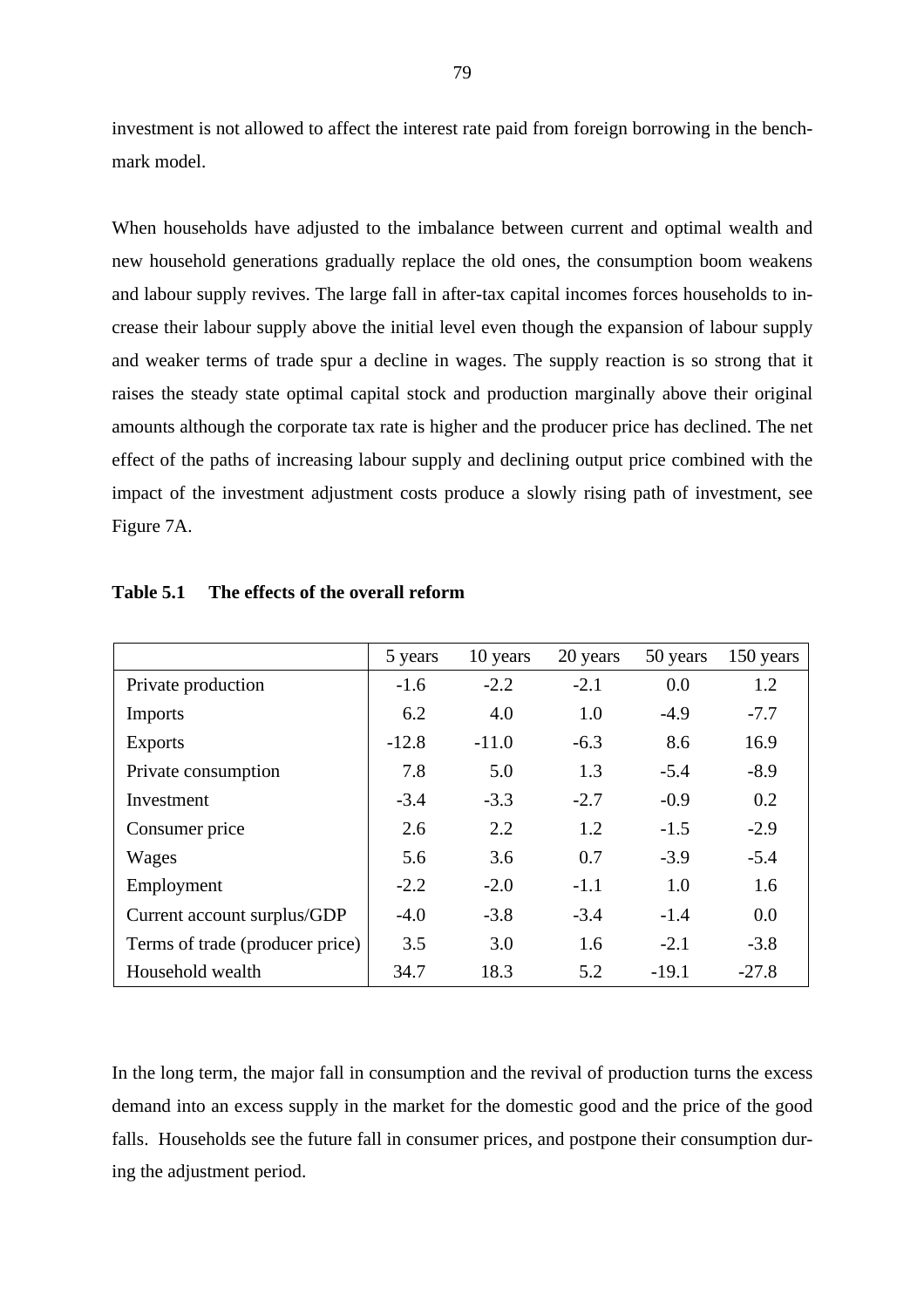Tax revenues jump in the first period due to the introduced capital gains taxation<sup>1</sup> and the increase in the receipts of the value added tax. Therefore the amount of transfers rises temporarily, as Figure 7G shows. In the new steady state the transfers distributed are markedly reduced by lower receipts of all other taxes than the corporate income tax. Even the receipts of the new interest income tax are negative, because the higher value of the firms crowds out bonds in the diminished household portfolios and the interest payments of the huge foreign debt are not taxed in source.

The permanently higher value of the domestically owned capital stock and the lower optimal life-cycle saving induces a substantial increase of firms' shares at the expense of bonds in the household portfolios. Actually, the bond markets are dominated in the new equilibrium by foreign investors, who invest both in public debt and the firms' debt. A major share of the domestic capital stock is therefore financed with foreign borrowing.

The hike in the interest income tax rate produces a large revaluation gain to all current shareholders, but it reduces at the same time the net yield of bonds, limiting markedly the welfare gain of the middle-aged generations who own most of them. The relative profit is biggest for the retired generations, but also the other currently living generations (except the youngest) benefit. The 50 - 55 year-old generation gains also from the larger bequest. The main losses are directed to the still unborn generations, which are burdened both with a lower real wage and lower after-tax rate of return on savings<sup>2</sup>.

The aggregate discounted sums indicate a gain of 7.1 per cent of GDP to the currently living households and to those not yet born a loss of 11.3 per cent of GDP. Summing up yields a reduction in welfare corresponding to 4.2 per cent of GDP.

Even though the assumption of taxing capital gains on accrual (i.e. during the first five-year unit period in the model) can be criticised, there are no empirically tested alternatives. We have moderated the effects of the assumption on intergenerational welfare by assuming that the existing generations (except the youngest one) own equal amount of shares and that the budget is balanced period-by-period with lump sum transfers of equal size.

The negative welfare effect would have been larger if there were no pension system, which reduces the need to save privately for the old age.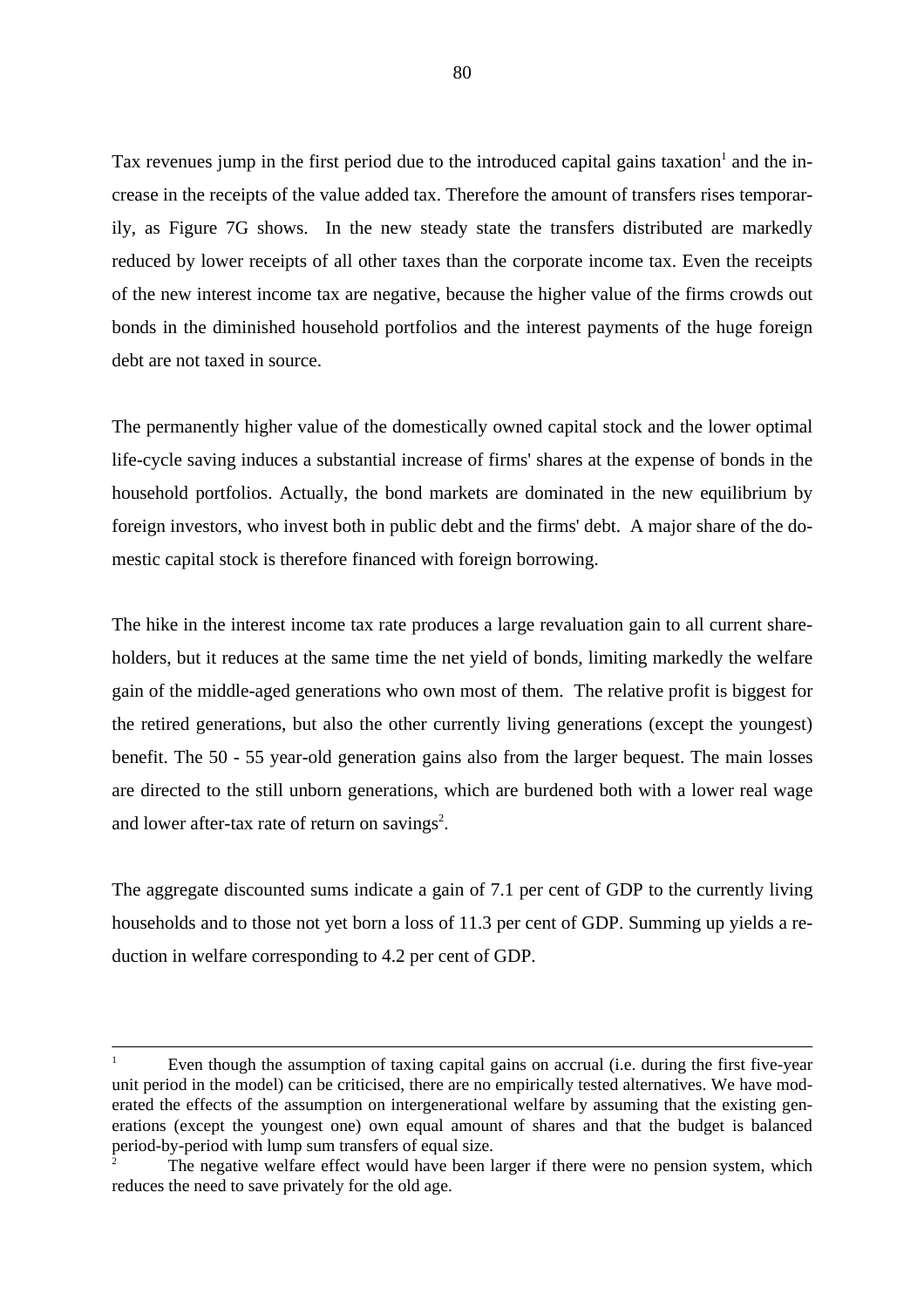

**Figure 7 The total tax reform in the base case and in the small open economy model**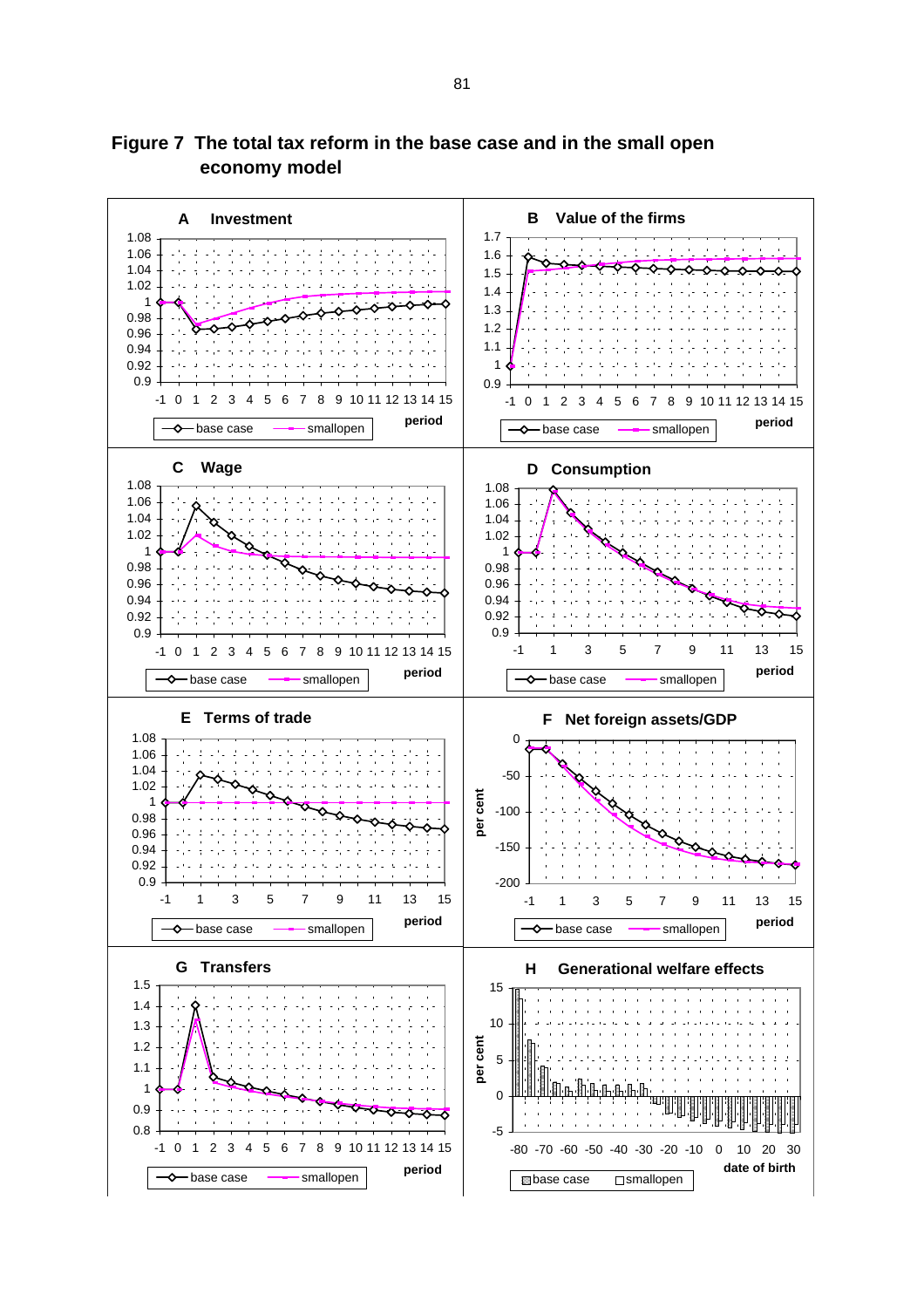The overall evaluation of the tax reform is therefore that the measure is hard to justify from the point of view of domestic households. There are also large international welfare transfers via shifts in the terms of trade, but they reverse in time so that their discounted sum is small.

The reform generates a minor efficiency loss linked with investment incentives, but the main efficiency problem is the strong distortion caused by the interest income tax on saving decisions. In a closed economy the shifts in saving and investment incentives would interact strongly. Therefore it is important to check the sensitivity of the results to modifications in the openness of the goods and capital markets. This sensitivity analysis is performed in the following section.

## 5.3 Open economy sensitivity analysis

The studies of tax reforms with open economy models have revealed that the international shifts in welfare can reverse the domestic welfare outcomes generated by closed economy models. For example, Perraudin and Pujol (1990) note that substituting a lump-sum tax for a wage tax can reduce domestic welfare if export demand is inelastic. Also, in the study of Broer and Westerhout (1993) changes in tax rates induce unexpected welfare results.

In this chapter we study the outcomes of alternative assumptions of modelling the openness of the economy. The first alternative is the case of a small open economy, in which both the export price and the interest rate are given from abroad<sup>1</sup>. The second set of simulations analyse the consequences of an alternative determination of the domestic interest rate.

It is necessary to specify exactly how this study defines a small open economy. In the simulation model it means that goods prices are fixed and determined in international markets, just as the interest rate on domestic bonds is. But we assume that the labour market is restricted to balance the domestic demand and supply of labour, which allows the wage to deviate from the international wage level. Another essential assumption is that equity markets are totally domestic, but are linked to the international bond market yield via the arbitrage condition of the domestic household investors. It implies that the required rate of return on capital is affected both by the foreign interest rate and the corporate and capital income taxation of domestic households. This is important to remember when we compare the outcomes of our model to the often cited statement that a residence-based capital income taxation does not affect the domestic investment in a small open economy, see e.g. Bovenberg (1994) pp. 123 - 124.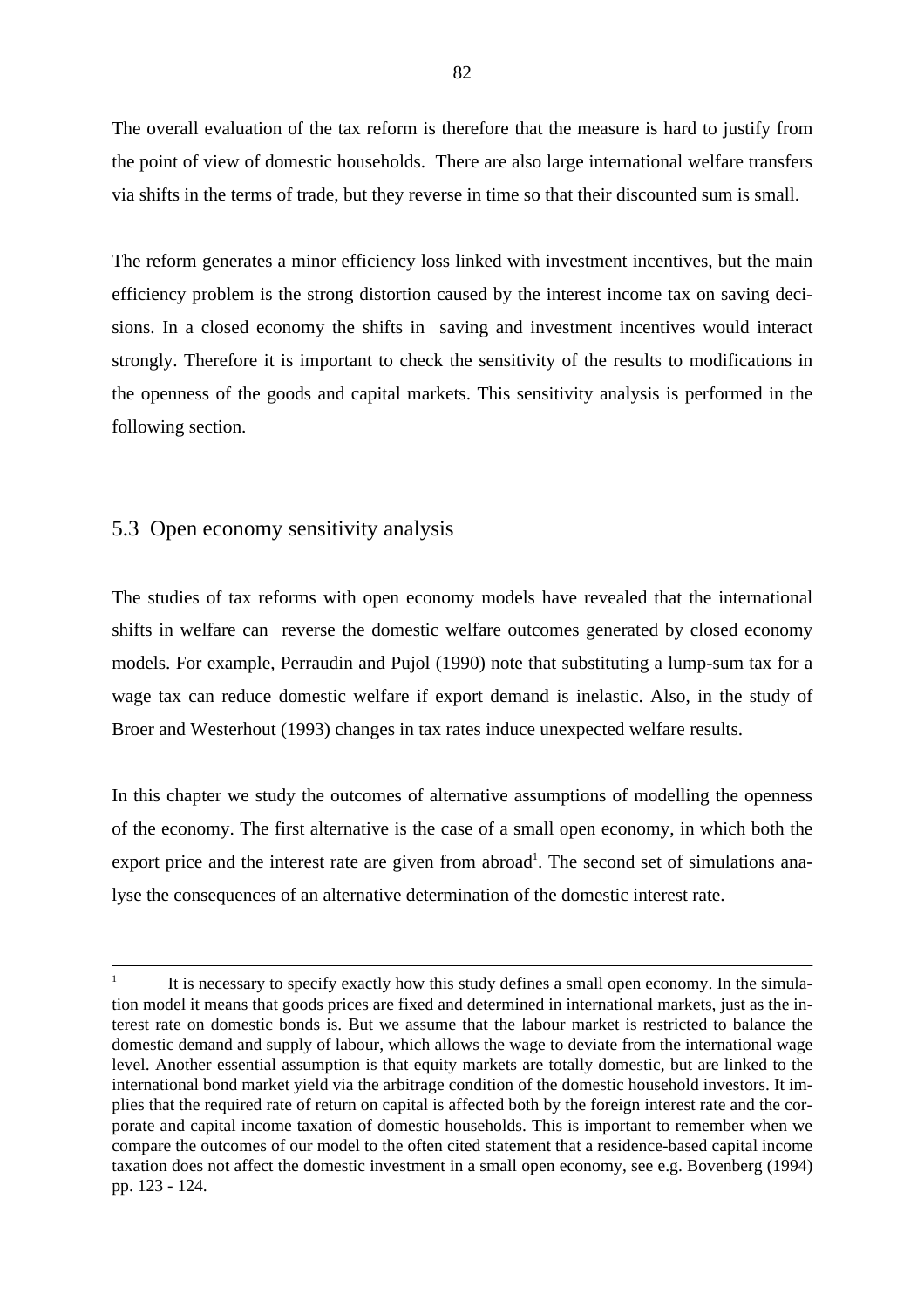When evaluating the decision problem of the private sector it is useful to remember that the implicit monopoly power of the country in the international capital and goods markets cannot be utilised by single decision makers in the model, because they are too small to have any effect on aggregate quantities and prices.

### **5.3.1 Small open economy: exogenous terms of trade**

Vennemo (1990) suggests that modellers who use the Armington assumption<sup>2</sup> in their models (as we do) should perform a sensitivity analysis with respect to the value of the elasticity of export demand. This is because the terms of trade changes can alter the welfare results profoundly<sup>3</sup>. This important note applies, of course, also to the elasticity between the imported and domestic good, because a high elasticity leads to the absorption of disturbances without large terms of trade changes.

Recall that in our model the exported amount  $X_t$  depends on the price elasticity of foreign demand as follows:

$$
X_t = x \left(\frac{p_t^d}{p_t^m}\right)^{\sigma^X},\tag{5.4}
$$

where x is a scaling constant,  $\frac{p_t^d}{n^m}$  describes the terms of trade, and  $\sigma^X$  is the price elasticity of  $\frac{p_t}{p_t^m}$  describes the terms of trade, and  $\sigma^X$ export demand. Empirical estimates typically produce fairly low absolute values for the elasticity, which means that exported goods are at least in the short term imperfect substitutes for foreign ones. The assumption of imperfect substitution gives rich adjustment-period dynamics in the model, because households and firms also consider the future changes in relative prices of the domestic and foreign good when they perform their intertemporal optimisation.

The openness of economies with respect to goods trade is in industrial countries comprehensive. Furthermore, the price elasticity is likely to increase when the studied time

<sup>&</sup>lt;sup>2</sup> See Armington (1969).

Melo and Robinson (1989) argue that the terms of trade and welfare effects are too large and so the assumption should not be used at all.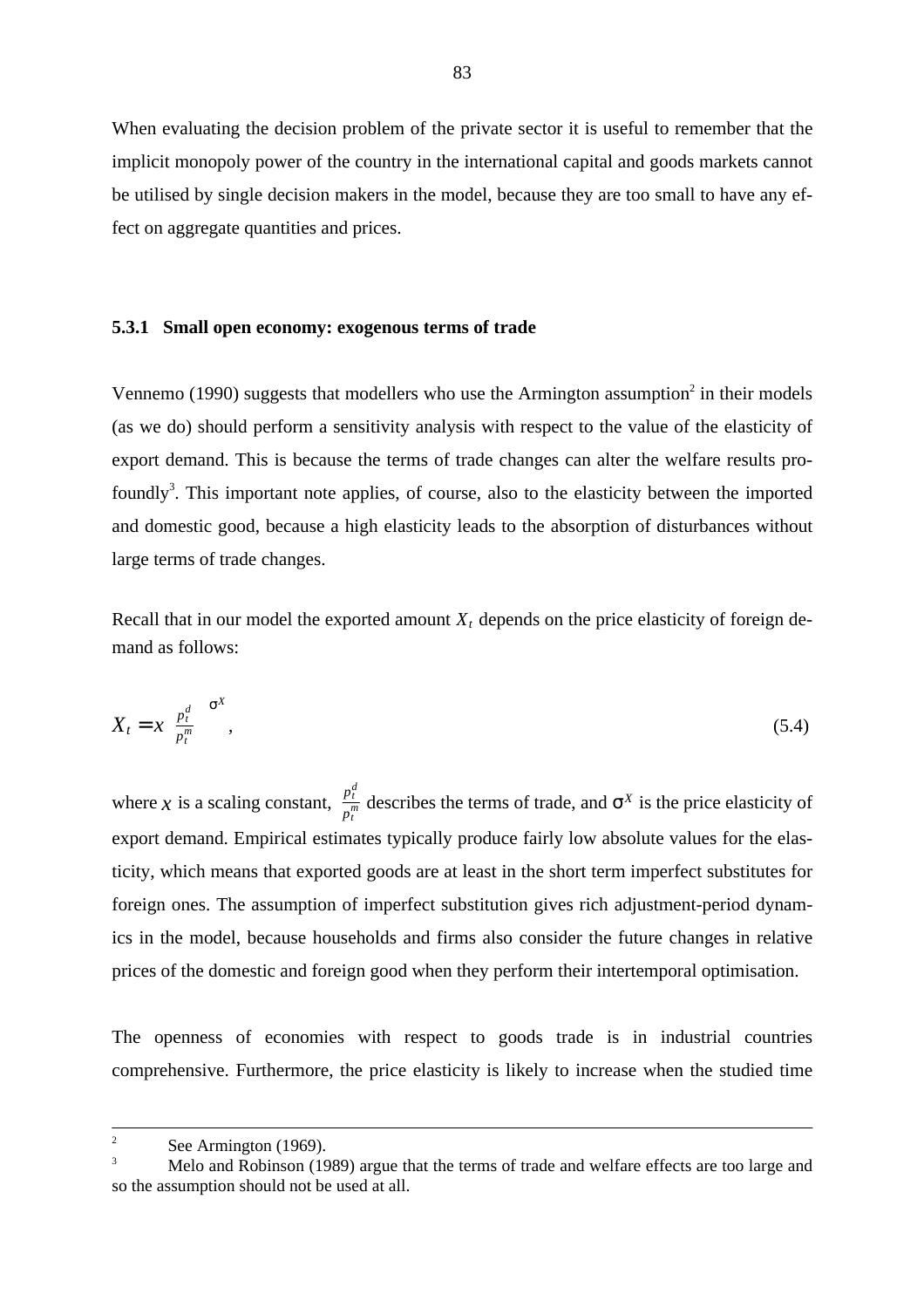horizon is extended <sup>4</sup>. Our sensitivity analysis described in the following takes an extreme position and assumes that the elasticity is infinite, i.e. the economy behaves as a price taker in the international markets. This assumption also fixes the domestic price level and thereby the terms of trade of the economy. In addition, it changes the initial equilibrium somewhat, suggesting that the outcomes are not exactly comparable to the baseline case results. Our detailed analysis indicates, however, that this feature does not affect the interpretations of the results generated by the small open economy version of the model.

The results are presented in Table 5.2 and Figure 7 (with legend *base case* for the base case and *smallopen* for the fixed price case). Compared to the results of the previous chapter, the difference is that there are no price reactions in the market for the domestic good, which could dampen the adjustment of supplied and demanded quantities. Therefore, quantities converge faster to their new equilibrium. One should remember that the sector-specific intertemporal budget constraints guarantee that the economy will end up with a current account balance also with fixed goods prices and interest rate (if there were a fixed rate of productivity growth, the current account/GDP would stabilise eventually).

The initial excess supply of the domestic good is in the small open economy case absorbed in the world markets without any price reactions. Since there is no positive effects from producer prices, the initial jump in household wealth and the hike in real wages are less pronounced. But the future decline in labour income is not as deep either, and so there is not much difference in the consumption path during the first 50 years.

Also, the initial reaction of the capital stock is somewhat surprising. Even though there is no major difference in labour supply and the price of the produced good, and thereby the marginal product of capital is lower in the small open economy case, the capital stock falls less. The explanation for this is the adjustment costs of capital. Since firms know that future profitability rises along with the higher labour supply and there will be no negative effect

We focus in this study on the impacts of the tax reform. The small open economy assumptions are, however supported in the Finnish case by the later adopted single currency, which eliminated most exchange rate risks and enhanced the possibilities to compare prices between the EMU countries. Together with the future (market driven or harmonised) convergence of rates of indirect taxation and development of information technology, they intensify the competition in the goods markets substantially. Therefore, it is likely that the price elasticity of Finnish exports will rise in the future.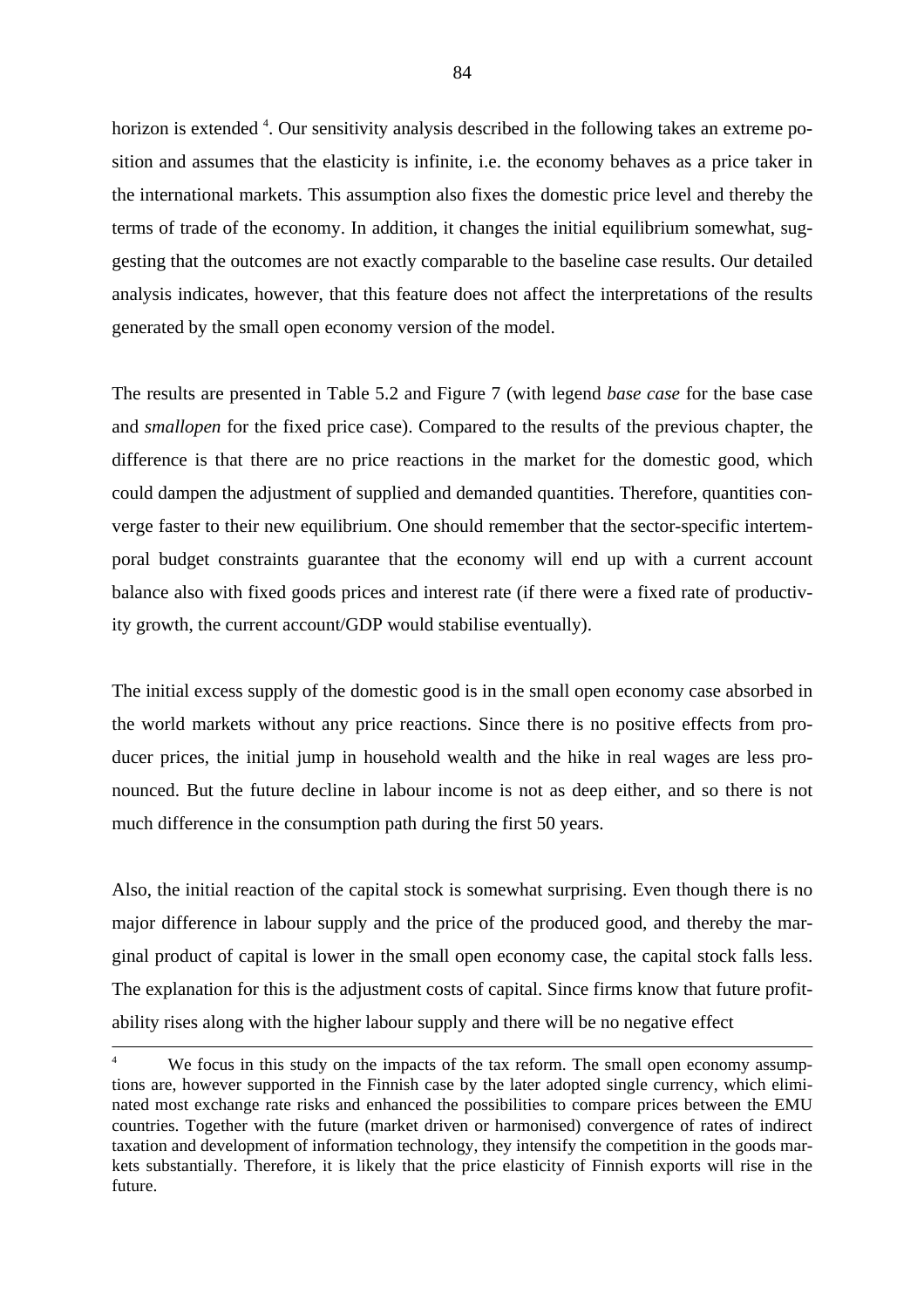from lower future output price, it is now optimal to moderate the reduction in the initial capital stock. This is an excellent example of how the paths of consumption and investment are determined as a result of intertemporal planning.

|                                 | 5 years | 10 years | 20 years | 50 years | 150 years |
|---------------------------------|---------|----------|----------|----------|-----------|
| Private production              | $-1.8$  | $-2.2$   | $-1.4$   | 1.2      | 1.7       |
| Imports                         | 3.5     | 1.9      | 0.1      | $-2.6$   | $-3.6$    |
| <b>Exports</b>                  | $-16.3$ | $-14.0$  | $-6.5$   | 12.3     | 17.4      |
| Private consumption             | 7.6     | 4.8      | 1.0      | $-5.2$   | $-7.3$    |
| Investment                      | $-2.7$  | $-2.1$   | $-0.7$   | 1.1      | 1.4       |
| Consumer price                  | 0.0     | 0.0      | 0.0      | 0.0      | 0.0       |
| Wages                           | 2.0     | 0.8      | $-0.3$   | $-0.6$   | $-0.7$    |
| Employment                      | $-2.5$  | $-2.1$   | $-1.0$   | 1.1      | 1.5       |
| Current account surplus/GDP     | $-5.1$  | $-4.9$   | $-4.0$   | $-1.0$   | 0.0       |
| Terms of trade (producer price) | 0.0     | 0.0      | 0.0      | 0.0      | 0.0       |
| Household wealth                | 30.0    | 12.5     | $-0.8$   | $-20.7$  | $-24.5$   |

**Table 5.2 The overall reform in a small open economy**

The welfare comparison of Figure 7H shows that the initial welfare gain (4.1 per cent of GDP) as well as the loss of the future household generations  $(8.4 \text{ per cent of GDP})$  are dampened in the small open economy due to the stable price of the domestic good. Furthermore, international welfare transfers are ruled out.

### **5.3.2 Endogenous domestic interest rate**

Another important feature of the model is the determination of the domestic interest rate. We have compared the effects of the tax reform in three cases of interest rate determination.<sup>5</sup> In the base case international bond markets are perfect and the domestic interest rate follows the foreign rate. There is, however, a lot of evidence of segmentation of global capital markets.<sup>6</sup> Home preference is most evident in equity markets, but the permanent differences in real

<sup>5</sup> These interest rate determination rules have been used also in Lassila, Palm and Valkonen (1997b), which studies the effects of pension policies.

See e.g. Feldstein (1994).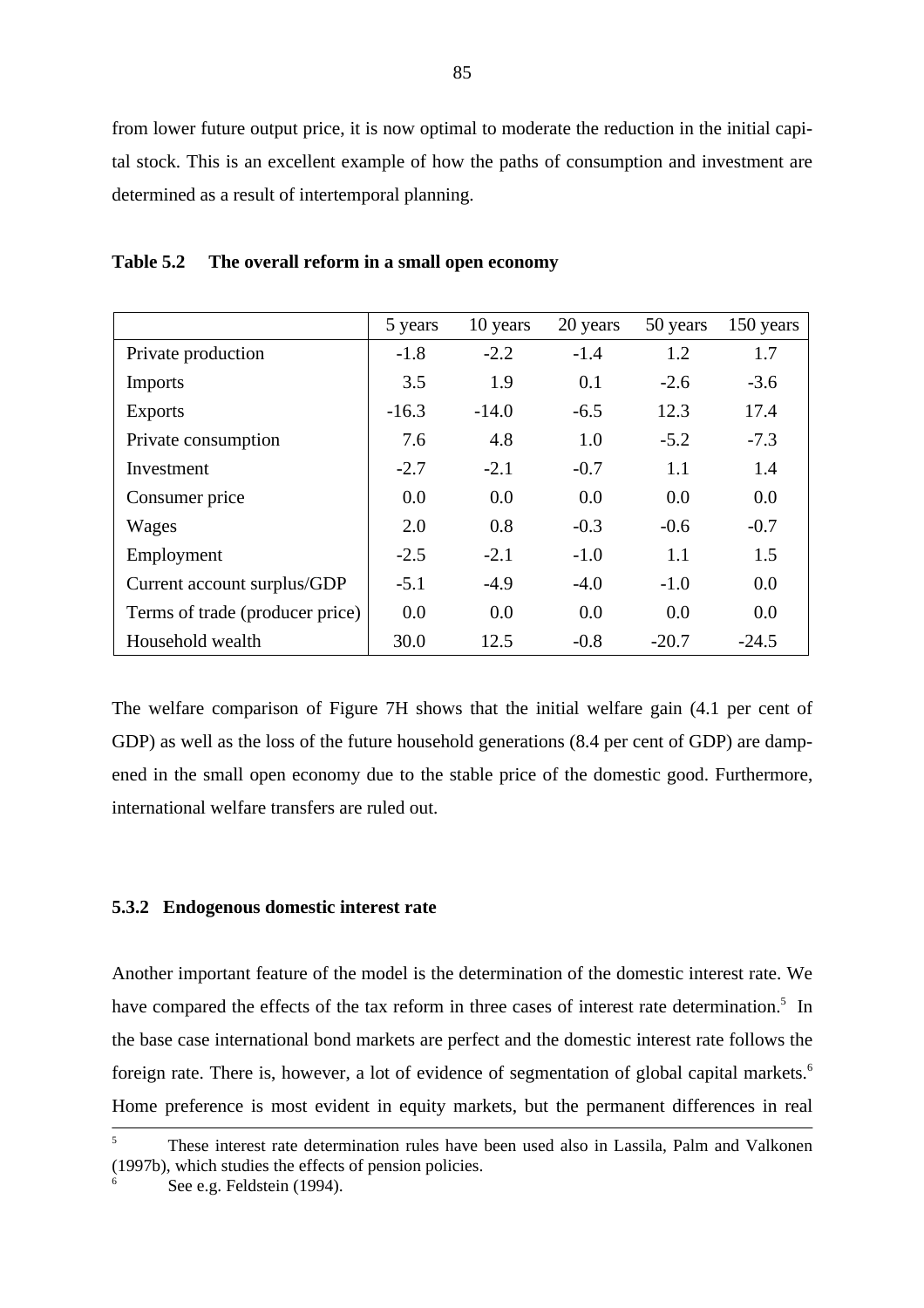interest rates of various countries reveal also the imperfect substitutability of bonds. We have developed two alternative mechanisms to express the home preference of bonds<sup>7</sup>, namely a flow equilibrium model and a portfolio balance model.

It is important to note that the future change in the real exchange rate (which is in our case the terms of trade) does not have any effect on the domestic interest rate, because the interest rate is denominated in foreign prices. The home preference is based on either risk or liquidity considerations, which are not explicitly modelled here<sup>8</sup>. We assume in the following that both the terms of trade and the domestic interest rate is determined in markets where domestic and foreign goods and bonds are not perfect substitutes.

In **the flow equilibrium model** the domestic interest rate  $r_t^d$  rises above the foreign interest rate  $r_t^f$  when the current account is running a deficit, and vice versa:

$$
r_t^d = r_t^f - \frac{A_t^f - A_{t-1}^f}{\varpi Q_t} \tag{5.5}
$$

where  $\overline{\omega}$  is a parameter which determines the sensitiveness of the interest rate differential to the ratio of current account surplus  $A_t^f - A_{t-1}^f$  to gross domestic product  $Q_t$ . With a chosen value of 4 for the elasticity parameter, the reaction of the interest rate is modest.

In this no-growth version of the model, the sector-specific budget constraints gradually restore the current account balance after a shock. Therefore the domestic interest rate returns in the flow equilibrium model to the level of international rates in the long term. This also implies that the economy ends in the same equilibrium as in the fixed interest rate case<sup>9</sup>. The macroeconomic and welfare implications of the adjustment phase nevertheless deviate.

<sup>7</sup> Our view should be separated from two-country studies, in which each country is large enough to affect the international interest rate, see e.g. Sibert (1990). In these models there may e.g. be interaction between capital and goods markets in the other country, which affects export demand.

<sup>8</sup> Goulder and Eichengreen (1989) derived the demand of assets from utility maximisation of personal investors, but did not justify the home preference in more detail in their perfect foresight model either. One of their results is that, if international capital mobility is allowed to be free, promoting saving or investment creates different outcomes.

If there were growth in the economy, it would end on the same growth path. Comparing the results after 150 years in Tables 5.1 and 5.3 shows that there is some minor discrepancy. This unveils that the economy has not yet exactly reached the final equilibrium.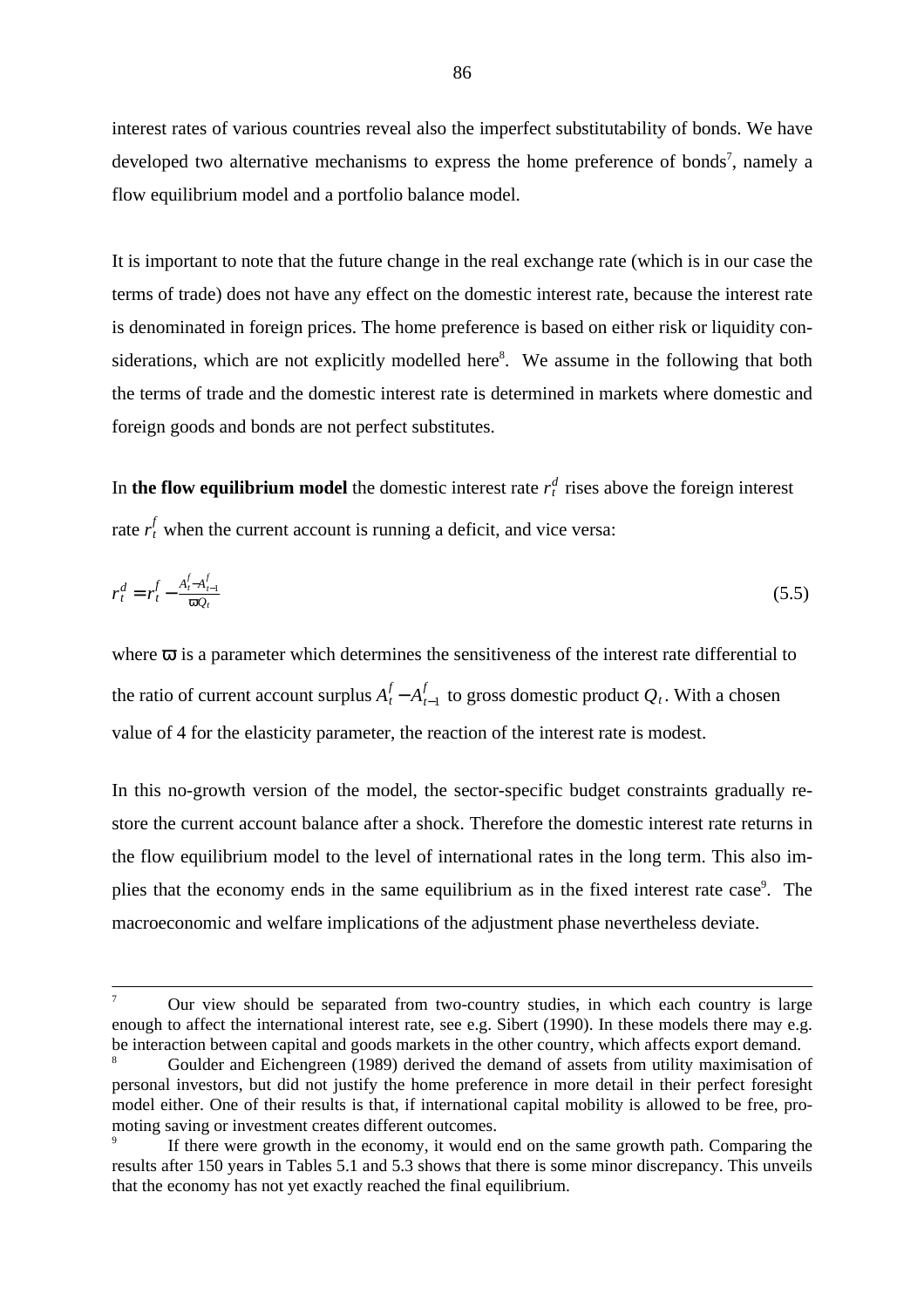The simulation results are presented in Table 5.3 and compared in Figure 8 to the ones simulated with the base case model version.

The interest rate reaction mitigates the short-term increase in consumption and aggravates the loss in investment. The less pronounced rise in consumption is due both to the direct stimulating effect on saving and the dampened jump in wealth, since the future dividend flow is now discounted with a higher rate. The limited discrepancy of saving and investment is reflected in the accumulation of foreign net debt, which is substantially slower during the first 50 years, see Figure 8F.

|                                 | 5 years | 10 years | 20 years | 50 years | 150 years |
|---------------------------------|---------|----------|----------|----------|-----------|
| Private production              | $-1.4$  | $-2.8$   | $-3.6$   | $-1.7$   | 1.2       |
| <b>Imports</b>                  | 4.1     | 2.2      | $-0.3$   | $-5.0$   | $-7.7$    |
| <b>Exports</b>                  | $-8.1$  | $-8.6$   | $-7.0$   | 4.9      | 16.7      |
| Private consumption             | 6.9     | 4.2      | 0.8      | $-5.2$   | $-8.9$    |
| Investment                      | $-6.1$  | $-6.5$   | $-6.4$   | $-3.6$   | 0.1       |
| Consumer price                  | 1.6     | 1.7      | 1.4      | $-0.9$   | $-2.9$    |
| Wages                           | 3.9     | 1.9      | $-0.8$   | $-4.5$   | $-5.4$    |
| Employment                      | $-1.9$  | $-1.8$   | $-1.2$   | 0.7      | 1.6       |
| Current account surplus/GDP     | $-2.6$  | $-2.8$   | $-2.8$   | $-1.7$   | 0.0       |
| Terms of trade (producer price) | 2.1     | 2.3      | 1.8      | $-1.2$   | $-3.8$    |
| Household wealth                | 32.1    | 17.9     | 7.1      | $-15.8$  | $-27.7$   |
| Interest rate                   | 3.3     | 3.3      | 3.3      | 3.2      | 3.0       |

**Table 5.3 The overall reform with an interest rate link to the current account balance**

When the domestic interest rate is allowed to respond to the imbalance in the bond market, it mitigates some of the price reactions in the labour market and in the market for the domestic good. This can be seen in Figures 8C and 8E. It is, however, useful to keep in mind that reaching the same equilibrium requires that the adjustment must be correspondingly more pronounced at some later stage in the flow equilibrium model.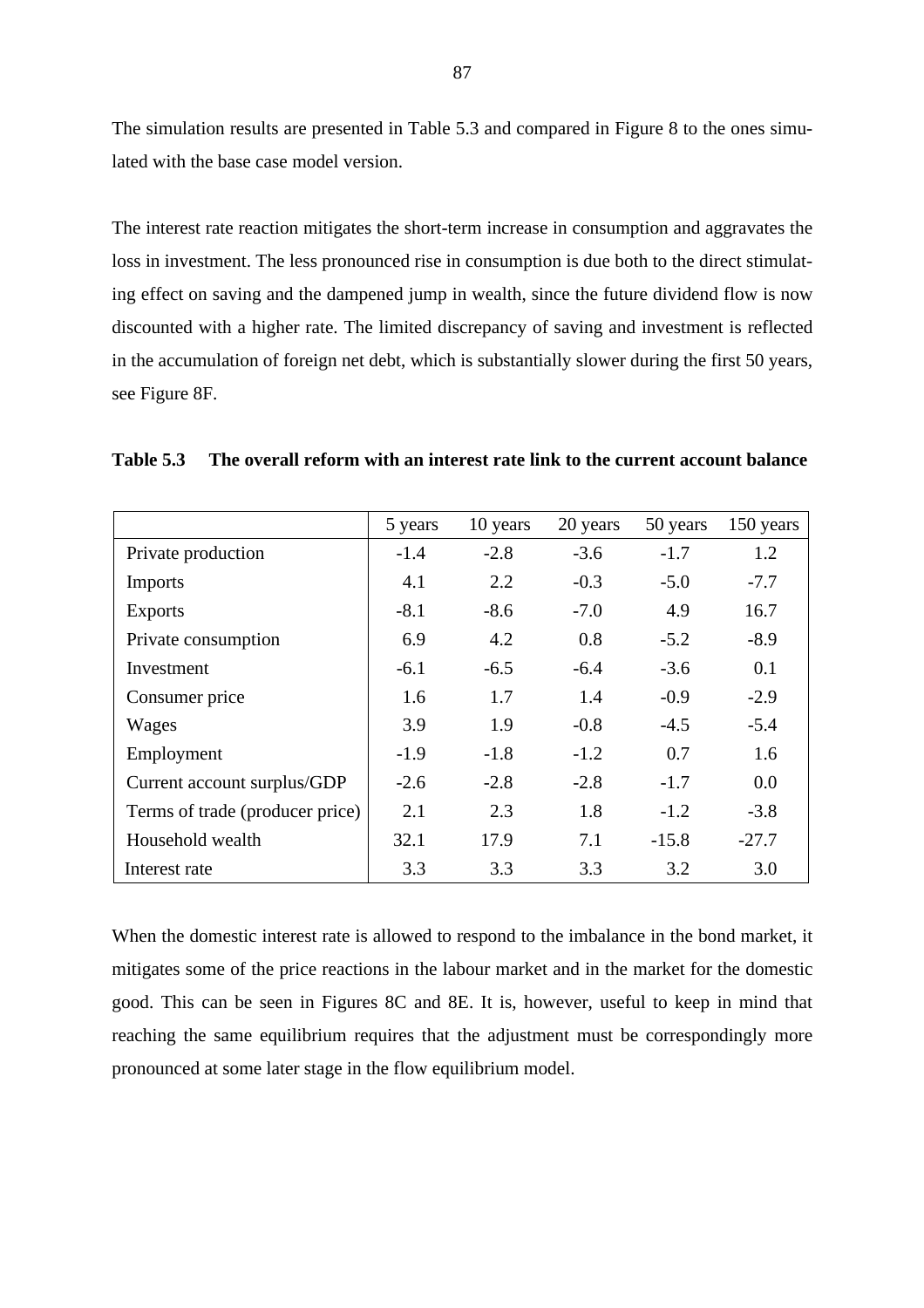

**Figure 8 The tax reform in the base case and in the flow equilibrium model**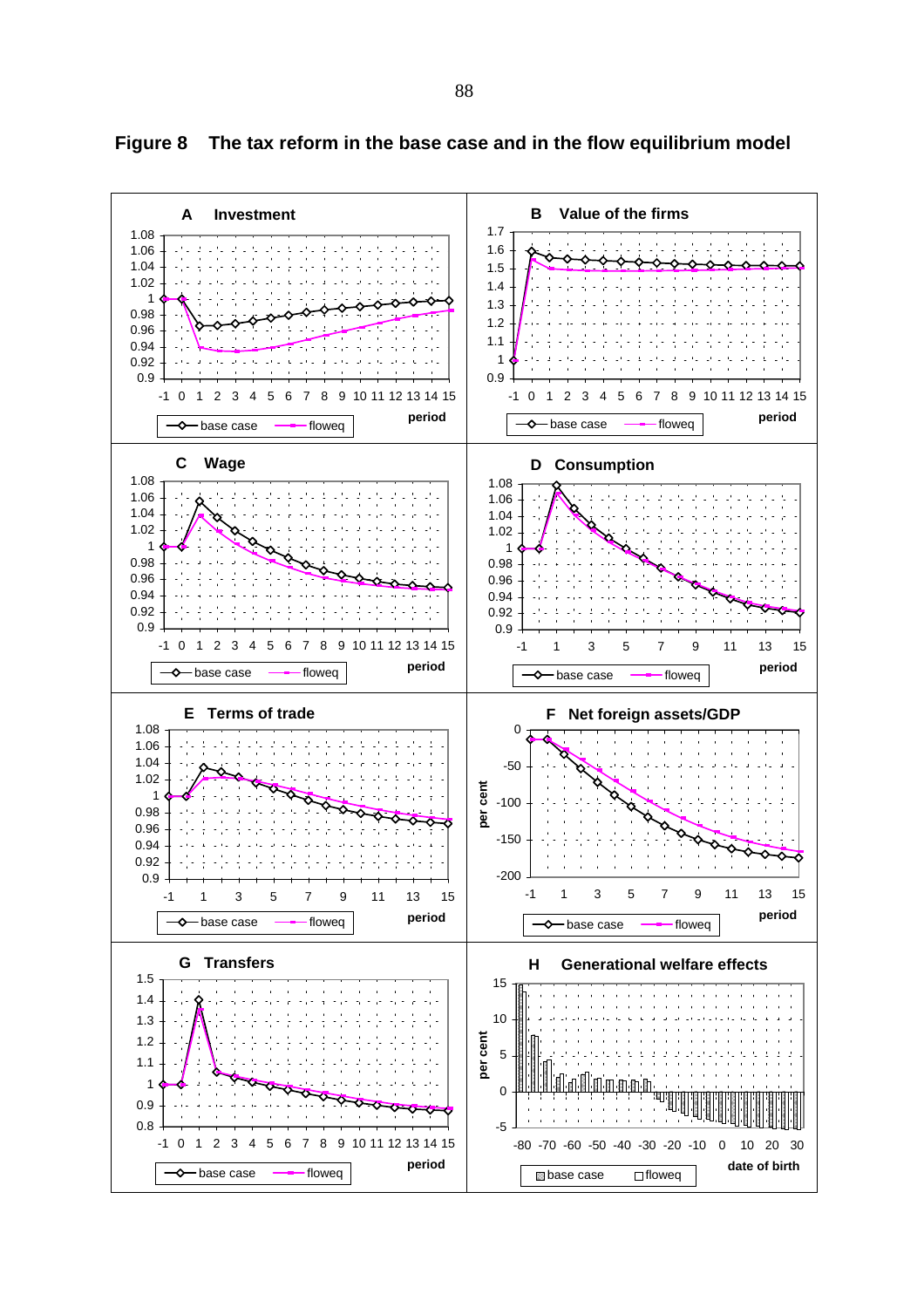This later adjustment stage can be described as follows. The saving incentive fades when the current account approaches zero and the interest rate shifts back to its initial level. During the process, the consumption which is foregone will be realised later as savings are taken in use. Respectively, the negative effect of a higher interest rate on investment abates gradually, and apart from falling more rapidly, the capital stock also revives faster in the flow equilibrium model than in the fixed interest rate case. Therefore, being temporary, the hike in the interest rate does not have any permanent effects on the economy.

The welfare effects presented in Figure 8H show little variation. The middle-aged and several of the youngest retired generations are better off, since in their portfolios the dominating asset is bonds, which now yield a higher interest rate. For all other currently living generations the less pronounced positive share revaluation and wage outcomes dominate. Also for many of the still unborn generations the outcome seems to be worse in the flow equilibrium case. Calculation of the discounted sum of welfare transfers gives, however, an interesting result. The higher discount rate reduces the sum of future losses marginally below the one generated by the benchmark model. Therefore also the aggregate domestic welfare shift is slightly less negative (3.8 per cent of GDP).

Another interesting issue is the welfare of foreign households. Most likely, the current elderly foreigners gain marginally, since their investment in foreign (from their point of view) bonds now yield more and the loss due to the terms of trade is smaller. The position of the current young and many future foreign household generations is, however, weaker because they do not gain from the variation in the terms of trade. The overall international welfare transfer is, therefore, limited.

**The portfolio adjustment model** is based on the idea that foreign investors require permanent changes in returns to permanently change the share of domestic bonds in their portfolios. Therefore the current amount of debt  $A_t^f$  related to the initial equilibrium level<sup>1</sup>  $A_0^f$  (scaled with the value of the gross domestic product  $Q_t$ ) determines the sign and size of

We have chosen for the relevant standard of comparison the net position in the initial equilibrium. Anther possible choice would have been zero debt. There is not much difference since the initial net debt/GPD ratio was low (12.7 per cent). Also, the high credit ratings of major Finnish borrowers support the choice, since they show that the international investors did not consider the initial debt as a problem.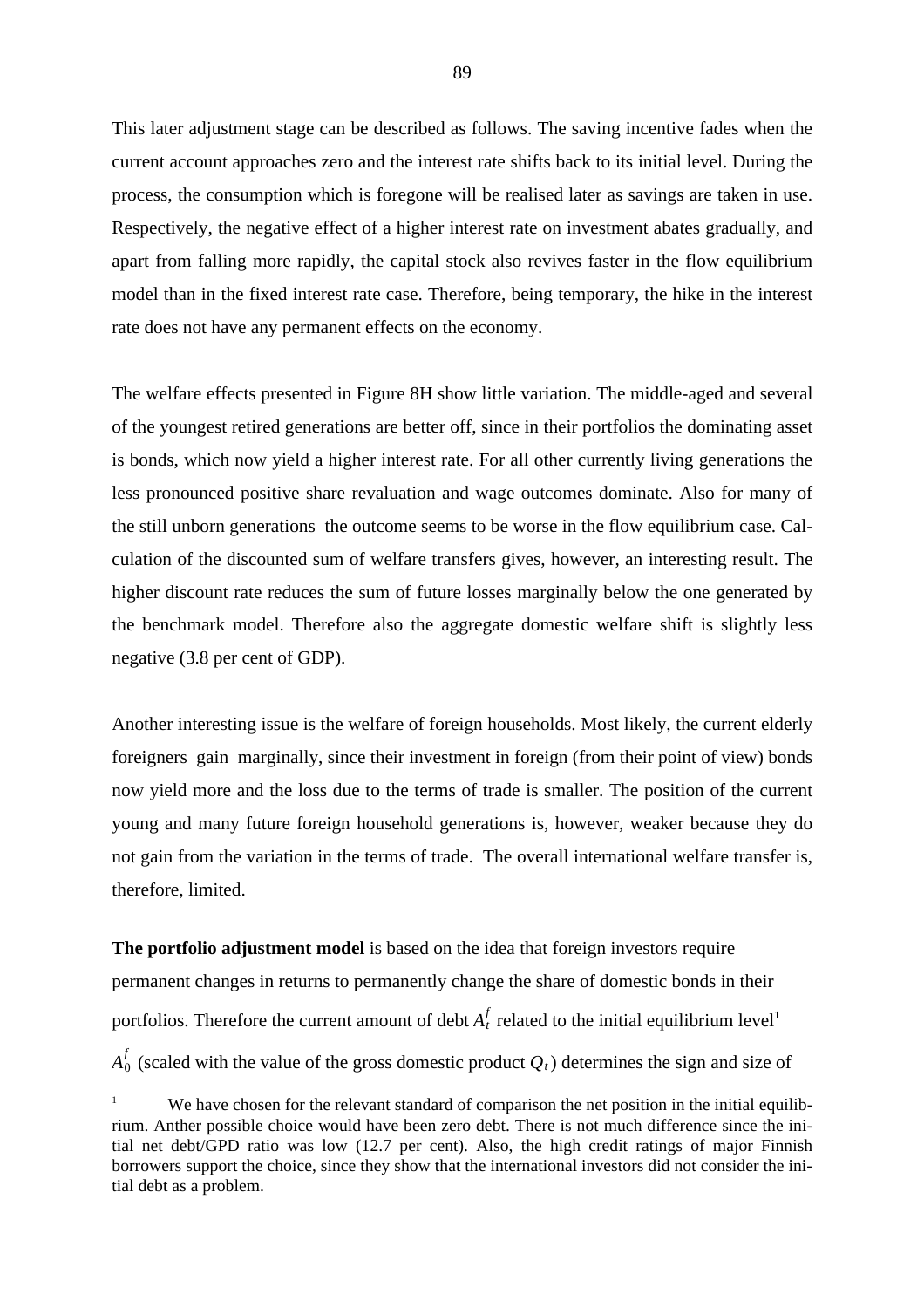the difference between domestic and foreign interest rates as follows:

$$
r_t^d = r_t^f - \frac{A_t^f - A_0^f}{\varpi Q_t},\tag{5.6}
$$

where  $\overline{\omega}$  is the parameter which this time determines the sensitiveness of the interest rate differential to the debt factor. Now current account imbalances and thereby changes in the net debt position of the country produce permanent changes in the domestic interest rate. We consider that the portfolio adjustment model has stronger justifications in terms of the theory of finance and should therefore be preferred to the flow equilibrium model.

Compared to the effects of the tax reform in the flow equilibrium model, the initial reactions to the tax reform are alike. The tax reform discourages household saving due to the lower after-tax return, and the ensuing current account deficit raises the domestic interest rate. The perfect foresight firms now perceive, however, that the required rate of return is permanently higher. On impact, the firms reduce investment and the capital stock radically. Also the household consumption enhancement is more limited. The higher interest rate dampens the initial jump in share values and household wealth, but also moderates the negative effect of the interest income tax hike on the yield on saving, see Figures 9A, 9B and 9D.

The aggregate outcome in the market for the domestic good is that the short-term excess demand and the jump in the price are now less pronounced than both in the base case and in the flow equilibrium model. But the long-term price reaction differs, too. Even though domestic demand is even lower, while the consumption boom has faded and investment activity has adjusted to the higher return requirement, so is the supply of the domestic good. Therefore the output price declines approximately to the initial level.

One could expect that the labour income of households falls markedly because of the reduced capital stock. This is indeed the case, but at the same time steady-state consumption decreases marginally less than in the baseline case. Why is that? The explanation is the heavily increased capital incomes. Both the optimal amount of wealth and the return on financial investment are now considerably higher. The higher return on saving compensates also most of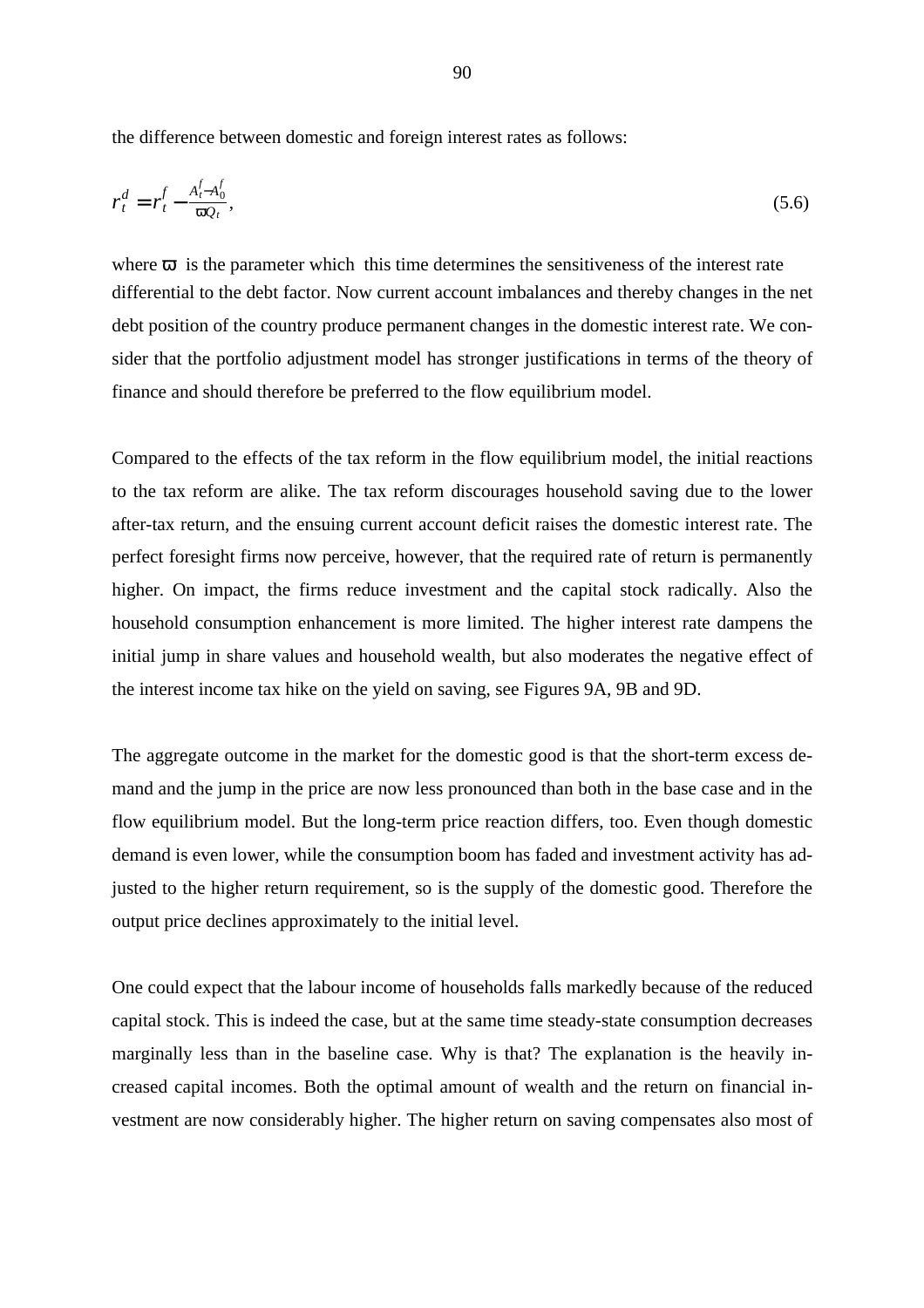the utility loss induced by lower wages, which explains the fairly similar utility effects in the adjacent Figure 9H.

|                                 | 5 years | 10 years | 20 years | 50 years | 150 years |
|---------------------------------|---------|----------|----------|----------|-----------|
| Private production              | $-1.2$  | $-2.7$   | $-4.7$   | $-7.0$   | $-8.0$    |
| <b>Imports</b>                  | 3.1     | 0.5      | $-2.8$   | $-7.8$   | $-9.9$    |
| <b>Exports</b>                  | $-5.8$  | $-5.2$   | $-4.3$   | $-1.3$   | 0.1       |
| Private consumption             | 6.2     | 3.2      | $-0.4$   | $-5.7$   | $-8.2$    |
| Investment                      | $-6.8$  | $-8.5$   | $-11.1$  | $-14.9$  | $-16.1$   |
| Consumer price                  | 1.1     | 1.0      | 0.8      | 0.2      | 0.0       |
| Wages                           | 3.0     | 0.5      | $-3.1$   | $-8.1$   | $-9.8$    |
| Employment                      | $-1.6$  | $-1.5$   | $-1.1$   | 0.0      | 0.2       |
| Current account surplus/GDP     | $-1.9$  | $-1.5$   | $-1.1$   | $-0.4$   | 0.0       |
| Terms of trade (producer price) | 1.5     | 1.4      | 1.1      | 0.3      | 0.0       |
| Household wealth                | 31.1    | 17.8     | 9.2      | $-4.3$   | $-8.5$    |
| Interest rate                   | 3.2     | 3.4      | 3.6      | 4.0      | 4.1       |

**Table 5.4 The overall reform with an interest rate link to the foreign debt position**

In fact, since the steady-state consumption of both goods and leisure are greater, it is not immediately clear why the utility figure shows a marginally larger permanent welfare loss. The explanation is the life-cycle timing of the welfare shifts. The labour income deprivation is discounted less than the gains in capital incomes, which accrue later in the lifetime. The higher discount rate mitigates also the importance of the losses of future generations (now 9 per cent of GDP) in the overall evaluation of the reform. The discounted sum of all the domestic welfare changes is, correspondingly, limited to -1.9 per cent of GDP.

The permanent utility shift abroad in the form of weaker terms of trade is now eliminated, but the interest cost per unit of foreign net debt is larger than in the base case. Therefore the amount of the international welfare shift is ambiguous and also sensitive to the price elasticity of foreign trade and the interest rate elasticity of capital flows.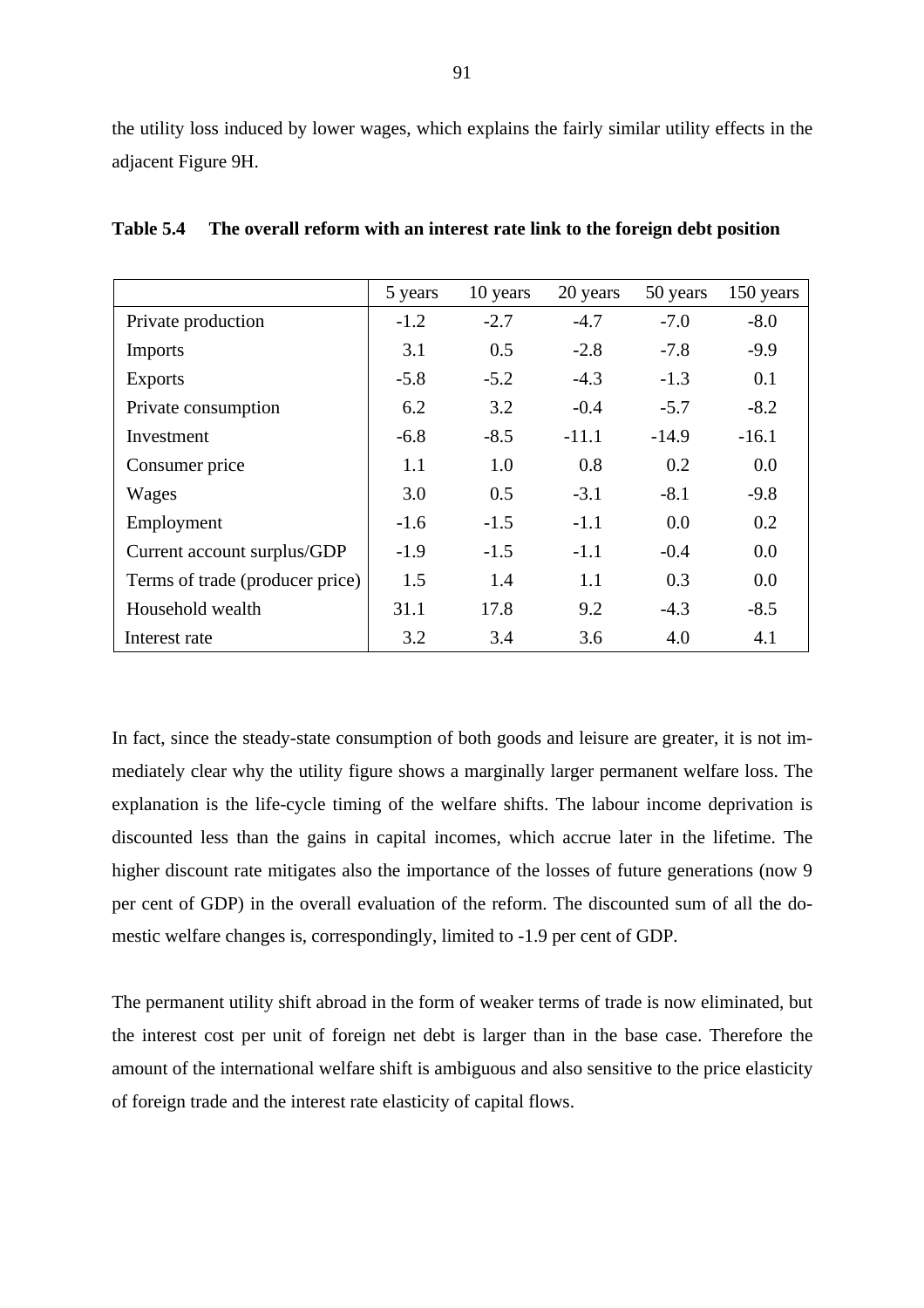

**Figure 9 The tax reform in the base case and in the portfolio balance model**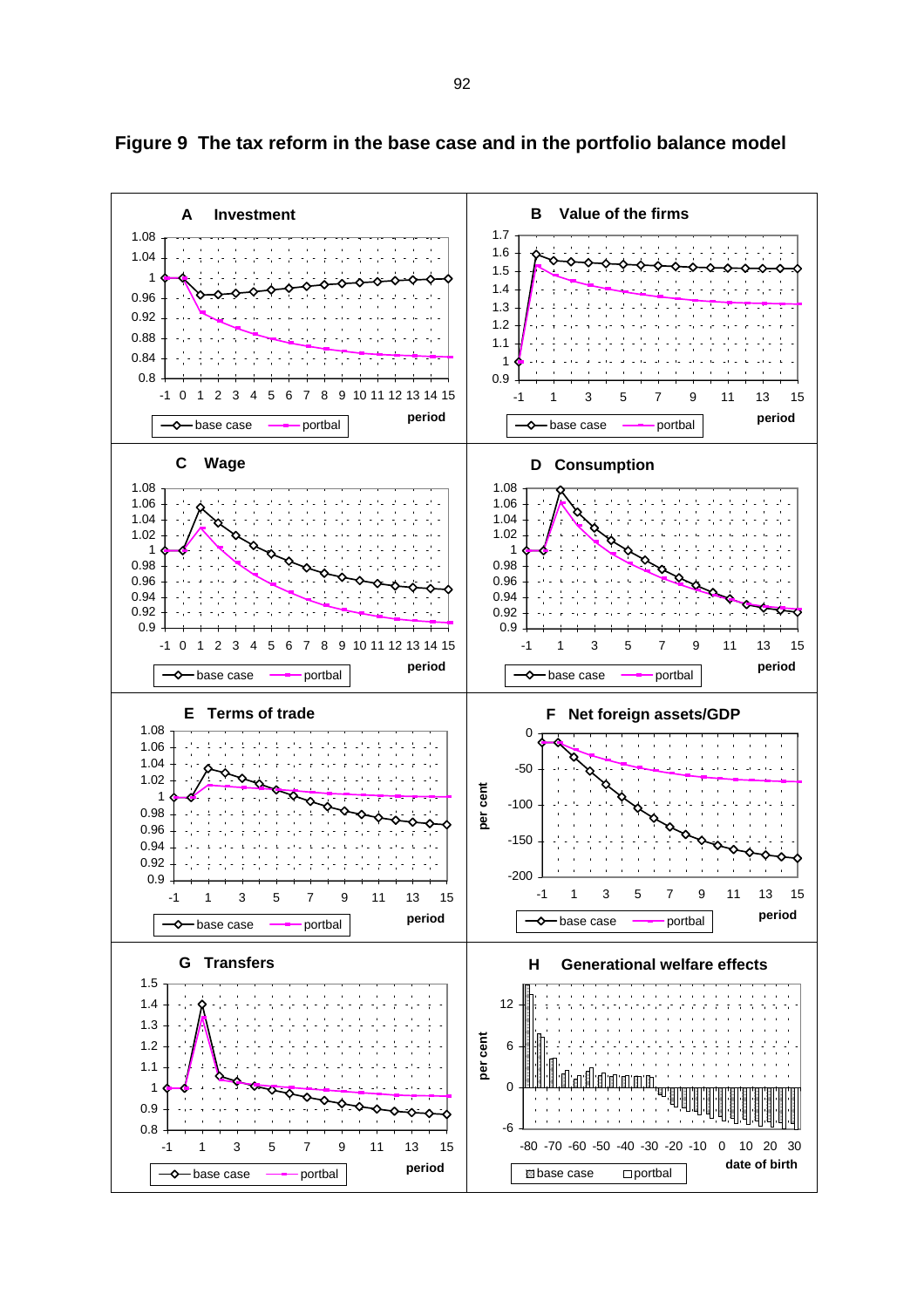The markedly smaller welfare loss of the domestic households suggests that in our case the interest rate elasticity of capital flows dampens the international shift of resources. One should, however, note, that foreign countries use the world market rate to discount the welfare outcomes from their point of view.

The open economy sensitivity analysis generates three main implications. The first insight is that if both the interest rate and the terms of trade are determined in markets where substitution is less than perfect, the need for the other price to adjust is mitigated when compared to the case in which domestic agents are price-takers in one of the markets. Price reactions also affect the adjustment paths of quantities and curb the external imbalance caused by fiscal policy measures, which is most clearly seen when one compares the simulation results in the small open economy and portfolio adjustment models.

The main welfare shifts take place in all cases between the various domestic household generations. The international welfare transfers due to the endogenous price reactions in goods and capital markets should, however, also be kept in mind. The scale of the international welfare effects depend on the relevant elasticities, but also on the openness of the economy (measured e.g. by foreign trade/GDP ratio) and the initial net foreign asset position. We know that there are no such intergenerational shifts if there are no changes in prices, i.e. in a small open economy where substitutability is perfect. The results of this study show, however, that it is not clear whether the intergenerational welfare shifts are larger if the substitutability is imperfect in just one of the markets (goods or capital) or if it is imperfect in both of them. This is because the reaction of one price dampens the need for the other to change.

The third implication concerns policy recommendations. Although private sector agents are too small to utilise implicit monopoly power in the trade of goods and capital, governments should take the endogeneity of the prices into account when carrying out tax reforms<sup>1</sup>. One

<sup>1</sup> The link between the optimal tax policy and the implicit monopoly power of the country in the international capital and goods markets has been noted also earlier. The trade literature has suggested that in the case of monopoly power it is beneficial to restrict or tax exports. Also a country which is a net demander of capital in imperfect markets (as in our case) should try to limit demand, if acting in isolation. The policy is not, however, necessarily optimal from the point of view of worldwide welfare, see e.g. Gordon and Varian (1989). The problem with comparing the results of these studies to ours is that either they are often based on static models or the households have an infinite planning horizon, which rules out intergenerational welfare shifts (among the exceptions are e.g. Engel and Kletzer 1990).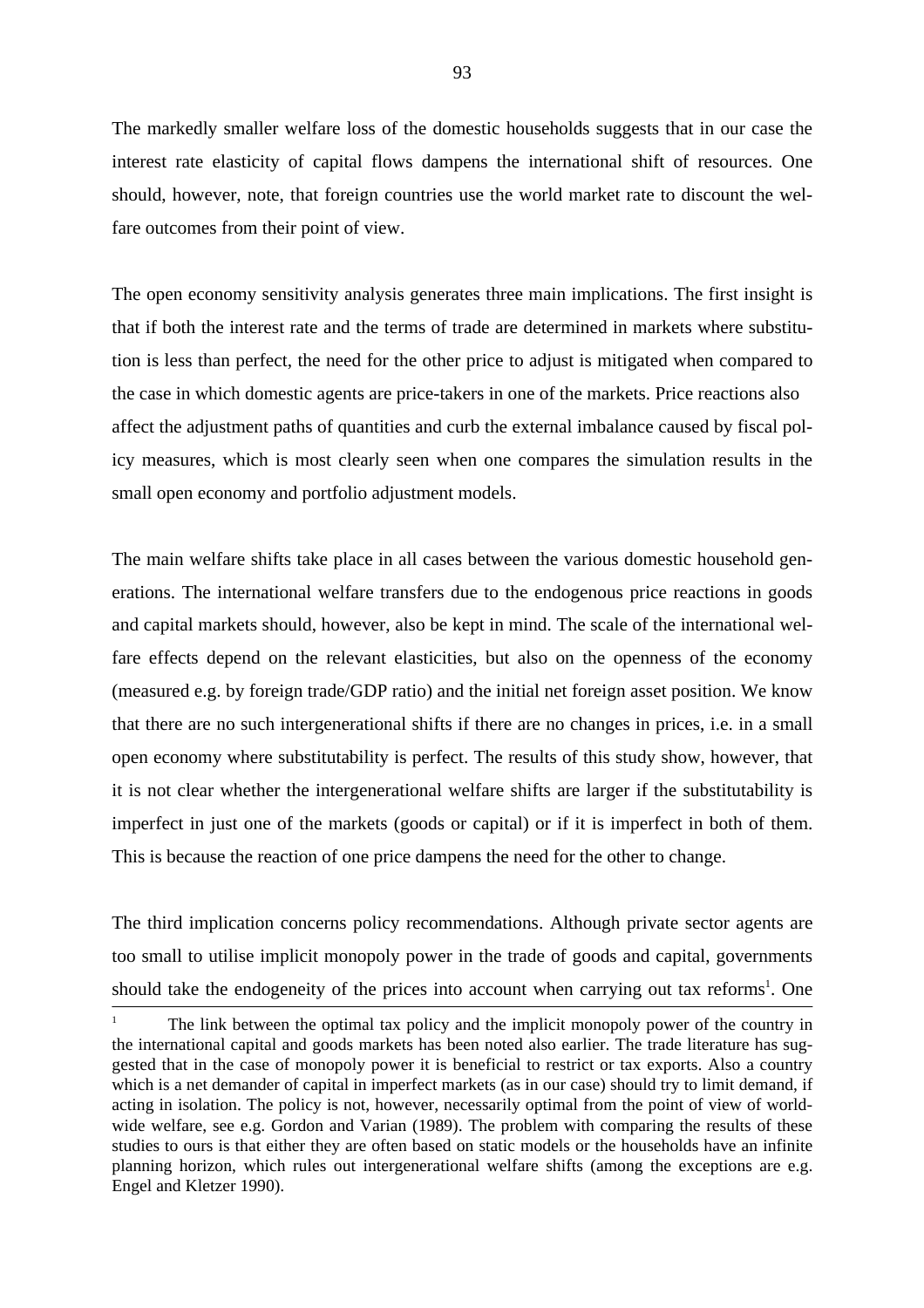aspect, which blurs the planning, is that the optimal decision making should be able to value the utilities of different generations. In the case of international welfare shifts this is clearly seen in the variation of the terms of trade, which is often of different sign in the short and long term.

Also, the interest rate shifts have intergenerational implications. A higher interest rate transfers resources of an indebted country abroad. It might, however, benefit the future domestic generations due to higher savings and national wealth generated by current households. Therefore, the analysis of the adjustment period welfare effects is at least as important as the comparison of the steady states.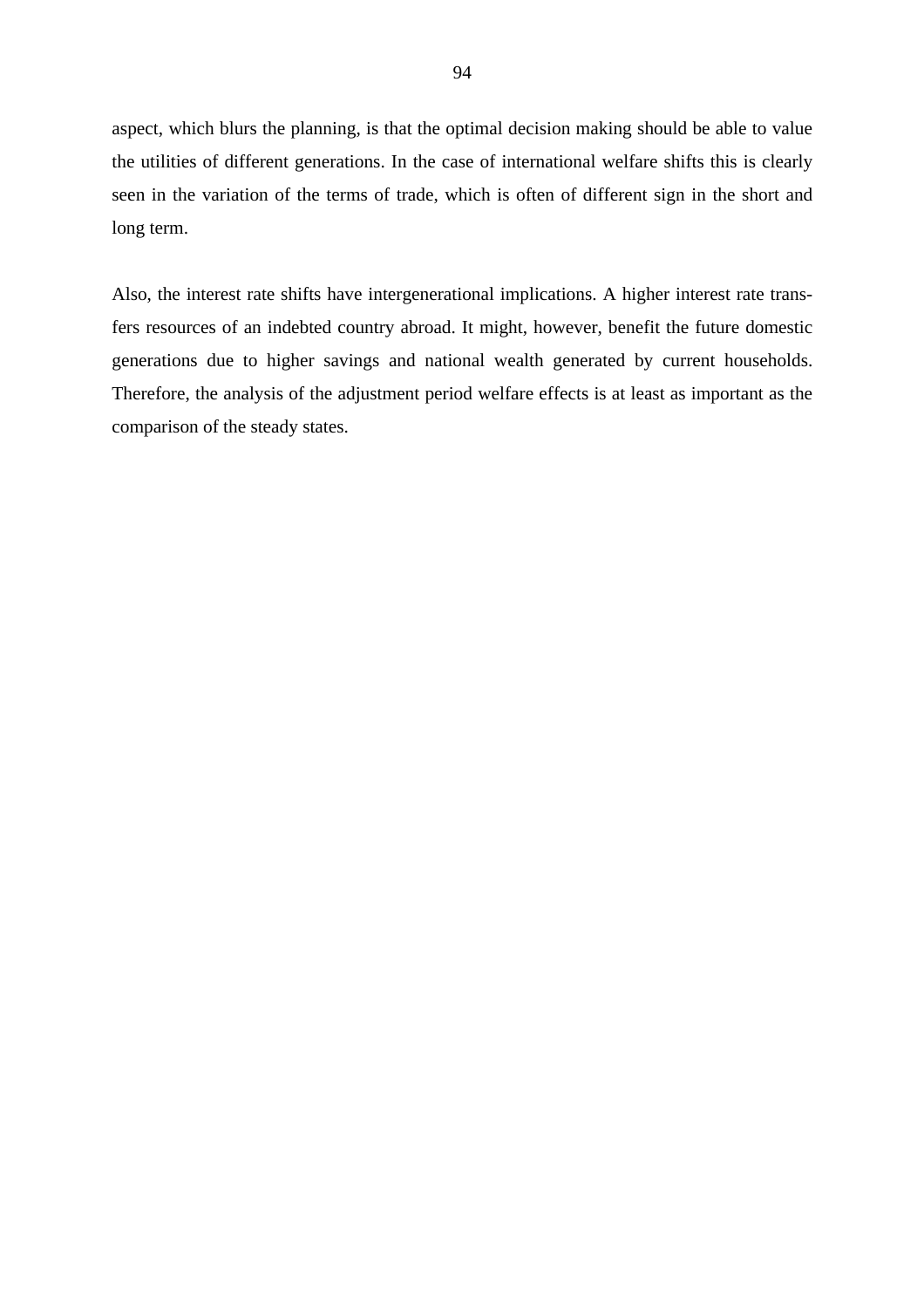## 6. THE SHIFT IN THE FINANCIAL POLICY OF FIRMS

The previous sections analysed the effects of the tax reform assuming that the firms follow the "new view" guidelines in their financial strategy before and after the tax reform. As discussed earlier, the reform was, however, justified in terms of the "traditional view", claiming that double taxation of dividends increased the cost of capital. According to empirical observations, share issues were rare, indebtedness high and the profit distribution ratio was very low, which suggested that the firms preferred retained earnings and debt in investment financing before the tax reform. This was the way firms adjusted to the higher taxation of external equity finance and to the undeveloped state of the stock markets.

If we accept the new view behaviour describing the initial conditions, the remaining issue is, did firms actually shift their financial strategy after the reform. The introduction of the imputation system and the increase in the effective capital gains tax rate were supposed to encourage firms to shift towards favouring distribution of profits and financing investment with share issues.

We analyse the issue by first checking if the tax reform actually changed the cost of capital to favour share financing. Thereafter we describe how the traditional view behaviour can be implemented in the model. Finally, we simulate the FOG model assuming that the regime shift was carried out and compare the effects of the reform with and without the regime shift to find out if the welfare outcomes support the strategy shift..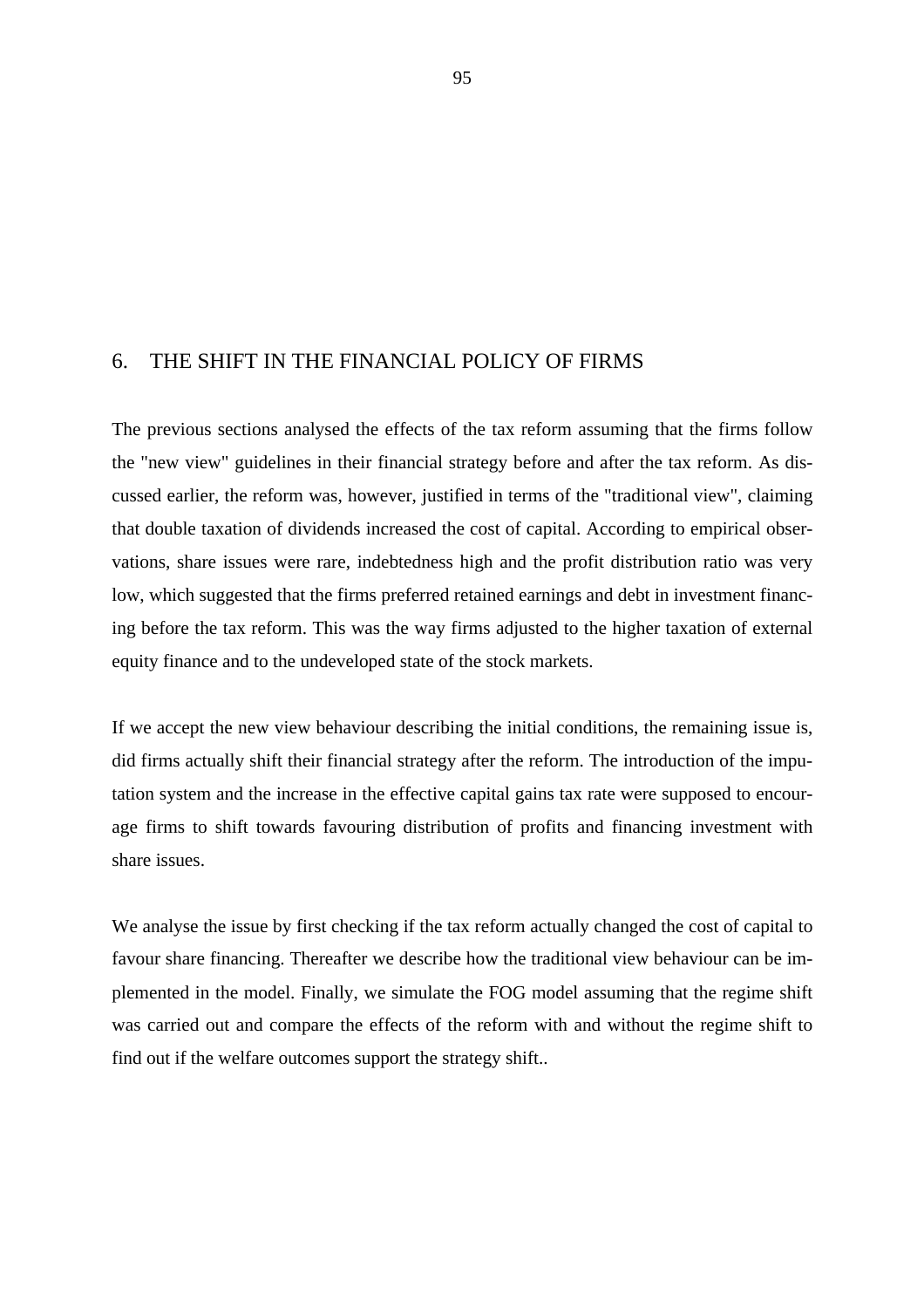## 6.1 Required rate of return as a justification for the regime shift

The earlier literature has justified the need for the tax reform and also the effects of the reform by calculating the cost of capital or required rate of return on investment before and after the reform. We follow this tradition and apply the tax rates presented on Table 3.1 to the equations introduced in Section 2.2.2, which describe the required rate of return on investment in the two financing regimes.

Equation (6.1) gives the required before-tax yield for investment financed by retained earnings before the reform.

$$
P = r^d \frac{1 - \tau^r}{(1 - \tau^s)(1 - \tau^{Fr})} = r^d \frac{1 - 0}{(1 - 0) \times (1 - 0.25)} \approx r^d \times 1.33
$$
 (6.1)

While the tax rates on interest income  $\tau^r$  and for capital gains  $\tau^g$  are zero, the gap between the domestic interest rate  $r<sup>d</sup>$  and the required rate of return is generated solely by the corporate tax  $\tau$ <sup>*Fr*</sup> on retained earnings (in our calibration the tax rates for retained and distributed earnings are equal).

After the tax reform the corresponding calculation yields:

$$
P = r^d \frac{1 - 0.28}{(1 - 0.28) \times (1 - 0.28)} \approx r^d \times 1.39 \quad . \tag{6.2}
$$

In this case the hikes in the interest income tax rate and in the capital gains tax rate cancel out, and the remaining increase in the corporate tax rate slightly raises the required rate of re $turn<sup>1</sup>$ .

The pre-tax required return on investments financed with share issues before the tax reform is presented in equation (6.3):

$$
P = r^d \frac{1 - \tau^r}{(1 - \tau^D)(1 - \tau^{Fd})} = r^d \frac{1 - 0}{(1 - 0.13) \times (1 - 0.25)} \approx r^d \times 1.53
$$
 (6.3)

<sup>1</sup> One should keep in mind that these conclusions are conditional on the assumptions of no inflation and taxation of capital gains on accrual.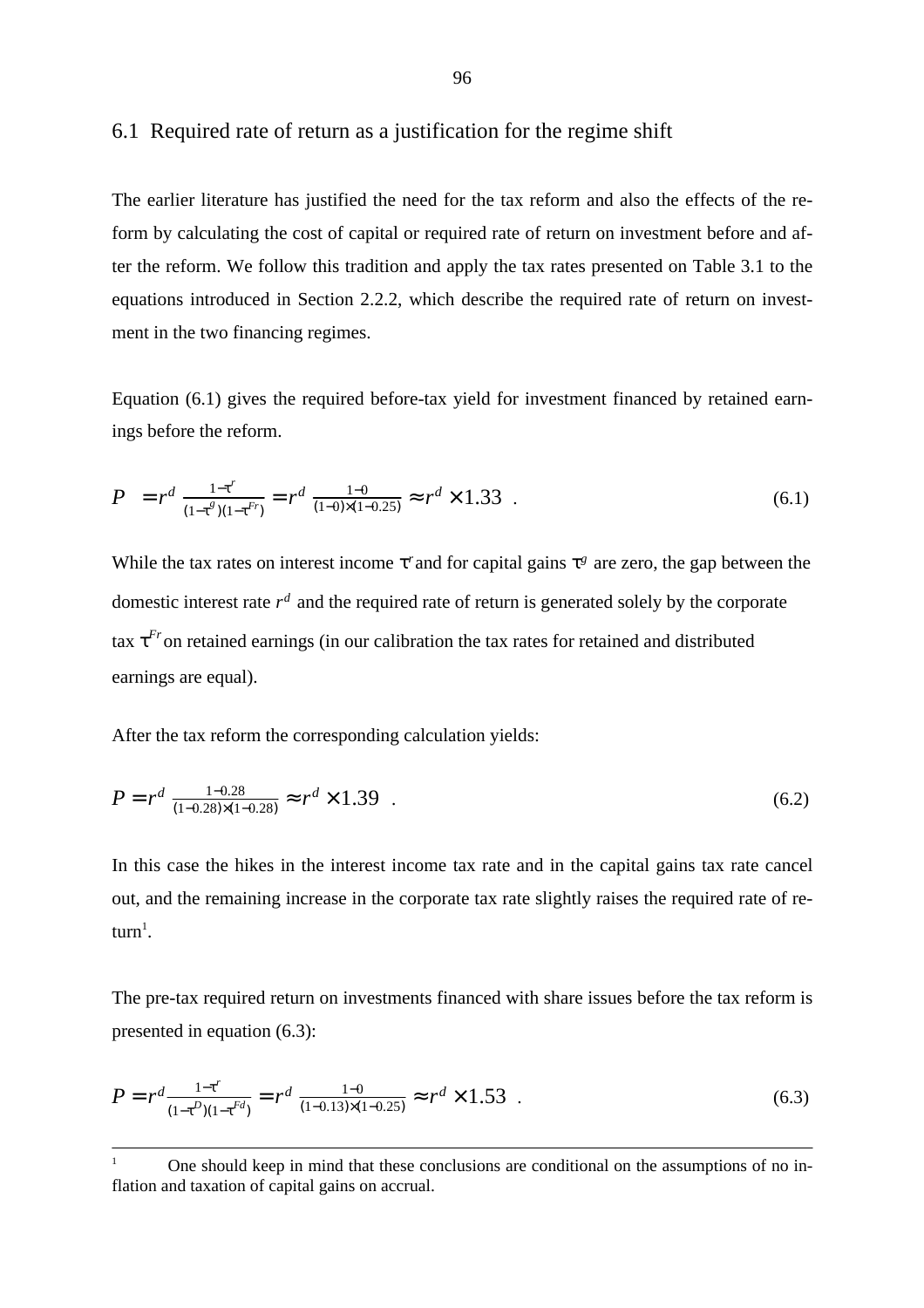The tax reform abolishes, however, the distortions because of the full imputation of the distributed profit and the equalisation of the interest income and corporate tax rates, as shown in equation (6.4):

$$
P = r^d \frac{1 - 0.28}{(1 - 0) \times (1 - 0.28)} = r^d \quad , \tag{6.4}
$$

In both cases the required rate of return for debt financed investment is the interest rate (when tax debt is excluded). If we consider the minimisation of the required rate of return as the criteria for selecting the means of marginal investment finance, it suggests that before the reform debt should have been preferred and after the reform both debt and share issues. The use of debt is, however, restricted because of collateral costs. Therefore some equity finance is also necessary and the above figures show that before the reform, the other marginal source of finance should have been retained earnings and after the reform it should be share issues. This is precisely the way corporate finance has been implemented in the simulation model described below.

The possibility of making the regime shift immediately leads to another conclusion: the required return for marginal investment is now lower and the optimal capital stock higher than before the reform, if the other factors of the economy do not change. The final judgement should not, however, be made before the general equilibrium effects of the reform are studied.

### 6.2 Behaviour of a firm following the traditional view

The optimisation problem of the corporate sector presented in Section 2.2.2 changes somewhat when the firms follow the traditional view. As in the previous case, we start the analysis from the arbitrage condition of a domestic household investor, who compares the after-tax return of bonds and firms' shares. The representative firm now uses both debt and share issues  $M_t$  to finance investment. As equation (6.5) shows, the share issues must be subtracted from the expected capital gain in order to find out the actual return:

$$
r_t^d (1 - \tau_{t+1}^r) V_t = (1 - \tau_{t+1}^D) D_{t+1} + (1 - \tau_{t+1}^g) (V_{t+1}^E - M_{t+1} - V_t).
$$
\n
$$
(6.5)
$$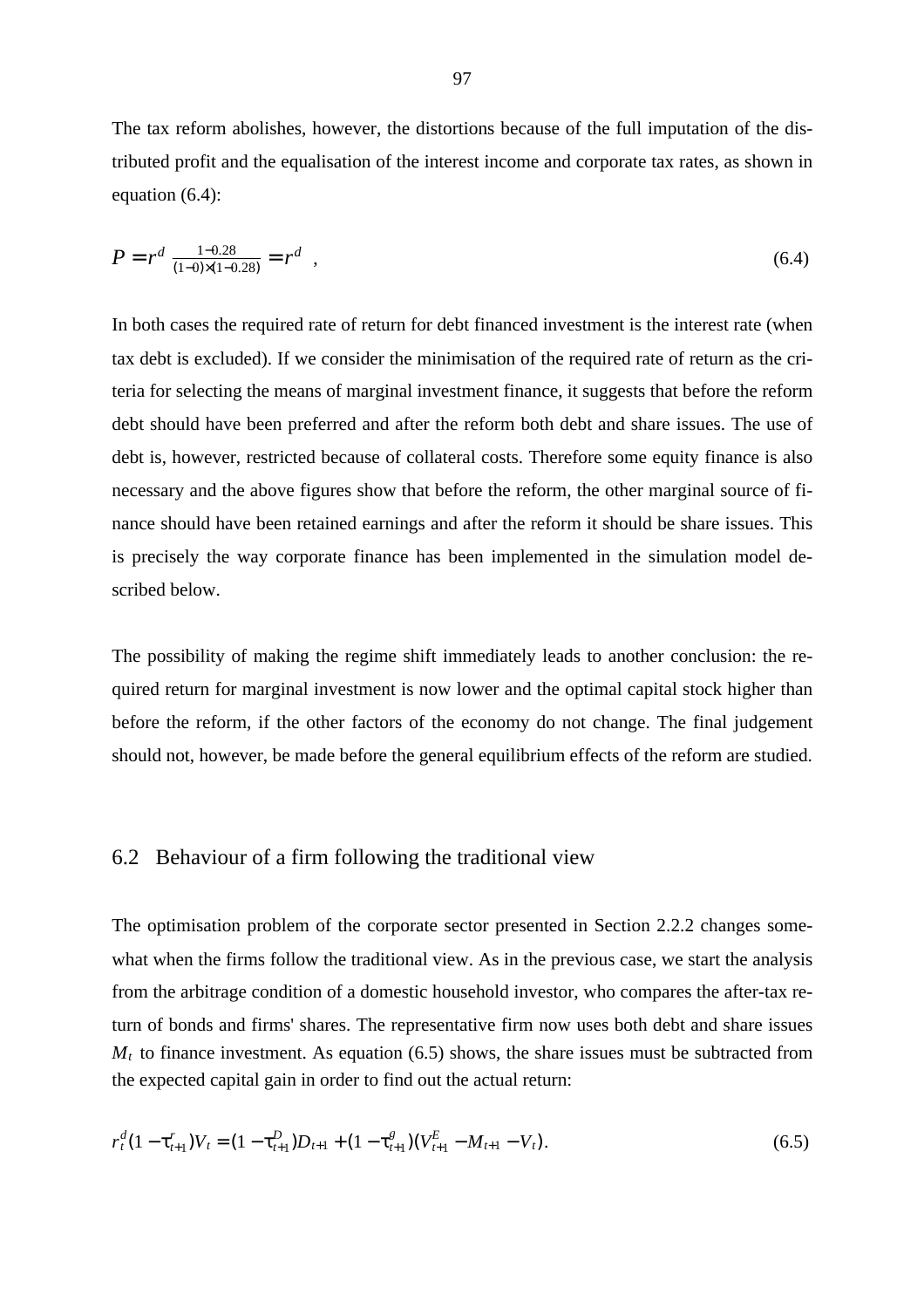Hence, the value of the firm expressed using the discounted flow of dividends also change as the share issues are taken into account. So we get:

$$
V_t = \sum_{s=t+1}^{\infty} \left( \frac{1-\tau_s^D}{1-\tau_s^g} D_s - M_s \right) \prod_{v=t+1}^s \left( 1 + r_{v-1}^d \frac{1-\tau_v^r}{1-\tau_v^g} \right)^{-1} . \tag{6.6}
$$

According to the old view, the firm pays some minimum amount of dividends to the shareholders. In (6.7) it is modelled as a fixed ratio *a* to the after-tax earnings  $E_t^A$  net of depreciation costs:

$$
D_t = a(E_t^A - dp_{t-1}^K K_{t-1}).
$$
\n(6.7)

In the old view case, the value of share issues is solved from the firm's cash flow identity as follows:

$$
M_t = p_t^K I_t + D_t - E_t^A - (B_t^F - B_{t-1}^F). \tag{6.8}
$$

Equations (6.7) and (6.8) show that replacement investment and investment adjustment costs (subtracted from earnings) are always financed by retained earnings. If the firm retains more than necessary for that  $(a < 1)$ , the additional amount reduces the need for share issues and raises the value of the firm's shares. Acquisition of new capital is, however, always financed by share issues. Also dividends are financed partly with share issues if  $a > 1$ . This is ruled out in most countries. Since negative dividends are not possible either, the value of the dividend preference parameter is between 0 and 1.

As the optimisation problem of the firm was presented already in more detail in Section 2.2.2, we continue by demonstrating the implications of the first order conditions. The condition describing the optimal use of labour has not changed. Therefore we start from the optimality condition of investment yielding:

$$
\lambda_t = p_t^K + (1 - a + \frac{1 - \tau_t^p}{1 - \tau_t^g} a) p_t^F (1 - \tau^F) G_{I,t} \,. \tag{6.9}
$$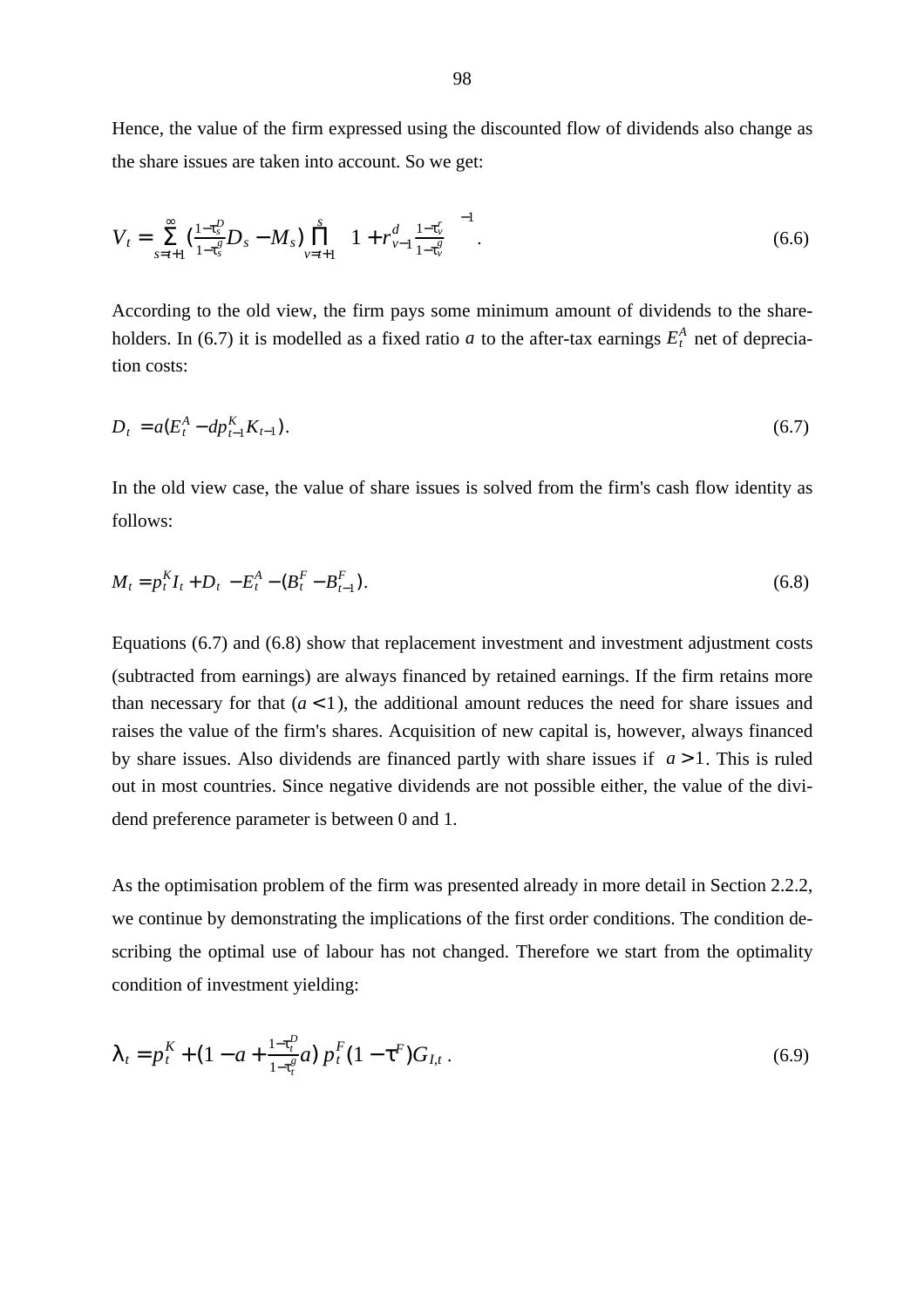The condition (6.9) tells us that in the optimum the gains of one additional invested unit must be large enough to cover the costs, which are composed of the price of the unit of capital,  $p_t^K$ and the tax-adjusted increase in the installation  $costs<sup>2</sup>$ .

Dividing both sides of (6.9) by the price of the capital and carrying out the derivation, we get Tobin's marginal  $q$ :

$$
q = \frac{\lambda_t}{p_t^K} = 1 + (1 - a + \frac{1 - \tau_t^D}{1 - \tau_t^g} a) \frac{p_t^F}{p_t^K} (1 - \tau^F) \xi_{K_{t-1}}^{I_t}.
$$
\n(6.10)

In this old view case the dividend preference parameter a complicates the corresponding marginal q equation (6.10) somewhat. If there were no investment adjustment costs in the steady state, the equilibrium value for Tobin's marginal  $q$  would be one. This describes one of the main old view assumptions: in equilibrium the non-tax gains of dividends and the losses due the higher taxation of dividends are equally large and investors are indifferent between retained earnings and share issues, which implies that the value of an additional capital unit is the same as the repurchasing price, see Zodrow (1991).

Investment adjustment costs bring about new results. The market valuation of a marginal unit of capital is higher than one except in the very rare case of negative gross investment. Another point is that personal capital income taxation has interesting implications. If a maximum amount of dividends is distributed  $(a = 1)$ , as in our case the investment adjustment costs do not affect the amount of share issues, but reduce with full amount the earnings available for distribution. In this case, the latter term on the right hand side of the marginal q equation (6.10) is similar to that of the corresponding new view equation and, independently of the adopted view, shifts in personal tax rates have identical effects via investment adjustment costs to the valuation of the marginal capital unit.

On the other hand, the smaller the value of  $a$ , the larger the role the investment adjustment costs have in reducing retained earnings and in increasing the need for share issues.

<sup>&</sup>lt;sup>2</sup> Equations (6.7) and (6.8) represent a simplified version of the formulation used by Goulder and Summers (1989). From the point of view of the interpretation of equation (6.9), the main difference is that in their study the investment adjustment costs are always financed with share issues. In that case personal capital income taxation does not affect the shadow value of capital independently of the value of the dividend preference parameter.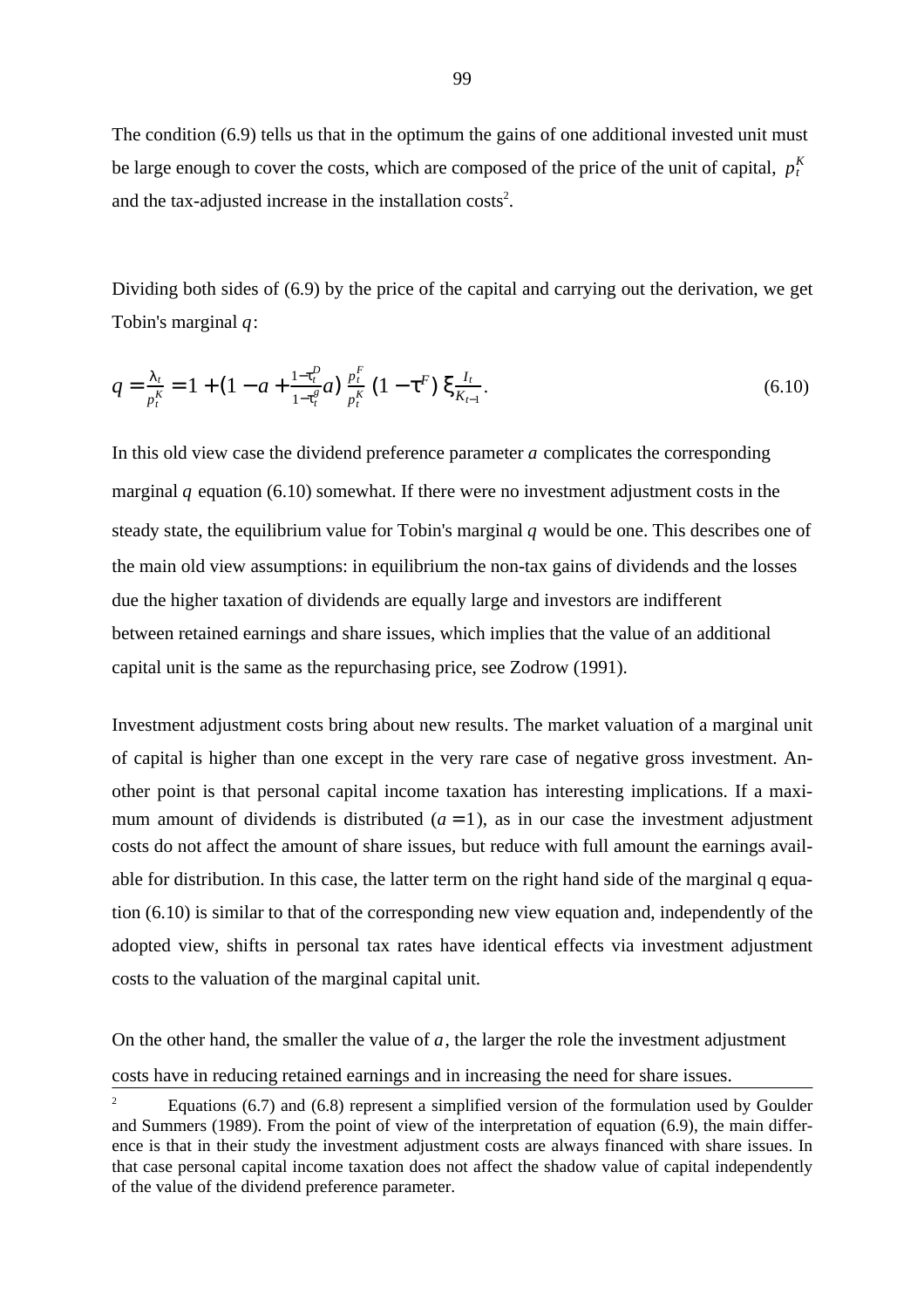When  $a = 0$ , adjustment costs increase the need for share issues by a full amount and the personal capital income taxation has no effect on the valuation of the capital unit. But this does not mean that the overall need for issues increases, when less dividends are distributed. This is because an increasing amount of retained earnings helps to finance the acquisition costs of a new capital unit. In fact, in a no-growth steady state share issues are negative, when  $a < 1$ , which means that the generated capital gain is distributed with share repurchases  $(M_t < 0)$ . In a growing economy the need for share issues is zero if the amount of retained earnings covers both the costs of replacement investment and the share of the costs of additional capital units which is not financed with debt.

The old view average q is now<sup>3</sup>:

$$
\frac{V_t}{p_t^K K_t} = \frac{\lambda_t}{p_t^K} - b \tag{6.11}
$$

If this is transformed to describe the value of the firms, it simplifies to (6.12):

$$
V_t = K_t \lambda_t - B_t^F. \tag{6.12}
$$

Transforming equation (6.10) somewhat gives the investment equation (6.13), which states that gross investment will be positive as long as Tobin's marginal q is greater than one:

$$
I_t = \left(\frac{\lambda_t}{p_t^k} - 1\right) K_{t-1} \left[ (1 - a + \frac{1 - \tau_t^p}{1 - \tau_t^s} a)(1 - \tau_t^F) \xi p_t^F \right]^{-1}.
$$
 (6.13)

The optimality condition of capital is correspondingly transformed to equation (6.14) describing the path of the shadow value of capital:

$$
\lambda_{t} = \left\{ \left( 1 - a + \frac{1 - \tau_{t+1}^{D}}{1 - \tau_{t+1}^{g}} a \right) \left[ \left( 1 - \tau_{t+1}^{F} \right) \left( p_{t+1}^{F} (F_{K_{t}} - G_{K_{t}}) - p_{t}^{K} (r_{t}^{d} b + d) \right) \right] + p_{t}^{K} (d - b) + b p_{t}^{K} (1 + r_{t}^{d} \frac{1 - \tau_{t+1}^{r}}{1 - \tau_{t+1}^{g}}) + \lambda_{t+1} (1 - d) \right\} \left( 1 + r_{t}^{d} \frac{1 - \tau_{t+1}^{r}}{1 - \tau_{t+1}^{g}} \right)^{-1} .
$$
\n
$$
(6.14)
$$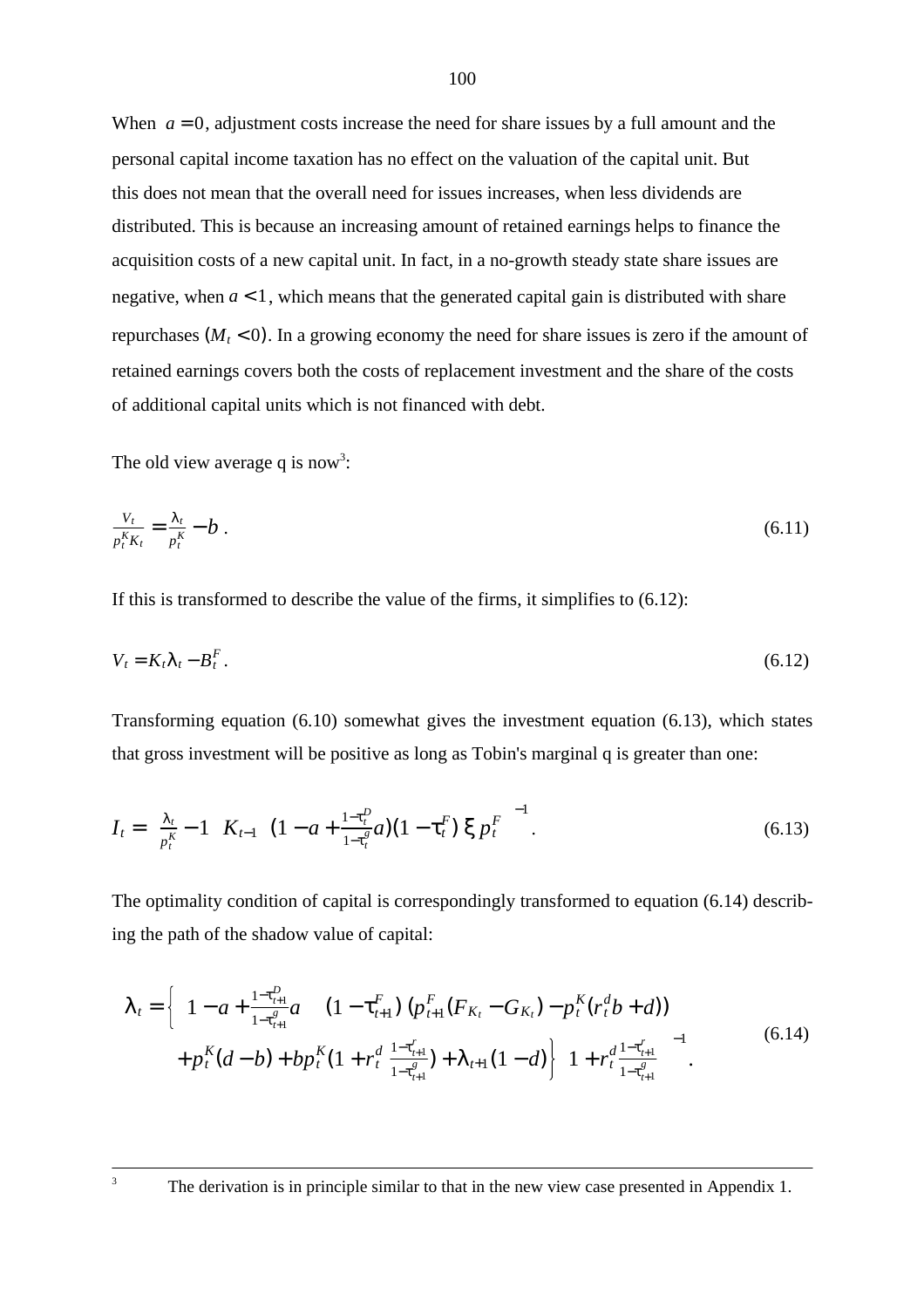It is again clarifying to combine the two first order conditions, stated in equations (6.9) and (6.14), and to study the outcome in a steady state. Equation (6.15) shows the equality between the before-corporate-tax value of the marginal product of capital and costs as follows:

$$
p^{F}(F_{K}-G_{K}) = p^{K} \left[d+br^{d}+(1-b)r^{d} \frac{1-\tau^{r}}{a(1-\tau^{D})(1-\tau^{F})+(1-a)(1-\tau^{g})(1-\tau^{F})}\right] +
$$
  
+  $r^{d} \frac{1-\tau^{r}}{(1-\tau^{g})(1-\tau^{F})}(1-\tau^{F}) p^{F}G_{I} + dp^{F}G_{I}.$  (6.15)

The dividend distribution decision now influences the cost of the equity-financed portion of capital. Comparing equation (6.15) to the corresponding one in the new view case (equation 2.24), we see that if  $a = 1$ , the only difference is that the dividend tax rate has replaced the capital gains tax rate (if the corporate income tax rates of distributed and retained profits are identical) leading to the original old view version of the cost of equity financed capital, see equation 2.6.

If  $a = 0$ , no dividends are distributed and the dividend tax is neutral. In this case earnings are distributed via share repurchases and the required rate of return on capital is exactly the same as in the new view model (but the valuation of capital and the marginal source of investment finance are not). In what follows, we will set  $a = 1$  implying that after the Finnish tax reform shareholders prefer dividends to capital gains, because they are taxed less (the dividend payout ratio actually increased strongly after the tax reform). We do not need, therefore, the justifications generally provided by the old view for the dividend preference, but we do have to rule out excess dividend distribution financed with share issues, i.e. we cannot allow a to be greater than one.

The second row in equation (6.15) is exactly similar as in the new view case (in equation 2.24), since the investment adjustment costs are always financed by retained earnings. Therefore the interpretations of the impact of the tax reform are also similar. On the other hand, if these costs were financed with share issues, the terms including derivatives of the investment adjustment cost function  $G$  would be multiplied by tax factors involving the effects of dividend taxation and the dividend pay-out parameter  $a$ . It would mean that after the tax reform the overall cost of capital would be lower and the capital stock higher.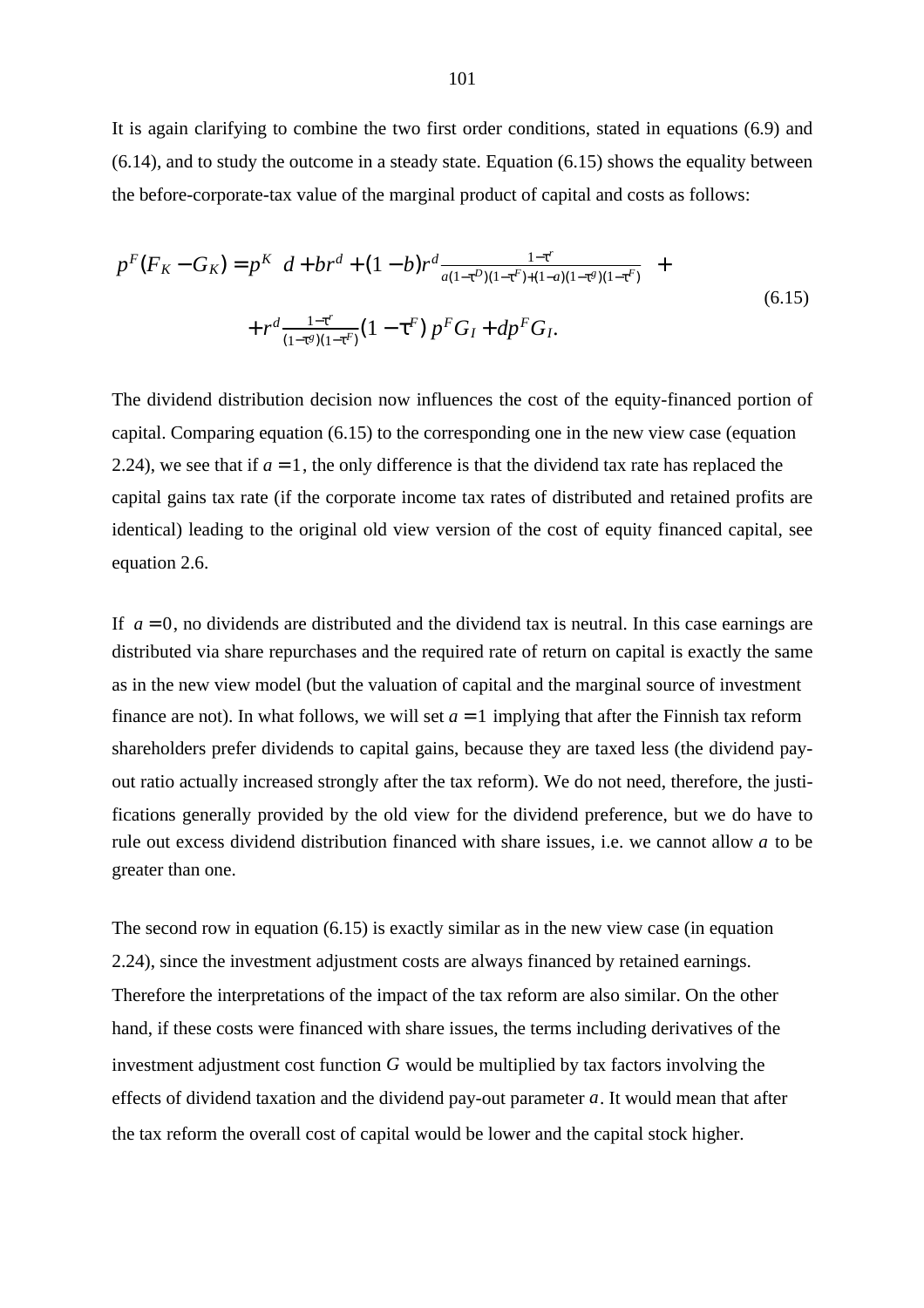Secondly, if the adjustment cost function is formulated so that there were additional costs only during a transition phase, as e.g. in Keuschnigg and Kohler (1994), the value of the derivatives of the investment adjustment cost function  $G$  will approach zero when the economy converges to the new steady state.

### 6.3 Simulation results

The regime-shift simulation studies the outcomes of a simultaneous implementation of the tax reform and the financial strategy transition from the new view type of behaviour to the old view behaviour. The tax reform includes a minor hike in the corporate income tax, a big drop in the dividend income tax and an even larger but equal increase in the interest income and capital gains tax rates. The shift in behaviour means that firms start to use share issues together with debt as sources of finance for marginal investment, continue to finance replacement investment due to depreciation and the investment adjustment costs by retaining earnings and distribute the rest of the earnings as dividends. The simulation results are characterised in the adjoining Figure 10 with the legend *regime shift* and in Table 6.1 below.

Some of the responses of firms and households to the tax reform can be seen even before running the general equilibrium simulation, just by looking at the equations described above. Equation (6.15) shows that the fall in the dividend tax rate to zero and the equal hike in the corporate and interest income tax rates means that the required rate of return on a new capital unit financed with share issues declines to the level of the domestic interest rate. Financing the investment adjustment costs still with retained earnings, however, prevents this part of the cost of capital descending.

Correspondingly, equation (6.9) illustrates that a higher corporate tax rate reduces the value of existing capital due to lower after-tax investment adjustment costs. This is, however, dominated by the tax-induced increase in the financing costs of installation, which are enhanced both due to the fall in the dividend tax rate and the rise in capital gains taxation (since  $a = 1$ ), exactly as in the new view case<sup>4</sup>.

<sup>&</sup>lt;sup>4</sup> Both the simulations omit the effect of unrealised capital gains, which would lower the currently living shareholders' welfare.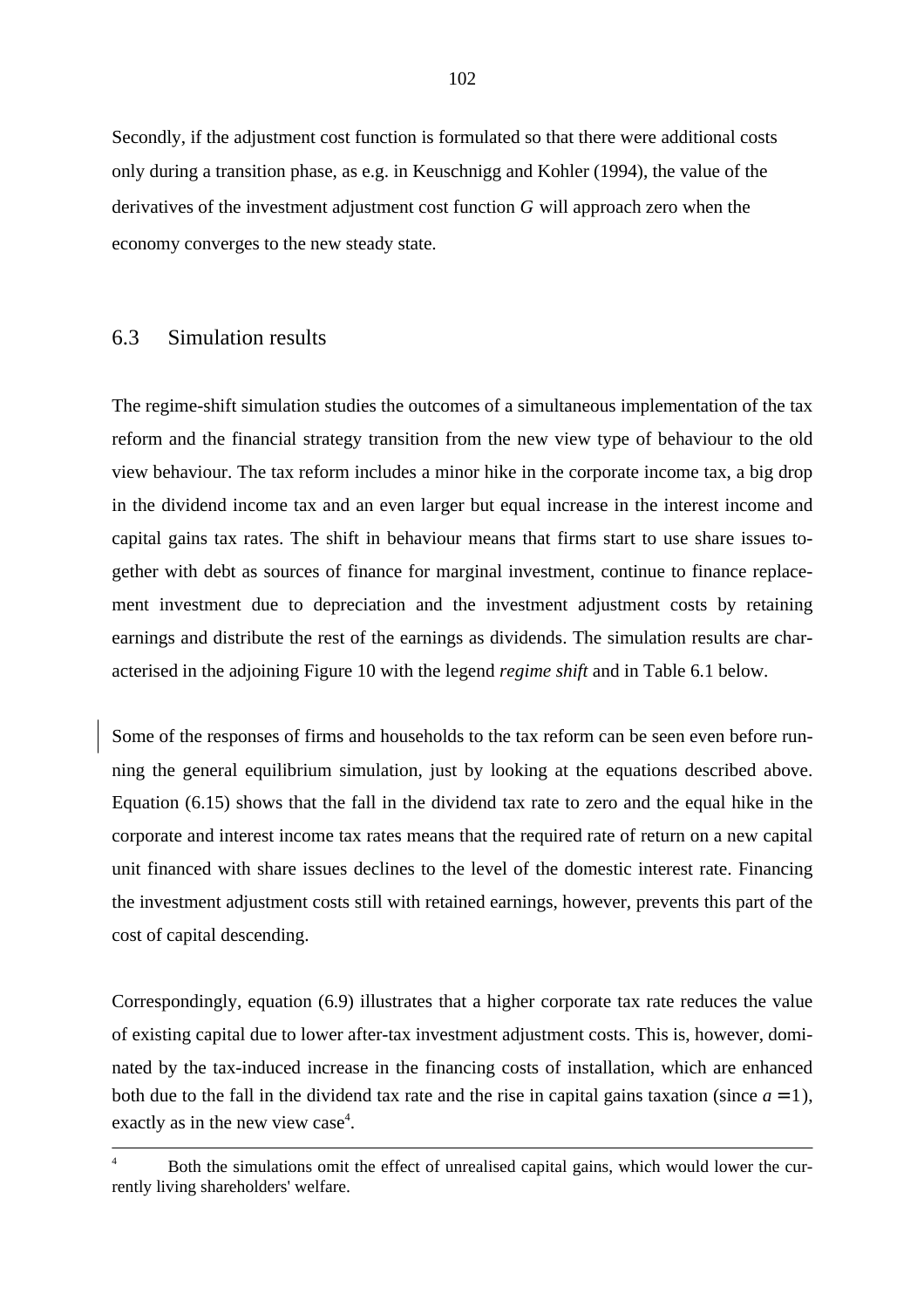|                                 | 5 years | 10 years | 20 years | 50 years | 150 years |
|---------------------------------|---------|----------|----------|----------|-----------|
| Private production              | $-1.3$  | $-1.0$   | 0.0      | 2.2      | 3.1       |
| Imports                         | 5.9     | 4.1      | 1.7      | $-2.9$   | $-5.0$    |
| <b>Exports</b>                  | $-12.8$ | $-9.4$   | $-3.4$   | 9.9      | 16.1      |
| Private consumption             | 5.8     | 3.8      | 1.1      | $-4.0$   | $-6.7$    |
| Investment                      | 0.3     | 0.9      | 1.9      | 3.6      | 4.4       |
| Consumer price                  | 2.6     | 1.9      | 0.6      | $-1.7$   | $-2.8$    |
| Wages                           | 5.3     | 3.9      | 1.9      | $-1.6$   | $-2.8$    |
| Employment                      | $-1.8$  | $-1.5$   | $-0.6$   | 1.0      | 1.4       |
| Current account surplus/GDP     | $-4.0$  | $-3.5$   | $-2.8$   | $-1.0$   | 0.0       |
| Terms of trade (producer price) | 3.5     | 2.5      | 0.9      | $-2.3$   | $-3.7$    |
| Household wealth                | 24.8    | 10.6     | $-0.3$   | $-19.4$  | $-26.1$   |

**Table 6.1 The results of the tax reform when firms shift their financial strategy**

It is important to note that also the mere shift in financial strategy raises the value of extant capital due to share issue financing of the acquisition of a new capital unit. Before the reform and the strategy shift the cost was lower owing to the impact of taxation (the value of the tax factor  $(1 - \tau^D)/(1 - \tau^g)$  was smaller than 1, while after the regime shift taxation does not have any role, compare equations 2.19 and  $6.9$ <sup>5</sup>. Anyway, the tax-reform-based jump in the costs of financing a purchase of a new capital unit and thereby also in the value of the extant capital is smaller than without the regime shift.

The major hike in the interest income tax rate has similar effects on the savings motives of households as in the new view case. Hence, the current value of the household wealth is again too large, which stimulates consumption, the incentive being relatively more intense the older the household is.

The simulation results show that labour supply also declines in spite of the rise in the wage rate. This forces firms to adjust by limiting production. There are two factors which tend to reduce initial investment: the minor hike in the corporate tax rate and the diminished labour supply. But the shift in financing behaviour in favour of share issues means that the fall in the

<sup>5</sup> The same applies to installation costs, i.e. a mere regime shift would raise the value of old capital due to more expensive financing of the installation costs if they were financed by share issues in the replaced regime.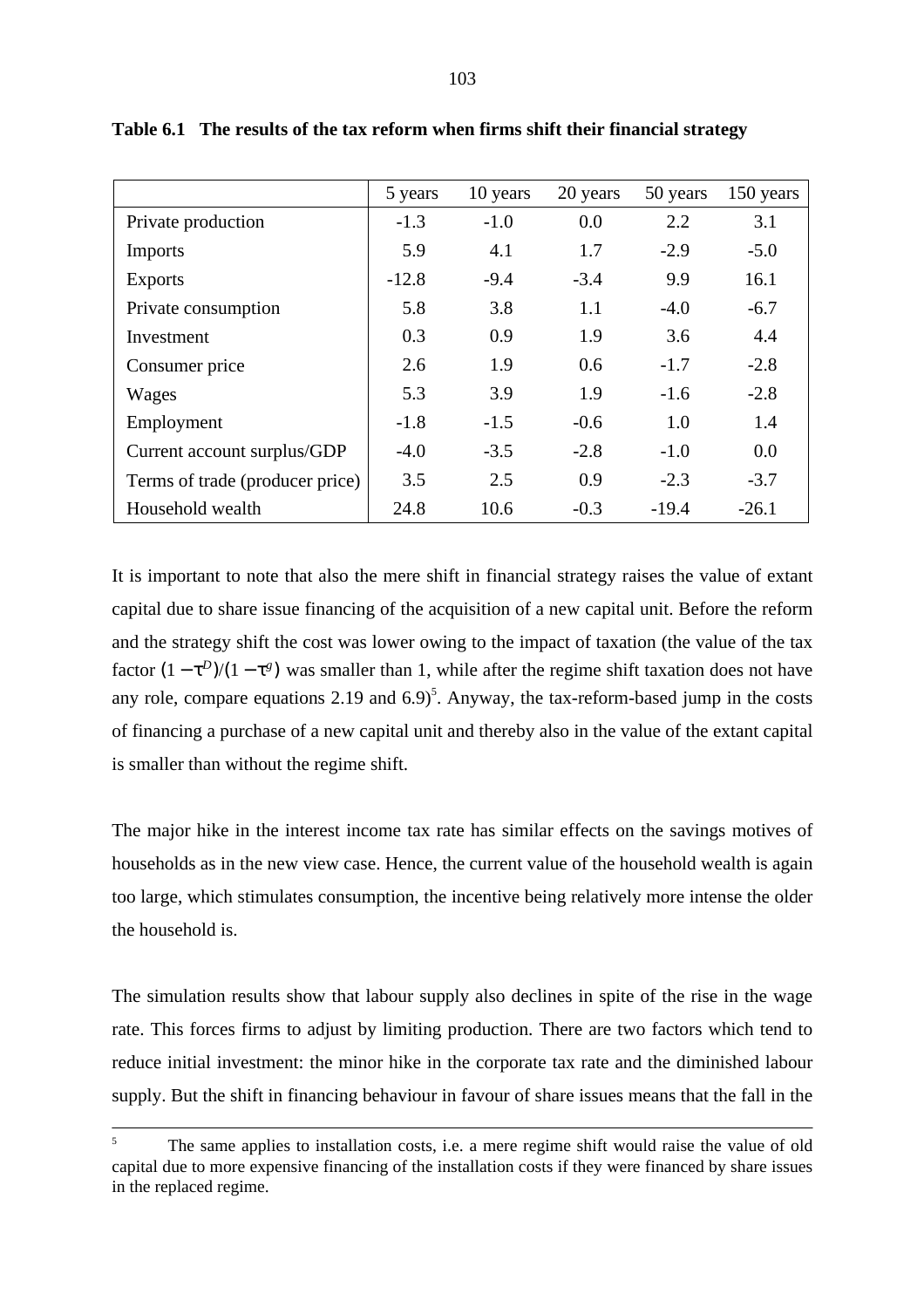dividend tax lowers the acquisition cost of capital. An increase in the investment rate is supported also by the jump in the price of the domestic good, which increases firms' revenues more than costs.

The permanent increase in investment demand, the initial large jump in consumption and the fall in production generate excess demand for both the domestic and the foreign good, which leads to an increase in imports and to a deep fall in exports. The induced deficit in foreign trade prompts again a considerable rise in net foreign debt.

The labour supply and consumption reactions reverse gradually when the excessive wealth has been consumed and new young household generations enter the economy. So do the trends in the terms of trade. Households increase labour supply in the long term above the initial level, since they have to save for old age at a lower yield. The higher capital stock raises the productivity of labour, but the lower output price dominates and the wages fall permanently.

Tax revenues jump in the first period due to the capital gains taxation, which leads to a large increase in transfers. Later, although public sector labour costs are smaller, the decrease in tax revenues caused by the fall in the value of consumption, total wages and household wealth leads to a considerable reduction in the value of transfers which balances the government budget.

The changes in the generational incidence of the tax burden can be analysed using Figure 10H. The welfare outcomes for the currently living households depend largely on the amount of wealth and the portfolio composition at the time of the reform. All those households (except the youngest generation) gain from the revaluation of the capital stock. The young households benefit also since they have net debt and the deductibility of the interest expenditures increases. Some of the middle-aged generations, however, lose since the higher interest income tax rate cuts their after-tax interest incomes significantly<sup>6</sup>. Future generations must consume less leisure and goods since their labour and capital incomes and transfers are lower.

<sup>6</sup> If the amount of bonds had been generationally equal in the initial portfolios and firms' shares had varied in proportion to wealth, the gain of the oldest generations would have been somewhat larger and the young ones would have lost. At any rate, the permanent welfare loss of future households is not sensitive to the composition of the initial portfolios.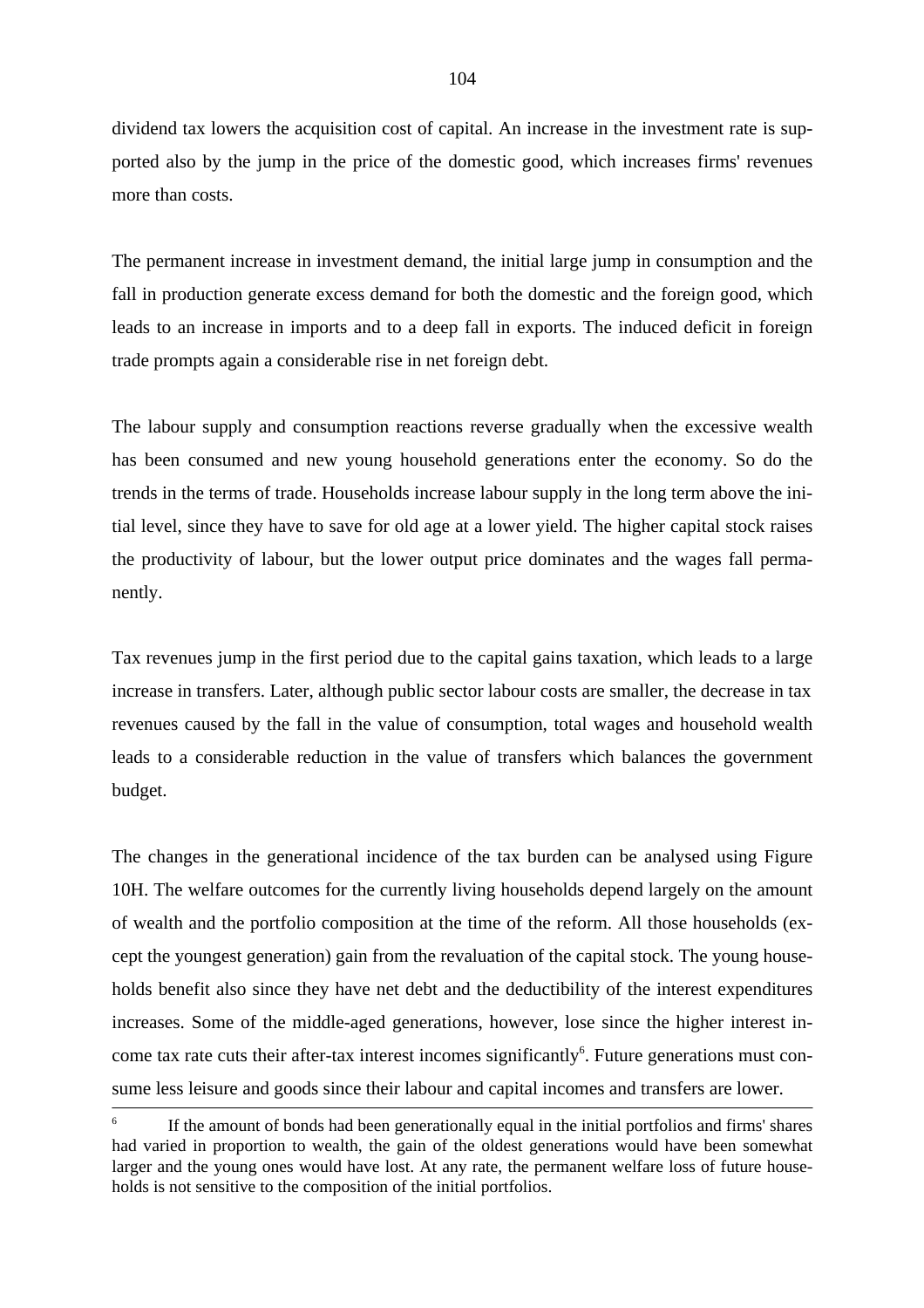

**Figure 10 The tax reform in the new view and in the regime shift case**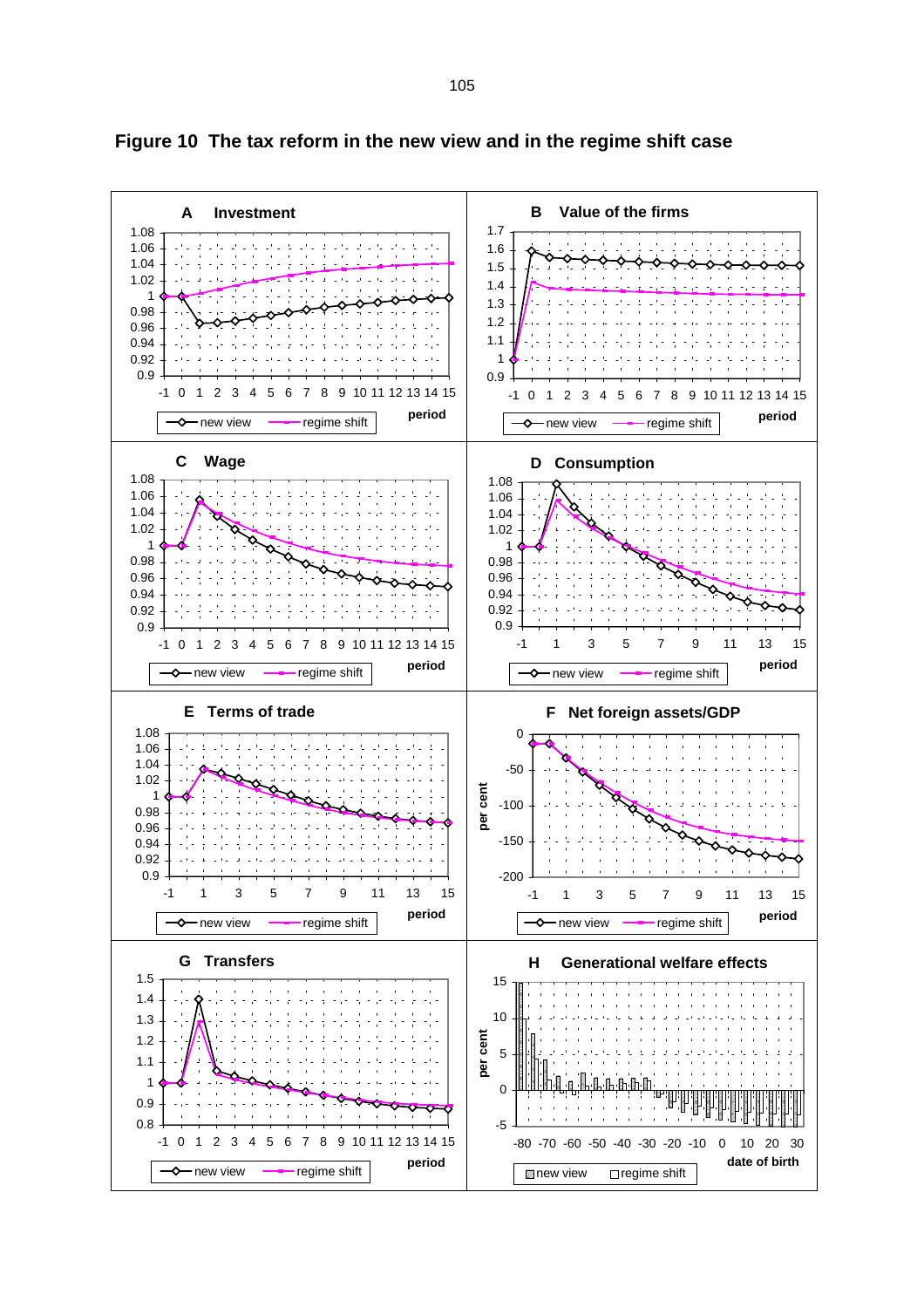The regime shift was based on the minimisation of the cost of capital and it provides the desired results in terms of increasing the capital stock. One should, however, raise the question of whether this behaviour leads also to the maximisation of firms' value and households' utility. Policy optimality can be checked by comparing the outcomes of the tax reform in Figure 10, which presents the outcomes in the baseline case of no regime shift with the legend *new view.*

The results show that, even though the capital stock is lower, the value of firms is higher, when firms continue to follow the new view policy. The higher share value is based on the fact that the tax reform raises the acquisition costs of new capital financed with retained earnings. Therefore the old capital is valued more<sup>1</sup>.

There are also two kinds of positive valuation factors in the regime shift case, but their aggregate influence is markedly smaller than in the unchanged regime. The first is due to the fact that the taxation no longer lowers the financing cost of acquiring a new capital unit. The second is that in our model the installation costs are financed with retained earnings generating a similar impact on the value of old capital as in the case of an unchanged financial strategy.

The utility comparison is also very interesting. The higher jump in the value of the firms improves the welfare of the currently living generations in the *new view* case. Future generations suffer more, however, because of the smaller capital stock. Is the regime shift in this case really carried out? It seems that the majority of existing shareholders would vote against the regime shift and future owners are not there to vote<sup>2</sup>.

This conclusion is even more likely if also the investment adjustment costs were financed with share issues in the regime shift case. Another supporting case is the one in which inter-

<sup>1</sup> This result is also noted e.g. by Sinn (1987 Ch. 10.6) and Turnovsky (1990) in closed economy models and by Nielsen and Sørensen (1991) in a small open economy. A similar contradiction between the value of new and old capital has been detected also in case of corporate income taxation, see e.g. Goulder and Thalmann (1990) and Bovenberg and Goulder (1993).

<sup>2</sup> See Lassila and Valkonen (1995) for an analysis of majority voting in computable OLG models.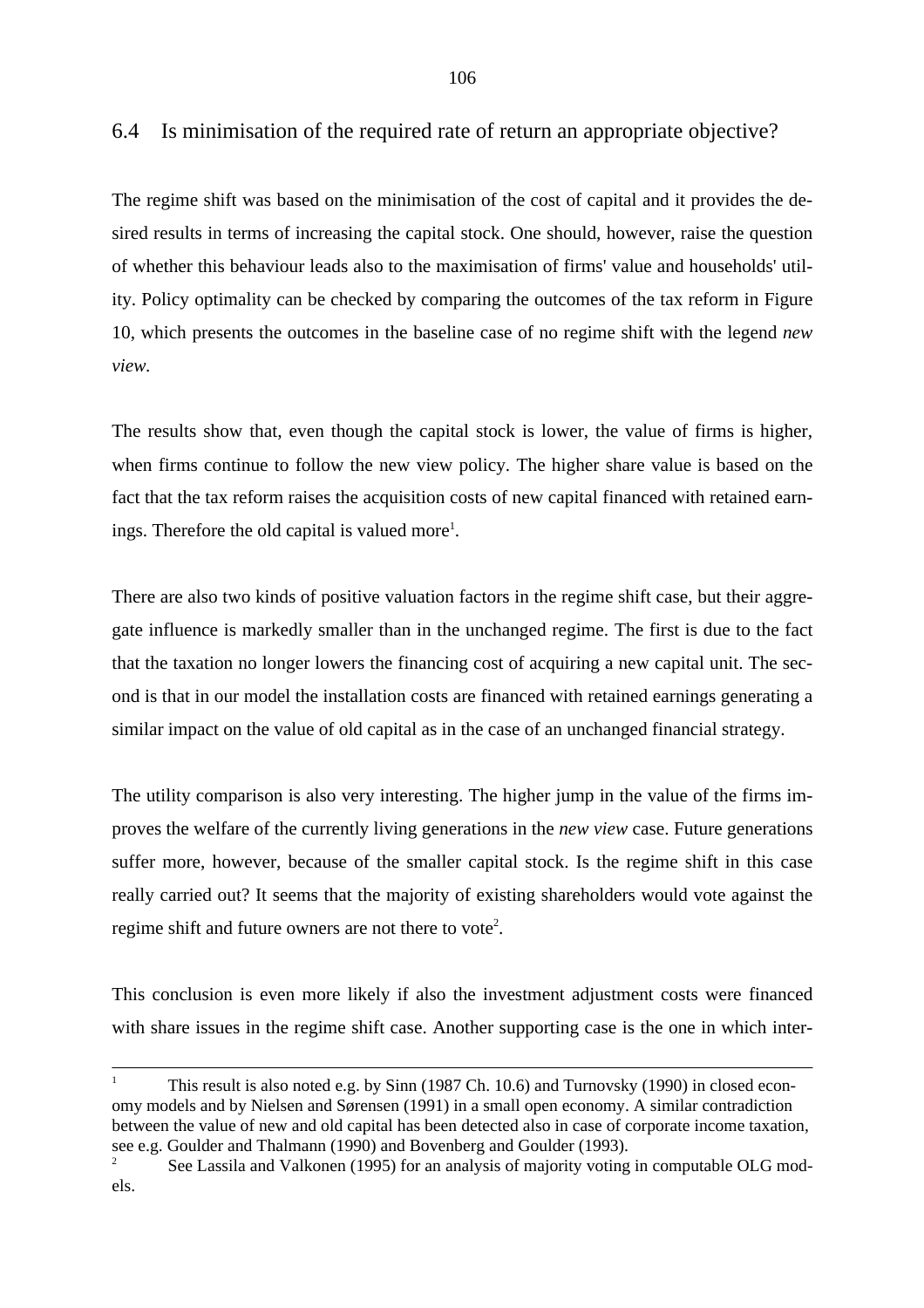nal financing is preferred for non-tax reasons, e.g. if external financing is more expensive because of transaction costs or because of asymmetric information between the insiders of the firm and the outside investors, see Myers and Majluf (1984).

From the point of view of efficiency one should note that if the firms carry out the regime shift, they reduce the distortion created by taxation in the investment decision of the firms. The major tax burden imposed on savings remains nonetheless. Actually, the general equilibrium repercussions from the reduced after-tax yield on savings support investment somewhat, since the increased labour supply reduces unit labour costs and raises the productivity of capital.

The overall conclusion of the simulations is that even though firms can reduce the tax burden on investment by shifting their financial strategy, thereby also diminishing the intergenerational resource transfer generated by the tax reform, the welfare loss created by reduced saving dominates the outcomes. The aggregate discounted sum of compensating transfers is in the regime shift case 4.0 per cent of GDP, while in the new view case 4.2 per cent of GDP. This shows that although the macroeconomic impacts of the tax reform are sensitive to the financial strategy of the firms, the negative aggregate welfare outcome is not.

We would obtain somewhat more favourable efficiency results by allowing the firms to also finance the investment adjustment costs by share issues. This would limit further the intergenerational transfer of resources. It is, however, very unlikely that the overall welfare outcome would change. Another point is that in this case the smaller jump in share prices would make the alternative of not making the regime shift even more attractive.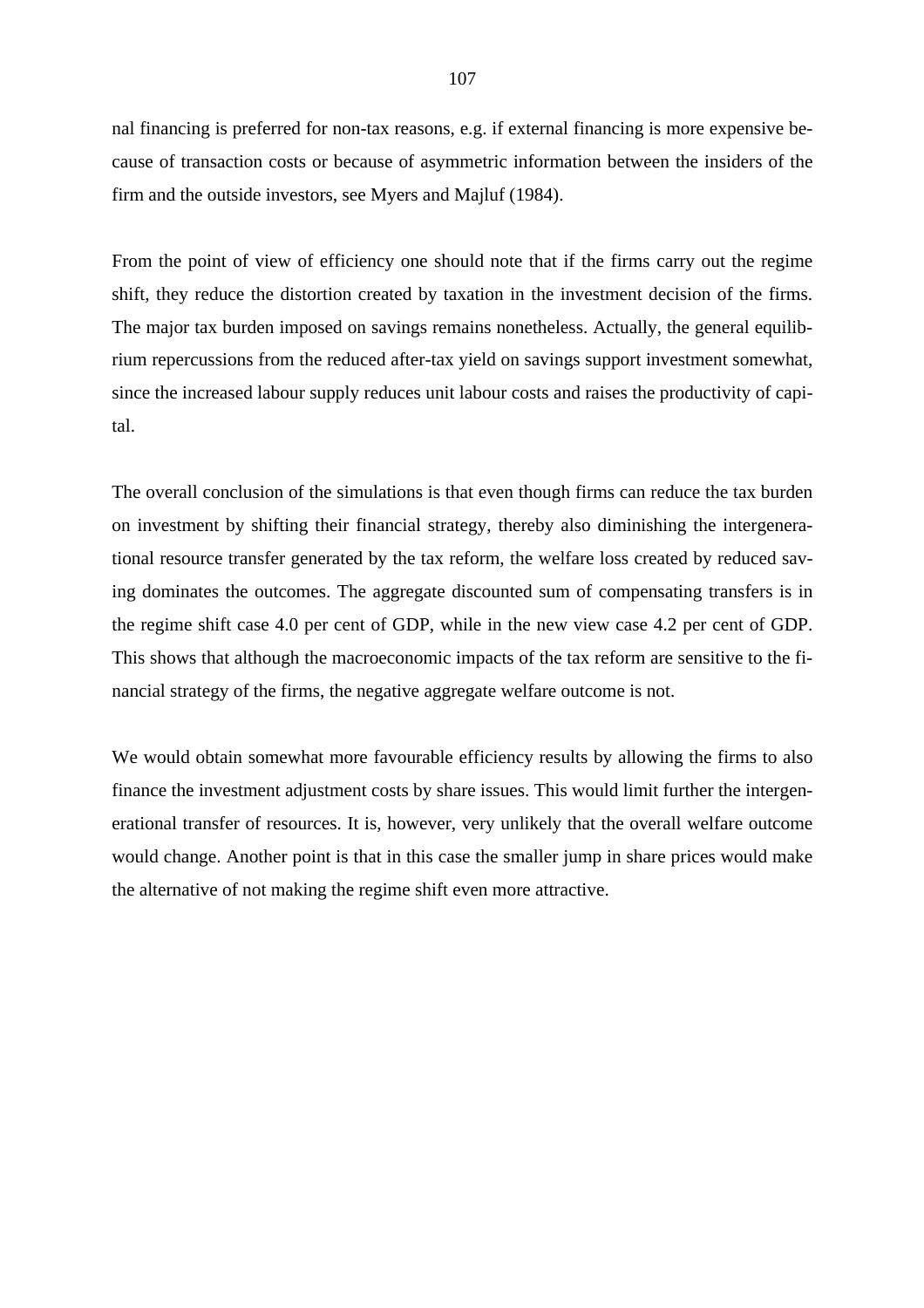#### 7. SUMMARY AND CONCLUSIONS

The starting point for the Finnish corporate and capital income tax reform was similar to that in many other Western countries. The previous tax system aimed to promote those investments which were seen as most important for a fast developing country with a shortage of capital and an aversion for foreign debt. The tax scheme was, however, also loaded with many other targets such as regional policy, income redistribution and the smoothing of business cycles. It was also strongly linked to other regulatory policy measures such as the control of capital movements and domestic credit rationing.

It is difficult to analyse and describe the complex incentive system associated with the previous corporate tax rules. Our strongly simplified interpretation is that the effective tax rates were much lower than the high statutory ones both due to allowances and the possibilities to avoid the burden by tax planning. Therefore, the initial distortions from the point of view of investment were not so intense, but they restricted substantially the portfolio choices of households and financial strategies of firms. The outcome was that firms financed their investment with debt and retained earnings, leaving little room for dividend distribution and new share issues.

The need for tax reform became evident when confidence in the superiority of the government and central bank to maximise welfare with strong regulation and an incentive system gradually faded. Also the development of financial markets made it impossible to continue the control. The radicalism of the reform was, however, surprising compared to earlier domestic tax reforms and also to international examples. The reform included the transformation to a dual income tax system and an implementation of markedly lower, flat, equal statutory tax rates and a wider tax base. The third innovation was the partial integration of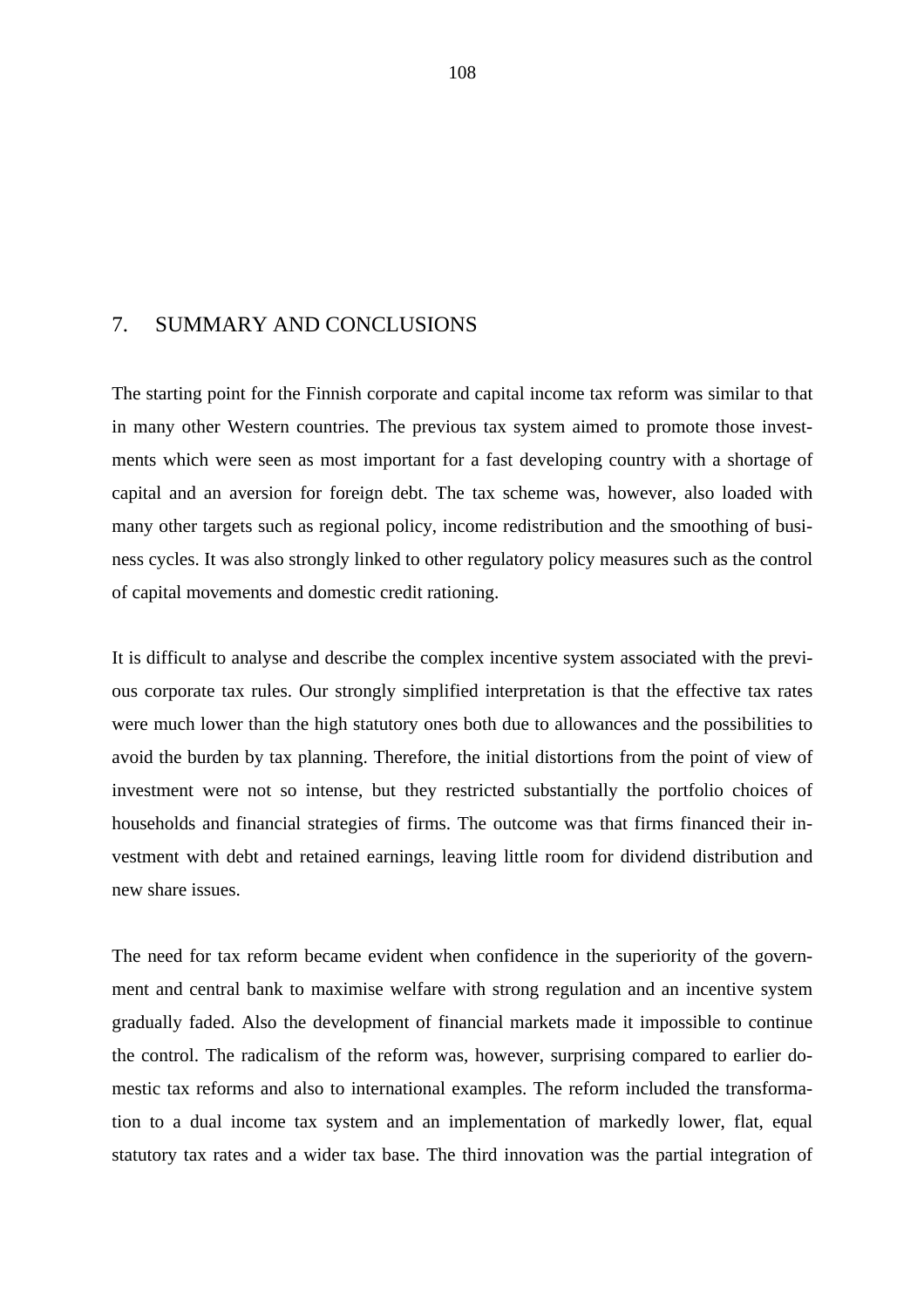corporate and personal capital income taxation by adopting a full imputation of paid corporate taxes in dividend taxation.

Eliminating the tax concessions and roughly halving the statutory rates actually increased significantly taxation of capital gains and interest incomes. Also, the effective corporate tax rate rose somewhat. Only the effective dividend tax rate was reduced. Since the reform capital gains have been markedly more heavily taxed than dividends, which is not in line with the circumstances where the leading theories of corporate taxation have been created. The reform also created an incentive to reconsider the financial strategy of the firms. The earlier studies of the impacts of the Finnish tax reform have been primarily aimed nevertheless to find out the change in the cost of capital assuming that firms continue to hold on to their initial financial structure.

Our approach is more comprehensive. We have taken into account that firms actually can shift their financial strategy from the "new view" type to the "old view", as the planners of the reform supposed. The old view behaviour was formulated so that the investments which expand the capital stock are financed with share issues, but replacement investments and investment adjustment costs are still financed with retained earnings. It turns out that the shift in the strategy does lower the cost of capital but does not maximise the value of the firms.

The conflict between the two objectives cannot be analysed without considering the overall impacts of the behaviour of the firms on the welfare of the households, which are both owners of capital and labour. In addition, since the tax reform reduced the yield on household saving through the after-tax return on interest bearing assets, it is essential to also study their saving and labour supply decisions. Furthermore, we cannot ignore the fact that Finland participates in international markets for goods and capital. These prerequisites led us to develop a specific version of the numerical dynamic open economy general equilibrium model FOG (Finnish Overlapping Generations) and to simulate the model in order to find out the macroeconomic and intergenerational welfare effects of the tax reform.

The study discusses thoroughly the saving and investment decisions in this type of model when at the same time the essential behavioural equations, budget constraints and the market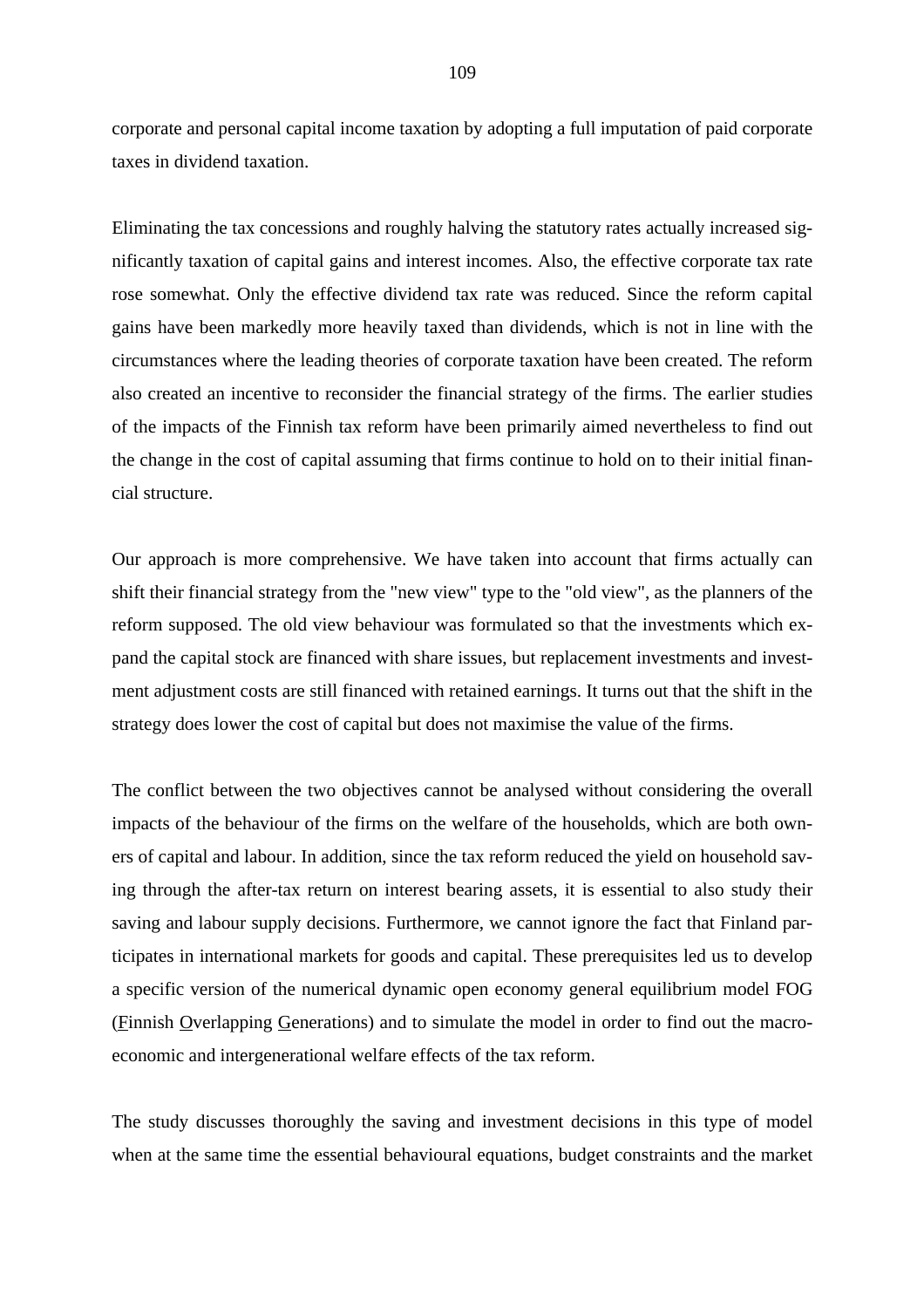conditions of the model are specified. The household generations are modelled to make optimal forward looking rest-of-lifetime consumption, labour supply and bequest decisions to maximise their utility. The objective of firms is to maximise their value. It turns out that the financial strategy is also important along with the production and factor demand decisions. We present the applications of the new and the old view strategies in an open economy general equilibrium framework and clarify the issue of financing the investment adjustment costs.

After describing the main elements of the tax reform, the study proceeds by presenting the effects of shifting the corporate income tax, interest income tax, dividend tax and the capital gains tax one by one assuming that the firms follow the new view. The macroeconomic results of the minor hike in the corporate tax rate are as expected since investment and the market value of the firms fall both in the short and the long term. The welfare results need, however, to be explained because the currently living generations lose, but the future ones gain. This gain is based mostly on the capitalisation of the higher tax in share prices, which allows future generations to benefit from the larger corporate tax revenues and still get the same net yield on investments in the firms' shares. Another route for a welfare improvement is the reduced supply of the domestic good, which improves the terms of trade. Without these international and intergenerational welfare shifts, the efficiency loss generated by the higher cost of capital would dominate.

The impacts of the rise in the interest income tax rate are strongly conditional on how the financial markets are structured and operate. If in a small open economy foreign investors were dominant owners of capital and the interest rate was determined abroad, a tax on saving would not affect the cost of capital. On the other hand, in a closed economy it would raise the interest rate and reduce investment.

In our base case model domestic household investors consider domestic bonds and firms' shares as substitutes and the domestic interest rate is fixed to the one prevailing in international markets. Therefore, an increase in interest taxation lowers the required rate of return on physical investments and the discounting factor of future dividends. Hence, the market value of the firms and household wealth rises. It also reduces the yield on existing bond wealth and discourages saving. The discrepancy between actual and optimal wealth generates a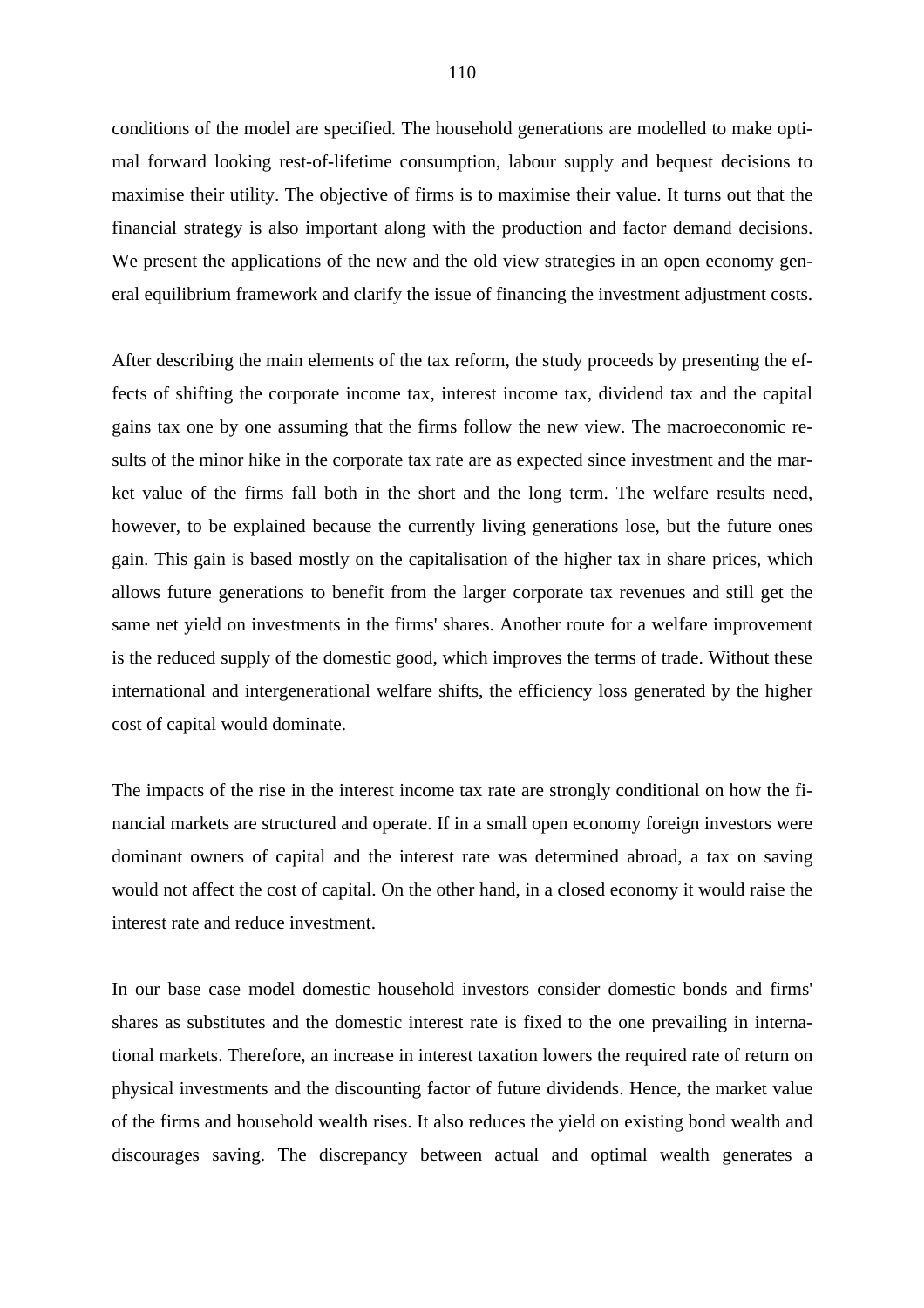consumption boom. In the long term the reduced saving and higher investment produces a higher foreign debt and a shift from capital incomes to labour incomes.

The welfare outcomes of an interest income tax hike are unfavourable to almost all generations. The losses among the currently living households is connected to the amount of wealth and especially to the share of bonds in their portfolios. The welfare loss of future domestic household generations is caused by the lower yield on saving and the inherited higher foreign net debt, which is reflected in weaker terms of trade. The efficiency implications are ambiguous *ex post*, since although the tax creates a distortion in the saving decision, it also neutralises the negative impact of the corporate income tax on the cost of capital. But since almost all generations lose and the gain of the few winners is small, we can be confident that there is a reduction in overall efficiency.

The third part of the tax reform is a reduction in the dividend tax rate. It has no direct impact on the cost of capital, but generates a windfall revaluation gain to the current shareholders, as the new view suggests. Households react to higher wealth by temporarily increasing consumption and reducing labour supply. The improved welfare is financed by future households, since the loss in dividend tax receipts reduces their income transfers. The general equilibrium feedback creates a slight deviation from the investment neutrality result: there is a minor increase in investment if interest rates are fixed, but a somewhat larger reduction in the portfolio balance model.

The introduction of a capital gains tax rate enhances the cost of new capital units, but leaves the cost of existing capital intact, which raises its market value. The result is a reduction in the capital stock but a revaluation in share prices. This startling response improves the welfare of current generations but causes a welfare loss to future ones.

We simulated the one-by-one tax reforms also assuming that the measure is announced one period before the implementation. The overall consequence is that the firms try to adjust the tax base beforehand. The adjustment possibility reduces the jump in the value of the firms and the subsequent intergenerational welfare transfer. The benefits of adjusting are limited by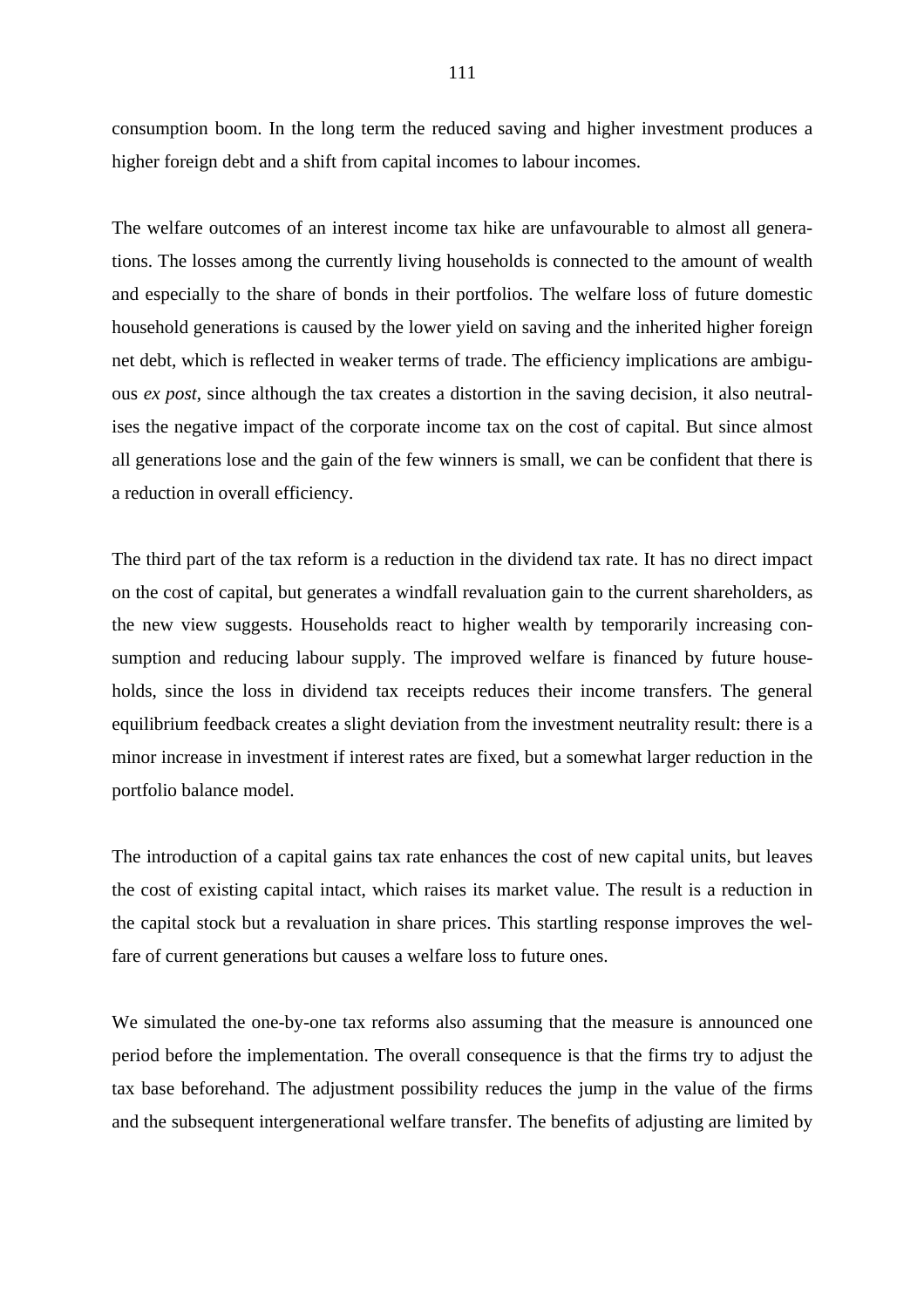the fact that the firms are restricted in the model to accommodate via profit distribution and investment decisions instead of also using bond markets.

Another sensitivity analysis concerning the before-tax-reform portfolio composition of the various household age cohorts shows that the intergenerational welfare results are indeed very sensitive to the assumption of equal distribution of ownership, which implies that the valuation of shares has a substantial role in the tax reform analysis. Both sensitivity analyses described above generate long-term results that are identical to those in the baseline case.

The next task was to simulate the impacts of the overall reform. All the personal capital income tax changes raise the market value of the firms, and therefore the amount of household wealth. The saving incentive is, nevertheless, weakened by the interest income tax. Therefore, the driving force of the short-term impacts of the tax reform is household dissaving. The income effect is so strong that the reduced motivation to supply labour is reflected also in production. The optimal amount of capital is not markedly affected in the long run since the interest income tax negates the impact of the capital gains tax on the cost of capital and investment does not depend on domestic saving in this open economy.

The overall tax reform improves the welfare of all the currently living households, except the youngest, which has no wealth at the time of the reform. The relative gain is largest for the oldest generations. The positive impacts of the capital gains and dividend tax rate changes outweigh the negative ones created by the higher corporate income and interest income taxes. All the future generations lose, which implies that the intergenerational welfare shift explains most of the variation in welfare. A calculation of the overall welfare results as a discounted sum of the transfers, which would compensate the welfare shifts, confirms that the losses are larger than the gains. The negative efficiency conclusion is supported by the observation that the reform does not affect markedly the cost of capital, but distorts strongly saving decision.

The open economy sensitivity analysis suggests that in the portfolio balance model the higher interest income compensates largely for the loss in labour income caused by the smaller capital stock. Therefore the welfare outcome is considerably less affected than the macroeconomic results. Another notable observation is that the need for the goods market and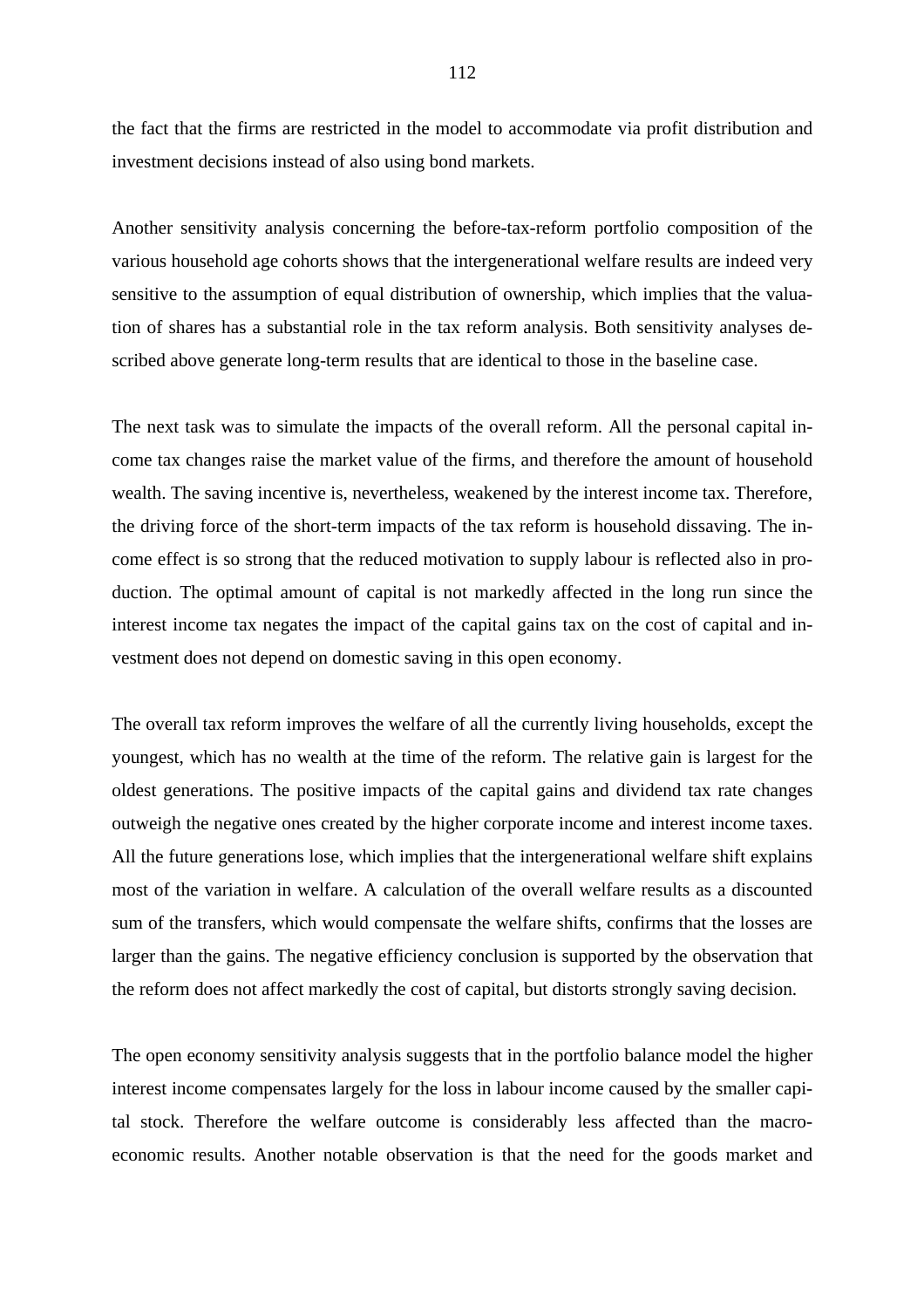labour market prices to adjust is much less pronounced if part of the adjustment takes place in the financial markets. On the other hand, fixing the terms of trade reduces substantially the intergenerational resource transfer from future domestic household generations. It also accelerates the adjustment speed, since it leaves out the dampening and postponing impacts of the price variation.

Imperfect substitutability of domestic and foreign goods and financial capital also raises the issue of whether countries should plan tax reforms in a such way that they can benefit from the international welfare transfers associated with the price changes, or should the policies be co-ordinated to maximise welfare internationally. Our study shows that this decision is complicated by the fact that the short- and long-run terms of trade outcomes can be of a different sign. The scale of the price effects emphasise the importance of also studying the transition period.

Even though one might guess that the substitution elasticity of saving and labour supply are very important at least for the short-term macroeconomic results, it turns out that in the used forward-looking model their impact is less essential than the assumption of interest rate formation in the economy. Also, the sensitivity analysis concerning the other central parameter values shows that the macroeconomic and welfare outcomes of the benchmark model are fairly robust.

Limiting the analysis to changes in marginal tax rates (which are also assumed to be the average rates), to the possible financial strategy shifts and to induced general equilibrium effects is not totally fair to the planners of the tax reform, because there were other elements in the reform which simplified the tax rules, reduced the other distortions of taxation and limited the incentives and possibilities to avoid taxes. Taking into account uncertainty could give further results, e.g. a rise in the capital gains tax rate mitigates the risks associated with variation of the value of the firms.

The simulations described above have all used the assumption that firms do not shift their financial strategy in order to minimise the cost of capital. The next step in our study was to determine the outcomes of the tax reform if firms actually followed the guidelines given by the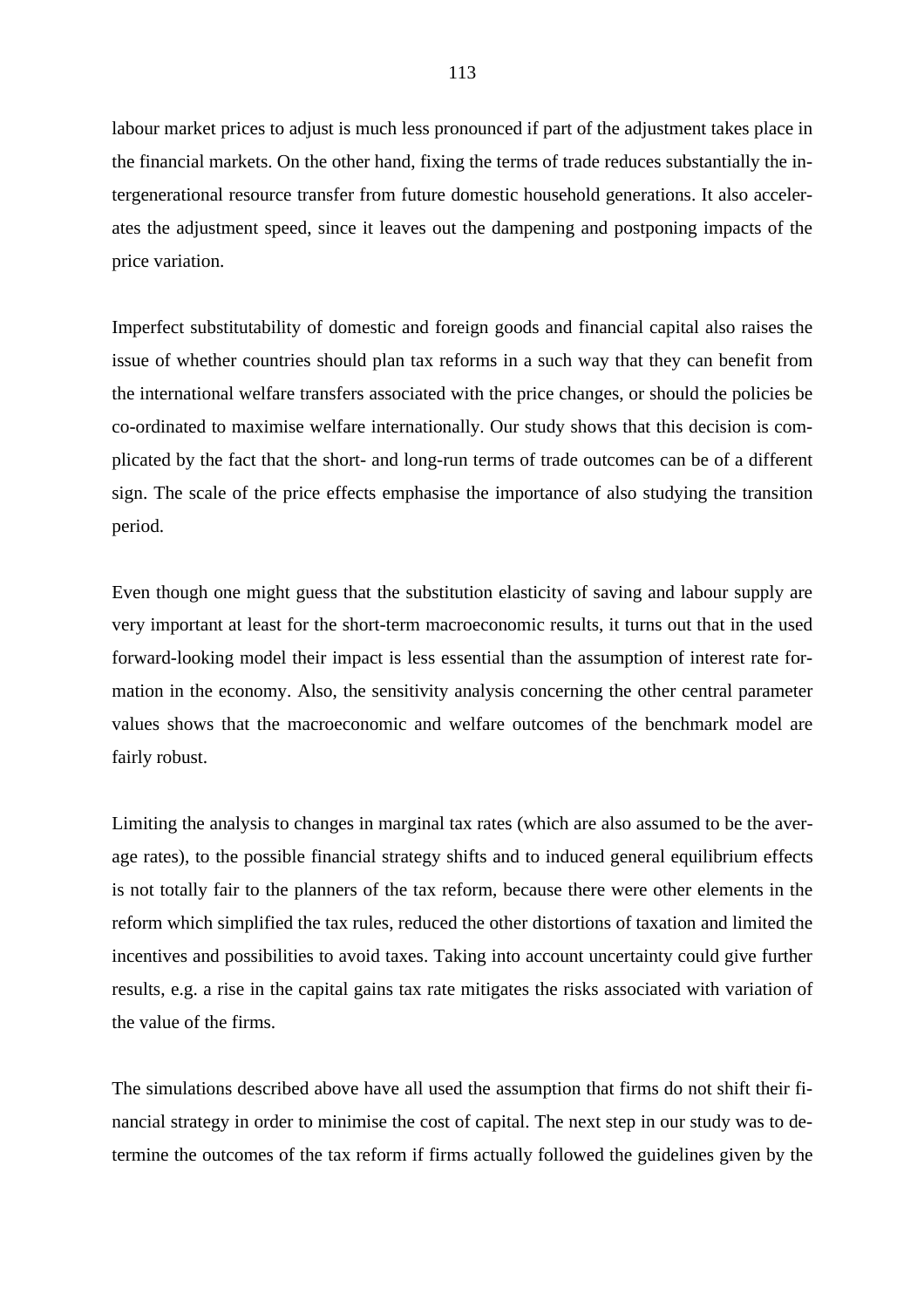planners of the reform and started to distribute more dividends and to use share issues to finance investments.

As there is no uncertainty, liquidity constraints or asymmetric information in our model, the tax factors determine the financial strategy unambiguously. This means that if the object is to minimise the cost of capital, firms would distribute after the tax reform all dividends allowed by the reporting conventions. We deviate from this rule slightly and assume that in addition to replacement investment, also investment adjustment costs are financed by retained earnings and only the purchasing costs of new investments are financed with share issues. This assumption moderates the difference between our interpretation of the new and the old view strategies.

We have not considered here one of the important objects of the tax reform, which was to reduce the indebtedness of firms. If firms continue to follow the new view policy, the tax reform creates a minor incentive to increase indebtedness. But if the aim is to minimise the costs of capital, the regime shift reduces the pressure to use debt.

The analysis of the first order conditions shows that the shift in the financial strategy raises the value of the firms somewhat even without the tax reform. In addition to that comes the tax-reform-driven jump associated with financing of the investment adjustment costs, just as in the new view case. The aggregate revaluation of the old capital is not, however, as large as in the earlier simulations. Another main difference is that the tax reform and regime shift lowers the cost of capital and motivates firms to increase their capital stock. These differences imply that the initial consumption boom is mitigated. The long-term simulation results show that the higher capital stock allows for a smaller fall in wages and consumption.

Current household generations gain less by the reform due to the lower revaluation effect, but future ones suffer less because of the higher labour incomes. These incomes are based on the improved efficiency in investment conditions, since the required rate of return on investments falls close to the interest rate. The distortion in the saving decision is, however, again present and therefore the overall outcome is still negative in the long run. The overall welfare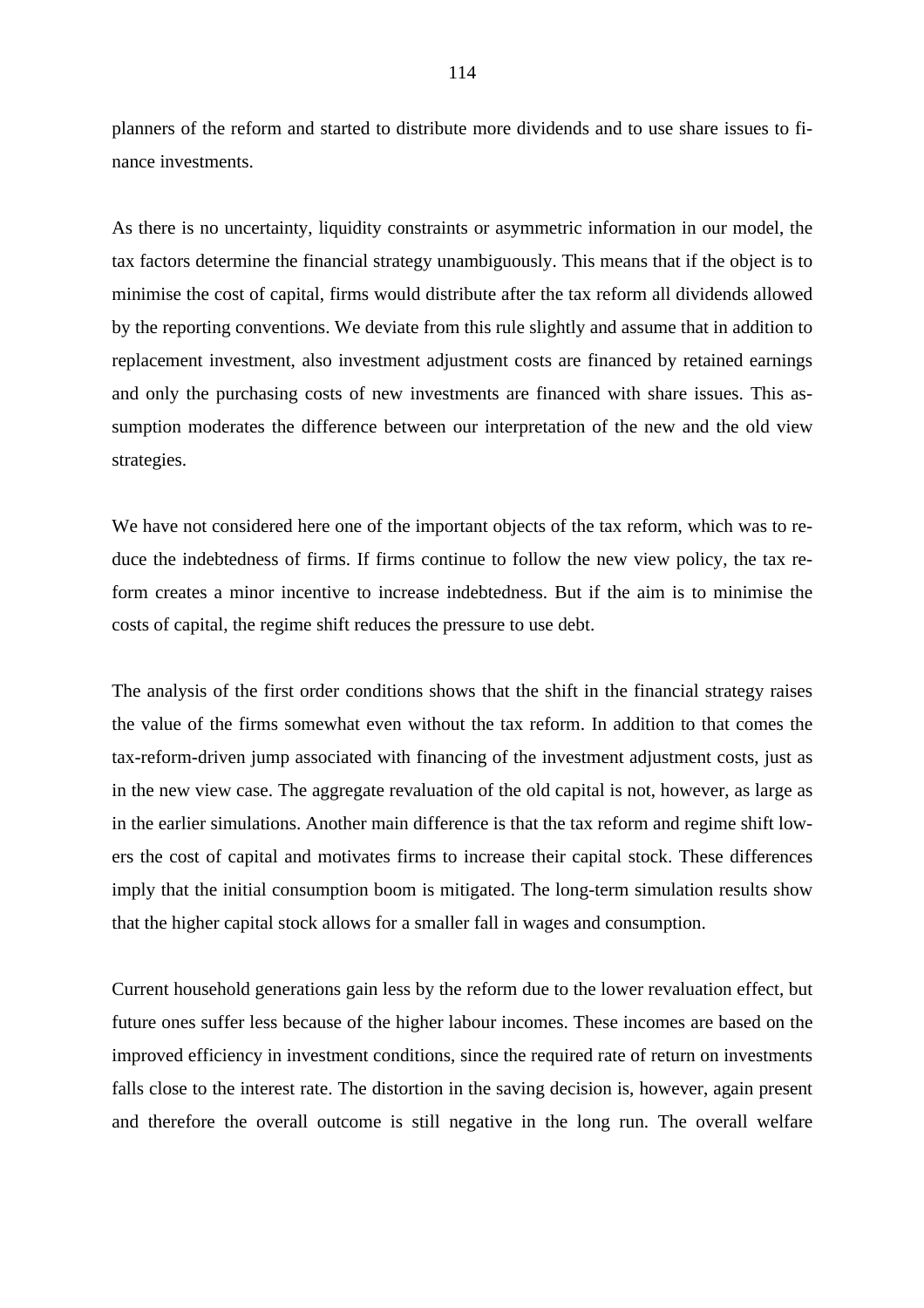outcome of the analysis is thus that the reform should not have been implemented at all independently of the financial strategy of the firms.

The next question is whether firms actually have carried out the regime shift. If we strictly follow the welfare of the current shareholder, it turns out that the regime shift will never be made even though it improves efficiency and reduces the loss of future households. This is because current households can benefit from the larger intergenerational resource shift from future households by continuing to follow the previous strategy. If we had allowed the firm to also finance the investment adjustment costs by share issues, the tax distortion in investment decisions would be totally abolished, but since this would also moderate the jump in share prices, the regime shift would be even less likely.

It is useful to next discuss some of the limitations of the study and suggestions for future development of the analysis. A natural candidate for improvements in any CGE study is to add a more detailed structure to the model and to carry out a more precise calibration. In our case one of the main tasks would be to distinguish the capital income subject to the described tax rules from that which is taxed some other way. This would mitigate the aggregate impacts of the reform markedly. Also, since the reduction in saving is large, introduction of precautionary saving might improve the quantitative accuracy of the results.

Another issue is to add more industries and household types to analyse intra-industrial and intragenerational incidence of taxation. The driving forces of the welfare outcomes could also be presented in more detail, as has been done by Fehr (1998). Last but not least, an interesting issue would be to study the aggregate impact of the financial market deregulation and the tax reform, especially the impact of increased foreign ownership of Finnish firms on the required rate of return on investments.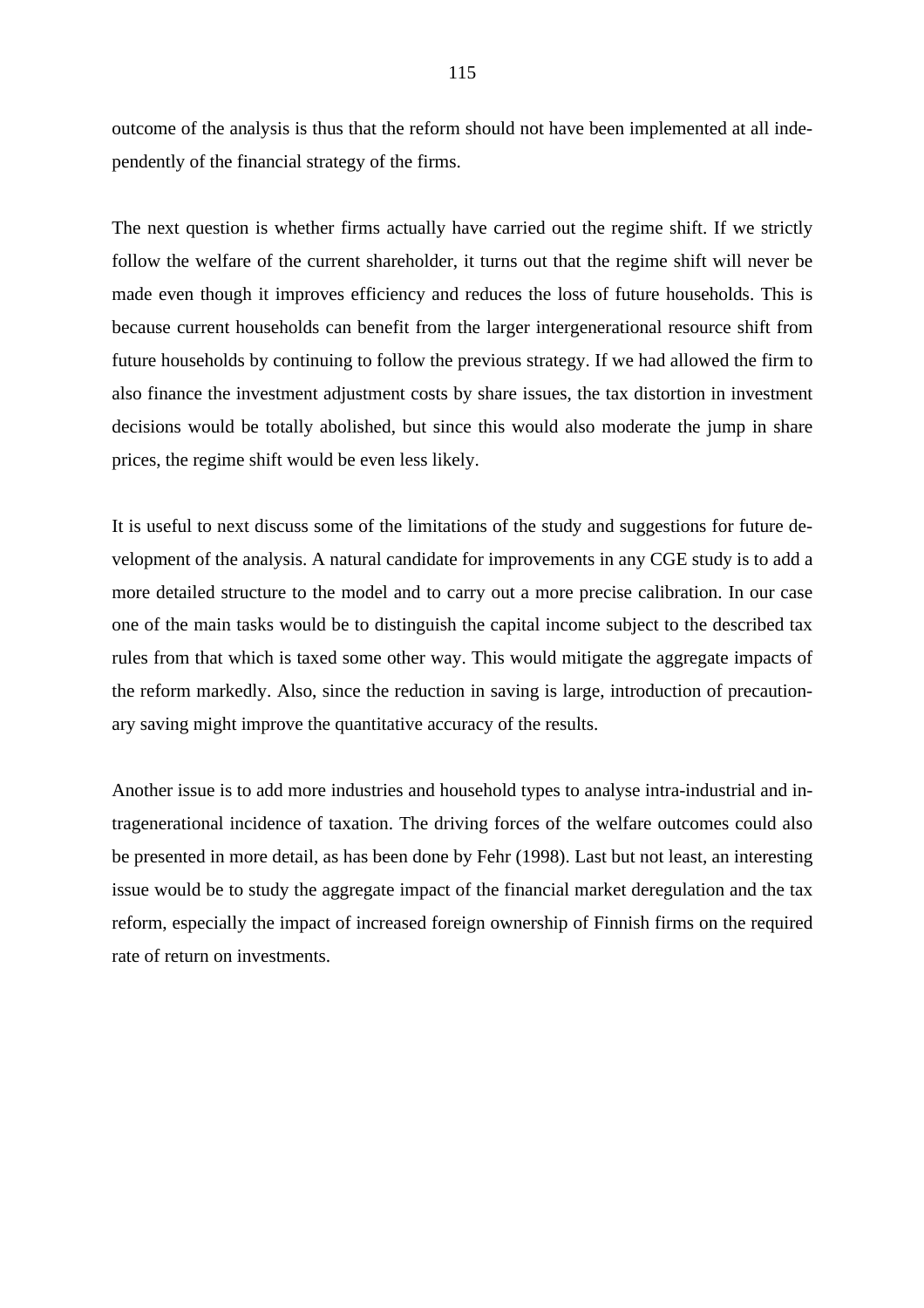#### References

Airaksinen, T. and R. Hagfors (1987): *Pääomatuloverotus.* ETLA, B 51. Helsinki.

Ali-Yrkkö, J. (1998): Rahoitustekijöiden vaikutus teollisuuden investointikäyttäytymiseen - ekonometrinen analyysi yritystason aineistolla. ETLA Discussion papers No. 654. Helsinki.

Altig, D., A.J. Auerbach, L.J. Kotlikoff, K.A. Smetters, J. Walliser (1999): Simulating Fundamental Tax Reform in the U.S. (September 29, 1999). Internet document, available in: *http://elsa.berkeley.edu/users/auerbach/index.html.*

Andersson, K., V. Kanniainen, J. Södersten and P.B. Sørensen (1998): Corporate Tax Policy in the Nordic Countries. In P.B. Sørensen (ed.) *Tax Policy in the Nordic Countries*. Macmillan Press.

Ando, A. and F. Modigliani (1963): The 'Life Cycle' Hypothesis of Saving: Aggregate Implications and Tests, *American Economic Review*, Vol. 53.

Apel, M. and J. Södersten (1999): Personal Taxation and Investment Incentives in an Small Open Economy. *International Tax and Public Finance*, Vol. 6, pp. 79 - 88.

Armington, P.S. (1969): The Theory of Demand for Products Distinguished by Place of Production. IMF Staff Papers 16, pp. 159 - 176.

Attanasio, O.P., J. Banks, C. Meghir and G. Weber (1995): Humps and bumps in lifetime consumption. NBER Working paper No. 5350. Cambridge.

Auerbach, A.J. and L.J. Kotlikoff (1987): *Dynamic Fiscal Policy*. Cambridge University Press, Cambridge.

Auerbach, A J., J.L. Kotlikoff, R.P. Hagemann and G. Nicoletti (1989): The Economic Dynamics of an Ageing Population: The Case of Four OECD Countries. OECD Economic Studies, No. 12, pp. 97 - 130.

Bernheim, B.D., J.K. Scholtz and J. Shoven (1991): Consumption Taxation in a General Equilibrium Model: How Reliable are Simulation Results? in B.D. Bernheim and J.B. Shoven (eds.) *National Saving and Economic Performance*, pp. 131 - 158. NBER-University of Chicago Press: Chicago.

Bernheim, B.D. (1999): Taxation and Saving. NBER Working paper No. 7061. Cambridge.

Blanchard, O.J. (1985): Debt, deficits and finite horizons. *Journal of Political Economy*, Vol. 93, pp. 223 - 247.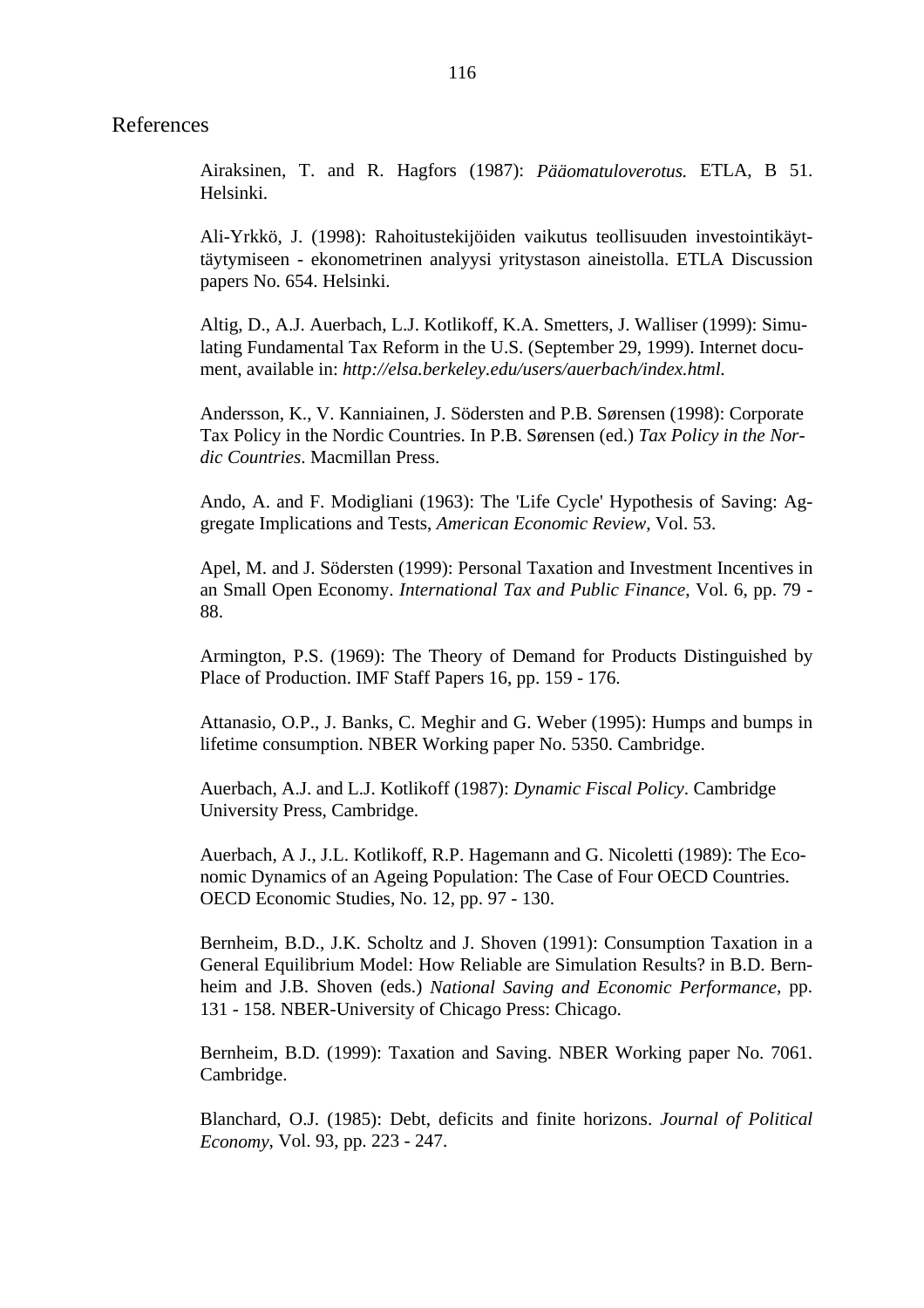Blundell, R., S. Bond, M. Devereux and F. Schiantarelli (1992): Investments and Tobin's Q - Evidence from company panel data, *Journal of Econometrics*, Vol. 52, pp. 233 - 257.

Blundell, R. M., M. Browning and C. Meghir (1994): Consumer Demand and the Life-Cycle Allocation of Household Expenditures. *Review of Economic Studies*. Vol. 64, pp. 57-80.

Boadway, R. and N. Bruce (1992): Problems with integrating corporate and personal income taxes in an open economy. *Journal of Public Economics*, Vol. 48, pp. 39 - 66.

Boadway, R. and D. Wildasin (1994): Taxation and savings: a survey. *Fiscal Studies*, Vol. 15, pp. 19 - 63.

Bond, S., L. Chennels and M.P. Devereux (1996): Taxes and Company Dividends: A Microeconometric Investigation Exploiting Cross-section Variation in Taxes. *Economic Journal*, Vol. 106, pp. 320 - 333.

Bovenberg, A.L. (1989a): The Effects of Capital Income Taxation on International Competitiveness and Trade Flows. *The American Economic Review*, Vol. 79, pp. 1045-1064.

Bovenberg, A. L. (1989b): The integration of macro and micro relations in dynamic policy models: the case of savings and investment policy. In G. Krause-Junk (ed.) *Public finance and steady economic growth.* Proceedings of the 45th Congress of the International Institute of Public Finance. Foundation Journal Public Finance. The Hague.

Bovenberg, A.L. (1993): Investment-promoting policies in open economies - the importance of intergenerational and international distribution effects. *Journal of Public Economics*, Vol 51, pp. 3 - 54.

Bovenberg, A.L. (1994): Capital Taxation in the World Economy. In F. van der Ploeg (ed.) *The Handbook of International Macroeconomics*. Blackwell Publishers. Cambridge.

Bovenberg, A.L. and L.H. Goulder (1993): Promoting Investment under International Capital Mobility: An Intertemporal General Equilibrium Analysis. *Scandinavian Journal of Economics*, Vol. 95, pp. 1333 - 156.

Broer, D.P and J. Lassila (1997): Introduction and Summery. In Broer, D.P. and J. Lassila (eds.) *Pension Policies and Public Debt in Dynamic CGE Models*. Physiga-Verlag. Heidelberg.

Broer, D.P. and E.W.M.T. Westerhout (1993): Taxation in an Intertemporal General Equilibrium Model of a Small Open Economy. *Economic Modelling*, Vol. 10, pp 64-80.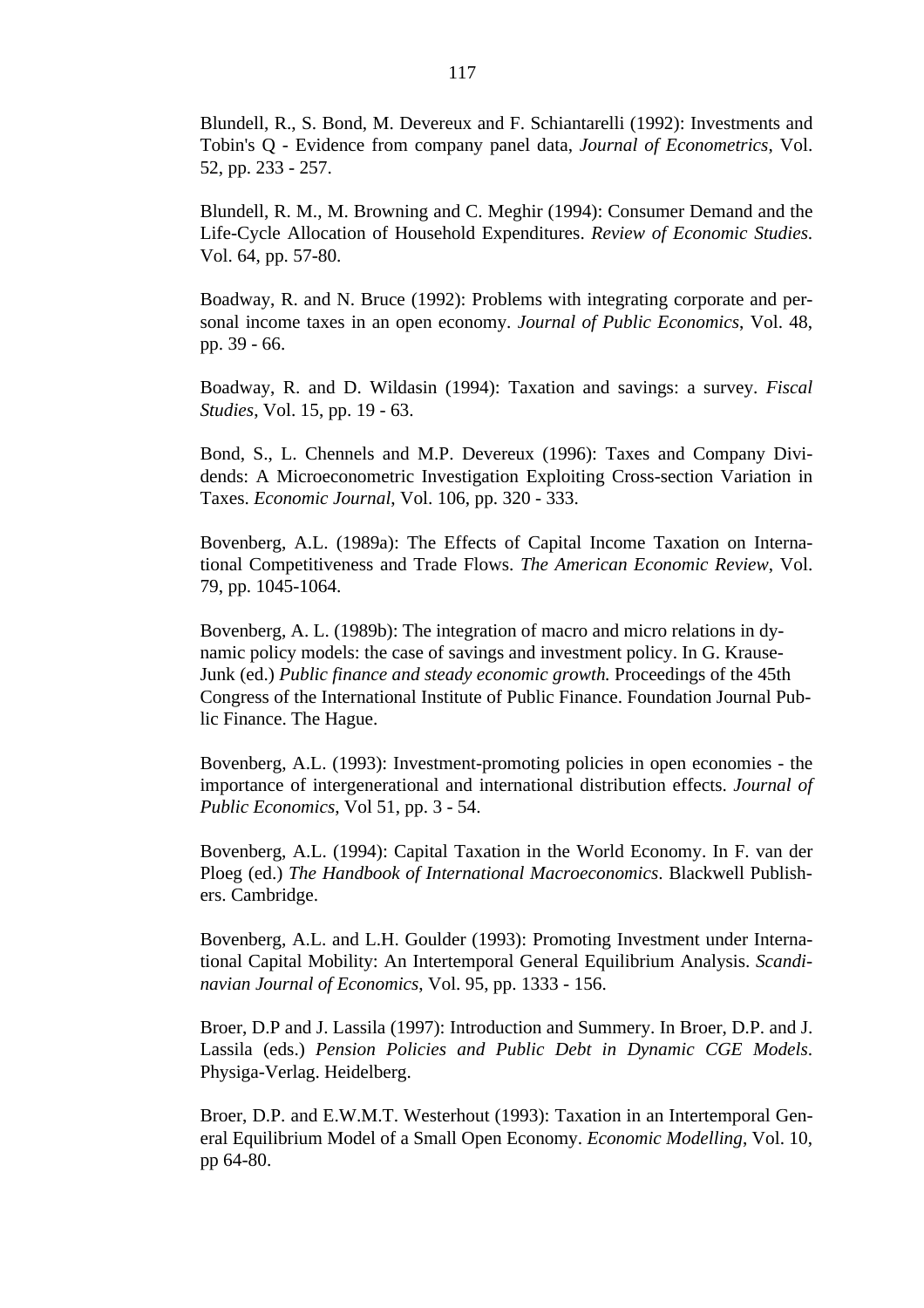Brunila, A. (1994): Investment and Financing Considerations: Evidence from Finnish Panel Data. Bank of Finland Discussion Papers 4/94. Helsinki.

Calvo, G.A. and M. Obstfeld (1988): Optimal time-consistent fiscal policy with finite lifetimes. *Econometrica*, Vol. 56, pp. 411 - 432.

Chirinko, R.S. (1993): Business Fixed Investment Spending: Modeling Strategies, Empirical Results, and Policy Implications. *Journal of Economic Literature*, Vol. 31, pp. 1875 - 1911.

Cummins, J., K.A. Hasset and R.G. Hubbard (1994): A Reconsideration of Investment Behaviour Using Tax Reforms as Natural Experiments. *Brookings Papers on Economic Activity*, No. 2/1994, pp. 1 - 74.

Deaton, A. (1988): Life-cycle model of consumption: is the evidence consistent with the theory? NBER Working Paper No. 1910. Cambridge.

Dixon, P.B., B.R. Parmenter, A.A. Powell and P.J. Wilcoxen (1992): *Notes and Problems in Applied General Equilibrium Economics*. North Holland.

Dufvenberg, M., H. Koskenkylä, J. Södersten (1994): Manufacturing Investments and Taxation in the Nordic Countries. *Scandinavian Journal of Economics*, Vol. 96, pp. 443 - 461.

Engel, C. and K. Kletzer (1990): Tariffs and saving in a model with new generations. *Journal of International Economics*, Vol. 28, pp. 71 - 91.

Elder, E. (1999): Dynamic Fiscal Policy with Regime-Duration Uncertainty: The Tax-Cut Case. *Journal of Macroeconomics*, Vol. 21, pp. 29 - 55.

Fair, R.C. and J.B. Taylor (1983): Solution and Maximum Likelihood Estimation of Dynamic Nonlinear Rational Expectations Models. *Econometrica*, Vol. 51, pp. 1169 - 1185.

Fehr, H. (1998): *Welfare Effects of Dynamic Tax Reforms*. Beiträge zur Finanzwissenschaft; Bd.5. Mohr Siebeck. Tübingen.

Feldstein, M. (1994): Tax Policy and International Capital Flows. NBER Working Paper No. 4851. Cambridge.

Feldstein, M. (1995): Tax avoidance and the deadweight loss of the income tax. NBER Working Paper No. 5055. Cambridge.

Frederiksen, N.K. (1994): A Dynamic General Equilibrium Simulation Model for Fiscal Policy Analysis. Economic Studies No 1/1994. Economic Policy Research Unit, Copenhagen Business School.

Fox, T. and D. Fullerton (1991): The irrelevance of detail in an computable general equilibrium model. *Economic Letters*, Vol. 36, pp. 67 - 70.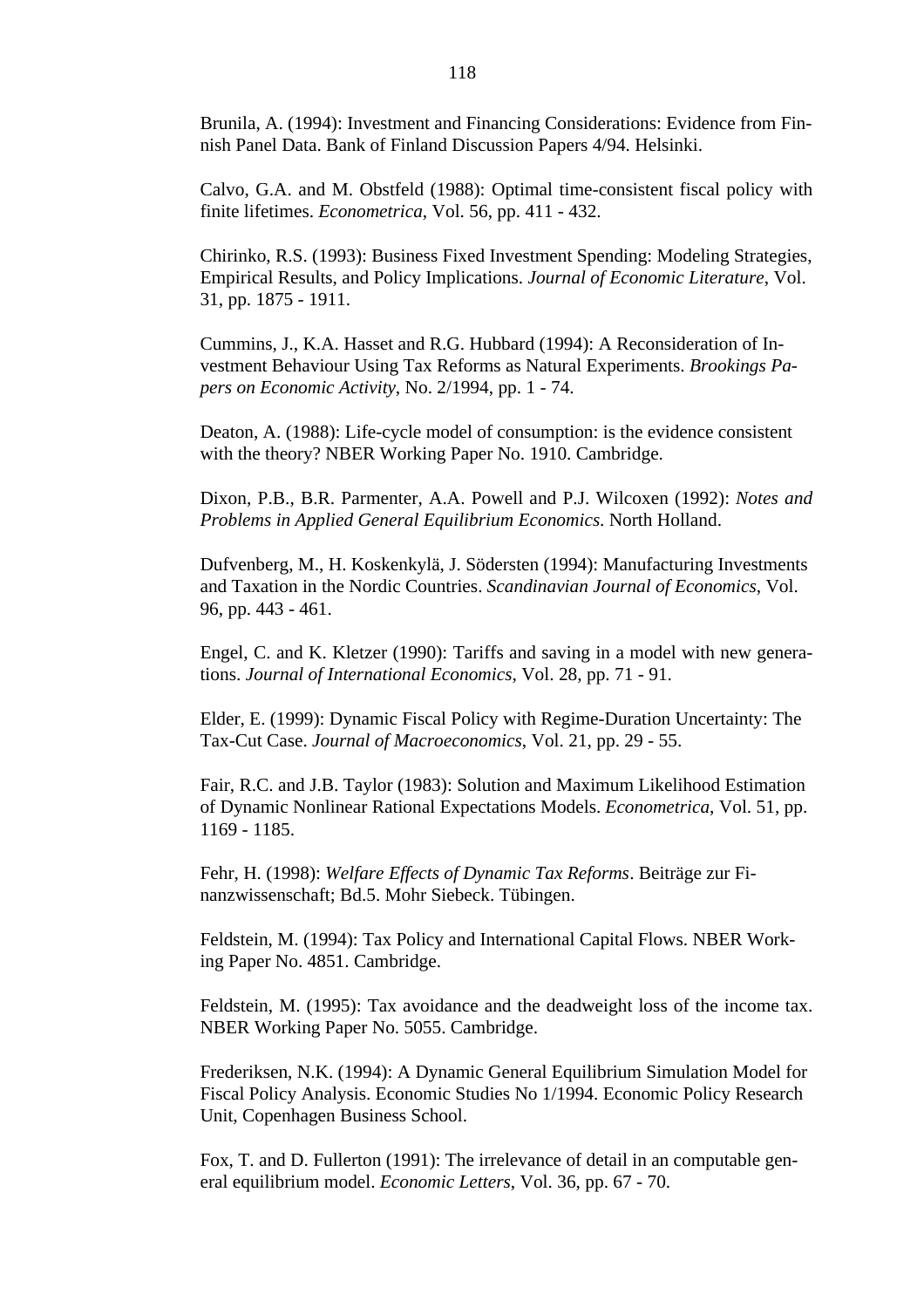Fullerton, D. and Y.K. Henderson (1986): The Impact of Fundamental Tax Reform on the Allocation Resources. NBER Working Paper No. 1904.

Fullerton, D. and J.M. Mackie (1989): Economic Efficiency in Recent Tax Reform History: Policy Reversals or Consistent Improvements? *National Tax Journal*, Vol. 42, pp. 1-13.

Fullerton, D. and D.L. Rogers (1993): *Who bears the lifetime tax burden?* The Brookings Institution. Washington.

Gale, W.G. and J.K. Scholtz (1994): Intergenerational Transfers and the Accumulation of Wealth. *Journal of Economic Perspectives*, Vol. 8, pp. 145 - 160.

Gordon, R. (1986): Taxation of investments and savings in a world economy. *American Economic Review*, Vol. 76, pp. 1086 - 1102.

Gordon, R.H. and S.B. Nielsen (1996): Tax avoidance and value-added vs. income taxation in an open economy. NBER Working Paper No. 5527.

Gordon, R.H. and H.R. Varian (1989): Taxation of asset income in the presence of a world securities market, *Journal of International Economics*, Vol. 26, pp. 205 - 226.

Goulder, L.H. and B. Eichengreen (1989): Savings Promotion, Investment Promotion and International Competitiveness. In *Trade Policies for International Competitiveness*, ed. R. Feenstra. Chicago University Press. Chicago.

Goulder, L.H. and L.H. Summers (1989): Tax Policy, Asset Prices and Growth; A General Equilibrium Analysis. *Journal of Public Economics*, Vol. 38, pp. 265 - 296.

Goulder, L.H. and P. Thalmann (1990): Approaches to Efficient Capital Taxation: Leveling the Playing Field vs. Living by the Golden Rule. *Journal of Public Economics*, Vol. 50, pp. 55 - 66.

Hall, R.E. (1988): Intertemporal Substitution in Consumption. *Journal of Political Economy.* Vol. 96, pp. 339 - 357.

Hakola, R. (1993): Pääoma- ja yritysverouudistuksen vaikutukset teollisuuden rahoitusrakenteeseen. Bank of Finland Discussion Papers 2/93. Helsinki.

Hansen, S. (1994): A Test of the Pecking Order Theory of Capital Structure; The Case of Finnish Firms. Meddelanden från ekonomisk-statsvetenskapliga fakulteten vid Åbo Akademi, Nationalekonomiska institutionen. Ser. A:417.

Harrison, G.W., R.Jones, L.J. Kimbell and R. Wigle (1993): How Robust is Applied General Equilibrium Analysis? *Journal of Policy Modeling*, Vol. 15, pp. 99 - 115.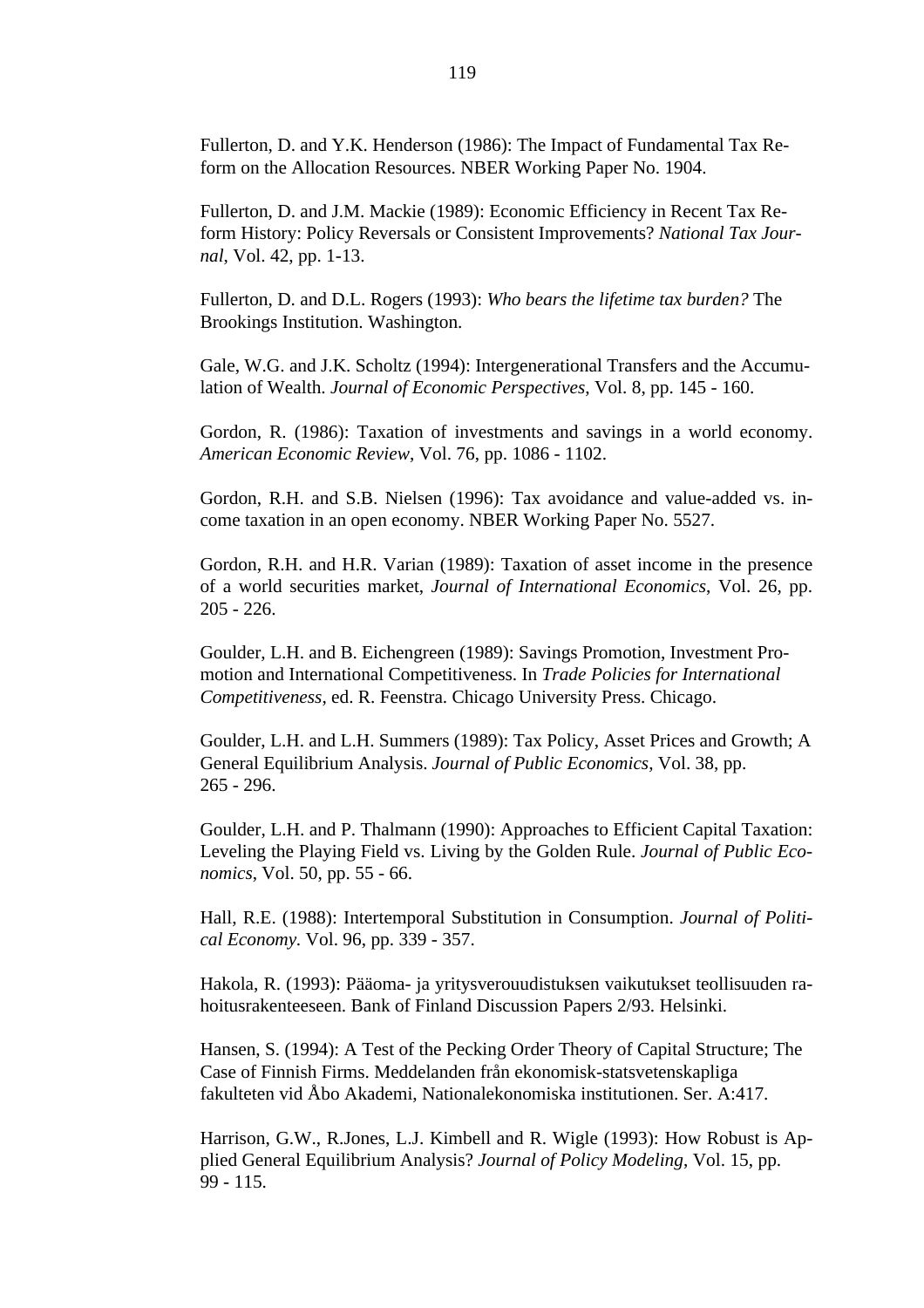Hasselman, B.H. (1991): Investment, Q and Financing. Research Memorandum No. 77, Central Planning Bureau, The Hague.

Haufler, A. (1998): Perspectives of Corporate Taxation and Taxation of Investment Income. Conference Proceedings, Tax Competition and Co-ordination of Tax Policy in the European Union. Austrian Institute of Economic Research. Wien.

Hayashi, F. (1982): Tobin's Marginal q and Average q: A Neoclassical Interpretation. *Econometrica*, Vol. 40, pp. 213-224.

Head, J.G. (1997): Company Tax Structure and Company Tax Incidence. *International Tax and Public Finance*, No 1, pp. 61-100.

Heinonen, A. and J. Ylä-Liedenpohja (1992): General Equilibrium Calculations on a Tax Reform under International Capital Flows. *Liiketaloudellinen Aikakauskirja*, No. 2, pp 3-12.

Howitt, P. and H-W. Sinn (1989): Gradual Reforms of Capital Income Taxation. *American Economic Review*, Vol. 71, pp. 106 - 124.

Hubbard, R.G. (1998): Capital-Market Imperfections and Investment. *Journal of Economic Literature.* Vol. 36, pp. 193 - 225.

Hubbard, R.G., J. Skinner and S.P. Zeldes (1995): Precautionary saving and social insurance. *Journal of Political Economy*, Vol. 103, pp. 360 - 399.

Hutton, J.P. and T. Kenc (1998): The influence of Firm's Financial Policy on Tax Reform. *Oxford Economic Papers*, Vol. 50, pp. 663-684.

Iivonen, J. (1990): Verouudistuksen vaikutukset investointien efektiivisiin marginaaliveroasteisiin. Tampere Economic Working Papers 8/1990.

Jensen, S.E.H., S.B. Nielsen, L.H. Pedersen and P.S. Sörensen (1993): Tax Reform, Welfare and Intergenerational Redistribution. Paper presented at the Congress of European Economic Association in Helsinki, August 27-29, 1993.

Jensen S.E.H. and S.B. Nielsen (1993): Aging, Intergenerational Distribution and Public Systems. *Public Finance*, Supplement, Vol. 48, pp. 29 - 42.

Kajanoja, L.(1995): Aggregate Investment and Corporate Indebtedness: Some Empirical Evidence from Finland. Bank of Finland Discussion Papers 10/95. Helsinki.

Kanniainen, V. (1991a): *Yhtiöveron hyvitysjärjestelmään siirtyminen Suomessa.* ETLA B 73. Helsinki.

Kanniainen, V. (1991b): Yritysten rahoituspolitiikka: selvitys Suomen pörssiyhtiöistä 1983 - 1987. ETLA Discussion papers No. 350. Helsinki.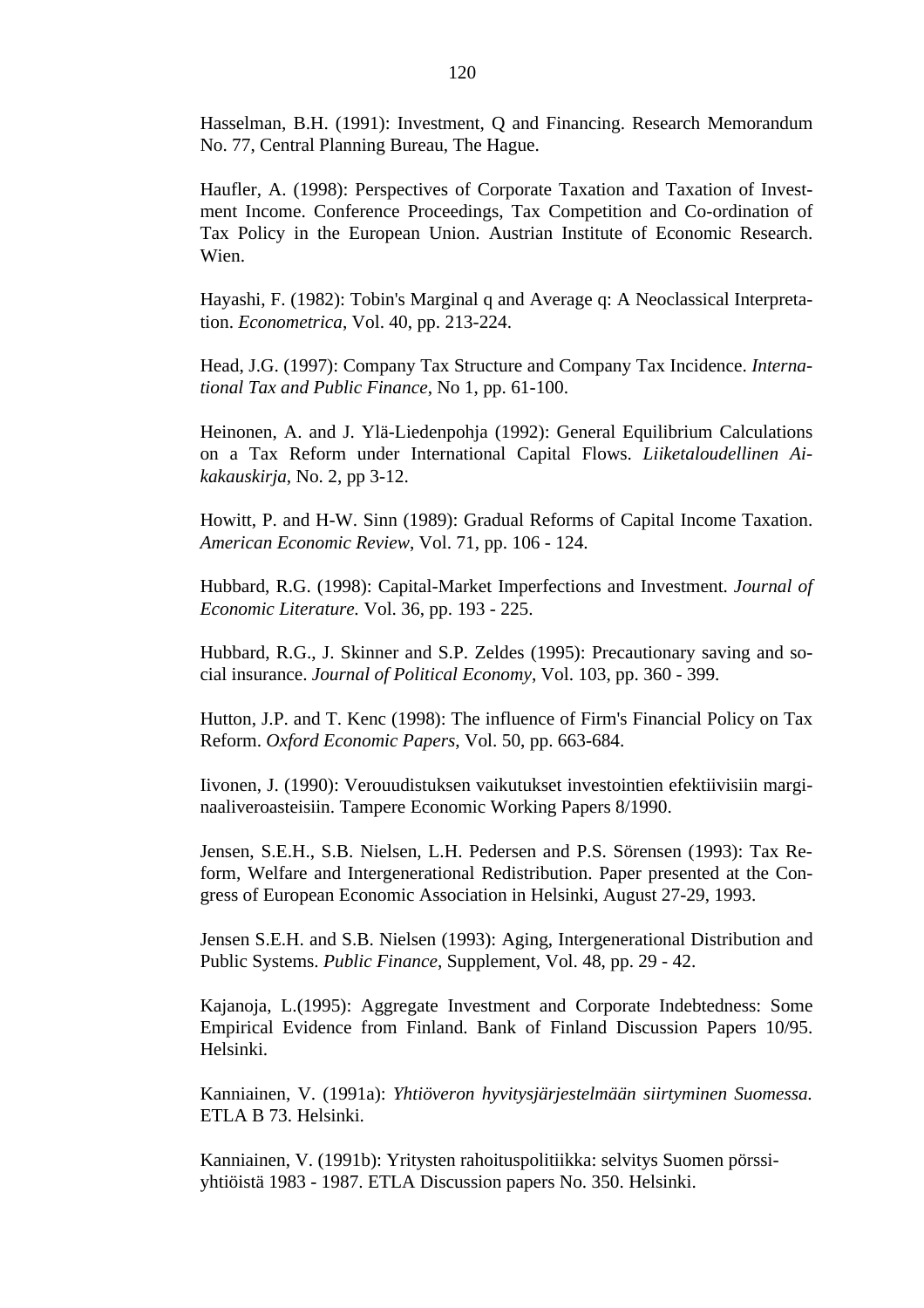Kanniainen, V. and T. Airaksinen (1989): Financial Hierarchy, Risk and Taxes in the Determination of Corporate Debt Policy: Preliminary Results with Finnish Data. *Liiketaloudellinen Aikakauskirja*, Vol. 38, pp. 279 - 292.

Kanniainen, V. and H. Hernesniemi (1994): The Effects of the 1993 Finnish Tax Reform on the Stock Prices in the Helsinki Stock Exchange (in Finnish). *Liiketaloudellinen aikakauskirja*, No. 1, pp. 69-81.

Kanniainen, V. and J. Södersten (1994): Costs of Monitoring and Corporate Taxation. *Journal of Public Economics*, Vol 55, pp. 307-321.

Kanniainen, V. and J. Södersten (1995): The Importance of Reporting Conventions for the Theory of Corporate Taxation. *Journal of Public Economics,* Vol. 57, pp. 417-430.

Kari, S. (1999a): *Dynamic Behaviour of the Firm under Dual Income Taxation.* Helsinki School of Economics and Business Administration, A-148. Helsinki.

Kari, S. (1999b): Laskelmia vapaaehtoisen eläkevakuutuksen verotuksen tasosta. VATT Discussion Papers No. 208. Helsinki.

Kenc, T. and W. Perraudin (1996): Demography, Pensions and Welfare: Fertility Shocks and the Finnish Economy. VATT Discussion Papers No. 131. Helsinki.

Keuschnigg, C. (1991): The Transition to a Cash Flow Income Tax. *Swiss Journal of Economics and Statistics*, Vol. 127, pp. 113-140.

Keuschnigg, C. and W. Kohler (1994): Modeling Intertemporal General Equilibrium: An Application to Austrian Commercial Policy. *Empirical Economics*, Vol. 19, pp. 131-164.

King, M. (1989): Economic growth and the life-cycle of firms. *European Economic Review*, Vol. 33, pp. 325 - 334.

King, M. and D. Fullerton (1984): *The Taxation of Income from Capital.* University of Chicago Press. Chicago.

Klein, P. (1999): The capital gain lock-in effect and equilibrium returns. *Journal of Public Economics*, Vol. 71, pp. 355 - 378.

Knudsen, M.B., L.H. Pedersen, T.W. Pedersen, P. Stephensen and P. Trier (1998) A CGE Analysis of the Danish 1993 Tax Reform. Economic Modelling Working Paper Series 1998:16, Danmarks Statistik. Copenhagen.

Kotlikoff, L.J. and L.H. Summers (1981): The Role of Intergenerational Transfers in Aggregate Capital Accumulation, *Journal of Political Economy*. Vol. 89, pp. 706 - 732.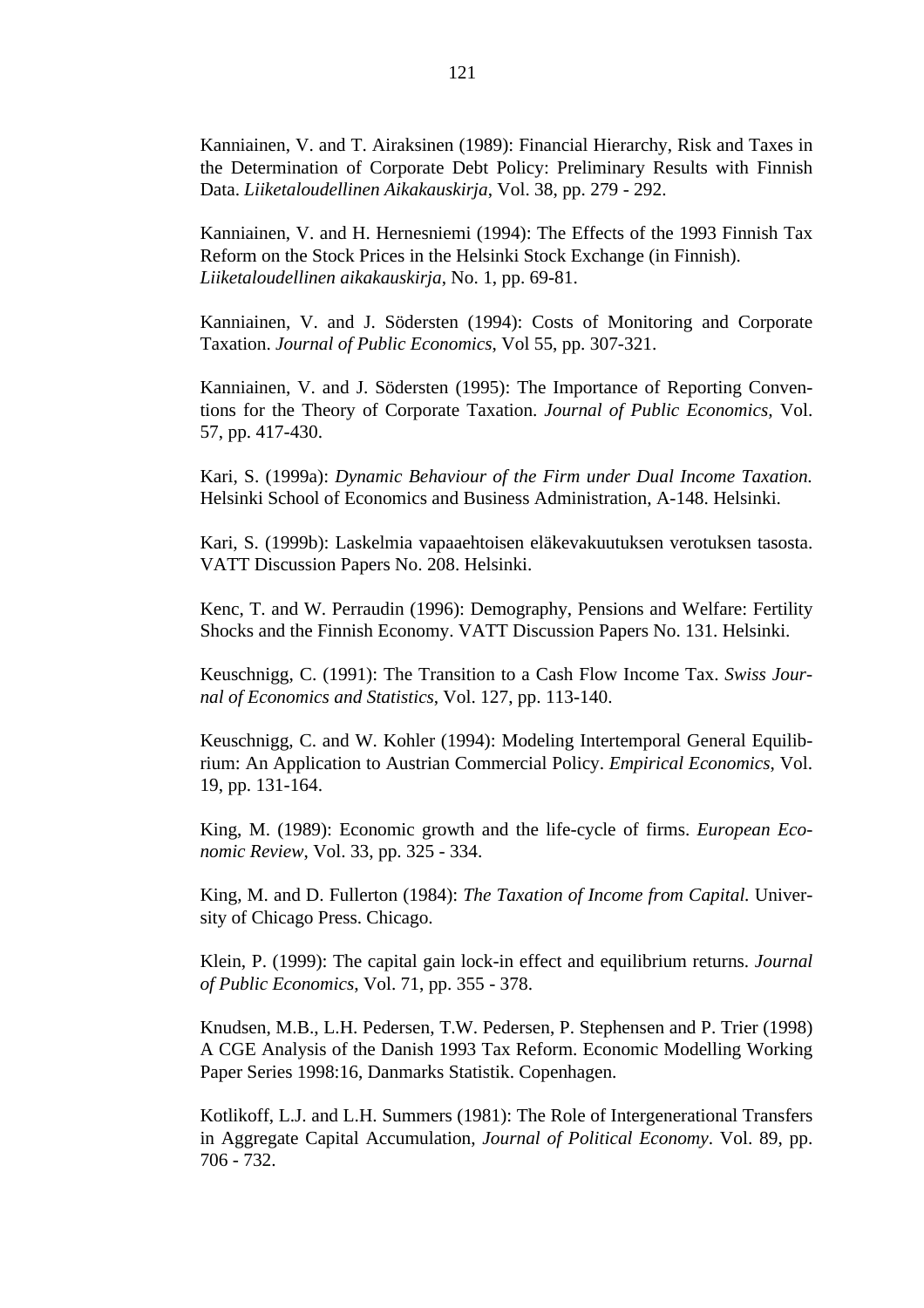Koskela, E. and M. Viren (1994): Taxation and Household Saving is Open Economies - Evidence from the Nordic Countries. *Journal of Scandinavian Economics*, Vol. 96, pp. 425 - 441.

Koskenkylä, H. (1987): Tax reform and the neutrality principle: what is it all about? Bank of Finland Research Papers 15/87. Helsinki

Koskenkylä, H. (1992): Pääomatulojen verouudistus jatkuu: ehdotettu rakenne oikeansuuntainen, mutta taso väärä. *Liiketaloudellinen Aikakauskirja* 2/1992.

Koskenkylä, H. and K. Pekonen (1978): Elinkeinoverolainsäädännön vaikutuksesta investointeihin. Unitas, Vol. 48, pp. 211 - 222. Helsinki.

Laitner, J. (1990): Tax changes and phase diagrams for an overlapping generations model. *Journal of Political Economy*, Vol. 98, pp 193-220.

Lappeteläinen, A. (1995): *General equilibrium models - numerical method and stability*. VATT Research reports No. 26. Helsinki.

Larch, M. (1993): Dynamically Inefficient Equilibria in the Auerbach-Kotlikoff Model, *Empirical Economics*, Vol. 18, pp. 159 - 172.

Lassila, J., H. Palm and T. Valkonen (1997a): FOG: Suomen kansantalouden limittäisten sukupolvien tasapainomalli. ETLA Discussion Papers No. 601. Helsinki.

Lassila, J., H. Palm and T. Valkonen (1997b): Pension Policies and International Capital Mobility. In Broer, D.P. and J. Lassila (eds.) *Pension Policies and Public Debt in Dynamic CGE Models*. Physiga-Verlag. Heidelberg.

Lassila, J. and T. Valkonen (1995): Policy Credibility in Numerical Overlapping Generations Models. Paper presented at the 51st Congress of International Institute of Public Finance, Lisbon, August 21-24.

Lichtenberg, F.R. (1988): Estimation of the Internal Adjustment Costs Using Longitudinal Establishment Data, *The Review of Economics and Statistics*, Vol. 70, pp. 421-430.

McKitrick, R.R. (1995): The econometric critique of computable general equilibrium modeling: the role of parameter estimation. Discussion Paper No. 95-27. Department of Economics, The University of British Columbia. Vancouver.

McKitrick, R.R. (1998): The econometric critique of computable general equilibrium modeling: the role of functional forms, *Economic Modelling,* Vol. 15, pp. 543 - 573.

Melo, J. de and S. Robinson (1989): Product Differentiation and the Treatment of Foreign Trade in Computable General Equilibrium Models of Small Economies. *Journal of International Economies*, Vol 27, pp. 47-67.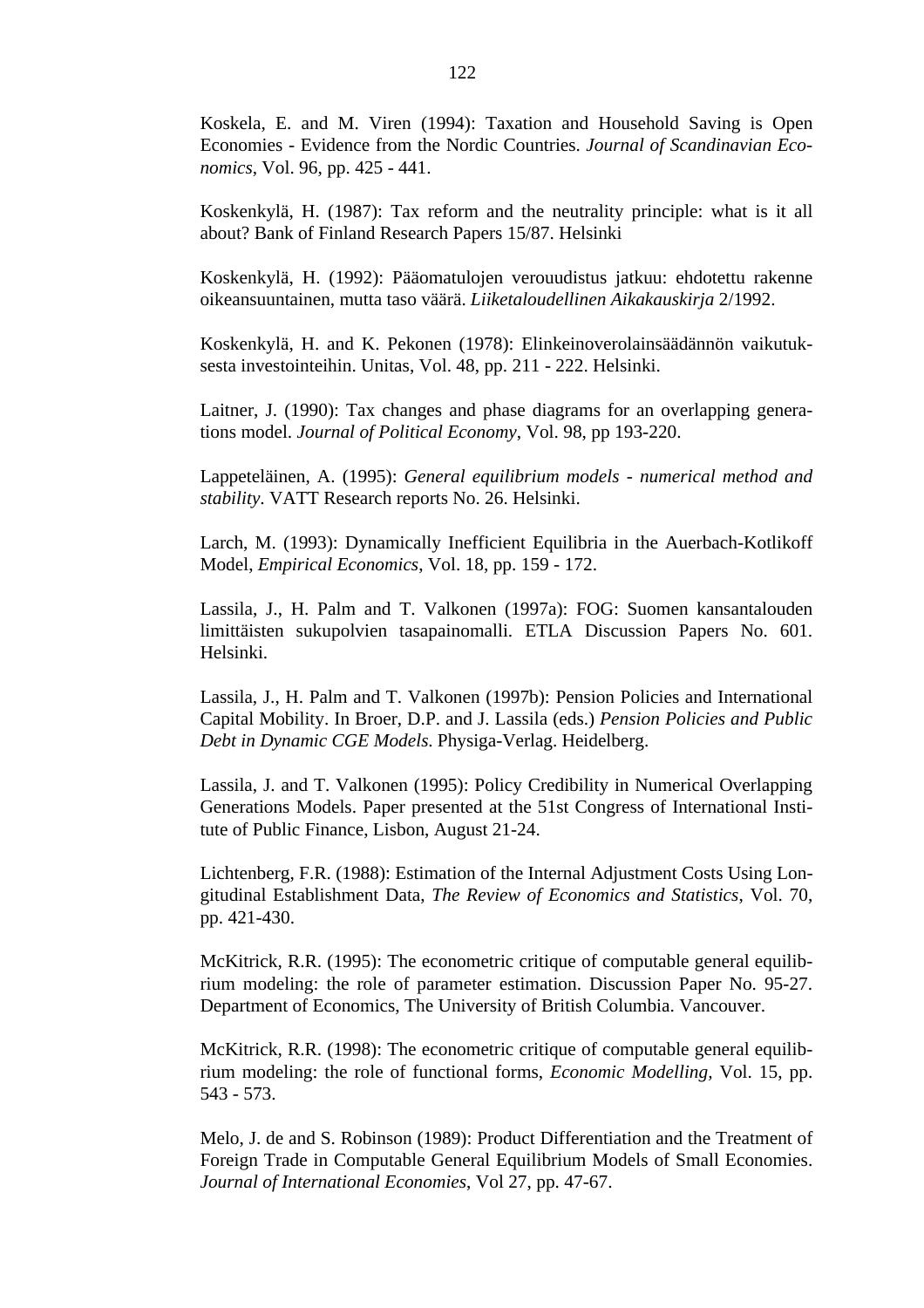Modigliani, F. and R. Brunberg (1954): Utility Analysis and the Consumption Function: An Interpretation of Cross-Section Data. In K.K. Kurihara (ed.) *Post-Keynesian Economics*. Rutgers University Press.

Miller, M.H. (1977): Debt and Taxes. *Journal of Finance*, Vol. 32, pp. 261 - 275.

Ministry of Finance (1987): *Yritysverotuksen uudistamistoimikunnan mietintö.* Komiteamietintö 1987:39. Helsinki.

Ministry of Finance (1991): *Pääomatulojen verotuksen ja yritysverotuksen kehittämislinjat.* Valtionvarainministeriön työryhmämuistioita 1991:28. Helsinki.

Mintz, J.M. (1992): Is there a future for capital income taxation? OECD Economics Department Working Papers No. 108. Paris.

Mintz, J.M. (1995): The corporation tax: A survey. *Fiscal Studies*, Vol. 16, pp. 23 - 68.

Myers S.C. and N.S. Majluf (1984): Corporate Financing and Investment Decisions when Firms have Information that Investors do not have. *Journal of Financial Economics,* Vol. 13, pp. 187-221.

Myhrman, R., O. Kröger, T. Rauhanen, T. Junka, S. Kari and H. Koskenkylä (1995): *Finnish Corporate Tax Reforms*. VATT-Publications No. 20. Helsinki.

Nielsen, S.B. and P.B. Sörensen (1991): Capital Income Taxation in a Growing Open Economy. *European Economic Review*, Vol. 14, pp. 179-197.

Offerdahl, E. (1991): Tax Reform, Capital Allocation and Welfare Gains in Norway. In Don, H., T. van den Klunder and J. van Sinderen (eds.) *Applied General Equilibrium Modelling*. Kluwer Academic Publishers.

Pemberton, J. (1997): The Empirical Failure of Life Cycle Model with Perfect Capital Markets. *Oxford Economic Papers*, Vol. 49, pp. 129 - 151.

Pereira, A.M. and J.B. Shoven (1988): Survey of Dynamic Computational General Equilibrium Models for Tax Policy Evaluation. *Journal of Policy Modeling,* Vol.10, pp. 401-346.

Perraudin, W.R.M. and T. Pujol (1990): Tax Efficiency in an Open Economy. IMF Working Paper 90/94.

Perraudin, W.R.M. and T. Pujol (1991): European Fiscal Harmonization and the French Economy. IMF Staff Papers, Vol. 38, pp. 399-440.

Piekkola, H. (1995): Foreign Investment, International Mergers and the 1993 Capital Income Tax Reform in Finland. *Finnish Economic Papers*, Vol. 8, pp. 25-39.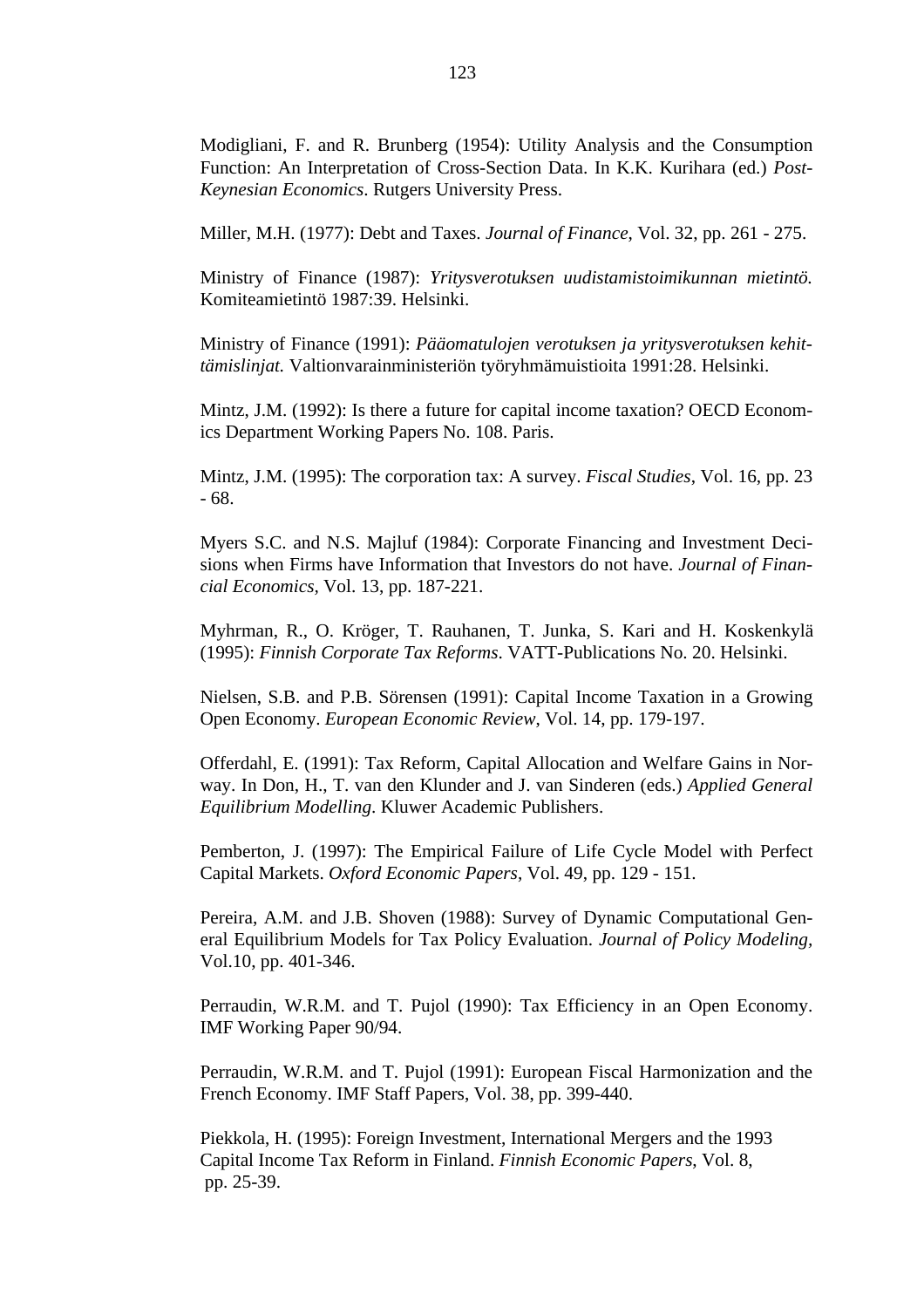Poterba J.M. and L.H. Summers (1983): Dividend Taxes, Corporate Investment and 'Q'. *Journal of Public Economics,* Vol. 22, pp. 135-167.

Prime Minister's Office (1994): *Intergenerational Income Distribution*. Report of the Working Group on Intergenerational Income Distribution. Publication 1994/4. Helsinki.

Puumanen, K. (1976): Velkainen Suomi - rakenneheikkous vai sairas verotus? Economic Outlook of Kansallis-Osake-Pankki, No. 1/1976, pp. 20 - 33. Helsinki.

Puumanen, K. (1977): Elinkeinoverotus ja investointipolitiikka. Economic Outlook of Kansallis-Osake-Pankki, No. 2/1977, pp. 39 - 45. Helsinki.

Rantala, O. (1998): Kotitalouksien varallisuus 1980-1996. ETLA Discussion papers No. 638. Helsinki.

Rowthorn, R. (1996): Työttömyys, palkkaneuvottelut ja pääoma-työvoima -substituutio. *Talous & yhteiskunta*, Vol. 24, pp. 66-80.

Sibert, A. (1990): Taxing Capital in a Large Open Economy. *Journal of Public Economic*s, Vol. 41, pp. 297-317.

Sinn, H-W (1987): *Capital Income Taxation and Resource Allocation*. North Holland, Amsterdam.

Sinn, H-W (1990): Taxation and the Cost of Capital: the "Old" View, the "New" View, and Another View. NBER Working Paper No. 3501.

Sorjonen, P. (1988): The Relative Valuation of Dividends and Capital Gains in Finland. *Finnish Economic Papers*, Vol. 1, pp. 105-116.

Sorjonen, P. (1999): Ex-dividend day behaviour of stock prices in Finland in 1989-90 and 1993-97. ETLA, Discussion papers No. 674. Helsinki.

Statistics of income and property 1987. Income and consumption 1989:4. Central Statistical Office of Finland. Helsinki 1989.

Summers, L.H. (1981a): Taxation and Corporate Investment: A q-theory approach. *Brookings Papers on Economic Activity*, Jan., pp. 67-127.

Summers, L.H. (1981b): Capital Taxation and Accumulation in a Life Cycle Growth Model. T*he American Economic Review*, Vol. 71, pp. 533-544.

Söderlind, P. (1990): The Swedish Tax Reform from an Intertemporal Perspective. Institute for International Economic Studies. Seminar paper No. 465, Stockholm University.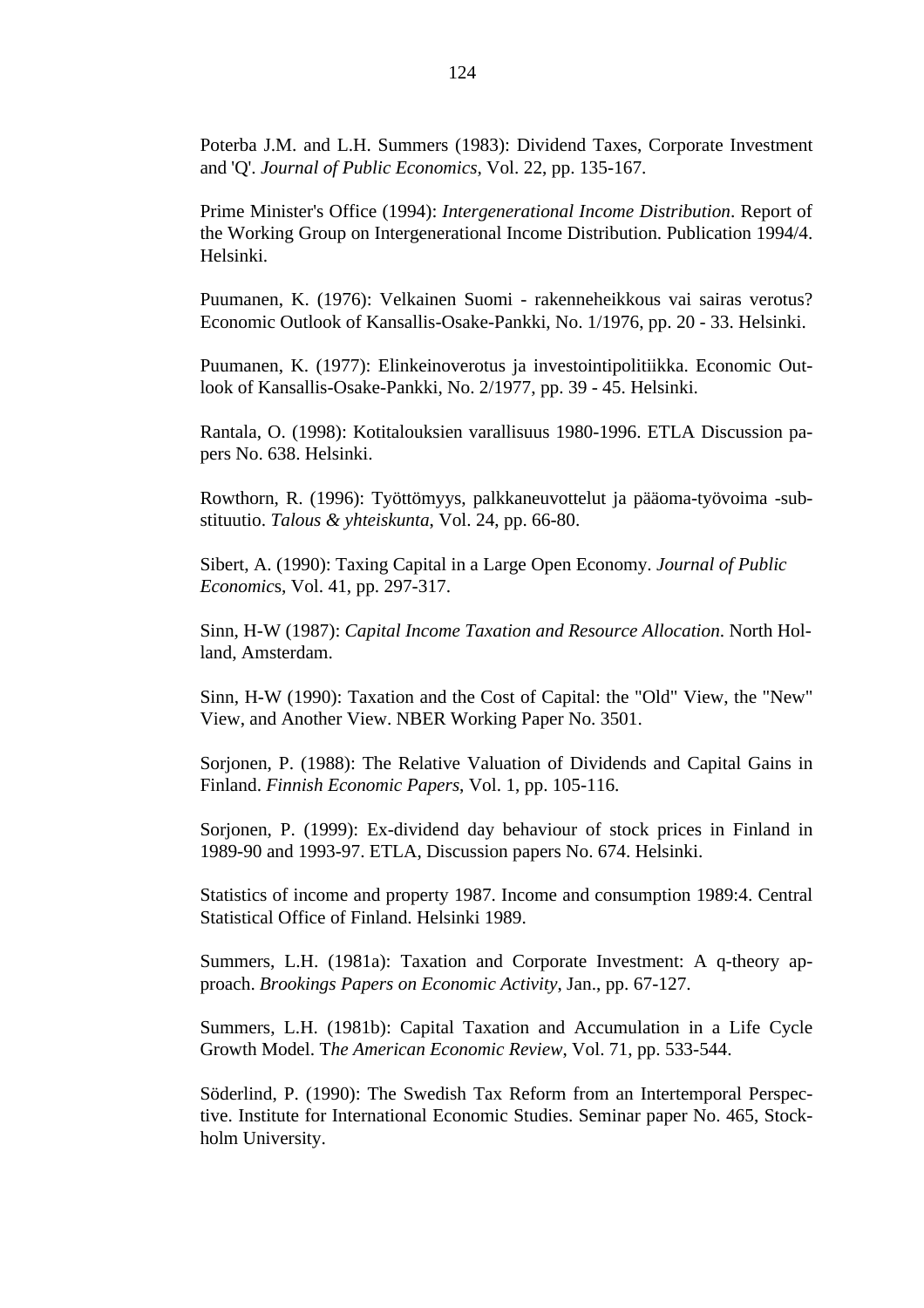Sørensen, P.B. (1994a): From the global income tax to the dual income tax: Recent tax reforms in the Nordic Countries. *International Tax and Public Finance*, Vol. 1, pp. 57-79.

Sørensen, P.B. (1994b): Some Old and New Issues in the Theory of Corporate Income Taxation. Economic Studies No 2/1994. Economic Policy Research Unit, Copenhagen Business School.

Tarkka, J. and A. Willman (1990): Exports and Imports. In *The BOF4 Quarterly Model of the Finnish Econom*y. Bank of Finland D:83.

Tarkka, J., C-M. Rasi and A.Willman (1990): Production and Employment. In *The BOF4 Quarterly Model of the Finnish Economy*. Bank of Finland D:83. Helsinki.

Tobin, J. (1969): A General Equilibrium Approach to Monetary Theory. *Journal of Money, Credit and Banking,* Vol. 1, pp. 15 - 29.

Turnovsky, S.J. (1990): The Effects of Taxes and Dividend Policy on Capital Accumulation and Macroeconomic Behavior. *Journal of Economic Dynamics and Control*, Vol. 14, pp. 491-521.

Tähtinen, T. (1992): Uudistumassa oleva pääomatulojen verotus muuttaa huomattavasti yrityksen rahoituskustannuksia ja investointien tuottovaatimuksia. Bank of Finland Discussion Papers 33/92.

Törmä, H. (1989): *GEMFIN 1.0: The General Equilibrium Tax Model of the Finnish Economy.* ETLA. C:54. Helsinki.

Törmä, H. and T. Rutherford (1993): Integrating Finnish Agriculture into EC's Common Agriculture Policy. VATT Research reports No. 13. Helsinki.

Uhlig, H. and N. Yanagawa (1996): Increasing the capital income tax may lead to faster growth. *European Economic Review*, Vol. 40, pp. 1521 - 1540.

Valkonen, T. (1997): Corporate Taxation and Investment Finance in Finland: A General Equilibrium View. ETLA Discussion papers No. 594. Helsinki.

Vennemo, H. (1990): Optimal Taxation in Applied General Equilibrium Models Adopting the Armington Assumption. Discussion Paper No. 55, Central Bureau of Statistics, Norway.

Virolainen, K. (1990): *Determinants of corporate financial policy: Theory and evidence on Finnish data*. The Helsinki School of Economics Publications B-103. Helsinki.

Virolainen, K. (1998): *Tax Incentives and Corporate Borrowing: Evidence from Finnish Company Panel Data*. Bank of Finland Studies E:10. Helsinki.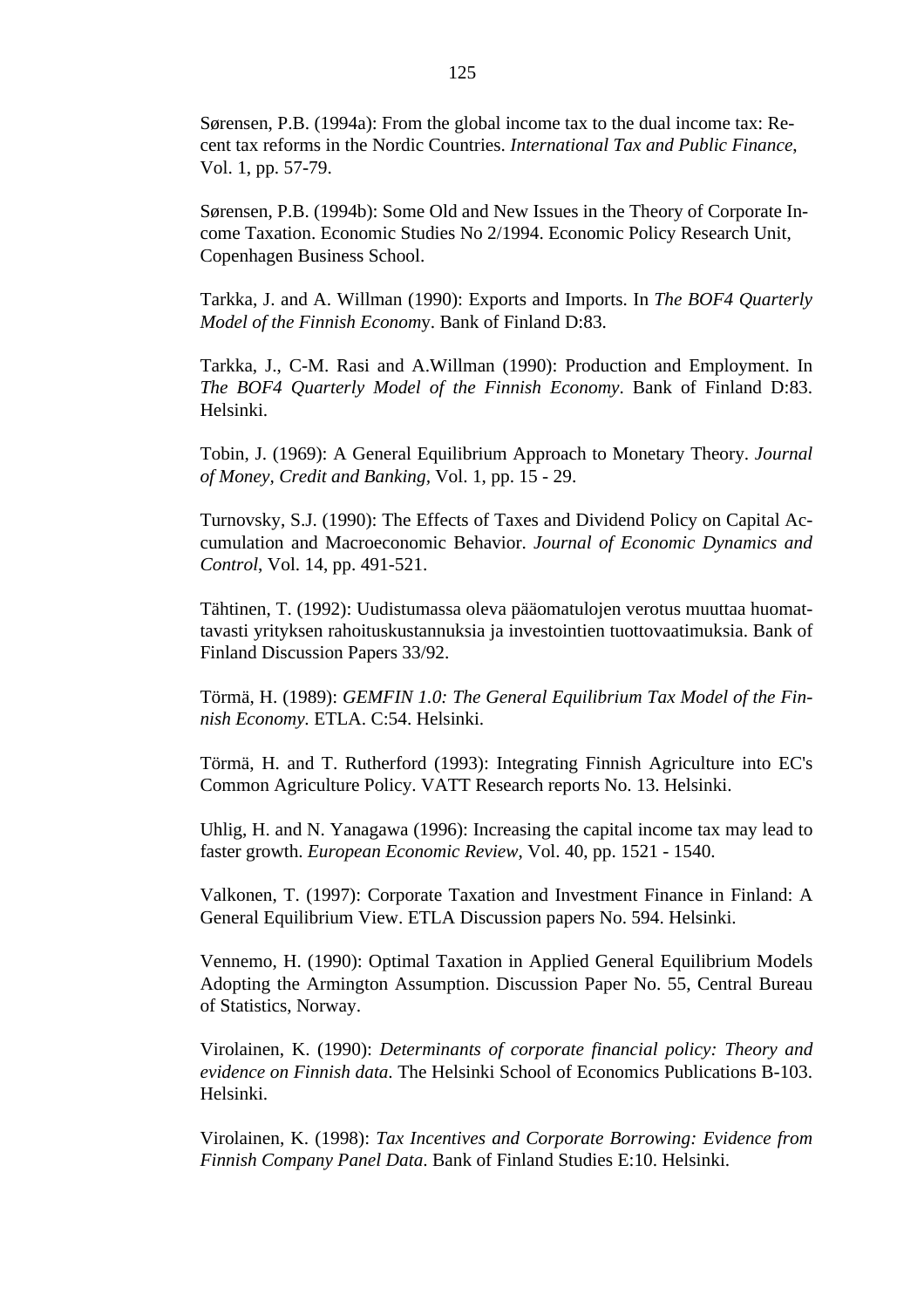Voipio, I. (1991): Kokonaisverouudistuksen vaikutukset osakeyhtiön jakaman voiton verotukseen Suomessa. VATT Discussion Papers, No. 10. Helsinki.

Weil, P. (1989): Overlapping families of infinitely-lived agents. *Journal of Public Economics,* Vol. 38, pp. 183 - 198.

Whalley, J. (1985): Hidden Challenges in Recent Applied General Equilibrium Excercises. In Piggot, J. and J. Whalley (eds.) *New Developments in Applied General Equilibrium Analysis*. Cambridge University Press, Cambridge.

Whited, T.M. (1994): Problems with identifying adjustment costs from regressions of investment on *q*. *Economics Letters*, Vol. 46, pp. 339 - 344.

Yaari, M. (1965): Uncertain Lifetime, Life Insurance, and the Theory of the Consumer. *Review of Economic Studies*, Vol. 32, pp. 137 - 150.

Ylä-Liedenpohja, J. (1980): Yhtiöiden verottaminen. *Yearbook of the Finnish Society for Economic Research* 1979/1980, pp. 96 - 111.

Ylä-Liedenpohja, J. (1984): On Investment Incentives and Allocational Implications of Corporate Income Taxation. *The Finnish Journal of Business Economics* 3/1984, pp. 264 - 302.

Ylä-Liedenpohja, J. (1987a): Taxing Real Investment. *Yearbook of the Finnish Society for Economic Research* 1986/1987, pp. 70 - 88.

Ylä-Liedenpohja, J. (1987b): *Effective marginal tax rates on investment in Finland*. The Helsinki School of Economics Publications D-102. Helsinki.

Ylä-Liedenpohja, J. (1988): Measuring the Welfare Loss of the Finnish Proposal for Interest Income Taxation. *Finnish Economic Papers*, Vol. 1, pp. 82 - 93.

Ylä-Liedenpohja, J. (1990): Tarvitsemmeko osakeyhtiöiden erillisverotuksen? In *Suomen talous ja hallinto vuonna 2000*, Acta Universitatis Tamperensis.

Zodrow, G. E. (1991): On the "Traditional" and "New" Views of Dividend Taxation. *National Tax Journal*, Vol. 44, pp. 497 - 509.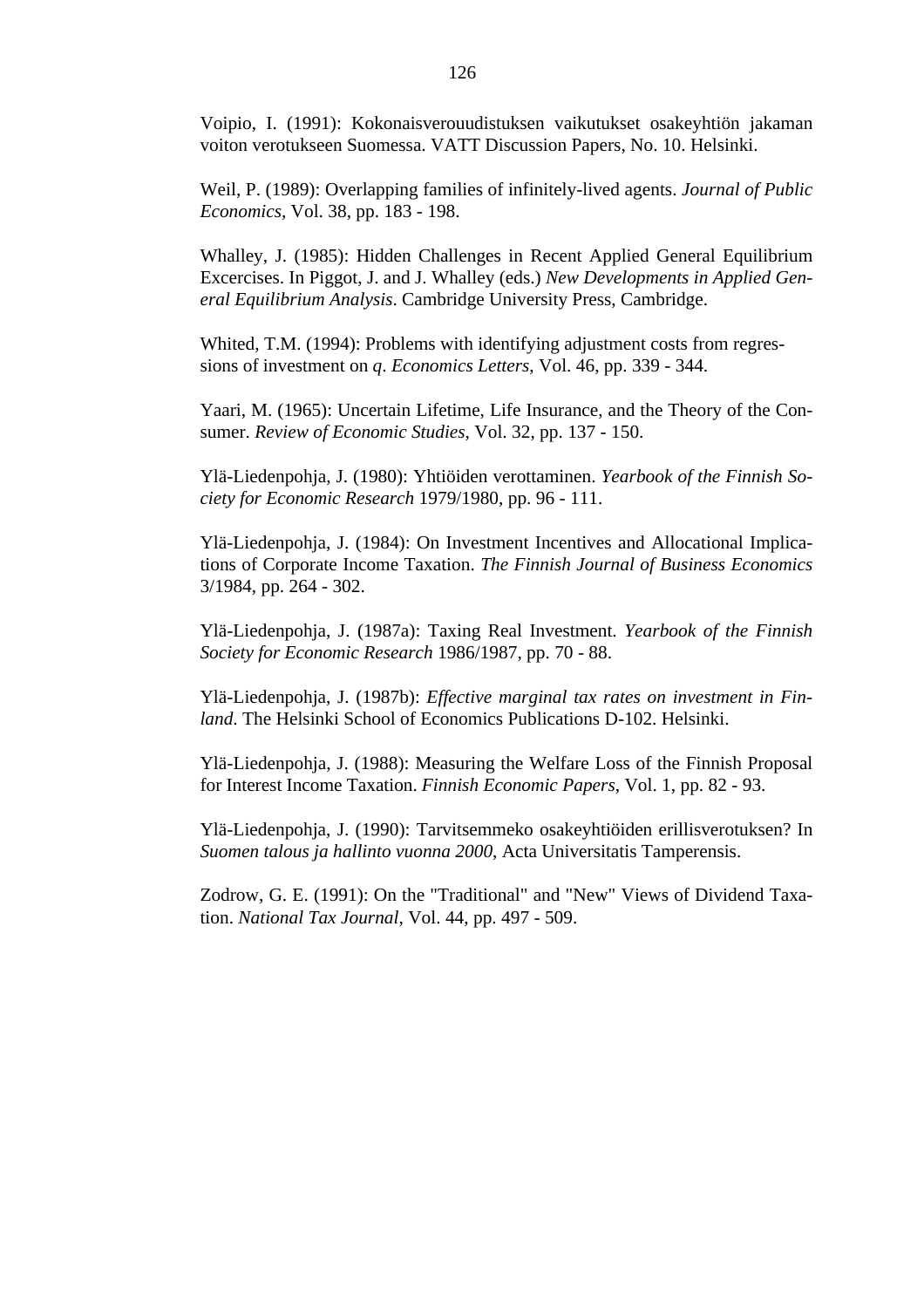Appendix 1 Some details of the model

#### **A1.1 Pension system**

The pension system relates pensions to earnings during working years. The normal pension is the share  $\theta$  of a pension wage. The share  $\theta$  depends generally on the number of working years but is here held constant. The pension wage is determined by the wage levels both during the persons' working years and pension years. Let the normal working time be:

$$
1 - l^p = \frac{1}{T_w} \sum_{t=1}^{T_w} (1 - l_t) \tag{A1}
$$

and the pension wage:

$$
W^{p} = \frac{\sum_{t=1}^{T_{w}} \Phi_{t}(1 - l_{t}) e_{t} w_{t}}{1 - l^{p}} , \qquad (A2)
$$

where  $\sum_{t=1}^{T_w} \Phi_t = 1$ .

The pension  $\zeta$  in period  $t$  is now:

$$
z_t = \Theta(1 - l^p)(w^p)^{\Psi}(w_t)^{1 - \Psi}, \tag{A3}
$$

where  $0 \leq \psi \leq 1$ .

The weights  $\Phi$  determine the pension rights averaging period. If the person has employment with one employer only, it roughly would mean that  $\Phi_8$  is equal to unity and all other weights are zeros. In practise, all coefficients are positive, but  $\Phi_8$  is the largest. The number of five-year working periods  $T_w$  is 8. The parameter  $\psi$  describes pension indexing: the used value  $\psi = 0.5$  indicates that pensions are halfway indexed to current wages.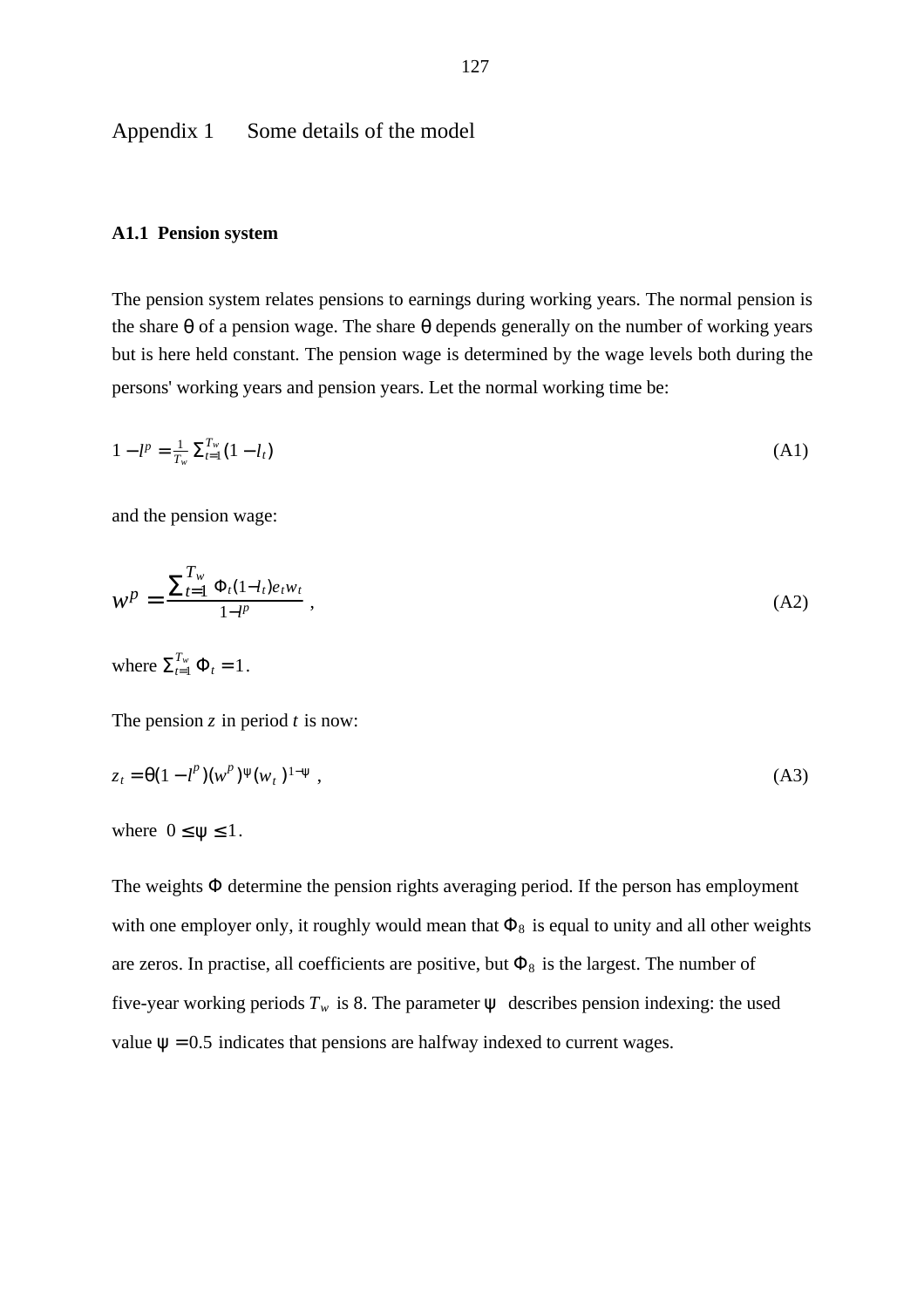# **A1.2 Derivation of the connection between tax-adjusted Tobin's marginal q and average q in the new view case**

We start from the first order condition of the shadow value of capital (equation 2.23), which is multiplied by the amount of capital stock  $K_t$ .

$$
K_{t}\lambda_{t} = \begin{cases} \frac{1-\tau_{t+1}^{D}}{1-\tau_{t+1}^{g}} \Big[ (1-\tau_{t+1}^{F})(p_{t+1}^{F}K_{t}(F_{K,t}-G_{K,t})-r_{t}^{d}bp_{t}^{K}K_{t}) - bp_{t}^{K}K_{t} + \tau_{t+1}^{F}dp_{t}^{K}K_{t} \Big] \\ + \frac{1-\tau_{t}^{D}}{1-\tau_{t}^{g}}bp_{t}^{K}K_{t}(1+r_{t}^{d}\frac{1-\tau_{t+1}^{r}}{1-\tau_{t+1}^{g}}) + \lambda_{t+1}(1-d)K_{t} \Big] \Big( 1+r_{t}^{d}\frac{1-\tau_{t+1}^{r}}{1-\tau_{t+1}^{g}} \Big)^{-1} . \end{cases} \tag{A4}
$$

Using the definition of the firm's debt (equation 2.7) and the accumulation condition of capital (2.16) yields:

$$
K_{t}\lambda_{t}\left(1+r_{t}^{d}\frac{1-\tau_{t+1}^{r}}{1-\tau_{t+1}^{s}}\right)=\frac{\frac{1-\tau_{t+1}^{D}}{1-\tau_{t+1}^{s}}\left\{(1-\tau_{t+1}^{F})\left[p_{t+1}^{F}K_{t}(F_{K,t}-G_{K,t})-r_{t}^{d}B_{t}^{F}\right]-B_{t}^{F}+\tau_{t+1}^{F}dp_{t}^{K}K_{t}\right\}}{+\frac{1-\tau_{t}^{D}}{1-\tau_{t}^{s}}B_{t}^{F}(1+r_{t}^{d}\frac{1-\tau_{t+1}^{r}}{1-\tau_{t+1}^{s}})+\lambda_{t+1}K_{t+1}-\lambda_{t+1}I_{t+1}}
$$
\n(A5)

Next steps are to use the first order conditions for labour (2.18) and investment (2.19) to get:

$$
K_{t}\lambda_{t}\left(1+r_{t}^{d}\frac{1-\tau_{t+1}^{P}}{1-\tau_{t+1}^{g}}\right) = \frac{1-\tau_{t+1}^{D}}{1-\tau_{t+1}^{g}}\left\{(1-\tau_{t+1}^{F})\left[p_{t+1}^{F}(K_{t}F_{K,t}+L_{t+1}^{F}F_{L,t+1})-(1+\tau_{t}^{I})w_{t+1}L_{t+1}^{F} -r_{t}^{H}B_{t}^{F}-p_{t+1}^{F}(K_{t}G_{K,t}+I_{t+1}G_{I,t+1})\right] + \tau_{t+1}^{F}dp_{t}^{K}K_{t}-p_{t+1}^{F}I_{t+1}-B_{t}^{F}\right\} + \frac{1-\tau_{t}^{D}}{1-\tau_{t}^{g}}B_{t}^{F}(1+r_{t}^{d}\frac{1-\tau_{t+1}^{F}}{1-\tau_{t+1}^{g}})+\lambda_{t+1}K_{t+1}.
$$
\n(A6)

Utilising the homogeneity of production and investment adjustment technologies generates:

$$
K_{t}\lambda_{t}\left(1+r_{t}^{d}\frac{1-\tau_{t+1}^{r}}{1-\tau_{t+1}^{g}}\right)=\frac{1-\tau_{t+1}^{D}}{1-\tau_{t+1}^{g}}\left\{(1-\tau_{t+1}^{F})\left[p_{t+1}^{F}(F_{t+1}-G_{t+1})-(1+\tau_{t}^{I})w_{t+1}L_{t+1}^{F}-r_{t}^{d}B_{t}^{F}\right]\right.\\ \left.+ \tau_{t+1}^{F}dp_{t}^{K}K_{t}-p_{t+1}^{F}I_{t+1}+B_{t+1}^{F}-B_{t}^{F}\right\}\\ +\frac{1-\tau_{t}^{D}}{1-\tau_{t}^{g}}B_{t}^{F}(1+r_{t}^{d}\frac{1-\tau_{t+1}^{r}}{1-\tau_{t+1}^{g}})+\lambda_{t+1}K_{t+1}-\frac{1-\tau_{t+1}^{D}}{1-\tau_{t+1}^{g}}B_{t+1}^{F}.\tag{A7}
$$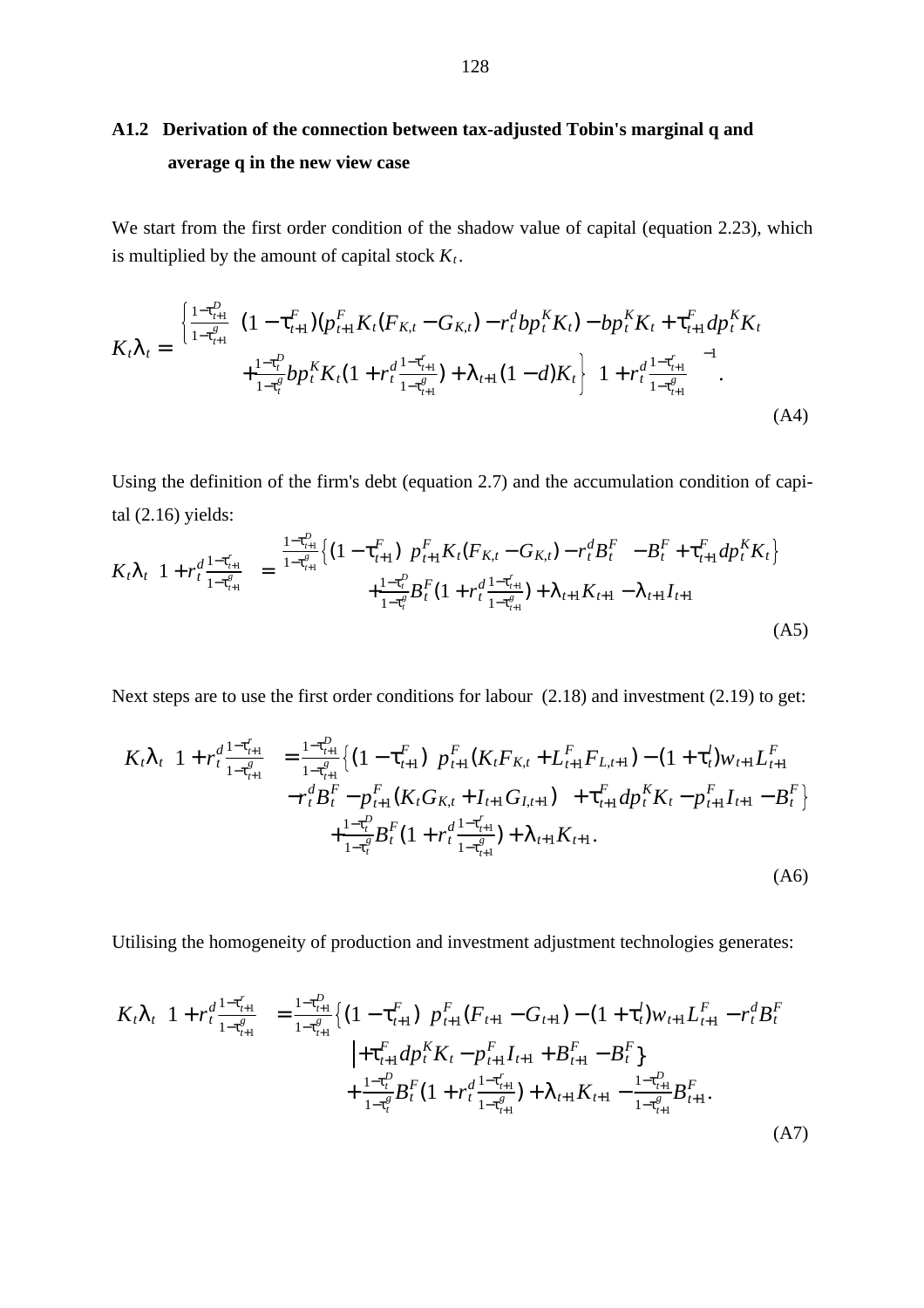Next we can use the definitions of earnings (2.10) and dividends (2.15) and divide both sides of the equation with the discounting factor:

$$
K_t \lambda_t = \left( \frac{1 - \tau_{t+1}^D}{1 - \tau_{t+1}^g} D_{t+1} - \frac{1 - \tau_{t+1}^D}{1 - \tau_{t+1}^g} B_{t+1}^F + \lambda_{t+1} K_{t+1} \right) \left( 1 + r_t^d \frac{1 - \tau_{t+1}^r}{1 - \tau_{t+1}^g} \right)^{-1} + \frac{1 - \tau_t^D}{1 - \tau_t^g} B_t^F. \tag{A8}
$$

Solving (A8) forward and ruling out explosive path of firm's debt gives:

$$
K_t \lambda_t = \sum_{s=t+1}^{\infty} \left( \frac{1 - \tau_s^D}{1 - \tau_s^g} D_s \right) \prod_{\nu=t+1}^S \frac{1}{1 + r_{\nu-1}^d \left( \frac{1 - \tau_{\nu}^r}{1 - \tau_s^g} \right)} + \frac{1 - \tau_t^D}{1 - \tau_t^g} B_t^F. \tag{A9}
$$

As we can see the first term on the right hand side of (A9) corresponds to the definition of the value of firms,  $V_t$ , presented in equation (2.9). Therefore, we finally get:

$$
V_t = K_t \lambda_t - \frac{1 - \tau_t^p}{1 - \tau_t^s} B_t^F
$$
 (A10)

#### **A1.3 Time notations in the model**

It is essential to describe precisely the conventions associated with the timing of flows and stocks in discrete time models. The timing notations are the more important the longer is the unit period in the model. In our model, stocks, which are inherited from the previous period and are in use during the current period t are denoted with the subscript  $t - 1$ . The flow generated during the period is added to the stock at the end of the period.

For example, investment and depreciation of the capital stock during the current period do not affect production capacity until the next period. This feature is essential for the supply side reactions of the first period and imitates the practice of short-term models to keep the capital stock constant. The implications, however, differ since in a forward looking dynamic model this rigidity is understood to be temporary.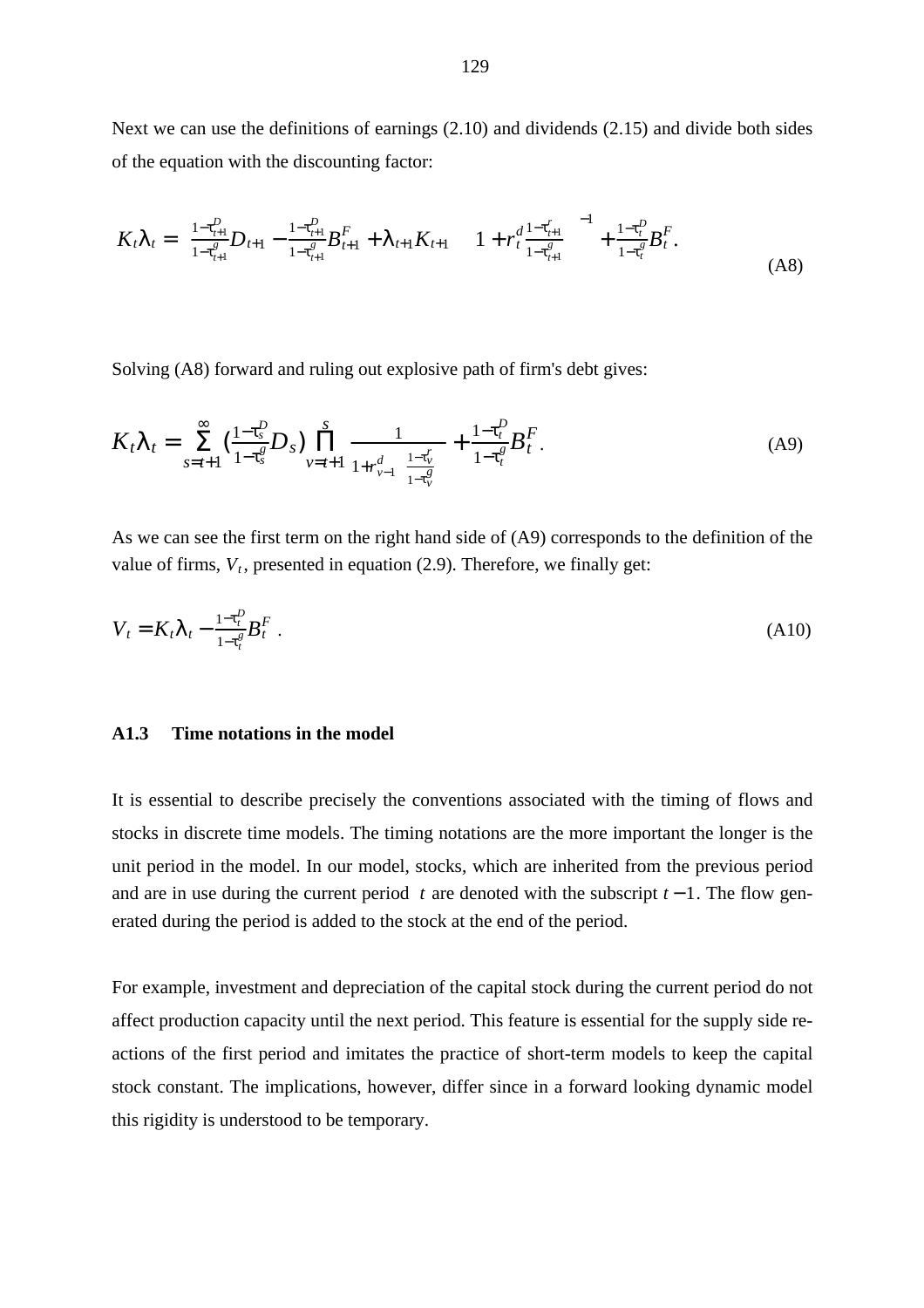Another example is the debt stocks and interest rate flows. The current period saving and investment decisions affect the current period interest rate, which together with the end-ofperiod debt stock determines the interest payments executed in the beginning of the next period.

Taxation is carried out in the same period in which the income is available to be used or goods are consumed. The only exception is the capital gains taxation, which is based on the difference between the expected value of the firm at the end of the current period and the value of the firm in the beginning of the period. The surprise jump in the value of the firms at the time new information is released at the end of a period creates an obligation to pay the corresponding capital gains tax during the next period.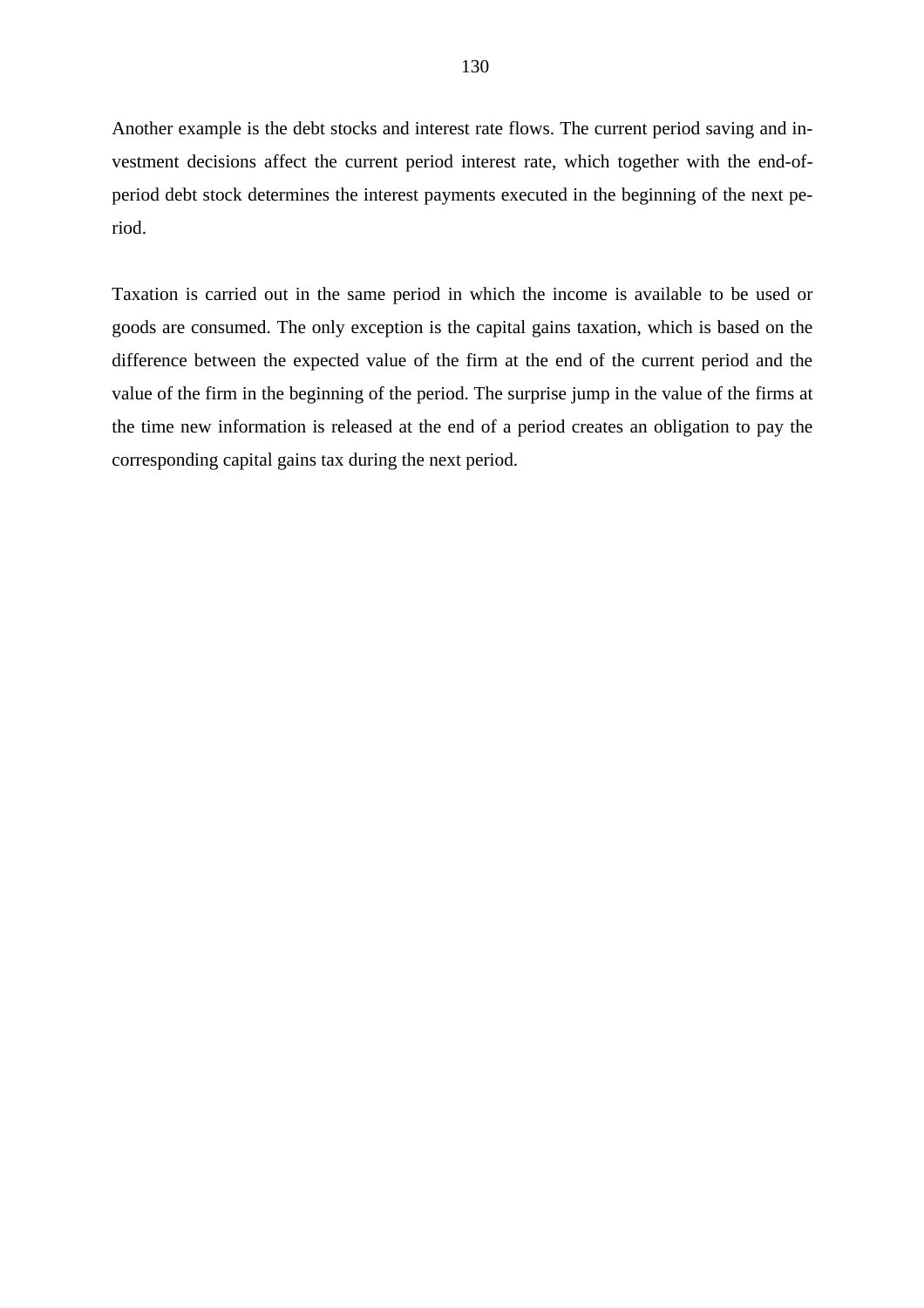### Appendix 2 Sensitivity analysis

As discussed in Section 2.2.5, sensitivity analysis is an essential part of any CGE simulation study due to uncertainty about the relevant model structure, functional forms and parameter values. In what follows, we concentrate on those features of the model, which we consider to be the most important for the implications of the study. These are the open economy assumptions and some preference and technology parameters. The macroeconomic outcomes of the simulations are presented in Tables A1 - A6 and the corresponding welfare results in Figures A1 - A6. Our aim is not to go into details but indicate some of the main outcomes.

The presented tables describes the results from the new steady state of the economy. The first column (*baseline*) describes the outcomes in the baseline case, where the terms of trade is endogenous and the domestic interest rate is determined from abroad. The second column (*smallopen*) assumes that the country is a price-taker also in the market for the export good. The third column (*portfolio balance*) gives the results from a model version in which the terms of trade is endogenous and the deviation of the foreign net debt from its initial level determines the interest rate differential between the domestic and the world market interest rate. In the last column the intertemporal substitution elasticity has been lowered from 0.5 to 0.4 (*low gamma*). The interest rate variable presents the level in percentage points, the current account surplus/GDP variable describes the relative deviation from the original equilibrium in percentage points, while the other variables describe per cent deviations.

In all the cases the new equilibrium is independent of the timing of announcement and implementation of the measure. The main problem in sensitivity analysis is that a shift in some parameter value almost always changes the initial equilibrium. Restoring the equilibrium is problematic, since it requires typically that also some other parameter value must be changed (see e.g. Bernheim et al. 1991). In our case the original equilibrium is the same only in the cases of an exogenous vs. endogenous interest rate, which are initially calibrated so that the domestic and foreign interest rates are equal. We have studied in detail the problems caused by the shift in the initial equilibrium and suggest that the results of the sensitivity analysis should be interpreted more qualitatively than quantitatively.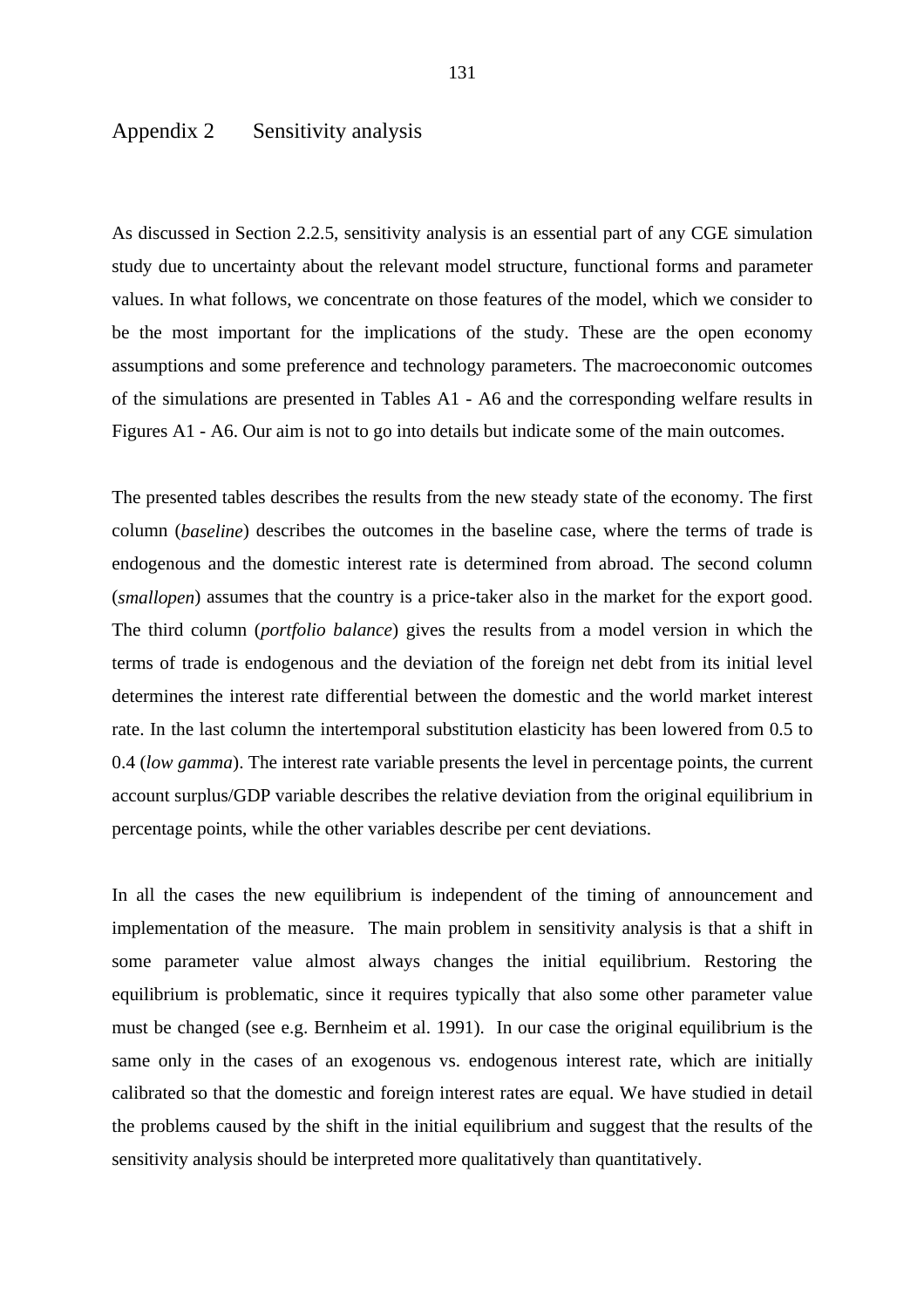## **A2.1 Simulations based on changes in individual tax rates, macroeconomic results**

|                                 | baseline | smallopen | portfolio | low    |
|---------------------------------|----------|-----------|-----------|--------|
|                                 |          |           | balance   | gamma  |
| Private production              | $-0.4$   | $-0.5$    | $-0.2$    | $-0.4$ |
| <b>Imports</b>                  | 0.0      | $-0.3$    | 0.0       | $-0.1$ |
| <b>Exports</b>                  | $-0.9$   | $-0.9$    | $-0.4$    | $-0.8$ |
| Private consumption             | 0.1      | 0.0       | 0.0       | 0.1    |
| Investment                      | $-0.7$   | $-0.8$    | $-0.3$    | $-0.7$ |
| Consumer price                  | 0.2      | 0.0       | 0.1       | 0.2    |
| Wages                           | $-0.1$   | $-0.4$    | 0.0       | $-0.1$ |
| Employment                      | $-0.1$   | $-0.1$    | $-0.1$    | $-0.1$ |
| Terms of trade (producer price) | 0.2      | 0.0       | 0.1       | 0.2    |
| Household wealth                | 0.0      | $-0.3$    | $-0.8$    | $-0.1$ |
| <b>Transfers</b>                | 1.5      | 1.3       | 1.3       | 1.6    |
| Interest rate                   | 3.0      | 3.0       | 3.0       | 3.0    |

**Table A1 Sensitivity analysis 1: corporate income tax hike** 

## **Table A2 Sensitivity analysis 2: interest income tax hike**

|                                 | baseline | smallopen | portfolio | low     |
|---------------------------------|----------|-----------|-----------|---------|
|                                 |          |           | balance   | gamma   |
| Private production              | 4.8      | 5.2       | 0.0       | 4.9     |
| <b>Imports</b>                  | $-1.3$   | 2.0       | $-2.1$    | $-0.2$  |
| <b>Exports</b>                  | 12.9     | 13.3      | 3.7       | 10.7    |
| Private consumption             | $-3.4$   | $-2.0$    | $-2.4$    | $-2.2$  |
| Investment                      | 8.9      | 9.9       | $-0.2$    | 9.0     |
| Consumer price                  | $-2.2$   | 0.0       | $-0.7$    | $-1.9$  |
| Wages                           | 0.8      | 4.7       | $-1.1$    | 1.5     |
| Employment                      | 0.9      | 0.8       | 0.1       | 0.9     |
| Terms of trade (producer price) | $-3.0$   | 0.0       | $-0.9$    | $-2.5$  |
| Household wealth                | $-23.8$  | $-21.0$   | $-11.5$   | $-20.6$ |
| <b>Transfers</b>                | $-5.7$   | $-2.3$    | 0.7       | $-6.1$  |
| Interest rate                   | 3.0      | 3.0       | 3.6       | 3.0     |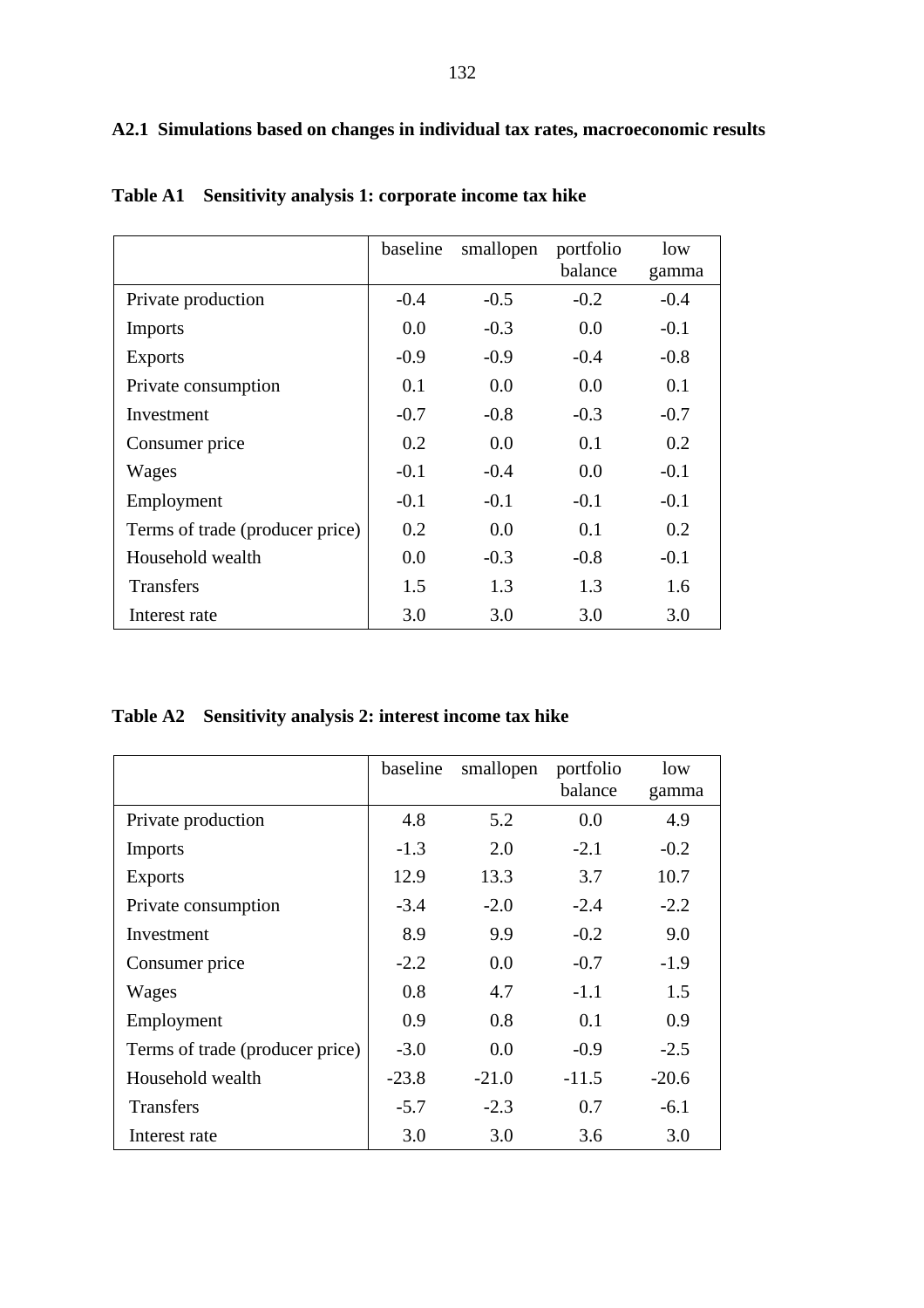|                                 | baseline | smallopen | portfolio<br>balance | low<br>gamma |
|---------------------------------|----------|-----------|----------------------|--------------|
| Private production              | 0.5      | 0.6       | $-0.8$               | 0.5          |
| <b>Imports</b>                  | $-1.1$   | $-0.3$    | $-1.1$               | $-1.0$       |
| <b>Exports</b>                  | 3.0      | 3.1       | 0.3                  | 2.9          |
| Private consumption             | $-1.2$   | $-0.9$    | $-0.8$               | $-1.2$       |
| Investment                      | 0.4      | 0.6       | $-2.0$               | 0.4          |
| Consumer price                  | $-0.6$   | 0.0       | $-0.1$               | $-0.5$       |
| Wages                           | $-0.9$   | 0.0       | $-1.4$               | $-0.9$       |
| Employment                      | 0.5      | 0.4       | 0.2                  | 0.5          |
| Terms of trade (producer price) | $-0.7$   | 0.0       | $-0.1$               | $-0.7$       |
| Household wealth                | $-1.0$   | $-0.2$    | 3.0                  | $-0.8$       |
| <b>Transfers</b>                | $-5.5$   | $-4.7$    | $-4.5$               | $-5.6$       |
| Interest rate                   | 3.0      | 3.0       | 3.1                  | 3.0          |

## **Table A3. Sensitivity analysis 3: cut in the dividend tax rate**

# **Table A4. Sensitivity analysis 4: introduction of a capital gains tax**

|                                 | baseline | smallopen | portfolio | low     |
|---------------------------------|----------|-----------|-----------|---------|
|                                 |          |           | balance   | gamma   |
| Private production              | $-5.3$   | $-5.3$    | $-7.4$    | $-5.3$  |
| Imports                         | $-6.0$   | $-6.2$    | $-6.2$    | $-5.9$  |
| <b>Exports</b>                  | $-1.0$   | $-1.1$    | $-5.4$    | $-1.2$  |
| Private consumption             | $-4.8$   | $-4.9$    | $-4.3$    | $-4.7$  |
| Investment                      | $-10.5$  | $-10.5$   | $-14.2$   | $-10.4$ |
| Consumer price                  | 0.2      | 0.0       | 1.0       | 0.2     |
| Wages                           | $-6.1$   | $-6.4$    | $-6.9$    | $-6.0$  |
| Employment                      | $-0.1$   | $-0.1$    | $-0.5$    | $-0.1$  |
| Terms of trade (producer price) | 0.3      | 0.0       | 1.4       | 0.3     |
| Household wealth                | $-5.2$   | $-5.5$    | 0.5       | $-5.3$  |
| Transfers                       | 0.0      | $-0.3$    | 1.7       | 0.2     |
| Interest rate                   | 3.0      | 3.0       | 3.2       | 3.0     |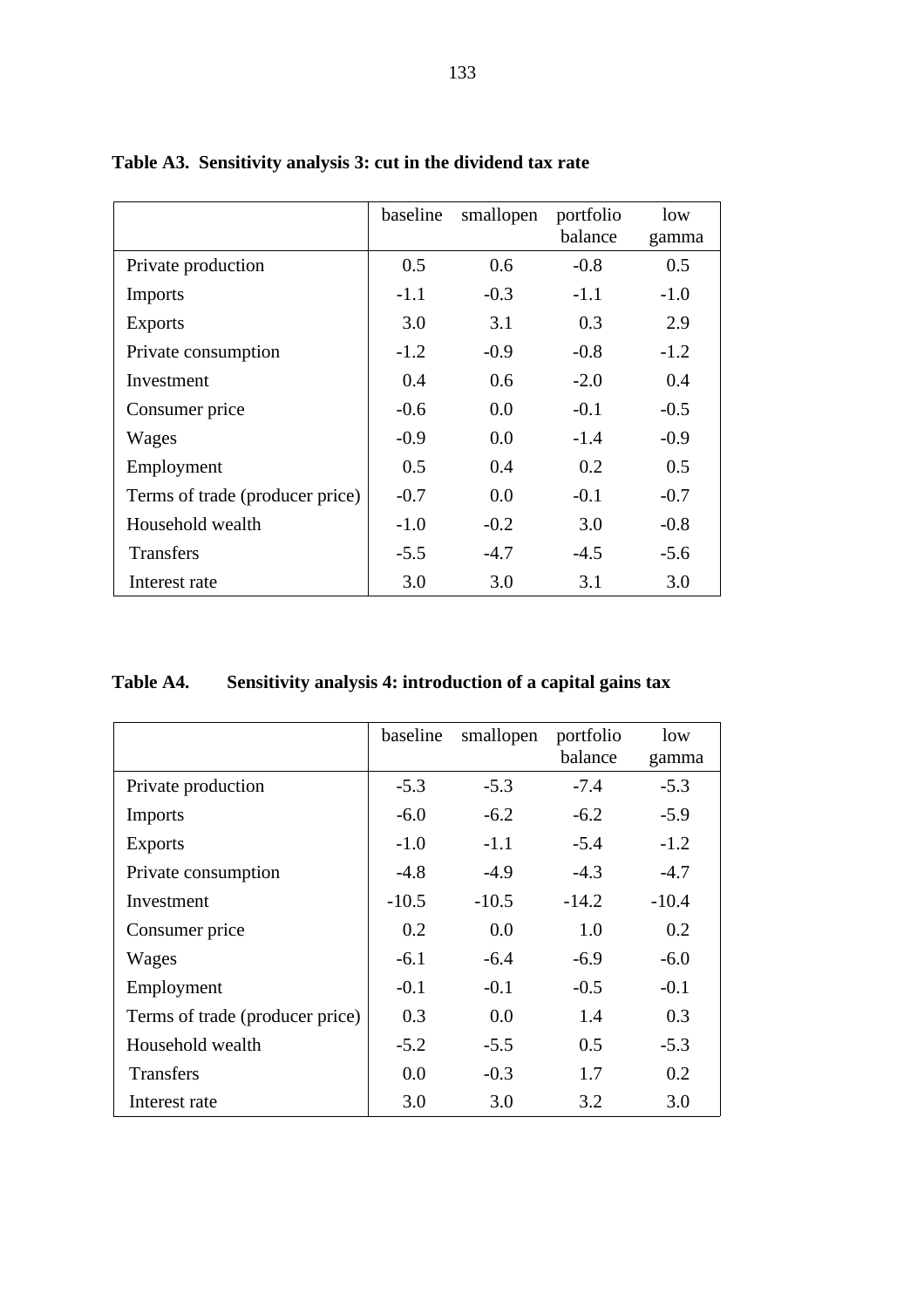The common observation in all the tables above is that since in the small open economy case price reactions other than wage changes are ruled out, the quantities respond more to the tax reform than in the baseline case. Also, the shift in the wage rate is larger in most cases.

The outcomes from the portfolio balance model differ most strikingly. In cases where the personal capital income tax has been changed, the jump in the value of the firms leads to a temporary consumption boom, to a permanently larger foreign net debt and to a higher interest rate. On impact, saving does not fall as much but investments decline. This reaction is familiar to closed economy models: even in cases where the cost of capital has not changed directly because of taxation, a tax which cuts saving also reduces investments via a higher interest rate.

The lower intertemporal elasticity of substitution implies that the hump-shaped life-time income profile is smoothed less by saving and dissaving in the initial equilibrium. Thereby the response of saving to a reduction in the after-tax yield is also less pronounced.

#### *Welfare results*

Figure A1 shows that the main welfare effects of a corporate income tax rate hike are not sensitive to the openness of the economy. The international and intergenerational resource shifts to future generations are smallest if the interest rate and the price of the exported good do not deviate from the ones prevailing in international markets.

In the case of an interest income tax hike openness has an essential role. The portfolio balance model gives a somewhat subdued intergenerational transfer due to the dampening interest rate reaction. In the small open economy case the initial jump in share prices is smaller, giving less relief to the welfare loss caused by the smaller interest incomes.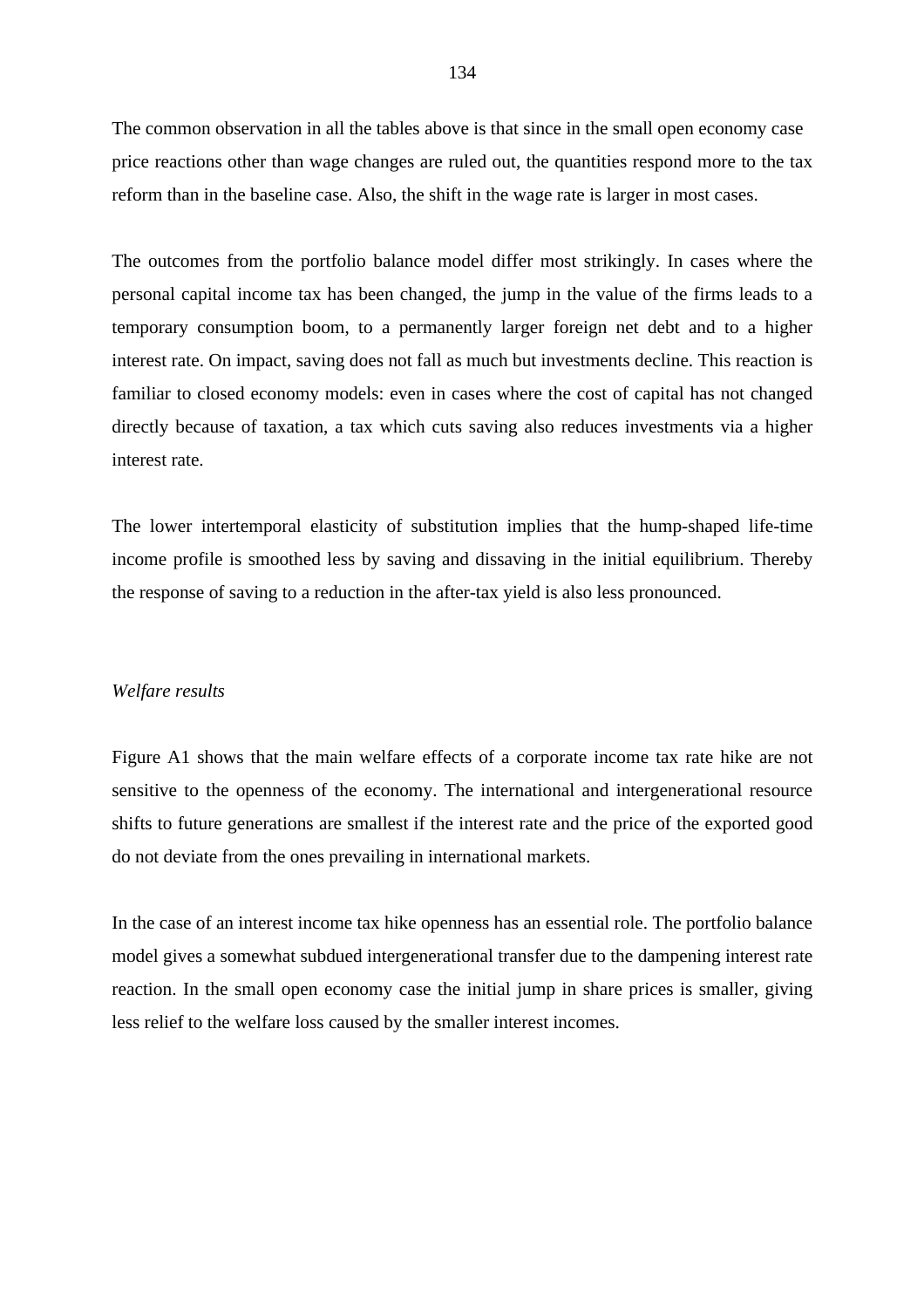

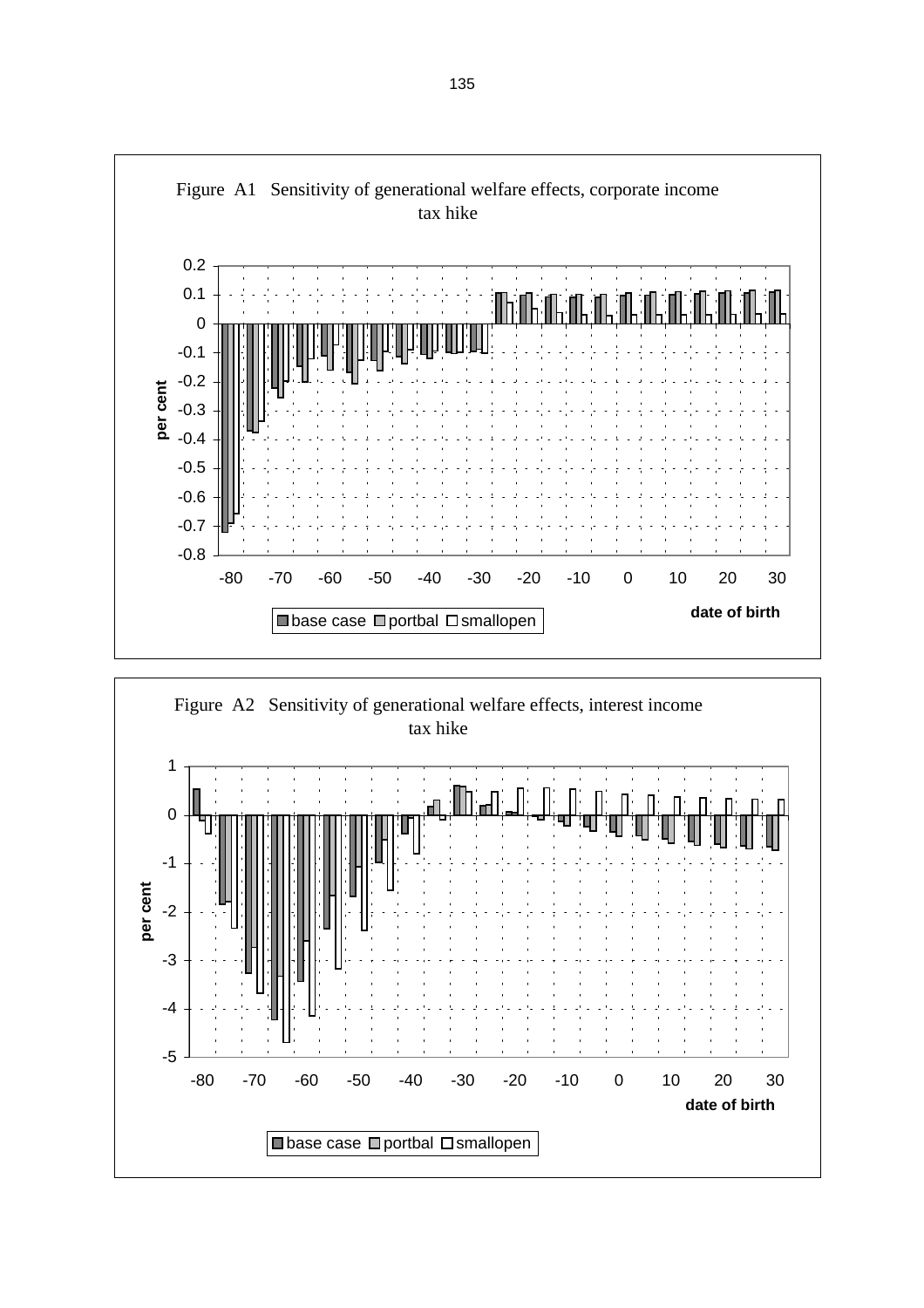

Figure A4 Sensitivity of generational welfare effects, capital gains tax hike

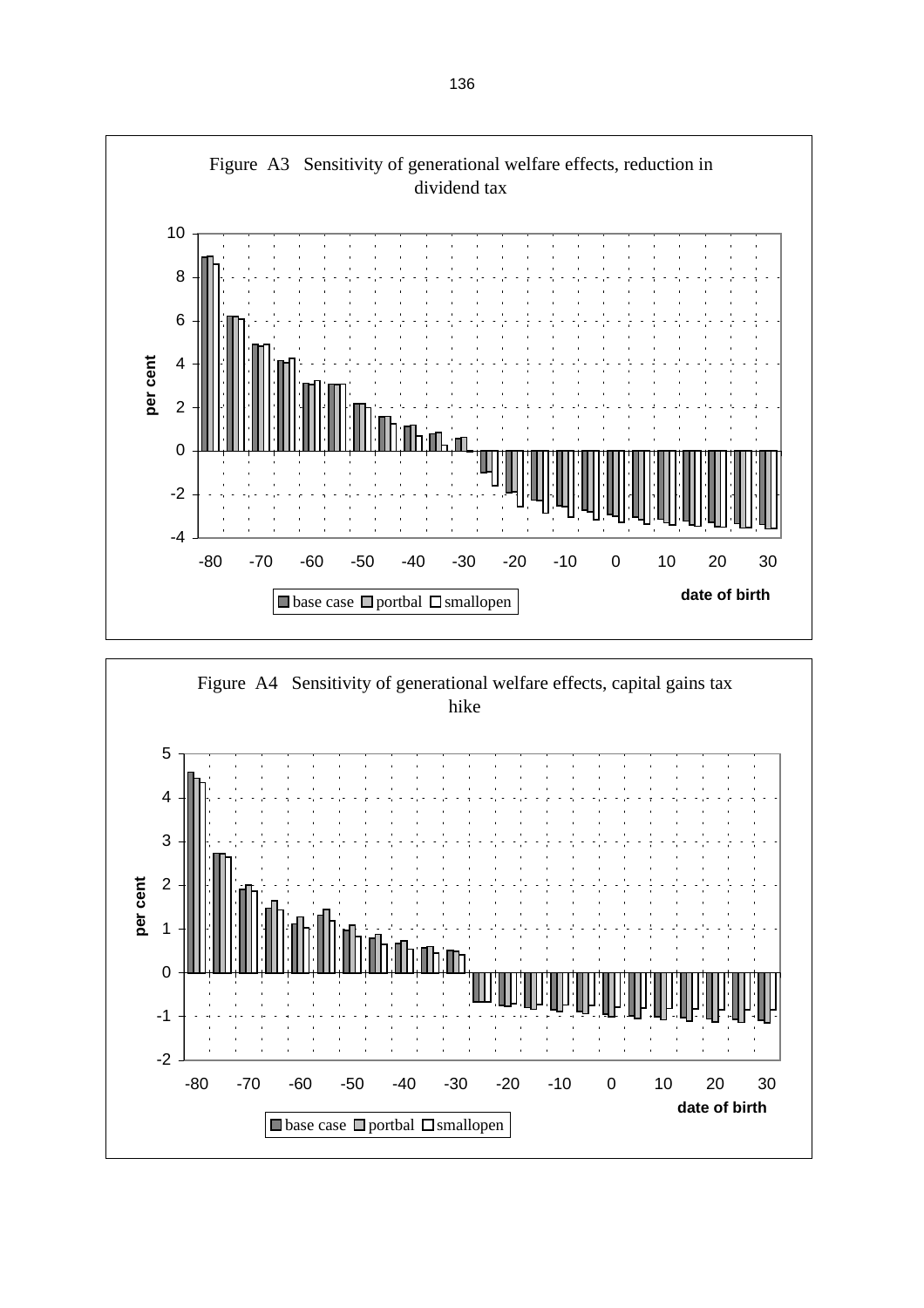The future generations gain, since there is no negative shift in terms of trade and the intergenerational shift of resources is bigger. When the price effect is missing, the equilibrium capital stock is larger and real wage higher, which more than compensate the welfare loss due to the lower yield on saving.

The overall utility results do not markedly change in cases of simulated dividend tax reduction and introduction of a capital gains tax, if the assumptions about the openness of the economy are changed. The most interesting innovation is the smaller welfare gain of a few currently young generations and the larger loss of some future generations in the small open economy case presented in Figure A3. These outcomes are due to the dampened real wage reaction. The base case results seems to be very often in between the outcomes of portfolio balance model and small open economy model independently of the tax policy measure.

### **A2.2 Simulations of the overall reform**

#### *Macroeconomic results*

The sensitivity analysis is expanded here to also cover the elasticity of substitution between capital and labour in production (*low beta*) and elasticity of substitution between leisure and consumption (*low rho*). Both elasticities are lowered from value 0.8 to 0.6. The impacts of the shift in capital/labour elasticity to the capital/labour ratio were neutralised by adjusting the share parameter in the production function. The numbers in tables indicate again the impacts in the new equilibrium.

As explained in Section 5.1, the driving forces of the tax reform in the new view case are the capitalisation of tax changes into the value of the firms and the fall in the after-tax yield on household saving. If the outcomes of the reform are supposed to be sensitive to alternative price formation processes or values of key behavioural parameters, their impact must be linked to the reactions to these driving forces.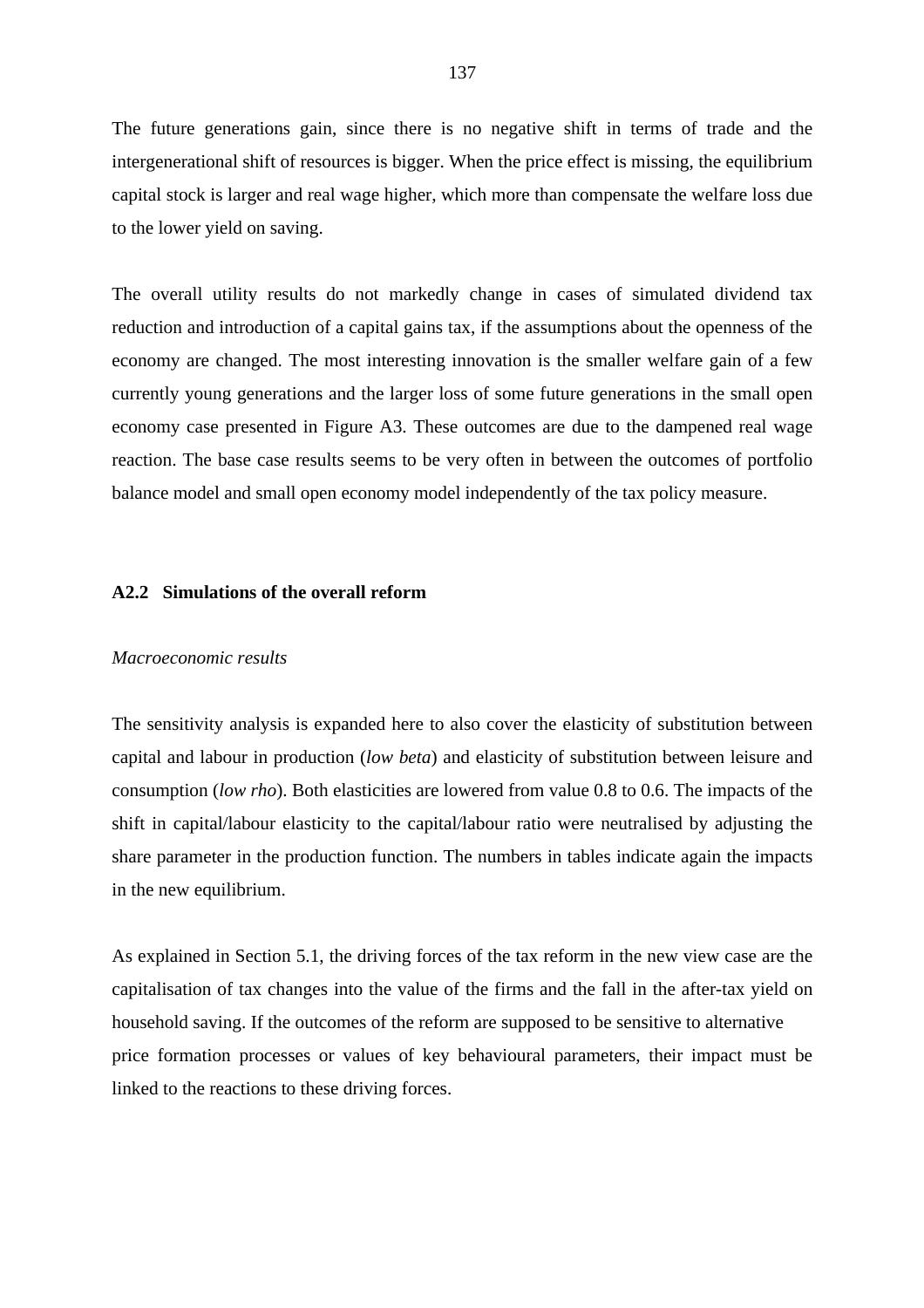|                     |         | baseline smallopen portfolio | balance | low<br>gamma | low beta | low rho |
|---------------------|---------|------------------------------|---------|--------------|----------|---------|
| Private production  | 1.2     | 1.7                          | $-8.0$  | 1.3          | 1.6      | 0.7     |
| Imports             | $-7.7$  | $-3.6$                       | $-9.9$  | $-6.6$       | $-7.6$   | $-7.8$  |
| <b>Exports</b>      | 16.9    | 17.4                         | 0.1     | 14.4         | 17.3     | 16.6    |
| Private consumption | $-8.9$  | $-7.3$                       | $-8.2$  | $-7.8$       | $-9.2$   | $-8.7$  |
| Investment          | 0.2     | 1.4                          | $-16.1$ | 0.4          | 0.8      | $-0.4$  |
| Consumer price      | $-2.9$  | 0.0                          | 0.0     | $-2.5$       | $-2.9$   | $-2.8$  |
| Wages               | $-5.4$  | $-0.7$                       | $-9.8$  | $-4.7$       | $-5.7$   | $-5.2$  |
| Employment          | 1.6     | 1.5                          | 0.2     | 1.6          | 1.7      | 1.2     |
| Terms of trade      | $-3.8$  | 0.0                          | 0.0     | $-3.3$       | $-3.9$   | $-3.8$  |
| Household wealth    | $-27.8$ | $-24.5$                      | $-8.5$  | $-24.6$      | $-28.1$  | $-21.7$ |
| <b>Transfers</b>    | $-14.0$ | $-9.9$                       | $-4.4$  | $-14.4$      | $-15.3$  | $-10.2$ |
| Interest rate       | 3.0     | 3.0                          | 4.1     | 3.0          | 3.0      | 3.0     |

**Table A5. Sensitivity analysis 5: the overall tax reform in the new view case**

Since the findings of the base case and alternative open economy assumptions were discussed already in Section 5.3, we concentrate on the cases where the reactions of households and firms are dampened by lowering the substitution elasticities. Table A5 shows that the lower elasticity of substitution between consumption of various periods (*low gamma*) gives a more subdued reaction to the fall in the after-tax yield on saving and thereby more wealth and consumption.

With lower substitutability between capital and labour (*low beta*) the increased labour supply depresses the wage rate more. The results of lower substitutability between leisure and consumption (*low rho*) are in odds with expectations, since it seems that now the substitution effect dampens the income effect in labour supply more than in the baseline case.

This interpretation is, however, incorrect. It is the weaker income effect which causes employment to increase less. The pressure to increase labour income is smaller due to the smaller loss in capital revenues and transfers.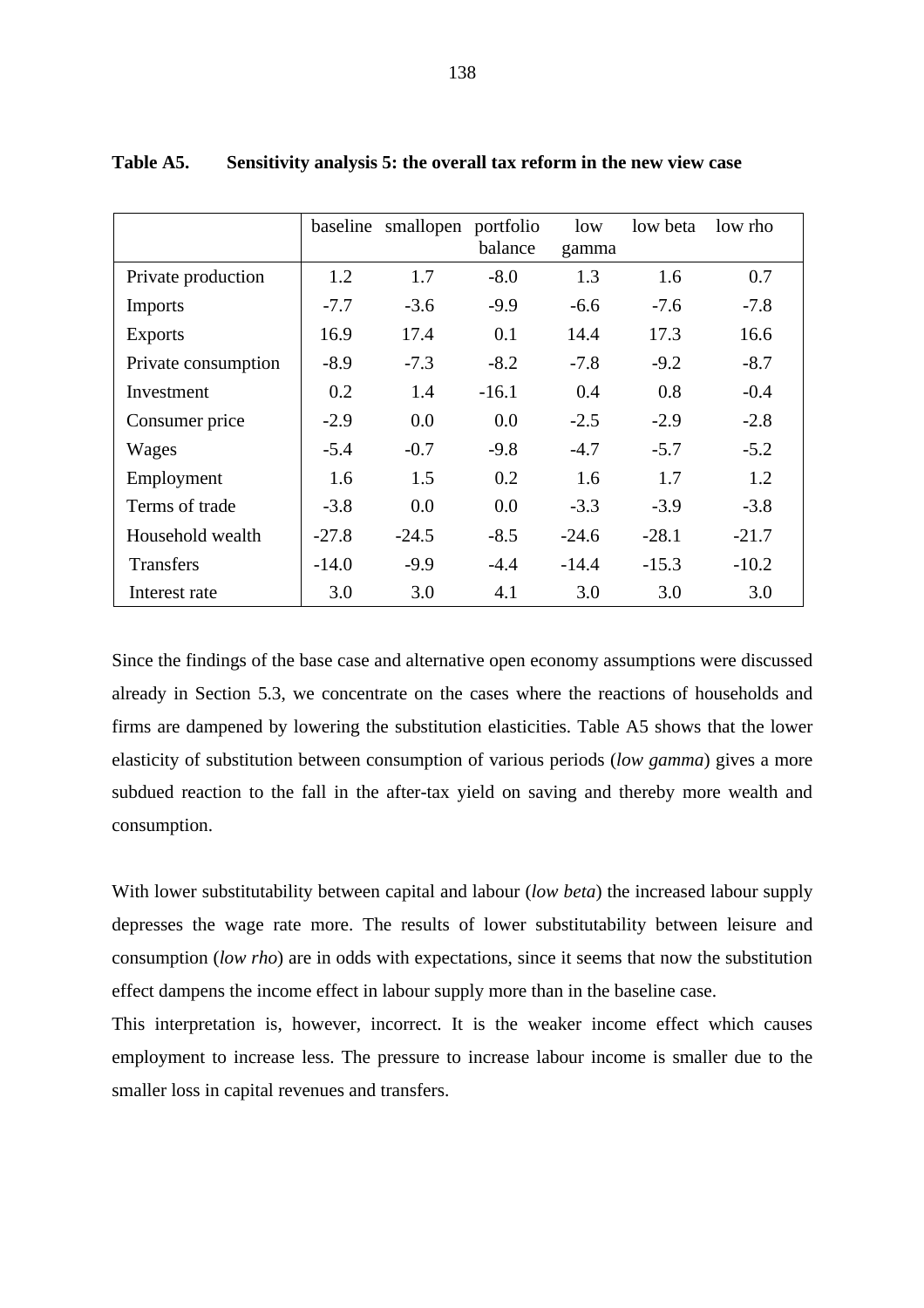|                     |         | baseline smallopen portfolio | balance | low<br>gamma | low beta | low rho |
|---------------------|---------|------------------------------|---------|--------------|----------|---------|
| Private production  | 3.1     | 3.7                          | $-4.5$  | 3.2          | 3.1      | 2.5     |
| Imports             | $-5.0$  | $-1.0$                       | $-6.7$  | $-3.9$       | $-4.9$   | $-5.2$  |
| <b>Exports</b>      | 16.1    | 16.6                         | 2.0     | 13.7         | 15.7     | 15.5    |
| Private consumption | $-6.7$  | $-5.1$                       | $-5.7$  | $-5.6$       | $-6.7$   | $-6.6$  |
| Investment          | 4.4     | 5.7                          | $-9.4$  | 4.6          | 4.1      | 3.8     |
| Consumer price      | $-2.8$  | 0.0                          | $-0.4$  | $-2.4$       | $-2.7$   | $-2.7$  |
| Wages               | $-2.8$  | 1.9                          | $-6.2$  | $-2.1$       | $-2.6$   | $-2.5$  |
| Employment          | 1.4     | 1.3                          | 0.3     | 1.4          | 1.6      | 1.0     |
| Terms of trade      | $-3.7$  | 0.0                          | $-0.5$  | $-3.2$       | $-3.6$   | $-3.5$  |
| Household wealth    | $-26.1$ | $-22.8$                      | $-8.7$  | $-22.8$      | $-26.1$  | $-19.8$ |
| <b>Transfers</b>    | $-12.0$ | $-7.9$                       | $-3.3$  | $-12.4$      | $-13.0$  | $-8.1$  |
| Interest rate       | 3.0     | 3.0                          | 3.9     | 3.0          | 3.0      | 3.0     |

**Table A6. Sensitivity analysis 6: the overall tax reform in the regime shift case**

Sensitivity analysis of the regime shift simulation is presented in Table A6. In this case tax capitalisation is less intense and there is an additional driving force generated by the lower cost of capital. The larger capital stock helps to limit the fall in wages caused by the increased labour supply. In a small open economy wages are also supported by the fixed export price. In the portfolio balance model the interest rate jump hits investments, but supports at the same time saving so that the higher capital income more than compensates the loss in labour income and both goods and leisure are consumed more than in the baseline case.

The implications of lower intertemporal (*low gamma*) and intratemporal (*low rho*) substitution of consumption and leisure are similar to those in the new view case. The *low beta* results demand more explanation. Imitation of the initial equilibrium requires that the lower substitution elasticity must be compensated with a lower contribution of capital in production in order to reach the same K/L ratio. The lower contribution parameter dominates in the formation of the marginal product of labour. Hence, labour is more productive in the margin. Therefore the same increase in goods production can be generated by increasing the amount of labour more and the amount of capital less than in the baseline case while still not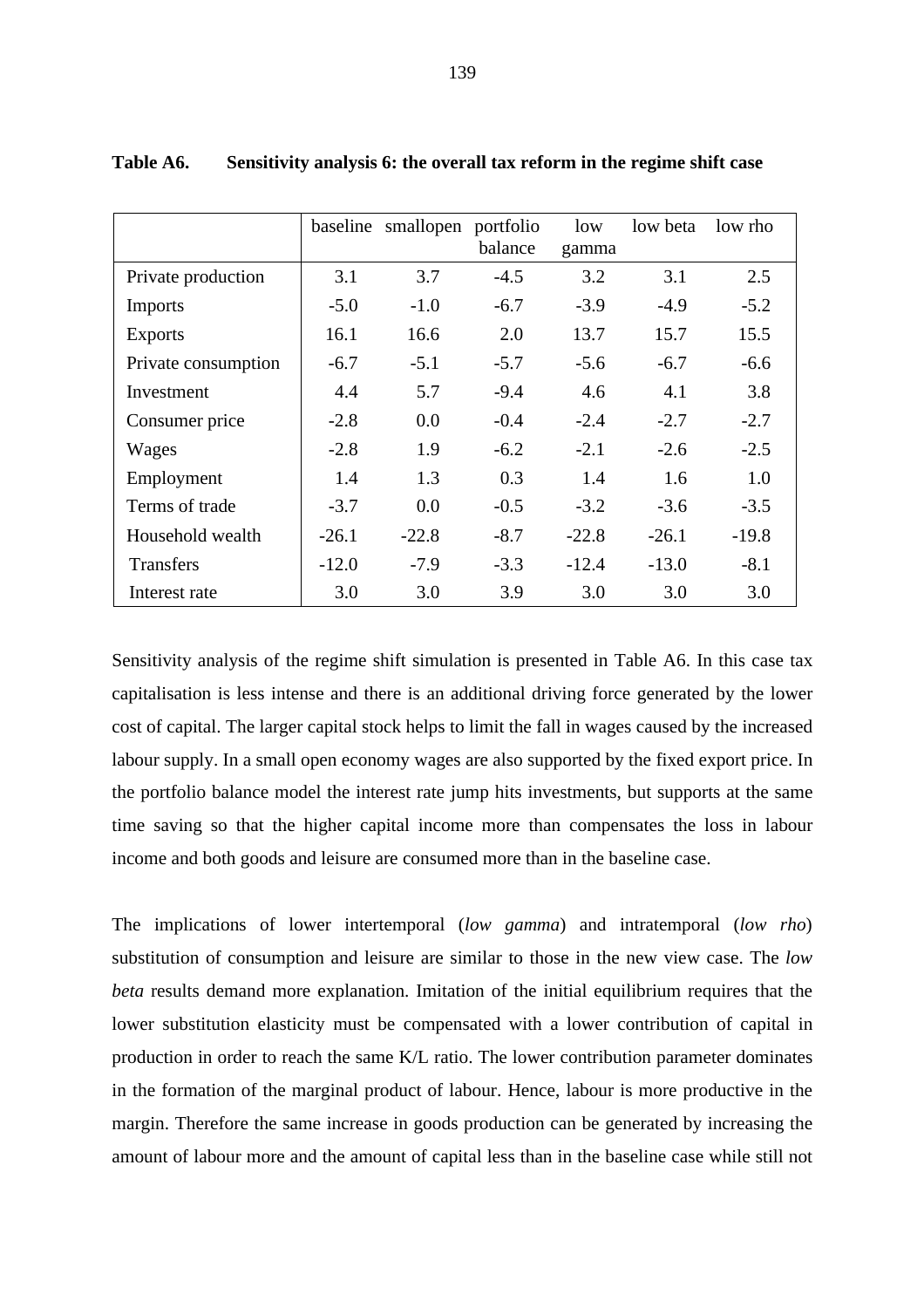losing as much in wages. Compared to the corresponding new view simulation the difference is the increase in the capital stock which raises the marginal product of labour further.

### *Welfare results*

Figures A5 and A6 indicate that the outcomes of the sensitivity analysis from the point of view of welfare are largely independent of the chosen financial strategy. Ruling out the initial rise in the price of the export good (*smallopen*) reduces the welfare gain of the working-age households both due to the dampened jump in stock prices and the lower real wage. But since the long-term deterioration in the terms of trade is also avoided, the welfare loss of future generations is smaller. If firms shift their financial strategy, the share price jump is even smaller and there are some current generations which lose. As in all other cases the larger bequests raise the welfare of the 50-55 year-old generation.

Low intertemporal substitution seems to increase the welfare gain of the elderly households living at the time of the implementation of the tax reform. This is, however, due to the smaller amount of bonds in the household portfolios in the initial calibrated equilibrium and the following larger jump in household wealth. A similar but reversed interpretation problem applies to the low substitution between consumption of goods and leisure: The lower welfare gain of the elderly is due to their larger bond wealth, which dampens the relative impact of the share price jump in total income.

Taking into account the problems associated with the changed initial equilibrium leads to the conclusion that the welfare outcomes are quite robust to changes in key behavioural parameters and the openness of the economy. The macroeconomic results are, however, sensitive to the price formation mechanisms.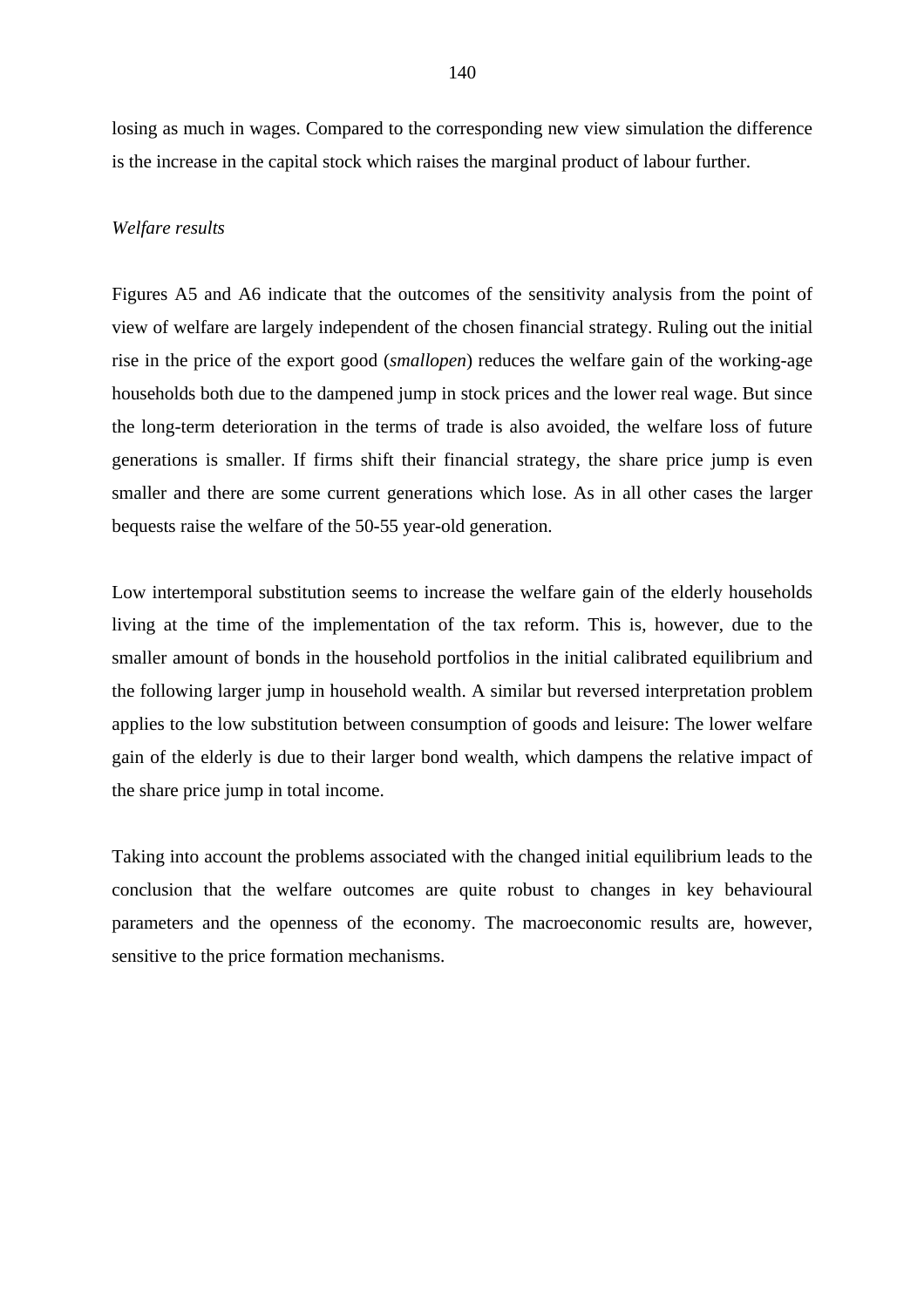

**Figure A5 Sensitivity of generational welfare effects, overall reform in the new view case**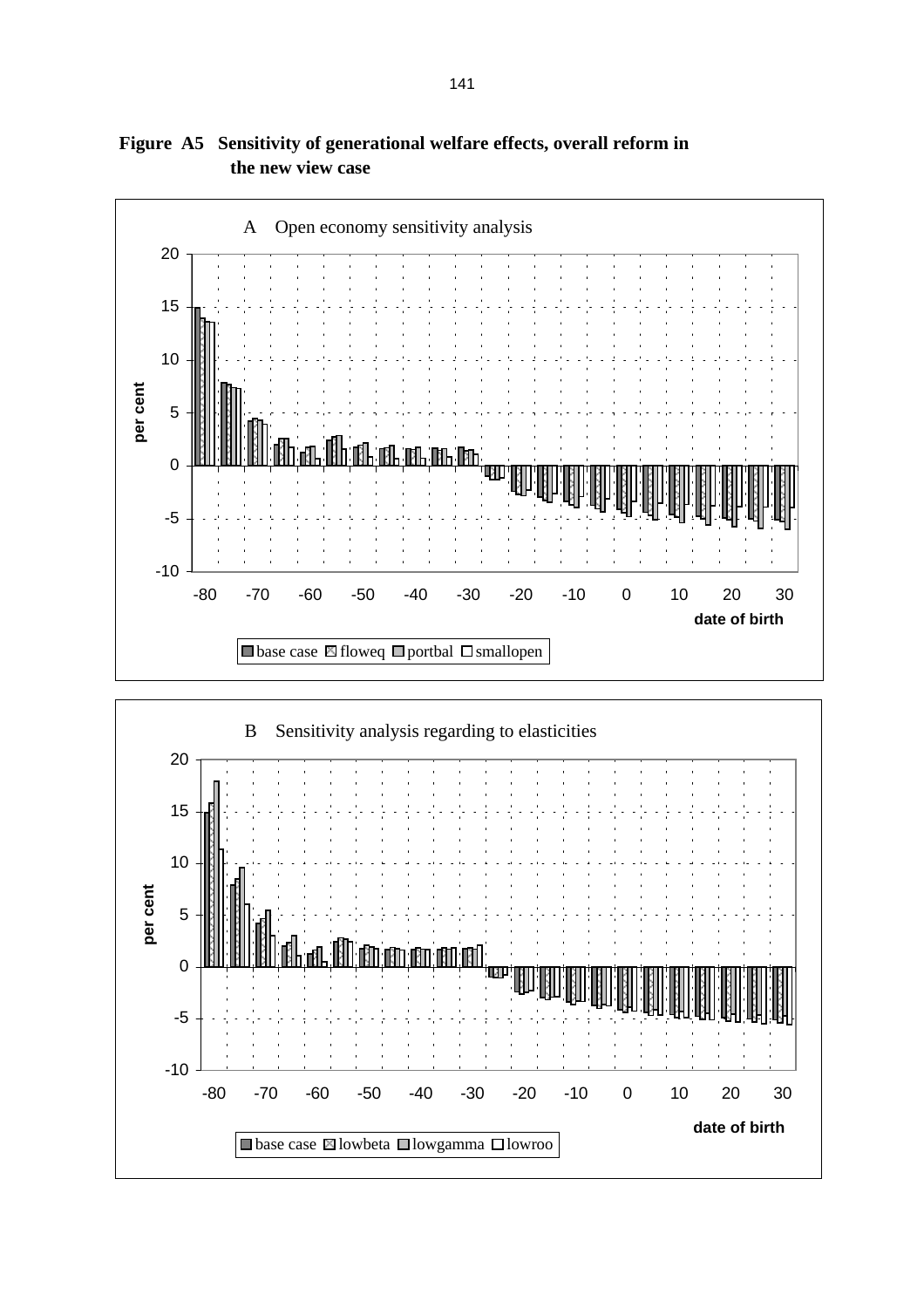

## **Figure A6 Sensitivity of generational welfare effects, overall reform in the regime shift case**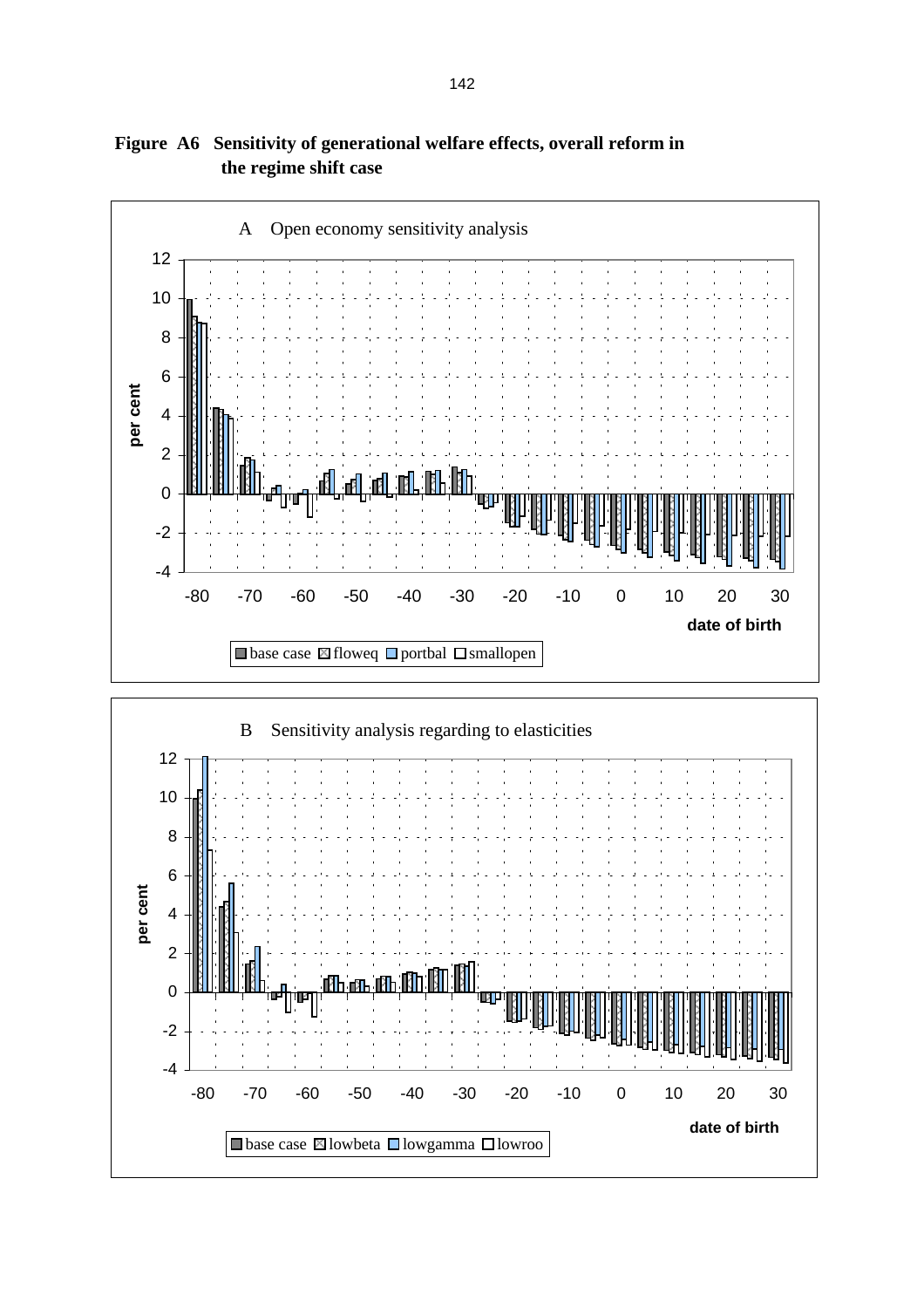# Appendix 3 List of model variables and parameters

## **Variables**

|                           | <b>FIRMS</b>                                    |
|---------------------------|-------------------------------------------------|
| K                         | capital stock of firms                          |
| Y                         | gross production of the domestic good           |
| G                         | installation costs                              |
| F                         | net production of the domestic good             |
| $\mathbf{p}^{\mathrm{F}}$ | price of the value added                        |
| V                         | market value of firms' shares                   |
| D                         | dividends                                       |
| B <sup>F</sup>            | firms' debt                                     |
| I                         | investments                                     |
| $E^A$                     | earnings                                        |
| M                         | share issues                                    |
| λ                         | shadow value of capital                         |
| q                         | Tobin's marginal q                              |
|                           | PRODUCT MARKETS                                 |
| $i^d$                     | demand of the domestic good in investment use   |
| $i^{m}$                   | demand of the imported good in investment use   |
| $p^{K}$                   | price of the composite investment good          |
| $\mathbf{c}^{\text{d}}$   | demand of the domestic good in consumption use  |
| $c^{m}$                   | demand of the imported good in consumption use  |
| $p^C$                     | price of the composite consumption good         |
| $\mathbf{v}^\text{d}$     | demand of the domestic good in intermediate use |
| $v^{m}$                   | demand of the imported good in intermediate use |
| $p^{\rm v}$               | price of the composite intermediate good        |
| $p^{\rm d}$               | price of the domestic good                      |

 $p<sup>m</sup>$  price of the imported good

### FOREIGN TRADE AND INTEREST RATE

| X                             | exports                |
|-------------------------------|------------------------|
| m                             | imports                |
| $\boldsymbol{\rm{A}}^{\rm f}$ | net foreign assets     |
| $\mathsf{r}^{\rm d}$          | domestic interest rate |

### LABOUR MARKETS

LF private employment

L<sup>G</sup> public employment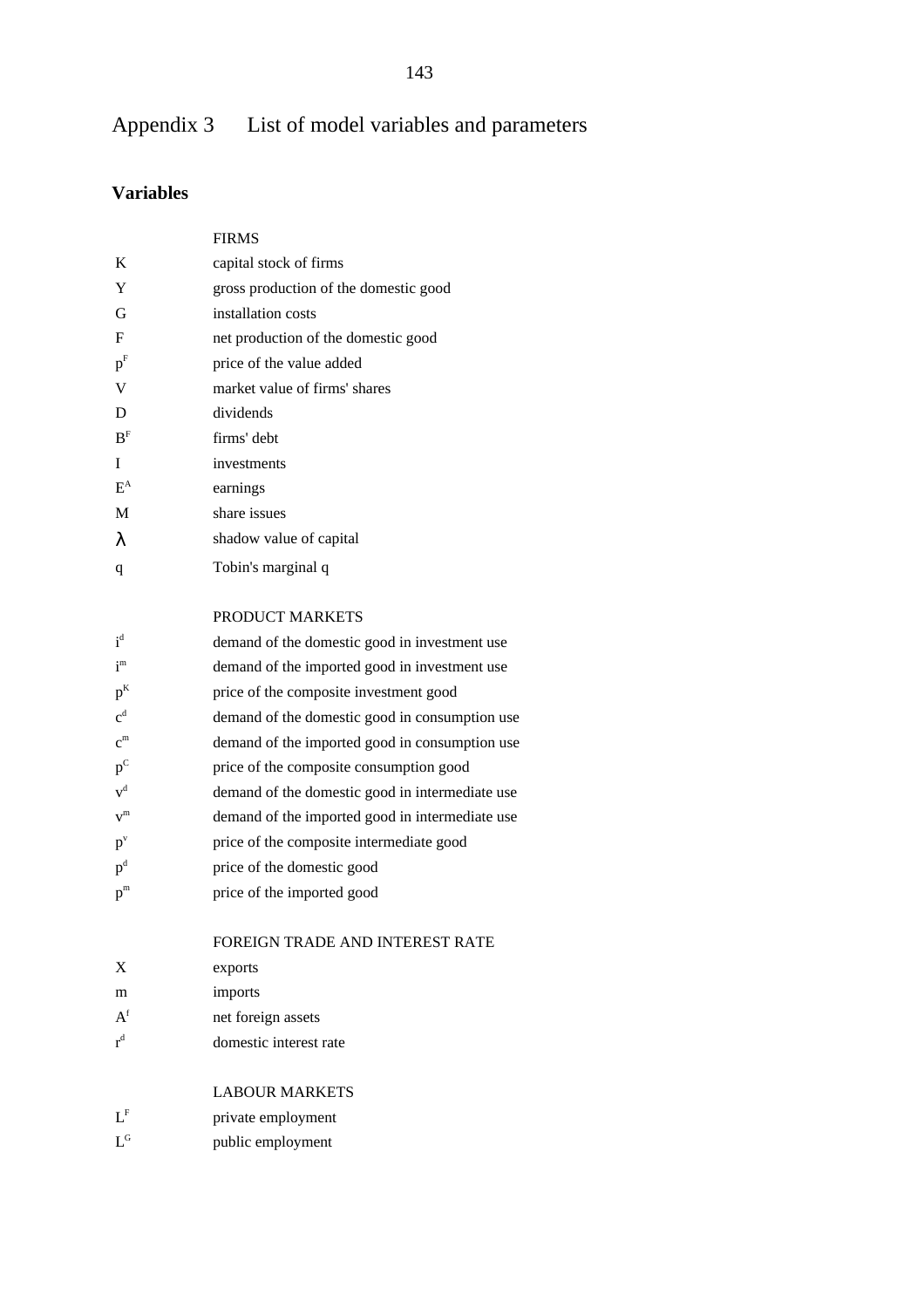| L              | aggregate labour supply            |
|----------------|------------------------------------|
| W              | wage rate                          |
|                |                                    |
|                | <b>ONE HOUSEHOLD</b>               |
| $\mathbf c$    | consumption                        |
| 1              | leisure                            |
| u              | periodic utility                   |
| U              | lifetime utility                   |
| z              | pension                            |
| n              | bequest                            |
| S              | transfer                           |
|                |                                    |
|                | <b>AGGREGATES</b>                  |
| C              | consumption                        |
| W              | aggregate household wealth         |
| $\overline{N}$ | bequest                            |
| B <sup>h</sup> | household bonds                    |
|                |                                    |
|                | PENSION SYSTEM                     |
| $\tau^l$       | employer's pension contribution    |
| 1 <sup>p</sup> | average leisure                    |
| $W^p$          | pension wage                       |
| Z              | aggregate of paid pensions         |
| H              | value of the pension fund's assets |
|                |                                    |
|                | <b>GOVERNMENT</b>                  |
| B <sup>g</sup> | public debt                        |
| S              | transfers                          |
|                |                                    |
|                | <b>OTHER VARIABLES</b>             |
|                | gross domestic product             |
| $T^{\rm W}$    | last period of working-age         |
|                |                                    |